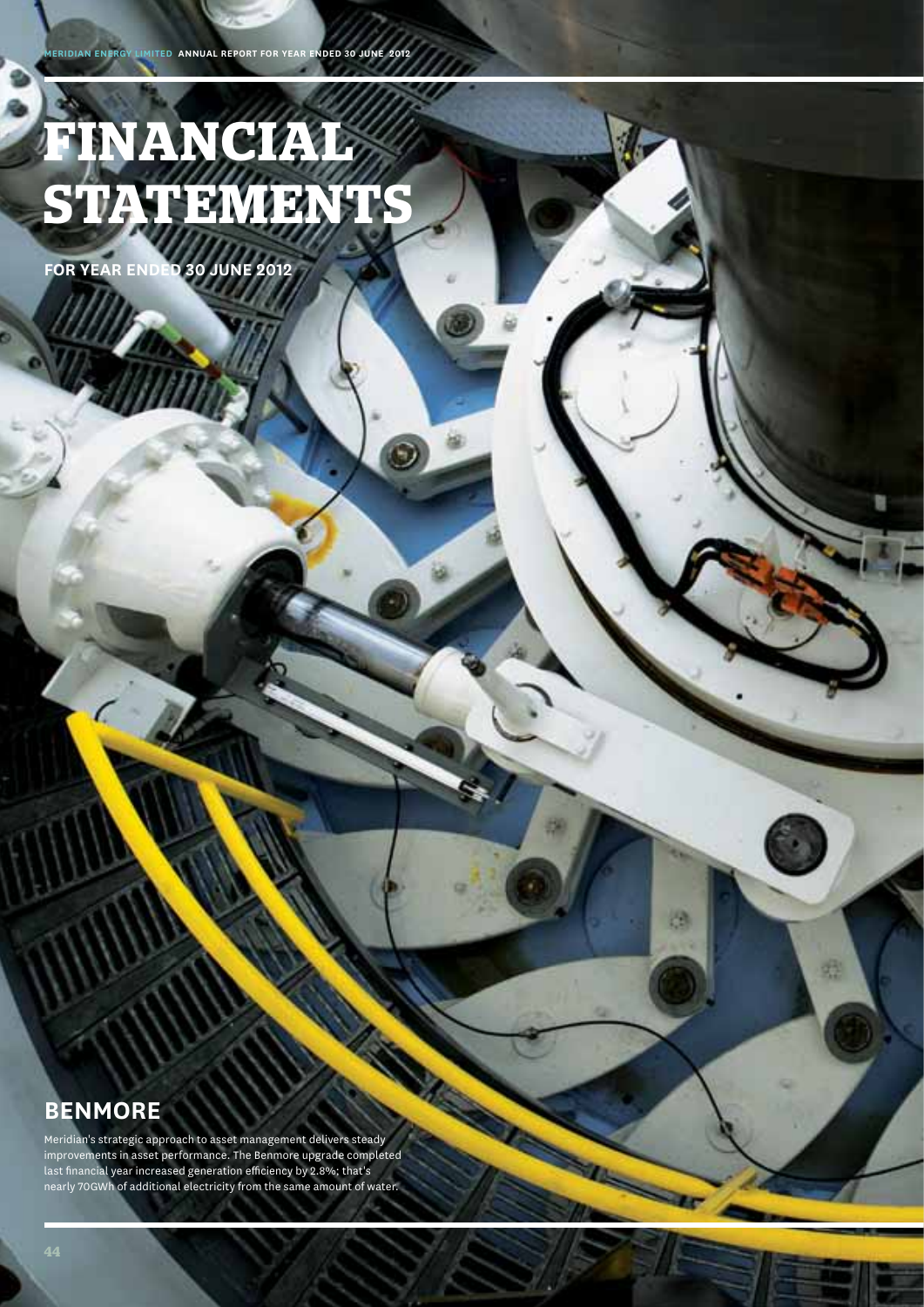

| 46  | <b>Income Statement</b>                                      |
|-----|--------------------------------------------------------------|
| 47  | Statement of                                                 |
|     | <b>Comprehensive Income</b>                                  |
| 48  | <b>Statement of</b><br><b>Financial Position</b>             |
| 49  | <b>Statement of Changes</b><br>in Equity                     |
| 51  | <b>Statement of Cash Flows</b>                               |
| 53  | <b>Notes to the</b><br><b>Financial Statements</b>           |
| 53  | <b>Summary of Accounting Policies</b>                        |
| 60  | <b>Segment Reporting</b>                                     |
| 63  | <b>Operating Expenses</b>                                    |
| 63  | <b>Impairment of Assets</b>                                  |
| 65  | <b>Finance Costs</b>                                         |
| 65  | <b>Interest Income</b>                                       |
| 66  | <b>Income Tax Expense</b>                                    |
| 67  | Earnings per Share                                           |
| 68  | Equity                                                       |
| 69  | <b>Dividends</b>                                             |
| 69  | <b>Cash and Cash Equivalents</b>                             |
| 70  | <b>Accounts Receivable</b><br>and Prepayments                |
| 71  | Inventories                                                  |
| 72  | Finance Lease Receivable                                     |
| 72  | <b>Assets and Liabilities Classified</b><br>as Held for Sale |
| 73  | <b>Investments in Subsidiaries</b>                           |
| 76  | <b>Joint Ventures</b>                                        |
| 78  | Available for Sale Investments                               |
| 79  | <b>Intangible Assets</b>                                     |
| 81  | Property, Plant and Equipment                                |
| 85  | <b>Payables and Accruals</b>                                 |
| 85  | Deferred Tax                                                 |
| 86  | Borrowings                                                   |
| 87  | <b>Financial Risk Management</b>                             |
| 95  | <b>Financial Instruments</b>                                 |
| 102 | Commitments                                                  |
| 103 | <b>Related Party Transactions</b>                            |
| 104 | <b>Subsequent Events</b>                                     |
| 104 | <b>Contingent Assets and Liabilities</b>                     |
| 105 | <b>Independent</b><br><b>Auditor's Report</b>                |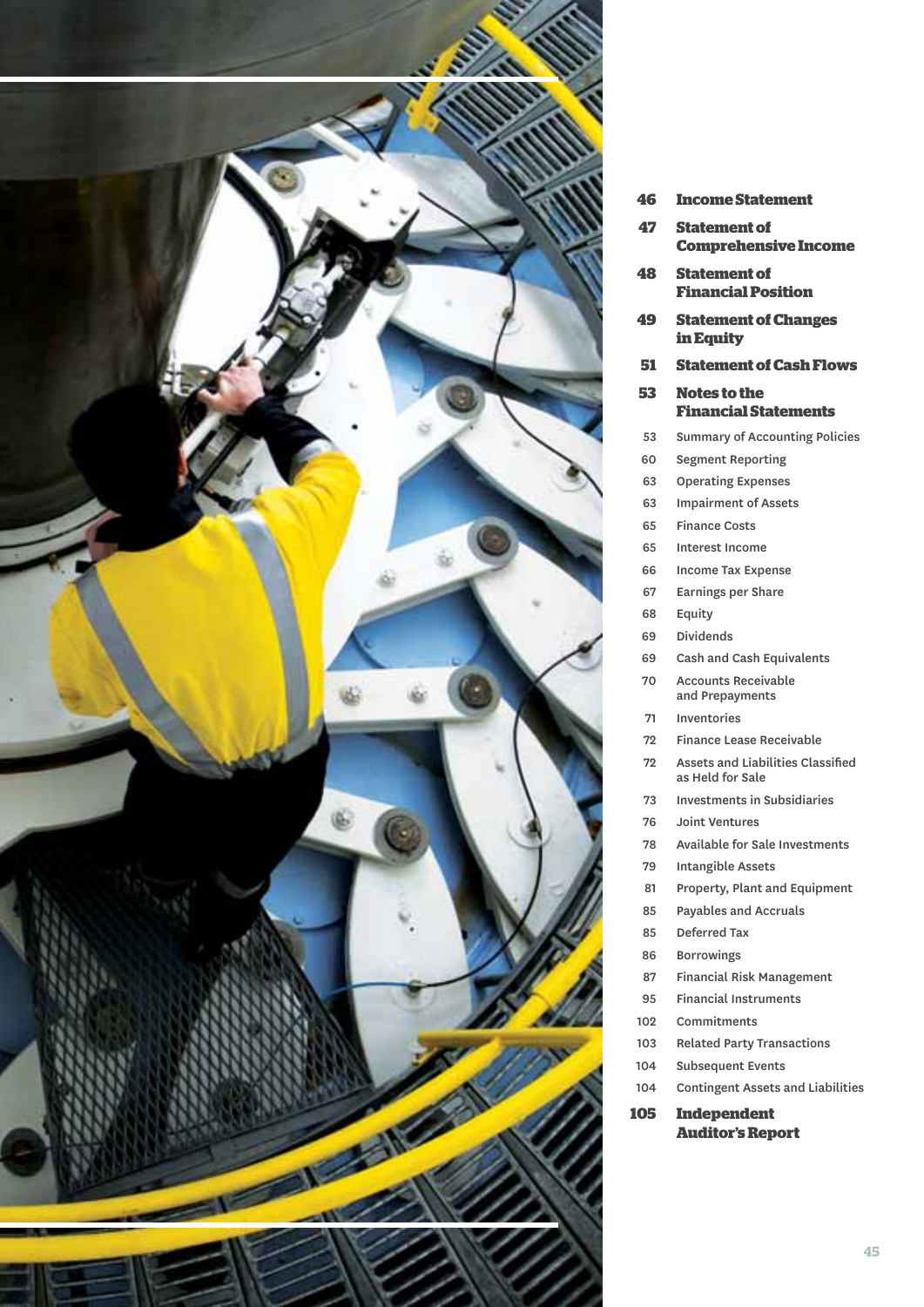| MERIDIAN ENERGY LIMITED                                                                                                                           |             | <b>GROUP</b>   |                | <b>PARENT</b>  |                |  |
|---------------------------------------------------------------------------------------------------------------------------------------------------|-------------|----------------|----------------|----------------|----------------|--|
|                                                                                                                                                   | <b>NOTE</b> | 2012<br>\$'000 | 2011<br>\$'000 | 2012<br>\$'000 | 2011<br>\$'000 |  |
| <b>Operating Revenue</b>                                                                                                                          |             |                |                |                |                |  |
| <b>Energy Sales Revenue</b>                                                                                                                       |             | 2,542,972      | 2,010,432      | 2,398,670      | 1,885,991      |  |
| <b>Energy Related Services Revenue</b>                                                                                                            |             | 11,133         | 22,284         | 3,367          | 4,664          |  |
| Dividends Received                                                                                                                                |             | 174            | 33             | 2,114          | 4,141          |  |
| Other Revenue                                                                                                                                     |             | 15,966         | 20,238         | 12,134         | 15,355         |  |
| <b>Total Operating Revenue</b>                                                                                                                    |             | 2,570,245      | 2,052,987      | 2,416,285      | 1,910,151      |  |
| <b>Operating Expenses</b>                                                                                                                         |             |                |                |                |                |  |
| <b>Energy Related Expenses</b>                                                                                                                    |             | (1, 375, 545)  | (703, 302)     | (1,315,219)    | (669, 441)     |  |
| <b>Energy Distribution Expenses</b>                                                                                                               |             | (404, 198)     | (367, 449)     | (370, 028)     | (347, 513)     |  |
| <b>Energy Transmission Expenses</b>                                                                                                               |             | (86, 677)      | (84, 188)      | (84, 702)      | (78, 796)      |  |
| <b>Employee Expenses</b>                                                                                                                          | 3           | (79, 589)      | (89, 493)      | (56, 955)      | (68,079)       |  |
| <b>Other Operating Expenses</b>                                                                                                                   | 3           | (147, 627)     | (148, 628)     | (133, 029)     | (110, 244)     |  |
|                                                                                                                                                   |             | (2,093,636)    | (1,393,060)    | (1,959,933)    | (1, 274, 073)  |  |
| Earnings Before Interest, Tax, Depreciation, Amortisation, Change in<br>Fair Value of Financial Instruments and Other Significant Items (EBITDAF) |             | 476,609        | 659,927        | 456,352        | 636,078        |  |
| <b>Impairment of Assets</b>                                                                                                                       | 4           | (60,078)       | (10, 956)      | (93, 938)      | (96, 536)      |  |
| <b>Equity Accounted Earnings of Joint Ventures</b>                                                                                                | 17          | (2,724)        | (3, 382)       |                |                |  |
| Amortisation of Intangible Assets                                                                                                                 | 19          | (22, 180)      | (15, 041)      | (18,008)       | (12, 236)      |  |
| Depreciation                                                                                                                                      | 20          | (202, 903)     | (209, 283)     | (182, 055)     | (151, 681)     |  |
| (Loss)/Gain on Sale of Property, Plant and Equipment                                                                                              | 20          | (1, 144)       | 174,125        | (983)          | 174,420        |  |
| (Loss)/Gain on Sale of Investments                                                                                                                |             | (396)          |                | 67             |                |  |
| Net Change in Fair Value of Financial Instruments Gain/(Loss) (Operational)                                                                       | 25          | 121,322        | (89, 270)      | 124,413        | (93, 804)      |  |
| <b>Operating Profit</b>                                                                                                                           |             | 308,506        | 506,120        | 285,848        | 456,241        |  |
| Finance Costs and Other Finance Related Income/(Expenses)                                                                                         |             |                |                |                |                |  |
| <b>Finance Costs</b>                                                                                                                              | 5           | (90, 229)      | (110, 460)     | (89, 954)      | (101, 534)     |  |
| Interest Income                                                                                                                                   | 6           | 7,698          | 2,786          | 23,922         | 61,363         |  |
| Net Change in Fair Value of Financial Instruments Loss (Financing)                                                                                | 25          | (67, 951)      | (14, 157)      | (61, 364)      | (14, 440)      |  |
| Profit Before Tax                                                                                                                                 |             | 158,024        | 384,289        | 158,452        | 401,630        |  |
| Income Tax Expense                                                                                                                                | 7           | (83, 384)      | (81, 178)      | (87, 702)      | (106, 226)     |  |
| <b>Profit After Tax</b>                                                                                                                           |             | 74,640         | 303,111        | 70,750         | 295,404        |  |
| Profit After Tax Attributable to:                                                                                                                 |             |                |                |                |                |  |
| Shareholders of the Parent Company                                                                                                                |             | 74,913         | 303,817        | 70,750         | 295,404        |  |
| Non Controlling Interest                                                                                                                          |             | (273)          | (706)          |                |                |  |
|                                                                                                                                                   |             | 74,640         | 303,111        | 70,750         | 295,404        |  |
| Earnings per Share from operations attributable                                                                                                   |             |                |                |                |                |  |
| to equity holders of the Company during the year:                                                                                                 |             |                |                |                |                |  |
| Basic Earnings per Share (\$)                                                                                                                     | 8           | 0.05           | 0.19           |                |                |  |
| Diluted Earnings per Share (\$)                                                                                                                   | 8           | 0.05           | 0.19           |                |                |  |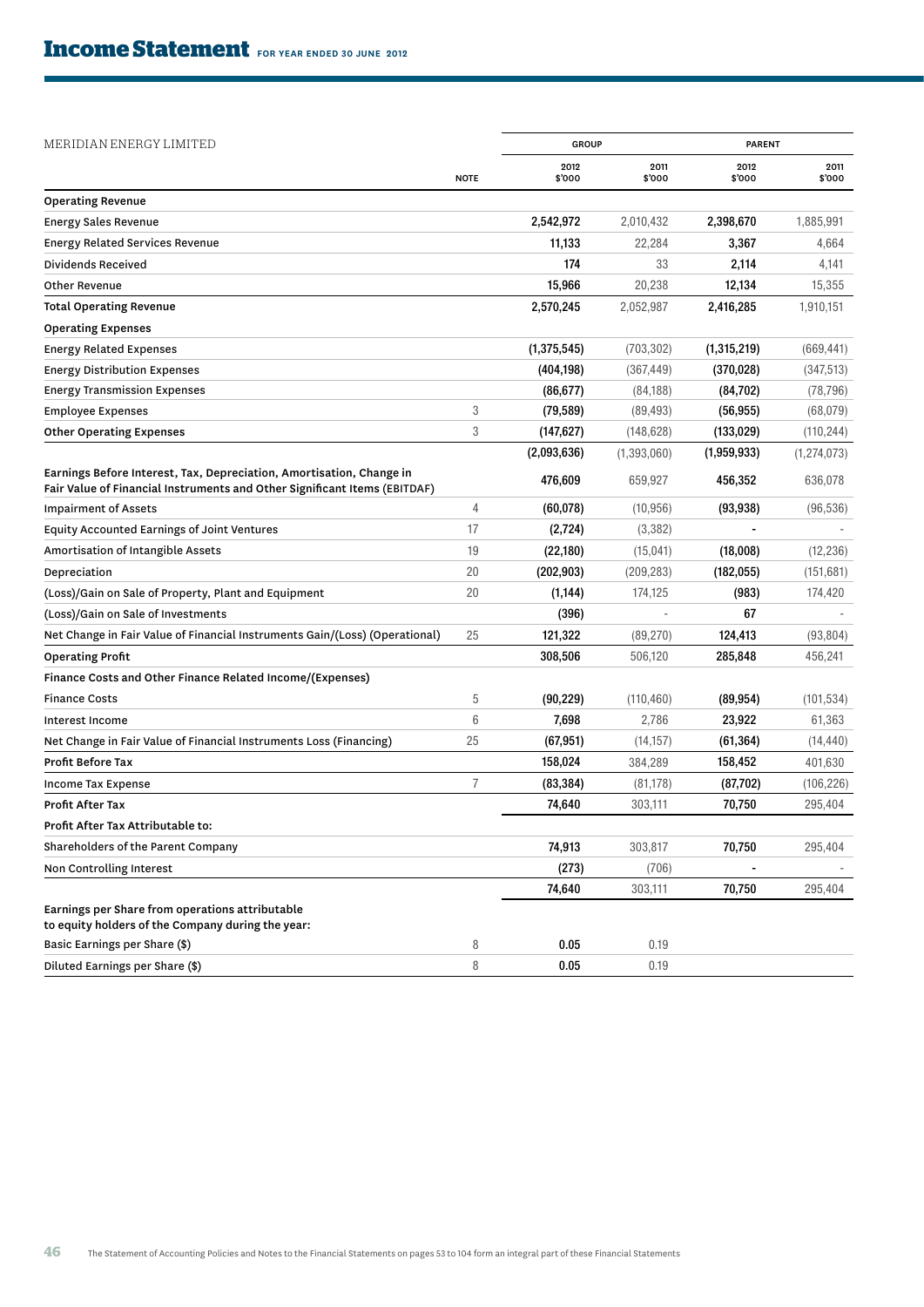## **Statement of Comprehensive Income <b>FOR YEAR ENDED 30 JUNE 2012**

| MERIDIAN ENERGY LIMITED                                             |             | <b>GROUP</b>   |                | <b>PARENT</b>  |                |
|---------------------------------------------------------------------|-------------|----------------|----------------|----------------|----------------|
|                                                                     | <b>NOTE</b> | 2012<br>\$'000 | 2011<br>\$'000 | 2012<br>\$'000 | 2011<br>\$'000 |
| Profit After Tax for the Year                                       |             | 74,640         | 303.111        | 70.750         | 295,404        |
| <b>Other Comprehensive Income</b>                                   |             |                |                |                |                |
| Effect of Amalgamation of Subsidiaries                              | 16          |                |                |                | (39, 195)      |
| Net Loss on Available for Sale Investments                          | 18          | (289)          | (311)          | (289)          | (311)          |
| Revaluation Gain on Property, Plant and Equipment                   | 20          |                | 129,673        |                | 129,673        |
| Net (Loss)/Gain on Cash Flow Hedges                                 |             | (59, 520)      | (1, 217)       | 3,754          | (1, 217)       |
| Buy out of Whisper Tech Limited Minority Shareholders               |             | (1,016)        |                | ٠              |                |
| Exchange Differences Arising from Translation of Foreign Operations |             | (1,062)        | 2,065          |                |                |
| Tax items:                                                          |             |                |                |                |                |
| Deferred Tax on Revaluation Reserve                                 | 22          | 4,338          |                | 4,338          |                |
| Deferred Tax on Sale of Tekapo A and B                              | 22          |                | 147,153        |                | 147,153        |
| Effect of Corporate Tax Rate Reduction on Deferred tax              | 22          | ٠              | 2,580          |                | 2,580          |
| Income Tax Relating to Other Comprehensive Income                   | 22          | 18.013         | (38,691)       | (969)          | (38, 691)      |
| Other Comprehensive Income for the Year Net of Tax                  |             | (39, 536)      | 241,252        | 6,834          | 199,992        |
| Total Comprehensive Income for the Year Net of Tax                  |             | 35.104         | 544,363        | 77.584         | 495,396        |
| Total Comprehensive Income for the Year Attributable to:            |             |                |                |                |                |
| Shareholders of the Parent Company                                  |             | 35.377         | 545.069        | 77.584         | 495,396        |
| Non Controlling Interest                                            |             | (273)          | (706)          |                |                |
|                                                                     |             | 35,104         | 544,363        | 77,584         | 495,396        |
|                                                                     |             |                |                |                |                |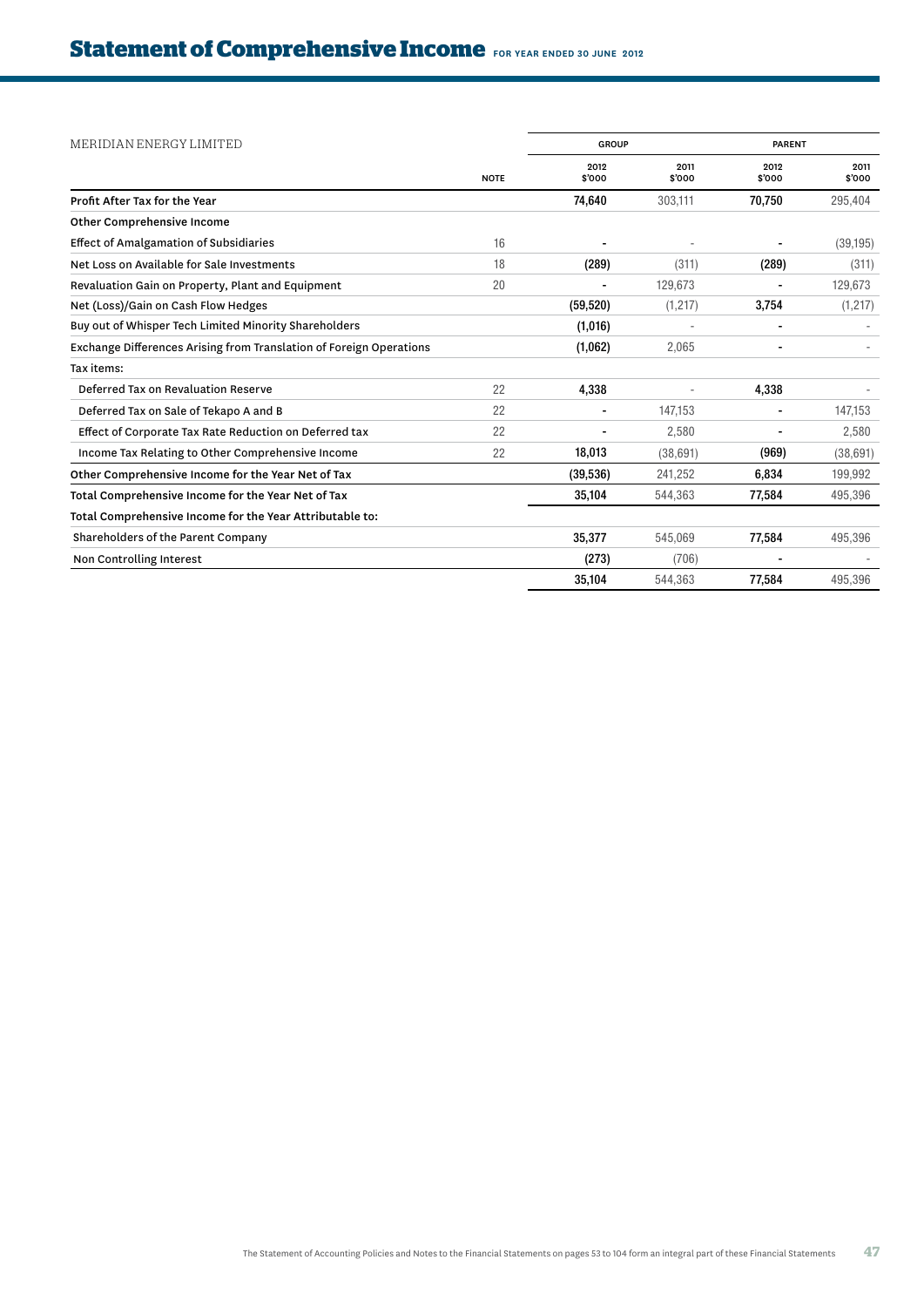## **Statement of Financial Position AS AT 30 JUNE 2012**

|                                                   |             |                      |           | <b>PARENT</b> |           |  |
|---------------------------------------------------|-------------|----------------------|-----------|---------------|-----------|--|
| MERIDIAN ENERGY LIMITED                           |             | <b>GROUP</b><br>2012 | 2011      | 2012          | 2011      |  |
|                                                   | <b>NOTE</b> | \$'000               | \$'000    | \$'000        | \$'000    |  |
| Shareholders' Equity                              |             |                      |           |               |           |  |
| Share Capital                                     | 9           | 1,600,000            | 1,600,000 | 1,600,000     | 1,600,000 |  |
| Reserves                                          |             | 3,225,680            | 3,330,404 | 3,181,116     | 3,244,258 |  |
| Equity Attributable to Shareholders of the Parent |             | 4,825,680            | 4,930,404 | 4,781,116     | 4,844,258 |  |
| Share Options Vested in Whisper Tech Limited      | 9           |                      | 997       |               |           |  |
| Non Controlling Interest                          |             |                      | (99)      |               |           |  |
| <b>Total Equity</b>                               |             | 4,825,680            | 4,931,302 | 4,781,116     | 4,844,258 |  |
| Represented by:                                   |             |                      |           |               |           |  |
| <b>Current Assets</b>                             |             |                      |           |               |           |  |
| Cash and Cash Equivalents                         | 11          | 214,420              | 368,191   | 86,410        | 256,596   |  |
| <b>Accounts Receivable and Prepayments</b>        | 12          | 298,076              | 240,885   | 276,644       | 227,193   |  |
| Inventories                                       | 13          | 4,649                | 3,333     | 3,786         | 2,424     |  |
| Finance Lease Receivable                          | 14          | 632                  | 632       | 632           | 632       |  |
| Assets Classified as Held for Sale                | 15          | 29,449               | 1,888     | 1,711         |           |  |
| Derivative Financial Instruments                  | 25          | 23,597               | 12,256    | 23,691        | 12,256    |  |
| <b>Total Current Assets</b>                       |             | 570,823              | 627,185   | 392,874       | 499,101   |  |
| <b>Non-Current Assets</b>                         |             |                      |           |               |           |  |
| Finance Lease Receivable                          | 14          | 4,797                | 4,895     | 4,797         | 4,895     |  |
| <b>Investments in Subsidiaries</b>                | 16          |                      | i.        | 207,580       | 165,716   |  |
| <b>Equity Accounted Joint Ventures</b>            | 17          | 3,772                | 4,402     |               |           |  |
| Available for Sale Investments                    | 18          | 3,554                | 6,065     | 3,554         | 6,065     |  |
| Intangible Assets                                 | 19          | 26,772               | 46,930    | 20,653        | 16,517    |  |
| Property, Plant and Equipment                     | 20          | 7,963,652            | 7,720,807 | 7,112,769     | 7,315,326 |  |
| Deferred Tax Asset                                | 22          | 8,437                | 7,947     |               |           |  |
| Derivative Financial Instruments                  | 25          | 110,968              | 41,742    | 110,968       | 40,747    |  |
| <b>Advances to Subsidiaries</b>                   | 27          |                      |           | 392,889       | 326,708   |  |
| Total Non-Current Assets                          |             | 8,121,952            | 7,832,788 | 7,853,210     | 7,875,974 |  |
| <b>Total Assets</b>                               |             | 8,692,775            | 8,459,973 | 8,246,084     | 8,375,075 |  |
| <b>Current Liabilities</b>                        |             |                      |           |               |           |  |
| Liabilities Classified as Held for Sale           | 15          | 752                  |           | 10            |           |  |
| Payables and Accruals                             | 21          | 286,096              | 217,004   | 259,517       | 188,582   |  |
| Provisions                                        |             | 15                   | 94        |               | 26        |  |
| <b>Current Tax Payable</b>                        |             | 6,000                | 36,608    | 5,828         | 37,194    |  |
| <b>Current Portion of Term Borrowings</b>         | 23          | 247,919              | 298,167   | 113,198       | 298,167   |  |
| Derivative Financial Instruments                  | 25          | 52,571               | 17,779    | 50,985        | 19,557    |  |
| <b>Advances from Subsidiaries</b>                 | 27          |                      |           | 228,475       | 228,567   |  |
| Total Current Liabilities                         |             | 593,353              | 569,652   | 658,013       | 772,093   |  |
| <b>Non-Current Liabilities</b>                    |             |                      |           |               |           |  |
| Deferred Tax Liability                            | 22          | 1,444,221            | 1,412,330 | 1,448,274     | 1,400,504 |  |
| <b>Term Borrowings</b>                            | 23          | 1,577,742            | 1,275,379 | 1,175,108     | 1,086,910 |  |
| Term Payables                                     |             | 22,755               | 35,564    | 22,755        | 35,564    |  |
| Derivative Financial Instruments                  | 25          | 229,024              | 235,746   | 160,818       | 235,746   |  |
| Total Non-Current Liabilities                     |             | 3,273,742            | 2,959,019 | 2,806,955     | 2,758,724 |  |
| <b>Total Liabilities</b>                          |             | 3,867,095            | 3,528,671 | 3,464,968     | 3,530,817 |  |
| <b>Net Assets</b>                                 |             | 4,825,680            | 4,931,302 | 4,781,116     | 4,844,258 |  |

The Directors of Meridian Energy Limited authorise these financial statements for issue on behalf of the Board.

huikk Va)

Chris Moller **Peter Wilson** 

Chairman, 12 August 2012 Chair of Audit and Risk Committee, 12 August 2012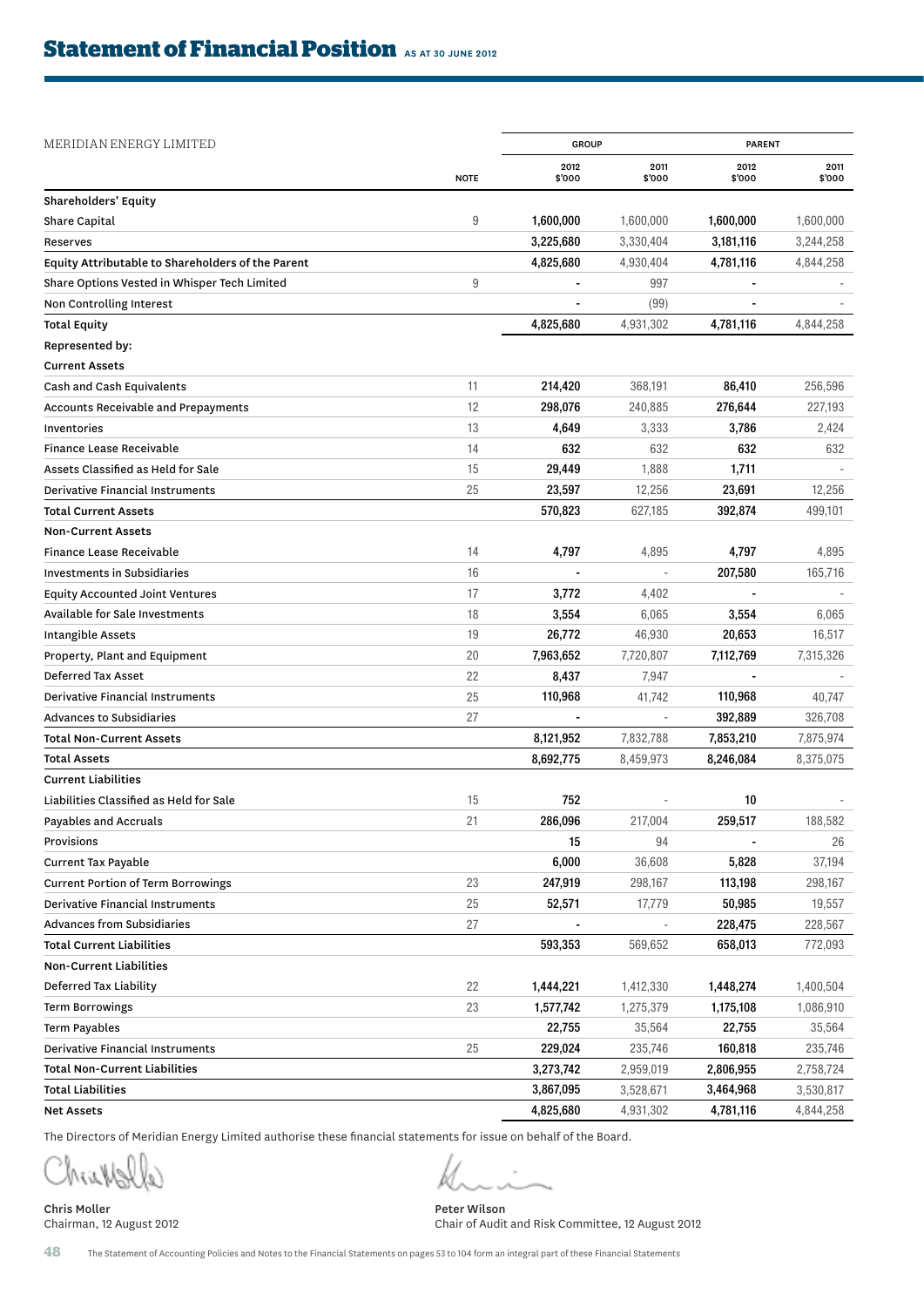## **Statement of Changes in Equity FOR YEAR ENDED 30 JUNE 2012**

| MERIDIAN ENERGY LIMITED                                                              | <b>GROUP</b>             |                                          |                                                         |                                    |                                         |                                |                                                                                |                                   |                                                 |                        |
|--------------------------------------------------------------------------------------|--------------------------|------------------------------------------|---------------------------------------------------------|------------------------------------|-----------------------------------------|--------------------------------|--------------------------------------------------------------------------------|-----------------------------------|-------------------------------------------------|------------------------|
|                                                                                      | SHARE CAPITAL<br>\$'000  | <b>REVALUATION<br/>RESERVE</b><br>\$'000 | <b>FOREIGN<br/>CURRENCY<br/>TRANSLATION<br/>RESERVE</b> | CASH FLOW<br>HEDGE RESERVE<br>5000 | AVAILABLE FOR<br>SALE RESERVE<br>\$'000 | EARNINGS<br>RETAINED<br>\$'000 | <b>ATTRIBUTABLE TO</b><br><b>SHAREHOLDERS</b><br>OF THE PARENT<br>TOTAL EQUITY | SHARE OPTIONS<br>VESTED<br>\$'000 | <b>CONTROLLING</b><br>INTEREST<br>\$'000<br>NON | <b>TOTAL</b><br>\$'000 |
| Balance at 1 July 2010                                                               | 1,600,000                | 3,686,651                                | (2,720)                                                 | 659                                | 387                                     | (215, 998)                     | 5,068,979                                                                      | 1,098                             | 607                                             | 5,070,684              |
| Profit for the Year                                                                  |                          |                                          |                                                         |                                    |                                         | 303,817                        | 303,817                                                                        |                                   | (706)                                           | 303,111                |
| Revaluation Gain on Property,<br>Plant and Equipment                                 | $\overline{\phantom{a}}$ | 129,673                                  |                                                         |                                    |                                         |                                | 129,673                                                                        |                                   |                                                 | 129,673                |
| Cash Flow Hedges:                                                                    |                          |                                          |                                                         |                                    |                                         |                                |                                                                                |                                   |                                                 |                        |
| Net Loss Taken to Equity                                                             |                          |                                          |                                                         | (1, 217)                           |                                         |                                | (1, 217)                                                                       |                                   |                                                 | (1, 217)               |
| Available for Sale Reserve:                                                          |                          |                                          |                                                         |                                    |                                         |                                |                                                                                |                                   |                                                 |                        |
| Net Loss Taken to Equity                                                             |                          |                                          |                                                         |                                    | (311)                                   |                                | (311)                                                                          |                                   |                                                 | (311)                  |
| <b>Exchange Differences Arising from</b><br><b>Translation of Foreign Operations</b> |                          |                                          | 2,065                                                   |                                    |                                         |                                | 2,065                                                                          |                                   |                                                 | 2,065                  |
| <b>Asset Revaluation Reserve</b><br><b>Transferred to Retained Earnings</b>          |                          | (538, 194)                               |                                                         |                                    | $\blacksquare$                          | 538,194                        |                                                                                |                                   |                                                 |                        |
| Deferred Tax Transferred to Retained<br>Earnings on Tekapo A and B Sale              |                          | 150,415                                  |                                                         |                                    |                                         | (3, 262)                       | 147,153                                                                        |                                   |                                                 | 147,153                |
| <b>Effect of Corporate Tax Rate</b><br><b>Reduction on Deferred Tax</b>              |                          | 2,610                                    |                                                         | (24)                               | (6)                                     |                                | 2,580                                                                          |                                   |                                                 | 2,580                  |
| Income Tax Relating to Other<br>Comprehensive Income                                 |                          | (38, 639)                                |                                                         | 365                                | 92                                      | (509)                          | (38, 691)                                                                      |                                   |                                                 | (38, 691)              |
| <b>Total Comprehensive Income</b><br>for the Year                                    |                          | (294, 135)                               | 2,065                                                   | (876)                              | (225)                                   | 838,240                        | 545,069                                                                        |                                   | (706)                                           | 544,363                |
| <b>Share Options Vested</b>                                                          |                          |                                          | ٠                                                       |                                    |                                         |                                | $\bar{ }$                                                                      | (101)                             | $\overline{\phantom{a}}$                        | (101)                  |
| Dividends Paid                                                                       |                          |                                          |                                                         |                                    | $\overline{\phantom{a}}$                | (683, 644)                     | (683, 644)                                                                     |                                   |                                                 | (683, 644)             |
| Balance at 30 June 2011                                                              | 1,600,000                | 3,392,516                                | (655)                                                   | (217)                              | 162                                     | (61, 402)                      | 4,930,404                                                                      | 997                               | (99)                                            | 4,931,302              |

| MERIDIAN ENERGY LIMITED                                                       |                                | <b>GROUP</b>                              |                                                       |                                      |                                               |                                         |                                                                          |                                        |                                                   |                        |  |
|-------------------------------------------------------------------------------|--------------------------------|-------------------------------------------|-------------------------------------------------------|--------------------------------------|-----------------------------------------------|-----------------------------------------|--------------------------------------------------------------------------|----------------------------------------|---------------------------------------------------|------------------------|--|
|                                                                               | <b>SHARE CAPITAL</b><br>\$'000 | <b>REVALUATION<br/>RESERVE<br/>\$'000</b> | <b>CURRENCY<br/>TRANSLATION</b><br>FOREIGN<br>RESERVE | CASH FLOW<br>HEDGE RESERVE<br>\$'000 | ξŘ<br>AVAILABLE FOR<br>SALE RESERVE<br>\$'000 | <b>RETAINED<br/>EARNINGS<br/>\$'000</b> | <b>TOTAL EQUITY<br/>ATTRIBUTABLE TO</b><br>SHAREHOLDERS<br>OF THE PARENT | OPTIONS<br>SHARE C<br>VESTED<br>\$'000 | <b>CONTROLLING<br/>INTEREST<br/>\$'000</b><br>NON | <b>TOTAL</b><br>\$'000 |  |
| Balance at 1 July 2011                                                        | 1,600,000                      | 3,392,516                                 | (655)                                                 | (217)                                | 162                                           | (61, 402)                               | 4,930,404                                                                | 997                                    | (99)                                              | 4,931,302              |  |
| Profit for the Year                                                           |                                |                                           | ÷,                                                    |                                      |                                               | 74,913                                  | 74,913                                                                   |                                        | (273)                                             | 74,640                 |  |
| <b>Cash Flow Hedges:</b><br>Net Loss Taken to Equity                          |                                |                                           | $\sim$                                                | (59, 520)                            |                                               |                                         | (59, 520)                                                                |                                        |                                                   | (59, 520)              |  |
| Available for Sale Reserve:<br>Net Loss Taken to Equity                       |                                |                                           |                                                       |                                      | (289)                                         |                                         | (289)                                                                    |                                        |                                                   | (289)                  |  |
| Buy out of Whisper Tech Limited<br>Minority Shareholders                      |                                |                                           |                                                       |                                      |                                               | (391)                                   | (391)                                                                    | (997)                                  | 372                                               | (1,016)                |  |
| <b>Exchange Differences Arising from</b><br>Translation of Foreign Operations |                                | ٠                                         | (1,062)                                               |                                      |                                               |                                         | (1,062)                                                                  |                                        |                                                   | (1,062)                |  |
| <b>Asset Revaluation Reserve</b><br><b>Transferred to Retained Earnings</b>   |                                | 21,330                                    |                                                       |                                      | $\overline{a}$                                | (21, 330)                               |                                                                          |                                        |                                                   |                        |  |
| Deferred Tax on Asset<br><b>Revaluation Reserve</b>                           |                                | 4,338                                     |                                                       |                                      |                                               |                                         | 4,338                                                                    |                                        |                                                   | 4,338                  |  |
| Income Tax Relating to Other<br>Comprehensive Income                          |                                | (149)                                     | $\overline{a}$                                        | 17,931                               | 82                                            | 149                                     | 18,013                                                                   |                                        |                                                   | 18,013                 |  |
| <b>Total Comprehensive Income</b><br>for the Year                             |                                | 25,519                                    | (1,062)                                               | (41, 589)                            | (207)                                         | 53,341                                  | 36,002                                                                   | (997)                                  | 99                                                | 35,104                 |  |
| Dividends Paid                                                                |                                |                                           |                                                       |                                      | $\overline{\phantom{a}}$                      | (140, 726)                              | (140, 726)                                                               | ٠                                      | $\sim$                                            | (140, 726)             |  |
| Balance at 30 June 2012                                                       | 1,600,000                      | 3,418,035                                 | (1,717)                                               | (41, 806)                            | (45)                                          | (148, 787)                              | 4,825,680                                                                |                                        |                                                   | 4,825,680              |  |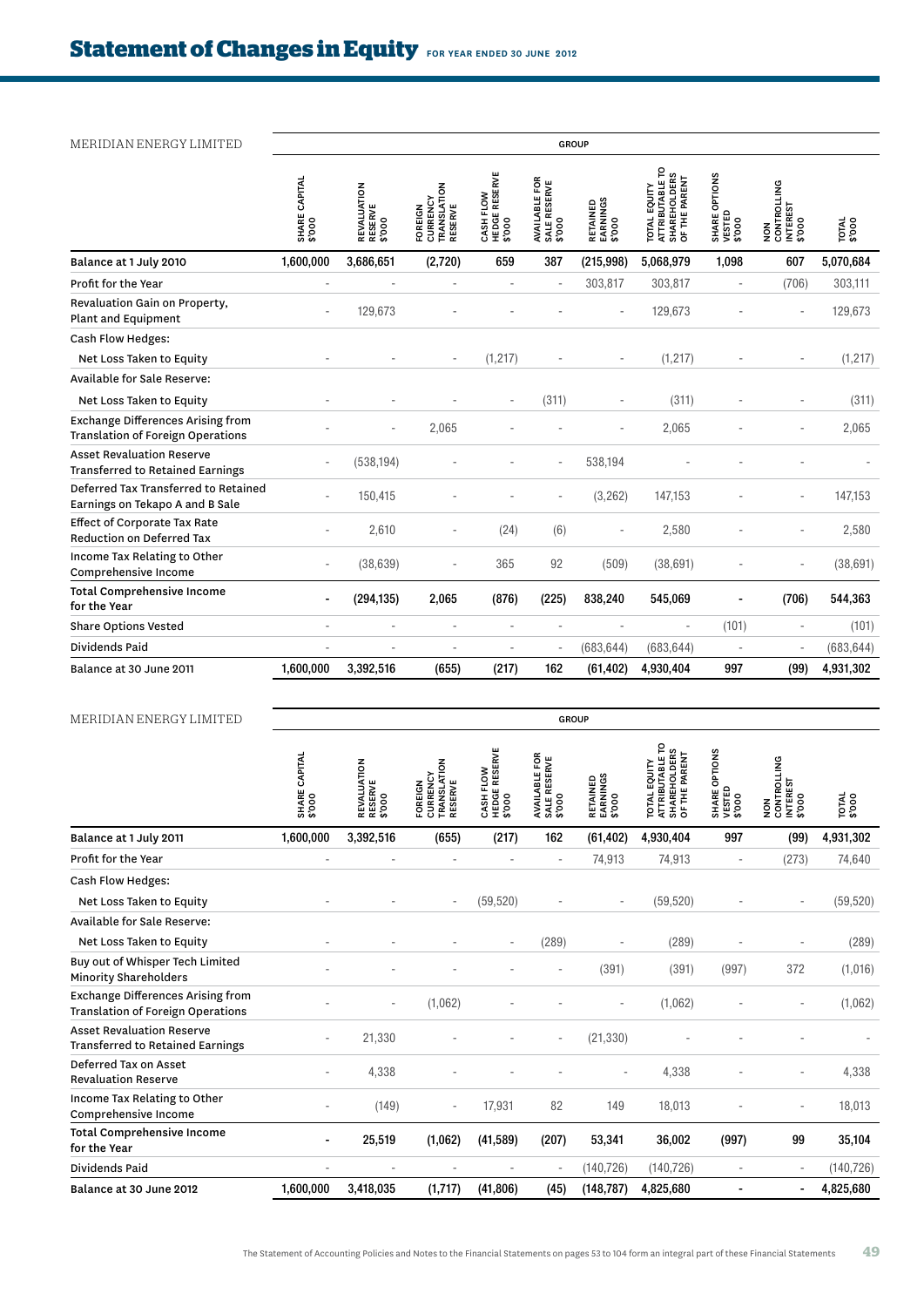## **Statement of Changes in Equity FOR YEAR ENDED 30 JUNE 2012**

| MERIDIAN ENERGY LIMITED                                                 | <b>PARENT</b>              |                                           |                                                  |                                                 |                                         |              |  |  |
|-------------------------------------------------------------------------|----------------------------|-------------------------------------------|--------------------------------------------------|-------------------------------------------------|-----------------------------------------|--------------|--|--|
|                                                                         | SHARE<br>CAPITAL<br>\$'000 | <b>REVALUATION<br/>RESERVE<br/>\$'000</b> | CASH FLOW<br><b>HEDGE<br/>RESERVE<br/>\$'000</b> | ш<br>AVAILABLE<br>FOR SALE<br>RESERVE<br>\$'000 | <b>RETAINED<br/>EARNINGS<br/>\$'000</b> | <b>TOTAL</b> |  |  |
| Balance at 1 July 2010                                                  | 1,600,000                  | 3,628,867                                 | 659                                              | 387                                             | (197, 407)                              | 5,032,506    |  |  |
| Profit for the Year                                                     |                            |                                           |                                                  |                                                 | 295,404                                 | 295,404      |  |  |
| Revaluation Gain on Property, Plant and Equipment                       |                            | 129.673                                   |                                                  |                                                 |                                         | 129.673      |  |  |
| Cash Flow Hedges:                                                       |                            |                                           |                                                  |                                                 |                                         |              |  |  |
| Net Loss Taken to Equity                                                |                            |                                           | (1, 217)                                         |                                                 |                                         | (1, 217)     |  |  |
| Available for Sale Reserve:                                             |                            |                                           |                                                  |                                                 |                                         |              |  |  |
| Net Loss Taken to Equity                                                |                            |                                           |                                                  | (311)                                           |                                         | (311)        |  |  |
| Asset Revaluation Reserve Transferred to Retained Earnings              |                            | (538, 194)                                |                                                  | $\overline{\phantom{a}}$                        | 538,194                                 |              |  |  |
| Effect of Amalgamation of Subsidiaries                                  |                            | 52,581                                    |                                                  |                                                 | (91, 776)                               | (39, 195)    |  |  |
| Deferred Tax Transferred to Retained Earnings on<br>Tekapo A and B Sale |                            | 150,415                                   |                                                  |                                                 | (3, 262)                                | 147.153      |  |  |
| Effect of Corporate Tax Reduction on Deferred Tax                       |                            | 2,610                                     | (24)                                             | (6)                                             |                                         | 2,580        |  |  |
| Income Tax Relating to Other Comprehensive Income                       |                            | (38, 639)                                 | 365                                              | 92                                              | (509)                                   | (38,691)     |  |  |
| Total Comprehensive Income for the Year                                 |                            | (241, 554)                                | (876)                                            | (225)                                           | 738,051                                 | 495,396      |  |  |
| Dividends Paid                                                          |                            |                                           |                                                  |                                                 | (683, 644)                              | (683, 644)   |  |  |
| Balance at 30 June 2011                                                 | 1,600,000                  | 3,387,313                                 | (217)                                            | 162                                             | (143,000)                               | 4,844,258    |  |  |

## MERIDIAN ENERGY LIMITED PARENT

|                                                            | SHARE<br>CAPITAL<br>\$'000 | <b>REVALUATION<br/>RESERVE<br/>\$'000</b> | CASH FLOW<br>ш<br>HEDGE<br>RESERVI<br>\$'000 | AVAILABLE<br>FOR SALE<br>RESERVE<br>\$'000 | <b>RETAINED<br/>EARNINGS<br/>\$'000</b> | <b>TOTAL</b><br>\$'000 |
|------------------------------------------------------------|----------------------------|-------------------------------------------|----------------------------------------------|--------------------------------------------|-----------------------------------------|------------------------|
| Balance at 1 July 2011                                     | 1,600,000                  | 3,387,313                                 | (217)                                        | 162                                        | (143,000)                               | 4,844,258              |
| Profit for the Year                                        | $\overline{\phantom{a}}$   | ٠                                         | $\overline{\phantom{a}}$                     | $\overline{\phantom{a}}$                   | 70,750                                  | 70,750                 |
| Cash Flow Hedges:                                          |                            |                                           |                                              |                                            |                                         |                        |
| Net Gain Taken to Equity                                   | $\overline{\phantom{a}}$   | $\overline{\phantom{a}}$                  | 3,754                                        | $\overline{\phantom{a}}$                   | $\overline{\phantom{a}}$                | 3,754                  |
| Available for Sale Reserve:                                |                            |                                           |                                              |                                            |                                         |                        |
| Net Loss Taken to Equity                                   | $\overline{\phantom{a}}$   | ٠                                         | $\overline{\phantom{a}}$                     | (289)                                      |                                         | (289)                  |
| Asset Revaluation Reserve Transferred to Retained Earnings | $\overline{\phantom{a}}$   | 21,330                                    |                                              |                                            | (21, 330)                               |                        |
| Deferred Tax on Asset Revaluation Reserve                  | $\overline{\phantom{a}}$   | 4,338                                     | ۰                                            | $\overline{\phantom{a}}$                   | ٠                                       | 4,338                  |
| Income Tax Relating to Other Comprehensive Income          | $\overline{\phantom{a}}$   | (149)                                     | (1,051)                                      | 82                                         | 149                                     | (969)                  |
| Total Comprehensive Income for the Year                    | ۰                          | 25,519                                    | 2,703                                        | (207)                                      | 49,569                                  | 77,584                 |
| Dividends Paid                                             |                            | ٠                                         |                                              |                                            | (140, 726)                              | (140, 726)             |
| Balance at 30 June 2012                                    | 1,600,000                  | 3,412,832                                 | 2,486                                        | (45)                                       | (234, 157)                              | 4,781,116              |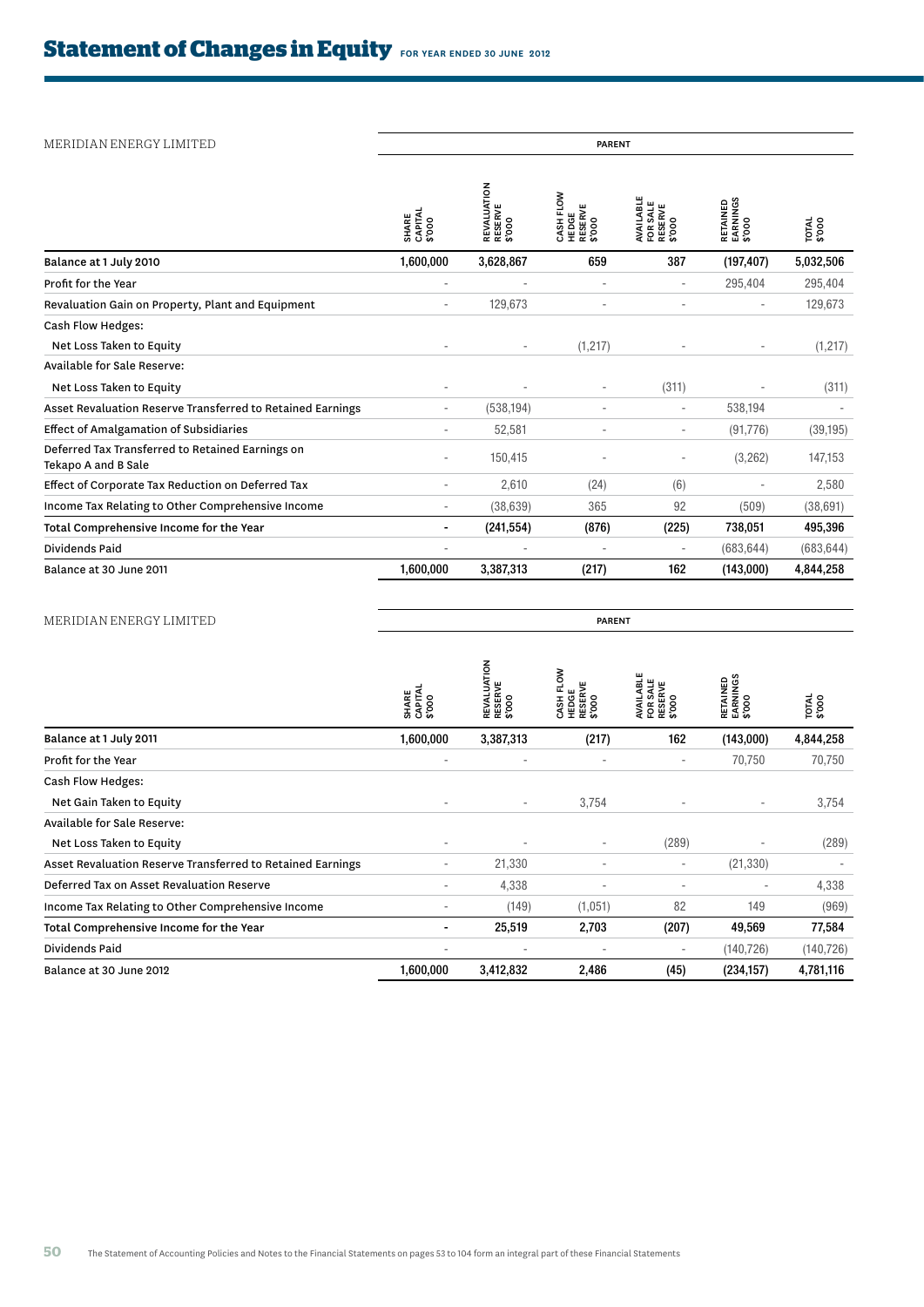## **Statement of Cash Flows** FOR YEAR ENDED 30 JUNE 2012

| MERIDIAN ENERGY LIMITED                               |             | <b>GROUP</b>   |                | <b>PARENT</b>  |                |
|-------------------------------------------------------|-------------|----------------|----------------|----------------|----------------|
|                                                       | <b>NOTE</b> | 2012<br>\$'000 | 2011<br>\$'000 | 2012<br>\$'000 | 2011<br>\$'000 |
| <b>Operating Activities</b>                           |             |                |                |                |                |
| <b>Cash was Provided from:</b>                        |             |                |                |                |                |
| <b>Receipts from Customers</b>                        |             | 2,514,780      | 2,008,888      | 2,356,136      | 1,862,543      |
| Interest Received                                     |             | 7,698          | 2,787          | 1,744          | 61,363         |
| Dividends Received                                    |             | 174            | 33             | 2,114          | 199            |
|                                                       |             | 2,522,652      | 2,011,708      | 2,359,994      | 1,924,105      |
| Cash was Applied to:                                  |             |                |                |                |                |
| Payments to Suppliers and Employees                   |             | (2,048,933)    | (1,421,788)    | (1,912,746)    | (1,315,046)    |
| <b>Interest Paid</b>                                  |             | (91, 180)      | (105, 034)     | (87, 483)      | (97,900)       |
| Income Tax Paid                                       |             | (60, 337)      | (116, 178)     | (60, 250)      | (116, 055)     |
|                                                       |             | (2,200,450)    | (1,643,000)    | (2,060,479)    | (1,529,001)    |
| Net Cash Inflows from Operating Activities            |             | 322,202        | 368,708        | 299,515        | 395,104        |
| <b>Investment Activities</b>                          |             |                |                |                |                |
| Cash was Provided from:                               |             |                |                |                |                |
| Sale of Property, Plant and Equipment <sup>1</sup>    |             | 3,231          | 821,735        | 836            | 821,170        |
| Finance Lease Receivable                              |             | 632            | 140            | 632            | 140            |
| Government Grant                                      | 20          |                | 8,398          |                |                |
|                                                       |             | 3,863          | 830,273        | 1,468          | 821,310        |
| Cash was Applied to:                                  |             |                |                |                |                |
| Purchase of Property, Plant and Equipment             |             | (510, 367)     | (248, 122)     | (59, 339)      | (66, 953)      |
| Capitalised Interest                                  |             | (6, 530)       | (4, 253)       |                | (245)          |
| Advances to Subsidiaries                              |             |                |                | (94, 454)      | (307, 945)     |
| <b>Purchase of Subsidiaries</b>                       |             |                | i.             | (18, 759)      |                |
| Purchase of Intangible Assets                         |             | (8, 346)       | (12, 457)      | (7, 571)       | (11,636)       |
| Purchase of Investments                               |             | (3, 381)       | (7,789)        | (14)           | (299)          |
|                                                       |             | (528, 624)     | (272, 621)     | (180, 137)     | (387,078)      |
| Net Cash (Outflows)/Inflows from Investing Activities |             | (524, 761)     | 557,652        | (178, 669)     | 434,232        |
| <b>Financing Activities</b>                           |             |                |                |                |                |
| Cash was Provided from:                               |             |                |                |                |                |
| Proceeds From Borrowings                              |             | 943,358        | 537,123        | 551,708        | 537,123        |
|                                                       |             | 943,358        | 537,123        | 551,708        | 537,123        |
| Cash was Applied to:                                  |             |                |                |                |                |
| Dividends Paid                                        | $10$        | (140, 726)     | (683, 644)     | (140, 726)     | (683, 644)     |
| Term Borrowings Paid                                  |             | (753, 844)     | (465, 488)     | (702, 014)     | (465, 488)     |
|                                                       |             | (894, 570)     | (1,149,132)    | (842, 740)     | (1,149,132)    |
| Net Cash Inflows/(Outflows) from Financing Activities |             | 48,788         | (612,009)      | (291, 032)     | (612,009)      |
| Net (Decrease)/Increase in Cash and Cash Equivalents  |             | (153, 771)     | 314,351        | (170, 186)     | 217,327        |
| Cash and Cash Equivalents at Beginning of Year        |             | 368,191        | 54,394         | 256,596        | 39,234         |
| Cash on Amalgamation of Subsidiaries                  |             |                |                |                | 35             |
| Cash Transferred to Assets Held for Sale              |             |                | (554)          |                |                |
| Cash and Cash Equivalents at End of Year              | 11          | 214,420        | 368,191        | 86,410         | 256,596        |

*1 2011 includes the Sale of Tekapo A and B to Genesis Power Limited for \$820.2 million.*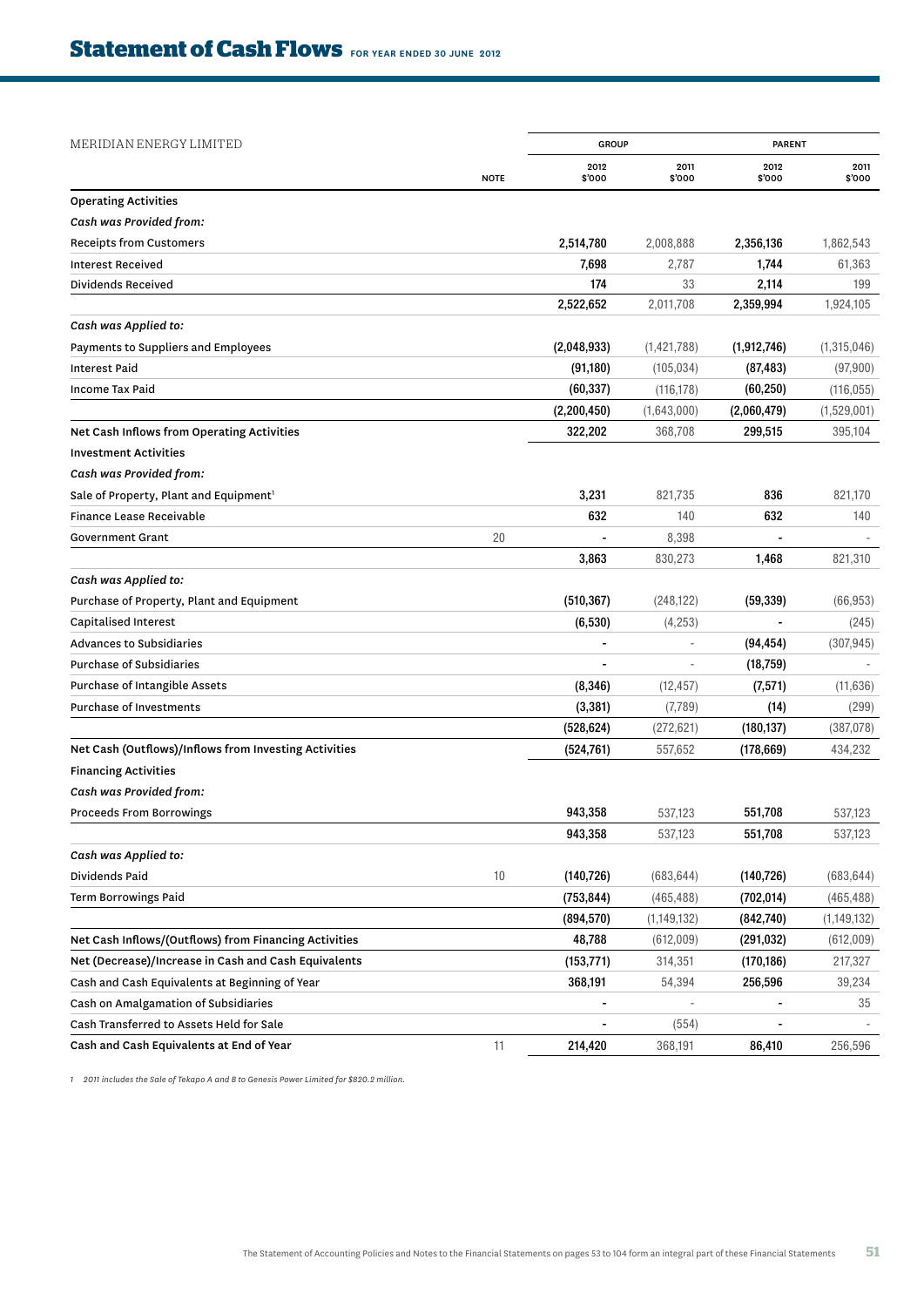## **Statement of Cash Flows** FOR YEAR ENDED 30 JUNE 2012

| MERIDIAN ENERGY LIMITED                                                                    |             | <b>GROUP</b>   |                          | <b>PARENT</b>            |                |
|--------------------------------------------------------------------------------------------|-------------|----------------|--------------------------|--------------------------|----------------|
| RECONCILIATION OF PROFIT AFTER TAX FOR THE YEAR<br>TO CASH FLOWS FROM OPERATING ACTIVITIES | <b>NOTE</b> | 2012<br>\$'000 | 2011<br>\$'000           | 2012<br>\$'000           | 2011<br>\$'000 |
| Profit after Tax for the Year                                                              |             | 74,640         | 303,111                  | 70,750                   | 295,404        |
| <b>Adjustments for Operating Activities Non-Cash Items:</b>                                |             |                |                          |                          |                |
| <b>Impairment of Inventories</b>                                                           | 4           |                | 1,110                    |                          |                |
| Amortisation of Intangible Assets                                                          | 19          | 22,180         | 15,041                   | 18,008                   | 12,236         |
| Depreciation                                                                               | 20          | 202,903        | 209,283                  | 182,055                  | 151,681        |
| Movement in Deferred Tax                                                                   | 22          | 53,652         | (17, 784)                | 51,898                   | (33, 390)      |
| Total Net Change in Fair Value of Financial Instruments Loss                               | 25          | (53, 370)      | 103,427                  | (63, 049)                | 108,244        |
| Less: Cash Payments of Option Premiums                                                     |             | (17, 975)      | (17, 557)                | (17, 975)                | (17, 557)      |
| Net Non Cash Movement in Fair Value of Financial Instruments                               |             | (71, 345)      | 85,870                   | (81, 024)                | 90,687         |
| Transfer of Tax Losses to Parent                                                           |             |                |                          | 6,918                    | 4,591          |
| <b>Share Based Payments</b>                                                                |             | (997)          | (101)                    |                          |                |
| <b>Equity Accounted Earnings of Joint Ventures</b>                                         |             | 2,724          | 3,382                    |                          |                |
| <b>Finance Costs</b>                                                                       |             | (3,723)        |                          | (22, 178)                |                |
|                                                                                            |             | 205,394        | 296,801                  | 155,677                  | 225,805        |
| <b>Items Classified as Investing Activities:</b>                                           |             |                |                          |                          |                |
| Impairment of Other Assets                                                                 | 4           | 60,078         | 9,846                    | 93,938                   | 96,536         |
| <b>Finance Lease Interest</b>                                                              |             | (534)          |                          | (534)                    |                |
| Loss/(Gain) on Sale of Property, Plant and Equipment                                       | 20          | 1,144          | (174, 125)               | 983                      | (174, 420)     |
| Loss/(Gain) on Sale of Investments                                                         |             | 396            |                          | (67)                     |                |
|                                                                                            |             | 61,084         | (164, 279)               | 94,320                   | (77, 884)      |
| Items Classified as Financing Activities:                                                  |             |                |                          |                          |                |
| Amortisation of Prepaid Debt Facility Fees                                                 |             | 1,836          | (231)                    | 1,836                    | (231)          |
|                                                                                            |             | 1,836          | (231)                    | 1,836                    | (231)          |
| Changes in Working Capital Items                                                           |             |                |                          |                          |                |
| Increase in Accounts Receivable and Prepayments                                            |             | (57, 191)      | (41, 771)                | (60, 408)                | (39, 509)      |
| (Increase)/Decrease in Inventory                                                           |             | (1, 316)       | 1,586                    | (1, 362)                 | 640            |
| Increase/(Decrease) in Payables and Accruals                                               |             | 68,215         | (6, 833)                 | 69,449                   | (18, 927)      |
| Decrease in Provisions                                                                     |             | (79)           | (642)                    | (25)                     | (207)          |
| (Decrease)/Increase in Current Tax Payable                                                 |             | (30,608)       | 4,975                    | (31, 366)                | 5,669          |
| Working Capital Items Transferred to Available for Sale                                    |             | 65             | ٠                        |                          |                |
| Working Capital Disposed on ARC Innovations Limited Establishment as a Subsidiary          |             | -              | $\overline{\phantom{a}}$ | 644                      |                |
| Working Capital Items Transferred to Held for Sale                                         |             | 162            | (1, 110)                 |                          |                |
| Deferred Tax transferred to Current Tax Payable on Sale of Tekapo A and B                  |             |                | (22, 899)                | $\overline{\phantom{a}}$ | (22, 899)      |
| Working Capital Disposed on Energy for Industry Limited Establishment as a Subsidiary      |             |                |                          |                          | (7, 917)       |
| Working Capital Acquired on Amalgamation of Subsidiaries into the Parent                   |             |                | $\overline{\phantom{m}}$ | -                        | 35,160         |
|                                                                                            |             | (20, 752)      | (66, 694)                | (23,068)                 | (47,990)       |
| Net Cash Flow from Operating Activities                                                    |             | 322,202        | 368,708                  | 299,515                  | 395,104        |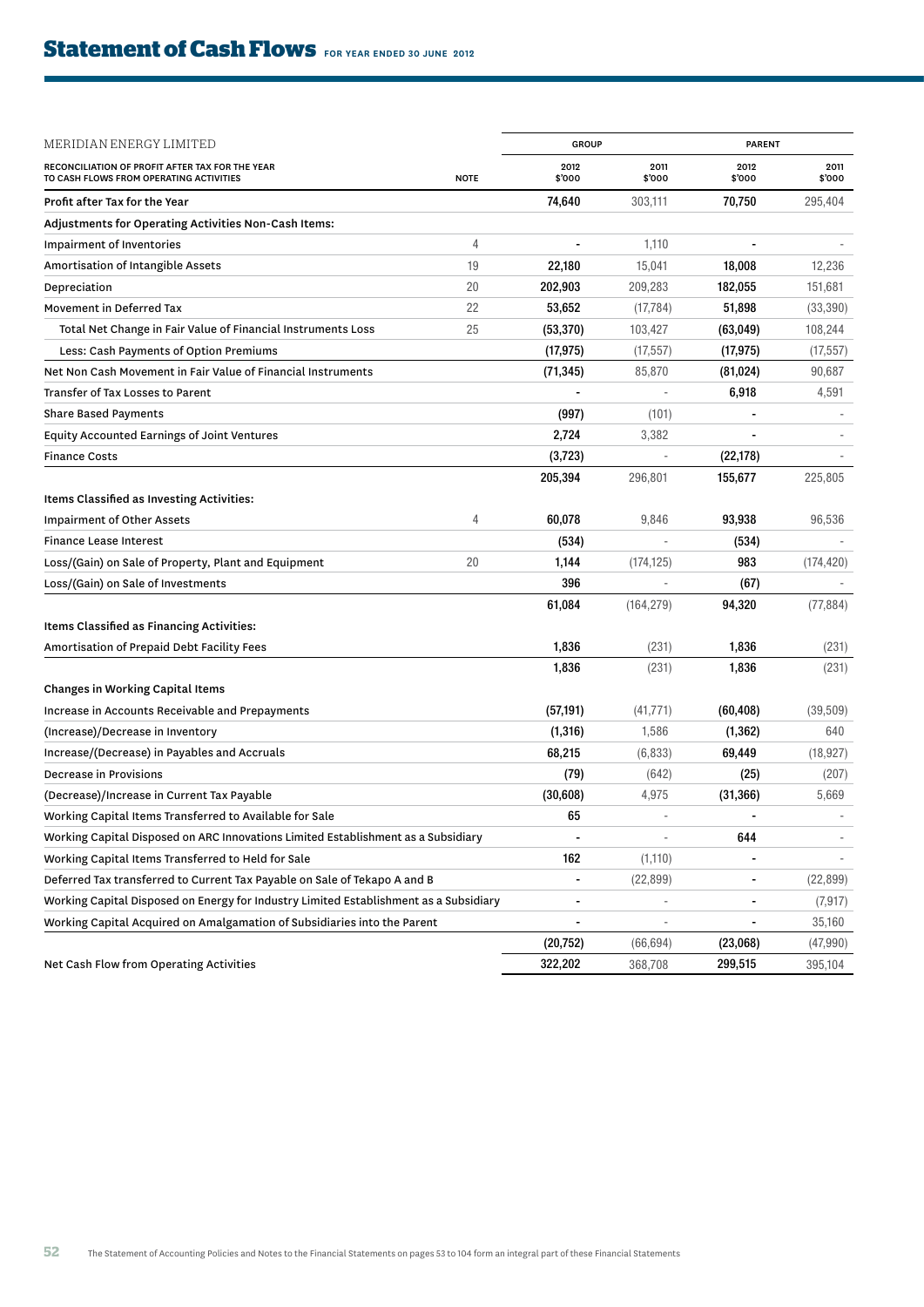## **Contents**

- 1 Summary of Accounting Policies
- 2 Segment Reporting
- 3 Operating Expenses
- 4 Impairment of Assets
- 5 Finance Costs
- 6 Interest Income
- 7 Income Tax Expense
- 8 Earnings per Share
- 9 Equity
- 10 Dividends
- 11 Cash and Cash Equivalents
- 12 Accounts Receivable and Prepayments
- 13 Inventories
- 14 Finance Lease Receivable
- 15 Assets and Liabilities Classified as Held for Sale
- 16 Investments in Subsidiaries
- 17 Joint Ventures
- 18 Available for Sale Investments
- 19 Intangible Assets
- 20 Property, Plant and Equipment
- 21 Payables and Accruals
- 22 Deferred Tax
- 23 Borrowings
- 24 Financial Risk Management
- 25 Financial Instruments
- 26 Commitments
- 27 Related Party Transactions
- 28 Subsequent Events
- 29 Contingent Assets and Liabilities

## **1. Summary of Accounting Policies**

## **Reporting Entity and Statement of Compliance**

Meridian Energy Limited is a profit-oriented entity domiciled in New Zealand, registered under the Companies Act 1993 and an issuer for the purposes of the Financial Reporting Act 1993. The registered office of the Company is 33 Customhouse Quay, Wellington. The shares in Meridian Energy Limited are held in equal numbers by the Minister for State-Owned Enterprises and the Minister of Finance, on behalf of Her Majesty the Queen in Right of New Zealand ('the Crown') under the State-Owned Enterprises Act 1986. The liabilities of Meridian Energy Limited are not guaranteed in any way by the Crown.

Meridian Energy Limited's core business is the generation of electricity (including the management of related assets) and the trading and retailing of electricity and wider complementary products and solutions.

The consolidated financial statements comprise those of Meridian Energy Limited (the 'Parent' or the 'Company') and its subsidiaries (together referred to as 'Meridian' or the 'Group').

These financial statements have been prepared in accordance with Generally Accepted Accounting Practice in New Zealand. They comply with the New Zealand equivalents to International Financial Reporting Standards (NZ IFRS) as well as other applicable Financial Reporting Standards, as appropriate for a profit-oriented entity and are prepared in accordance with the requirements of the Financial Reporting Act 1993.

These consolidated financial statements comply with International Financial Reporting Standards (IFRS) as do those of the Parent entity.

The reporting period for these financial statements is the year ended 30 June 2012.

The financial statements were authorised for issue by the directors on 12 August 2012.

## **Basis of Preparation**

The financial statements have been prepared on the basis of historical cost modified by the revaluation of certain assets and liabilities as identified in the following accounting policies.

These financial statements are presented in New Zealand dollars rounded to the nearest thousand (\$'000).

The accrual basis of accounting has been used unless otherwise stated.

The same accounting policies, presentation and methods of computation have been applied consistently to all periods presented in these consolidated financial statements except for the additional new Standards as listed below. The additional new Standards and IFRIC (International Financial Reporting Interpretations Committee) interpretations are as follows:

| STANDARD/INTERPRETATION                                                                                                                                                                                                | EFFECTIVE FOR ANNUAL REPORTING<br>PERIODS BEGINNING ON OR AFTER |
|------------------------------------------------------------------------------------------------------------------------------------------------------------------------------------------------------------------------|-----------------------------------------------------------------|
| Improvements to NZ Equivalents to International Financial Reporting Standards 2010<br>- Improvements to NZ IFRS 3, NZ IFRS 7, NZ IAS 1, NZ IAS 27, NZ IAS 34 and NZ IFRIC 13                                           | 1 January 2011                                                  |
| Amendments to NZ IFRIC 14 The Limit on a Defined Benefit Asset, Minimum Funding<br>Requirements and their Interaction                                                                                                  | 1 January 2011                                                  |
| Amendments to NZ IFRS 7 Financial Instruments: Disclosures                                                                                                                                                             | 1 July 2011                                                     |
| Amendments to NZ Equivalents to International Financial Reporting Standards to Harmonise with<br>International Financial Reporting Standards and Australian Accounting Standards<br>- FRS 44 NZ Additional Disclosures | 1 July 2011                                                     |

– Amendments to FRS 44 *NZ Additional Disclosure*s

The adoption of these standards does not have an impact on the reported results or financial position of Meridian.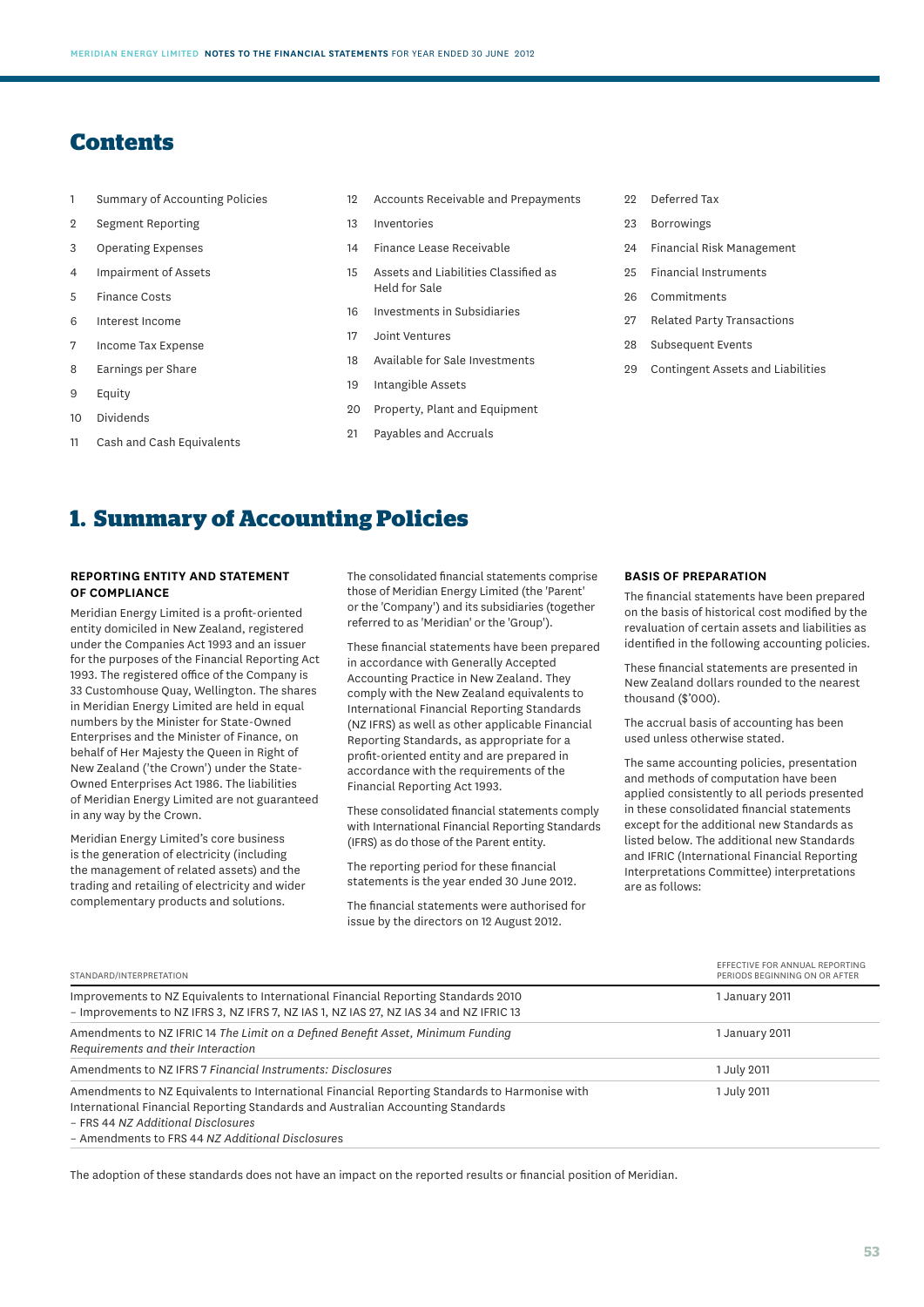## **Adoption status of relevant financial reporting standards**

Meridian has elected not to early adopt the following NZ IFRS that have been issued but are not yet effective for application.

| STANDARD/INTERPRETATION                                                                                                       | EFFECTIVE FOR ANNUAL<br><b>REPORTING PERIODS</b><br>BEGINNING ON OR AFTER | <b>EXPECTED TO BE INITIALLY</b><br>APPLIED IN THE FINANCIAL<br>YEAR ENDING |
|-------------------------------------------------------------------------------------------------------------------------------|---------------------------------------------------------------------------|----------------------------------------------------------------------------|
| NZ IFRS 9 Financial Instruments                                                                                               | 1 January 2015                                                            | 30 June 2016                                                               |
| Revised NZ IFRS 9 Financial Instruments (2010)                                                                                | 1 January 2015                                                            | 30 June 2016                                                               |
| Amendments to NZ IAS 12 Income Taxes - Deferred Tax: Recovery of Underlying Assets                                            | 1 January 2012                                                            | 30 June 2013                                                               |
| NZ IFRS 10 Consolidated Financial Statements                                                                                  | 1 January 2013                                                            | 30 June 2014                                                               |
| NZ IFRS 11 Joint Arrangements                                                                                                 | 1 January 2013                                                            | 30 June 2014                                                               |
| NZ IFRS 12 Disclosure of Interests in Other Entities                                                                          | 1 January 2013                                                            | 30 June 2014                                                               |
| NZ IFRS 13 Fair Value Measurement                                                                                             | 1 January 2013                                                            | 30 June 2014                                                               |
| NZ IAS 27 Consolidated and Separate Financial Statements (revised 2011)                                                       | 1 January 2013                                                            | 30 June 2014                                                               |
| NZ IAS 28 Investments in Associates (revised 2011)                                                                            | 1 January 2013                                                            | 30 June 2014                                                               |
| Amendments to NZ IAS 1 Presentation of Financial Statements - Presentation of Items of Other<br>Comprehensive Income          | 1 July 2012                                                               | 30 June 2013                                                               |
| Amendments to NZ IAS 19 Employee Benefits                                                                                     | 1 January 2013                                                            | 30 June 2014                                                               |
| Amendments to NZ IFRS 7 Financial Instruments: Disclosures - Offsetting Financial Assets and<br><b>Financial Liabilities</b>  | 1 January 2013                                                            | 30 June 2014                                                               |
| Amendments to NZ IAS 32 Financial Instruments: Presentation - Offsetting Financial Assets and<br><b>Financial Liabilities</b> | 1 January 2014                                                            | 30 June 2015                                                               |
| Improvements to IFRS: 2009 - 2011 cycle                                                                                       | 1 January 2013                                                            | 30 June 2014                                                               |
| Amendments to NZ IFRS 9 and NZ IFRS 7 Mandatory Effective Date and Transition Disclosures                                     | 1 January 2015                                                            | 30 June 2016                                                               |

NZ IFRS 9 requires all financial assets to be measured at fair value, unless the entity's business model is to hold the assets to collect contractual cash flows and contractual terms give rise to cash flows that are solely payments of interest and principal, in which case they are measured at amortised cost. This may impact the measurement of certain available for sale investments in the financial statements. The financial statement impact of adoption of these other standards has not yet been analysed but Meridian may early-adopt if it results in a more faithful representation of the parent/group.

## **Significant Accounting Policies**

The following significant accounting policies have been adopted in the preparation and presentation of the financial report:

#### Judgements and Estimations

The preparation of financial statements in conformity with NZ IFRS requires judgements, estimates and assumptions that affect the application of policies and reported amounts of assets and liabilities, income and expenses. The estimates and associated assumptions are based on historical experience and various other factors that are believed to be reasonable under the circumstances. Actual results may differ from these estimates.

The estimates and underlying assumptions are reviewed on an ongoing basis. Revisions to accounting estimates are recognised in the period in which the estimate is revised if the revision affects only that period or in the period of the revision and future periods if the revision affects both current and future periods.

Judgements that have a significant effect on the financial statements and estimates with a significant risk of material adjustment in the next year are in relation to forecast earnings and multiples used to value the generation structures and plant assets and future price estimates, including electricity, aluminium and estimates for inflation and discount rates, which have been used to fair value the energy derivatives. In addition, accounting judgements are made in respect of the hedge designation of certain financial instruments, assessment of hedge effectiveness, determination of useful lives of Property, Plant and Equipment and the impact of tax rate changes on deferred tax balances.

## Fair Value Estimation

The fair value of financial assets and financial liabilities, including derivative instruments, must be estimated for recognition and measurement, or for disclosure purposes.

The fair value of instruments traded in active markets (such as electricity futures traded on commodity markets) is based on closing market prices at balance date.

The fair value of instruments that are not traded on an active market (Interest Rate Swaps (IRS's), Cross Currency Interest Rate Swaps (CCIRS's), Foreign Exchange Contracts (FEC's), Contracts for Difference (CfD's)) is determined using various valuation techniques which include assumptions on both observable data when such data is available (IRS's, CCIRS's, FEC's, some CfD's) and non-observable data (some CfD's) in all other instances. The fair value of IRS's, CCIRS's, FEC's and CfD's is based on the discounted value of future cashflows. Assumptions on the determination of future cash flows are based on the publicly available

forecast prices where available and internal models when a forecast price is not available.

In relation to forecast prices used to determine future cash flows for CfD's for non-observable periods, the following significant assumptions are used where relevant:

- forecast of the forward wholesale electricity price for the non-observable period based on a fundamental analysis of expected demand and cost of new supply
- • forecast of the aluminium price (based on the London Metal Exchange (LME)) for the nonobservable period using a historical trend analysis to form future price expectations
- • forecast consumer price index or proxy for price inflation
- $\cdot$  all CfD's run to full term.

Future electricity price estimates are used to determine expected cash flows to be settled on CfD's. The expected cash flows are then discounted to determine a fair value of the CfD. The discount rates used are based on Government Bond Rates adjusted for additional risks including credit risk and the remaining term of the CfD. In relation to the NZAS Pricing Agreement, the discount rate used is Meridian's weighted average cost of capital (WACC).

The fair value of FEC's is determined using forward exchange market rates at balance date discounted to present value. The fair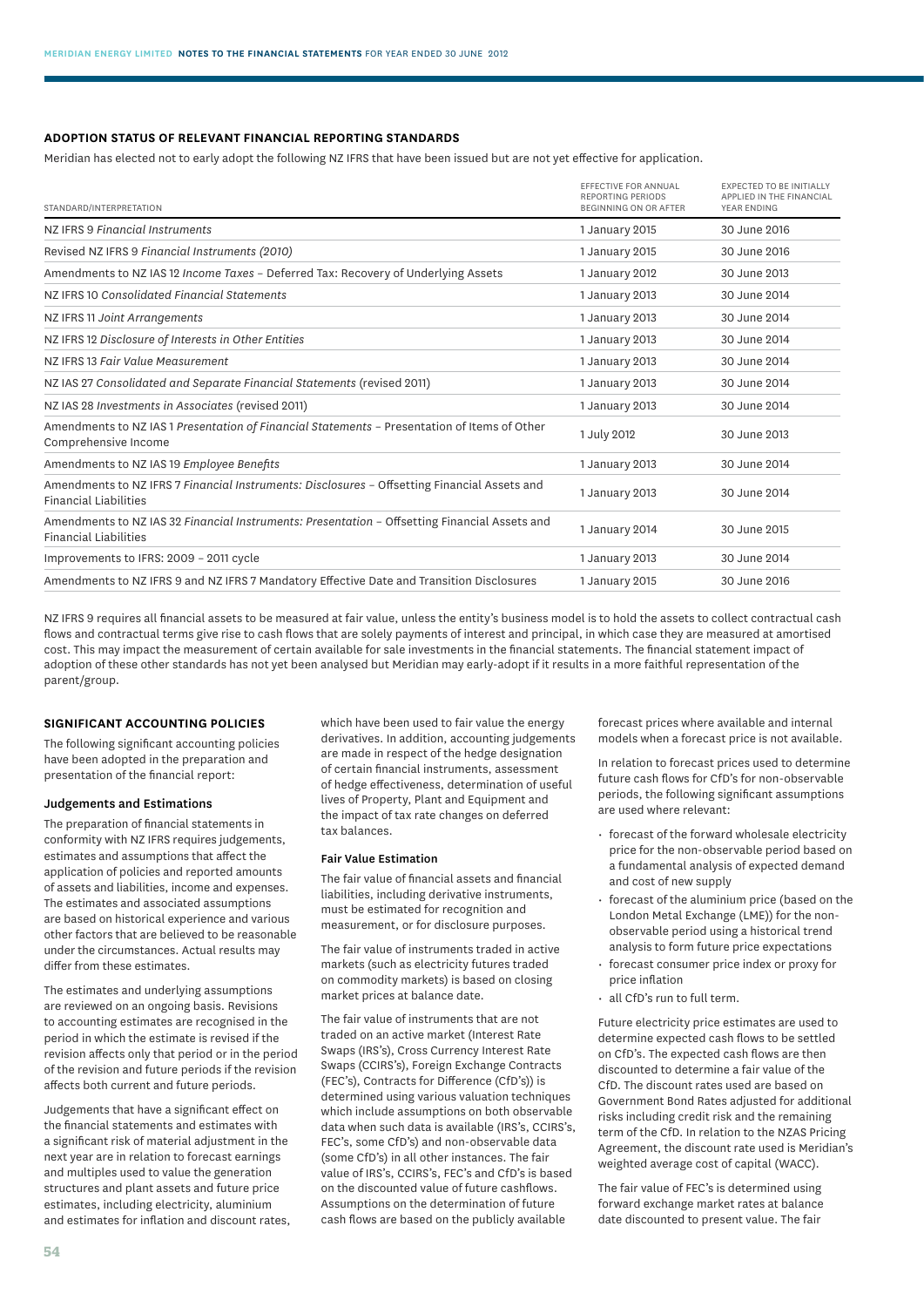value of currency options is determined using appropriate binomial models or the Black-Scholes model.

The fair value of financial liabilities in a fair value hedge relationship and for the purpose of disclosure is estimated by discounting the future designated cash flows at current market interest rates applicable to the risks being hedged.

The valuations determined for instruments not traded on an active market, particularly in respect to CfD's can vary significantly based on assumptions in relation to the forecast electricity price and interest rates. In addition, the fair value of the NZAS Pricing Agreement, can also vary based on the price of aluminium published on the LME. The sensitivity to changes in assumptions for level 3 financial instruments is quantified in Note 24 – Financial Risk Management.

## Property, Plant and Equipment

Meridian have obtained an independent valuation of generation structures and plant which use judgements in determining the methodology and key assumptions to be used. Meridian used judgement to determine the estimated remaining useful lives of assets. They are as follows:

- • generation Structures and Plant Up to 80 years
- • freehold Buildings Up to 67 years
- • other Plant and Equipment Up to 20 years
- $\cdot$  resource Consents Up to 50 years.

The residual value and the useful lives of assets are reviewed, and if appropriate adjusted, at each balance date. See Note 20 for further detail of the valuation assumptions used.

## Intangible Assets

Meridian have used judgement to determine the estimated remaining useful lives of intangible assets. They are as follows:

- • customer Acquisition Costs Up to 10 years
- • computer Software Up to 3 years
- $\cdot$  patents and Trademarks Up to 20 years
- • licence Agreement Up to 10 years
- $\cdot$  other Licences Up to 6 years.

The residual value and the useful lives of assets are reviewed, and if appropriate adjusted, at each balance date.

The recoverable amount of goodwill is calculated using value in use (the net present value of expected future cash flows) of the cash generating units or fair value less costs to sell. Key assumptions used in the value in use model that require Meridian's estimation and judgement include sales forecasts (including volumes and pricing), costs and discount rates. See Note 19 for further detail.

#### Provisions

Provisions are measured at the Directors' best estimate of the expenditure required to settle the obligation at balance date, and are discounted to present value where the effect is material.

A provision for warranties is recognised as a liability when the underlying products or services are sold. The amount of the liability is estimated using historical warranty data, Meridian's estimation of return rate, and industry information where available.

#### Revenue Recognition

Meridian have exercised judgement in determining estimated retail sales for unread electricity meters at balance date. Specifically this involves an estimate of consumption for each unread meter, based on the customer's past consumption history.

When earnings on construction contracts can be reliably estimated, contract revenue and costs are determined using the percentageof-completion method at balance date. Meridian exercises its professional judgement to assess both the physical completion and the forecast financial result of the contract.

#### Taxation

The New Zealand corporate tax rate was reduced from 30% to 28%, effective 1 July 2011 for the New Zealand tax based entities. Meridian has used judgement with regard to determining temporary differences expected to reverse before this date and as at 30 June 2010 estimated that temporary differences would not change. The effect of any change since 30 June 2010 is recognised in the income statement and statement of comprehensive income.

The discontinuation of tax depreciation on buildings with a useful life of greater than 50 years was effective for the Group on 1 July 2011. At the time Meridian used judgement in regard to the tax definition of buildings with the above ground structure of Generation Structures and Plant being treated as buildings. Meridian maintain this view but have taken a further provision this year due to the Inland Revenue Department's current narrower interpretation of the definition of buildings

#### Basis of Consolidation

#### Subsidiaries

Subsidiaries are those entities controlled directly or indirectly by the Company. Control is achieved where the Company has the power to govern the financial and operating policies of an entity so as to obtain benefits from its activities.

The acquisition method is used to account for the purchase of subsidiaries by the Company. The results of subsidiaries acquired or disposed of during the year are included in the consolidated income statement from the effective date of acquisition or up to the effective date of disposal, as appropriate.

Where necessary, adjustments are made to the financial statements of subsidiaries to bring their accounting policies into line with those used by other members of the Group. All material intra-group transactions, balances, income and expenses are eliminated on consolidation.

Non-controlling interests in the net assets of consolidated subsidiaries are presented in the equity section of the consolidated statement of financial position, separately from the equity of the owners of the parent.

## Common Control Amalgamation Transactions

Under a business combination where entities under common control are amalgamated, the carrying values of the assets and liabilities of the entities are combined, with any gain or loss on amalgamation recognised in equity.

## Joint Ventures

### Jointly Controlled Entities

Joint venture arrangements that involve the establishment of a separate entity in which each venturer has an interest where it has entitlement to a share of the outcome (profit/ loss) of the activities of the joint venture and which are subject to joint control (unanimous decision making) by the venturers are referred to as jointly controlled entities. Meridian reports its interest in jointly controlled entities using the equity method of accounting.

Under the equity method, investments in joint ventures are carried in the consolidated Statement of Financial Position at cost as adjusted for post-acquisition changes in the Company's share of the net assets of the joint venture, less any impairment in the value of individual investments. Losses of a joint venture in excess of the Company's interest in that joint venture (which includes any longterm interests that, in substance, form part of the Company's net investment in the joint venture) are not recognised unless there is a legal or constructive obligation incurred by Meridian on behalf of the joint venture.

#### Jointly Controlled Assets

Where Meridian has an interest in a jointly controlled asset Meridian recognises its share using the proportionate consolidation method. Under this method Meridian recognises its share of the jointly controlled asset according to the nature of the asset, any liabilities incurred in respect of the joint venture and any income or expenses from its share of the joint venture or incurred in respect of the joint venture.

#### Operating Segments

Operating segments are reported in a manner consistent with internal reporting provided to the chief operating decision-maker. The chief operating decision maker, who is responsible for allocating resources and assessing performance of the operating segments, has been identified as the Chief Executive.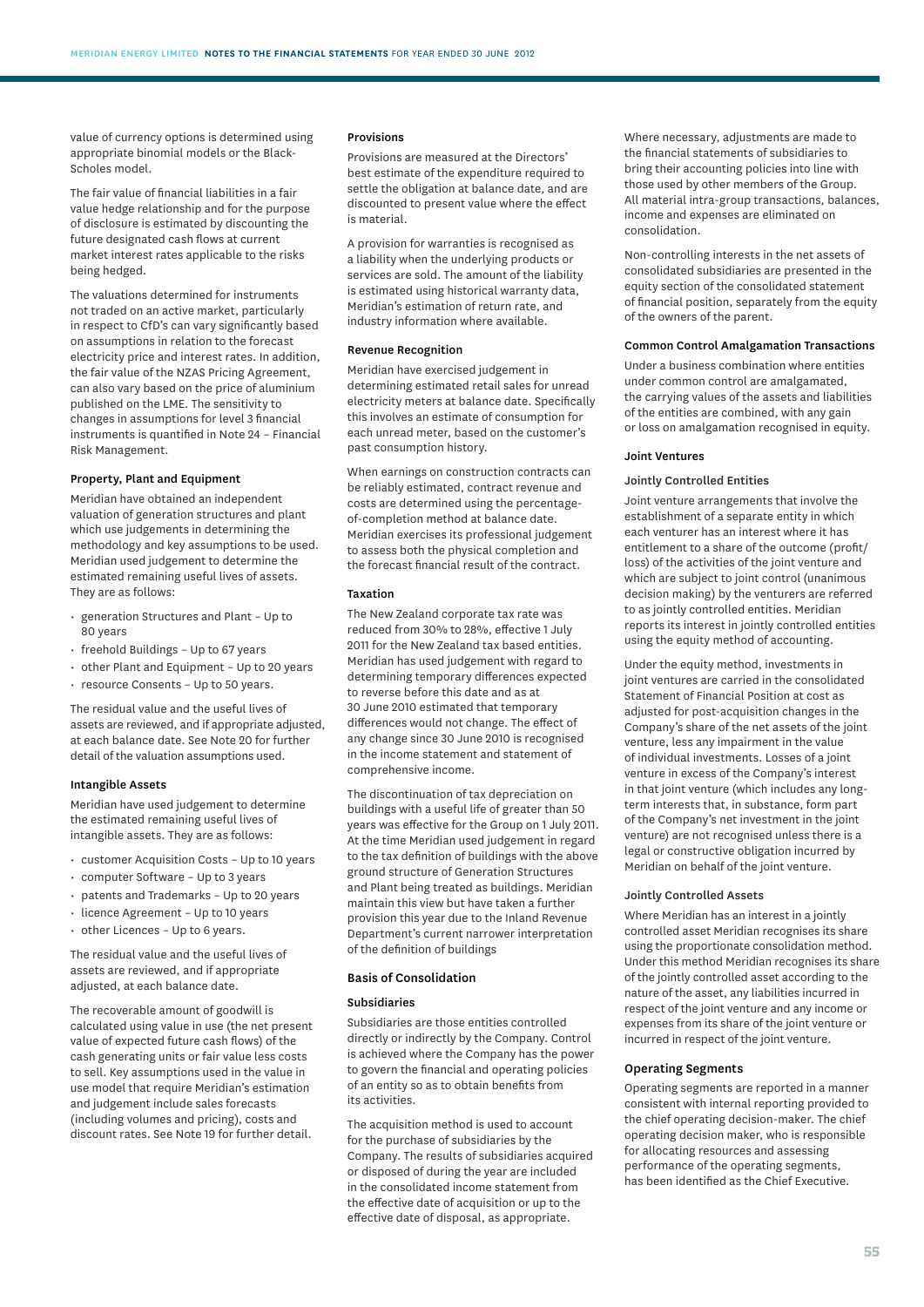### Foreign Currency

Transactions denominated in a foreign currency are converted at the exchange rate at the date of the transaction. Foreign currency monetary assets and liabilities at reporting date are translated at the exchange rate prevailing at reporting date.

Assets and liabilities of overseas entities, whose functional currency is other than NZD, are translated at the closing rate at balance date. The revenues and expenses of these entities are translated at rates approximating the exchange rates at the dates of the transactions. Exchange differences arising on the translation of the financial statements of these entities are recorded in the foreign currency translation reserve. Such translation differences are recognised in the income statement in the period in which the foreign operation is disposed of.

#### Property, Plant and Equipment

Meridian's generation structures and plant assets (including land and buildings) are stated in the Statement of Financial Position at their fair value at the date of revaluation, less any subsequent accumulated depreciation and impairment losses. Revaluations are performed with sufficient regularity to ensure that the carrying amount does not differ materially from that which would be determined using fair values at the balance date.

As disclosed in Note 20, the fair value of generation assets was determined using an income approach. In using the income approach, consideration was given to application of either net present value of expected future cash flows or capitalisation of earnings approach, whichever was more appropriate.

Any revaluation increase arising on the revaluation is credited to the revaluation reserve, except to the extent that it reverses a revaluation decrease for the same asset previously recognised in the income statement, in which case the increase is credited to the income statement to the extent of the decrease previously charged. A decrease in carrying amount arising on the revaluation is charged to the income statement to the extent it exceeds the balance, if any, held in the revaluation reserve relating to a previous revaluation of that asset.

Accumulated depreciation at revaluation date is eliminated against the gross carrying amount so that the carrying amount after revaluation equals the revalued amount.

Subsequent additions to generation structures and plant assets are recorded at cost, which is considered fair value, including costs directly attributable to bringing the asset to the location and condition necessary for its intended service. The cost of assets constructed includes all expenditure directly related to specific contracts including financing costs where appropriate.

Financing costs for qualifying assets are capitalised at the average cost of borrowing. Costs cease to be capitalised as soon as the asset is ready for use.

All other property, plant and equipment are stated at cost less accumulated depreciation and any accumulated impairment losses.

The gain or loss arising on the disposal or retirement of an item of property, plant and equipment is determined as the difference between the sales proceeds and the carrying amount of the asset and is recognised in the income statement. Any balance attributable to the disposed asset in the asset revaluation reserve is transferred to retained earnings.

Depreciation of property, plant and equipment assets, other than freehold land, is calculated on a straight-line basis to allocate the cost or fair value amount of an asset, less any residual value, over its estimated remaining useful life.

## Assets Classified as Held for Sale

Non-current assets (or disposal groups comprising assets and liabilities) that are expected to be recovered primarily through sale rather than continuing use are classified as held for sale.

Immediately before classification as held for sale, the assets (or disposal group) are re-measured in accordance with Meridian's accounting policies. Thereafter the assets (or disposal group) are measured at the lower of their carrying amount or fair value less cost to sell. Impairment losses on initial classification as held for sale and subsequent gains or losses on re-measurement are recognised in the income statement. Gains are not recognised in excess of any cumulative impairment loss.

## Finance Lease

A lease is classified as a finance lease if it transfers substantially all the risks and rewards incidental to ownership to the lessee. Meridian recognises assets held under finance lease arrangements as a receivable or payable at an amount equal to the present value of the minimum lease payments. Finance lease receipts are apportioned between principal repayments, relating to the lease receivable, and interest revenue. The interest revenue reflects a constant periodic rate of return on Meridian's net investment over the term of the lease. Finance leases are classified as loans and receivables.

## Intangible Assets

#### Customer Acquisition Costs

Customer acquisition costs are finite life intangibles and represent the capitalisation of costs incurred to acquire retail customers. Amortisation is calculated using the straightline method to allocate the cost over its useful life.

#### Computer Software

Acquired computer software licences, that are not considered an integral part of related hardware, are capitalised on the basis of the costs incurred to acquire and bring to use the specific software. These costs are amortised over their useful lives on a straight-line basis.

Costs associated with developing or maintaining computer software programmes are recognised as an expense as incurred. Costs directly associated with the production of identifiable and unique software products that will generate economic benefits beyond one year are recognised as intangible assets and amortised over their estimated useful lives on a straight- line basis.

#### Patents and Trademarks

Patents and Trademarks are finite life intangibles and are recorded at cost less accumulated amortisation and impairment. Amortisation is charged on a straight-line basis over their estimated useful lives.

## Licence Agreement

The value of a Licence Agreement has been recognised on acquisition of controlled entities. The Agreement is a finite life intangible and is recorded at fair value less accumulated amortisation and impairment. Amortisation is charged on a straight-line basis over a period of ten years.

Other licences are also amortised on a straightline basis over their useful lives.

### Research and Development Costs

An intangible asset arising from Meridian's development activity is recognised only if all of the following conditions are met: an asset is created that can be used or sold; it is probable that the asset created will generate future economic benefits; and the cost can be measured reliably.

Development costs that meet these criteria are amortised on a straight-line basis over their estimated useful lives. Capitalised development expenditure is stated at cost less accumulated amortisation and impairment losses. Development costs incurred that cannot be separately identified from the physical asset are included in the item of property, plant and equipment being developed and depreciated over the useful life of the asset.

If the recognition criteria are not met or the expenditure is on research activities (undertaken with the prospect of gaining new scientific or technical knowledge and understanding), expenditure is recognised as an expense as incurred.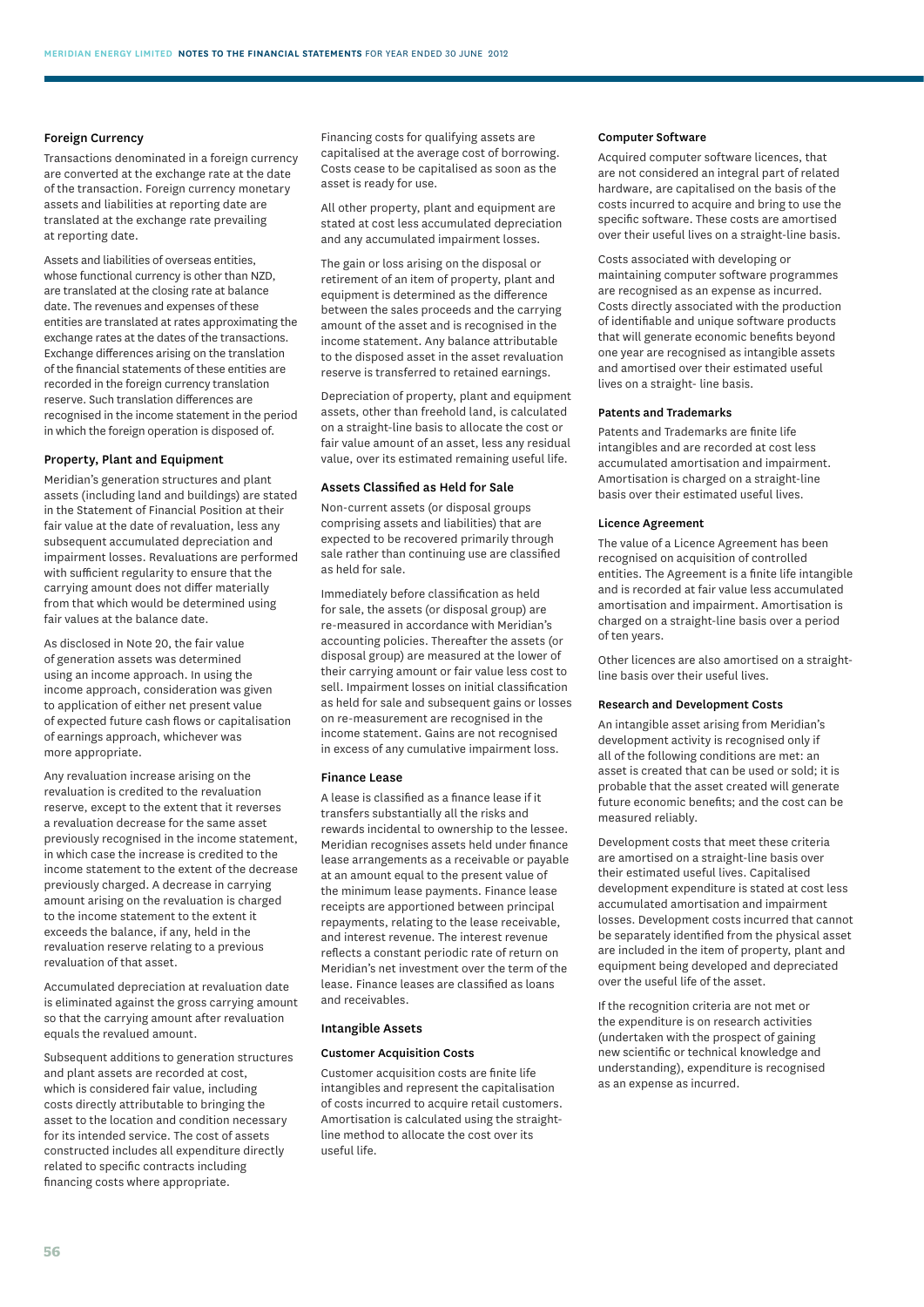## Impairment of Non-Financial Assets other than Goodwill

At each balance date or when events/ circumstance indicate, Meridian reviews the recoverability of the carrying amounts of its tangible and intangible assets to determine whether they have suffered an impairment loss. The recoverable amount is the higher of an asset's fair value less costs to sell and value in use. Value in use is the present value of the future cash flows expected to be derived from the asset. For the purpose of assessing impairment, assets are grouped at the lowest levels for which there are separately identifiable cash flows (cash generating units). An impairment loss is recognised immediately in the income statement for the amount by which the asset's carrying amount exceeds its recoverable amount, unless the relevant asset is carried at a revalued amount, in which case the impairment loss is treated as a revaluation decrease.

Non-financial assets that have suffered impairment are reviewed for possible reversal of the impairment at each reporting date. A reversal of an impairment loss is recognised immediately in the income statement, unless the relevant asset is carried at a revalued amount, in which case the reversal of the impairment loss is treated as a revaluation increase.

## Goodwill

Goodwill, representing the excess of the cost of acquisition over the fair value of the identifiable assets, liabilities and contingent liabilities acquired, is recognised as an asset and not amortised, but tested for impairment annually and whenever there is an indication that the goodwill may be impaired. Any impairment is recognised in the income statement and is not subsequently reversed. For the purpose of assessing impairment goodwill, is allocated to cash generating units.

### Non Derivative Financial Instruments

Financial assets and financial liabilities are recognised on Meridian's Statement of Financial Position when the Parent or Group becomes a party to the contractual provisions of the instrument (trade date).

## Non Derivative Financial Assets

Meridian classifies its financial assets as either loans and receivables, or assets available for sale. The classification depends on the purpose for which the financial assets were acquired. Meridian determines the classification of its financial assets at initial recognition.

#### Available for Sale Investments

Certain shares held by Meridian are classified as being available for sale and stated at fair value. Gains and losses arising from changes in fair value are recognised directly in the available-for-sale revaluation reserve, until the investment is disposed of or is determined to be impaired, at which time the cumulative gain or loss previously recognised in the availablefor-sale revaluation reserve is included in the income statement for the period. Dividend income is recognised separately from other changes in fair value.

Investments in shares that do not have a quoted market price in an active market and whose fair value cannot be reliably measured are carried at cost, less any impairment loss to reflect irrecoverable amounts.

### Investments in Subsidiaries and Joint Ventures

In the financial statements of the Parent the cost method is used to account for investments in subsidiaries and joint ventures.

### Trade Receivables

Trade receivables are measured on initial recognition at fair value, and are subsequently carried at amortised cost. Appropriate allowances for estimated unrecoverable amounts are recognised in the income statement when there is objective evidence that the asset is impaired. The allowance recognised is measured as the difference between the asset's carrying amount and the present value of estimated future cash flows.

## Construction Work in Progress

Construction work in progress is stated at cost plus profit recognised to date, less progress billings and any provision for foreseeable losses. Cost includes all expenditure directly related to specific projects and an allocation of fixed and variable overheads incurred in the company's contract activities based on normal operating capacity.

## Cash and Cash Equivalents

Cash and cash equivalents used in the Statement of Cash Flows comprise cash on hand and demand deposits and other shortterm highly liquid investments that are readily convertible to a known amount of cash and are subject to an insignificant risk of changes in value.

## Non Derivative Financial Liabilities

Meridian classifies its financial liabilities as either borrowings and payables, or liabilities held for sale. Financial liabilities are classified as held for sale if the sale of the asset or disposal group to which they relate is highly probable and is available for immediate sale in its present condition subject only to normal sale terms. The classification of other financial liabilities depends on the purpose for which the financial liabilities were acquired. Meridian determines the classification of its financial liabilities at initial recognition.

#### Borrowings

Borrowings are recognised initially at fair value, net of transaction costs. Borrowings not designated as hedged items are subsequently stated at amortised cost and any difference between the proceeds (net of transaction costs) and the redemption value is recognised in the income statement over the period of the borrowings using the effective interest method. Borrowings designated as hedged items are subject to measurement under hedge accounting requirements.

## Payables and Accruals

Trade and other accounts payable are recognised when Meridian becomes obligated to make future payments resulting from the purchase of goods and services, and are subsequently carried at amortised cost which approximates fair value.

## Deferred Income on Emission Rights

Meridian receives tradable emission rights from specific energy production levels of certain renewable generation facilities. The future revenue arising from the sale of these emission rights is a key matter in deciding whether to proceed with construction of the generation facility and is considered to be part of the value of the generation assets recorded in the Statement of Financial Position. Proceeds received on the sale of emission rights are recorded as deferred income in the Statement of Financial Position until the committed energy production level pertaining to the emission right sold has been generated.

## Derivative Financial Instruments and Hedge Accounting

Derivatives include cross currency interest rate swaps ('CCIRS's'), interest rate swaps ('IRS's') (including forward rate agreements and interest rate options), foreign exchange contracts ('FEC's') (including currency options) and electricity contracts for differences ('CfD's') (including electricity options).

Derivatives are initially recognised at fair value on the date a derivative contract is entered into and are subsequently re-measured on a periodic basis at their fair value. The method of recognising the resulting gain or loss depends on whether the derivative is designated as a hedging instrument, and if so, the nature of the item being hedged. Meridian designates certain derivatives as either:

- • hedges of the fair value of recognised assets or liabilities or a firm commitment (fair value hedge); or
- hedges of a particular risk associated with a recognised asset or liability or a highly probable forecast transaction (cash flow hedge).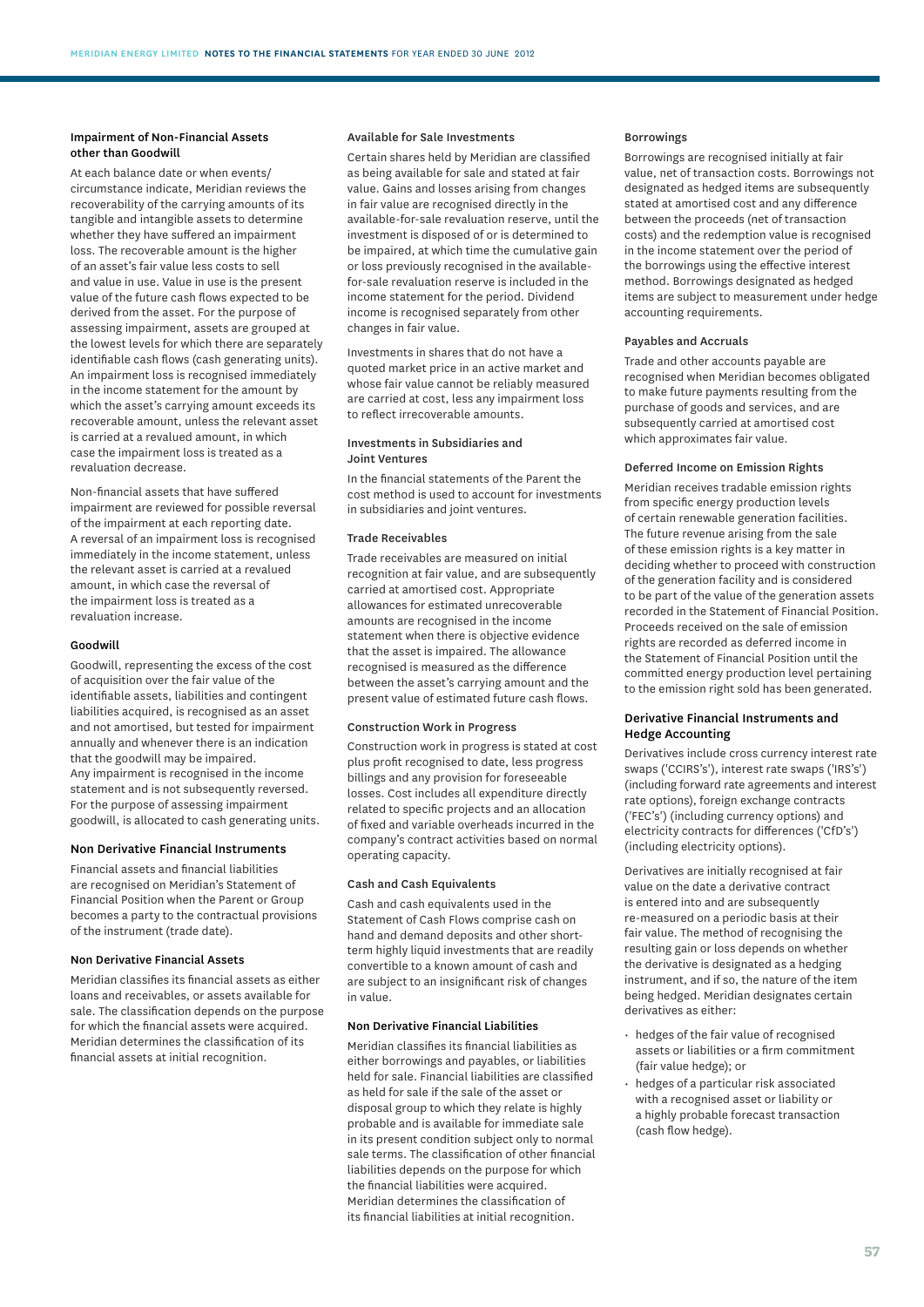For derivatives designated in a hedge relationship Meridian documents at the inception of the transaction the relationship between hedging instruments and hedged items, as well as its risk management objectives and strategy for undertaking various hedge transactions. Meridian also documents its assessment, both at hedge inception and on an ongoing basis, of whether the derivatives that are used in hedging transactions are highly effective in offsetting changes in fair values or cash flows of hedged items.

Some derivatives (within risk management policy) are not in a designated hedging relationship.

#### Fair Value Hedge

Changes in the fair value of derivatives that are designated and qualify as fair value hedges are recorded in the income statement in net change in fair value of financial instruments within other finance related expenses in respect of CCIRS's, together with any changes in the fair value of the hedged asset or liability that are attributable to the hedged risk. Interest expense on the loans designated as hedged items in fair value hedges is recognised in finance costs.

If the hedge no longer meets the criteria for hedge accounting, the adjustment to the carrying amount of a hedged item is amortised to the income statement over the period to maturity.

#### Cash Flow Hedge

The effective portion of changes in the fair value of derivatives that are designated and qualify as cash flow hedges are recognised in other comprehensive income. The gain or loss relating to the ineffective portion is recognised immediately in the income statement in net change in fair value of financial instruments within operating profit in respect of FEC's and net change in fair value of financial instruments within other finance related expenses in respect of CCIRS's and certain IRS's. Cash settlements on derivatives in a cash flow hedge relationship are recognised in the income statement as an adjustment to the selling price (or cost) of the hedged item.

Amounts accumulated in other comprehensive income are recycled in the income statement in the periods when the hedged item affects Profit or Loss (for instance when the forecast transaction that is hedged takes place). The realised gain or loss relating to the effective portion of derivatives is recognised in the income statement.

When the forecast transaction that is hedged results in the recognition of a non-financial asset or a non-financial liability, the gains and losses previously deferred in other comprehensive income are transferred from other comprehensive income and included in the initial measurement of the cost of the asset or liability as a 'basis adjustment'.

However, if Meridian expects that all or a portion of a loss previously deferred in equity will not be recovered in one or more future periods, the amount that is not expected to be recovered is reclassified into Profit or Loss immediately.

When a hedging instrument expires or is sold, or when a hedge no longer meets the criteria for hedge accounting, any cumulative gain or loss existing in equity at that time remains in equity and is recognised when the forecast transaction is ultimately recognised in the income statement. When a forecast transaction is no longer expected to occur, the cumulative gain or loss that was reported in equity is immediately transferred to the income statement.

## Derivatives not Designated as Hedges

Derivative instruments that do not qualify for hedge accounting or for which hedge accounting is not actively sought are at fair value through profit or loss and classified as being held for trading. Changes in their fair value, therefore, are recognised immediately in the income statement within operating profit in respect of CfD's and FECs or within finance costs in respect of IRS's. Cash settlements on such derivatives will adjust the price of the underlying item to which they relate. The cost of certain electricity options is recognised within 'Net Change in Fair Value of Financial Instruments (Operational)'.

## Day 1 Adjustment

A Day 1 adjustment arises when an electricity derivative is entered into at a fair value determined to be different to the transaction price and is amortised to profit and loss as electricity volumes contracted in the derivative expire. The carrying value of the derivative is disclosed net of the Day 1 adjustment. Meridian has elected to use the amortisation method in respect of the NZAS Pricing Agreement.

## Difference between fair value at initial recognition and amount that would be recognised using a valuation technique

Where a valuation technique that incorporates unobservable inputs is used to value electricity derivatives, and this value results in a value at inception that is different to its cost, the valuation model is recalibrated by a fixed percentage to result in a value at inception equal to the transaction price (fair value). This recalibration adjustment is then applied to future valuations over the life of the contract. Meridian applies the recalibration method to the electricity derivative portfolio.

#### Reserves

The revaluation reserve arises on the revaluation of generation structures and plant and from the revaluation of certain intangible assets as part of the step acquisition of Whisper Tech Group on 3 July 2006. Where revalued generation structures or plant assets are sold, that portion of the asset revaluation reserve which relates to that asset, and is effectively realised, is transferred directly to retained earnings. Where a revalued intangible asset is sold that portion of the reserve which relates to that intangible asset, and is effectively realised, is transferred directly to retained earnings. Where a revalued intangible asset is impaired the impairment is recognised in the reserve to the extent of any surplus for that asset otherwise the impairment is recognised in the income statement.

The foreign currency translation reserve comprises all foreign currency differences arising from the translation of the financial statements of foreign operations.

The cash flow hedge reserve comprises the effective portion of the cumulative net change in the fair value of cash flow hedging instruments relating to hedged transactions that have not yet occurred. The cumulative deferred gain or loss on the hedge is recognised in the income statement when the transaction impacts the profit and loss, or is included as a basis adjustment to the non-financial hedged item, consistent with the applicable accounting policy.

The available-for-sale revaluation reserve arises on the revaluation of available-for-sale financial assets. Where a revalued asset is sold that portion of the reserve which relates to that financial asset, and is effectively realised, is recognised in the income statement. Where a revalued financial asset is impaired, the impairment is recognised in the reserve to the extent of any surplus for that asset, otherwise the impairment is recognised in the income statement.

#### Taxation

Income tax expense represents the sum of the tax currently payable and deferred tax.

The tax currently payable is based on taxable profit for the year. Taxable profit differs from profit as reported in the income statement because it excludes items of income and expense that are taxable or deductible in other years and it further excludes items that are never taxable or deductible. The Group's liability for current tax is calculated using tax rates that have been enacted or substantively enacted by the end of the reporting period.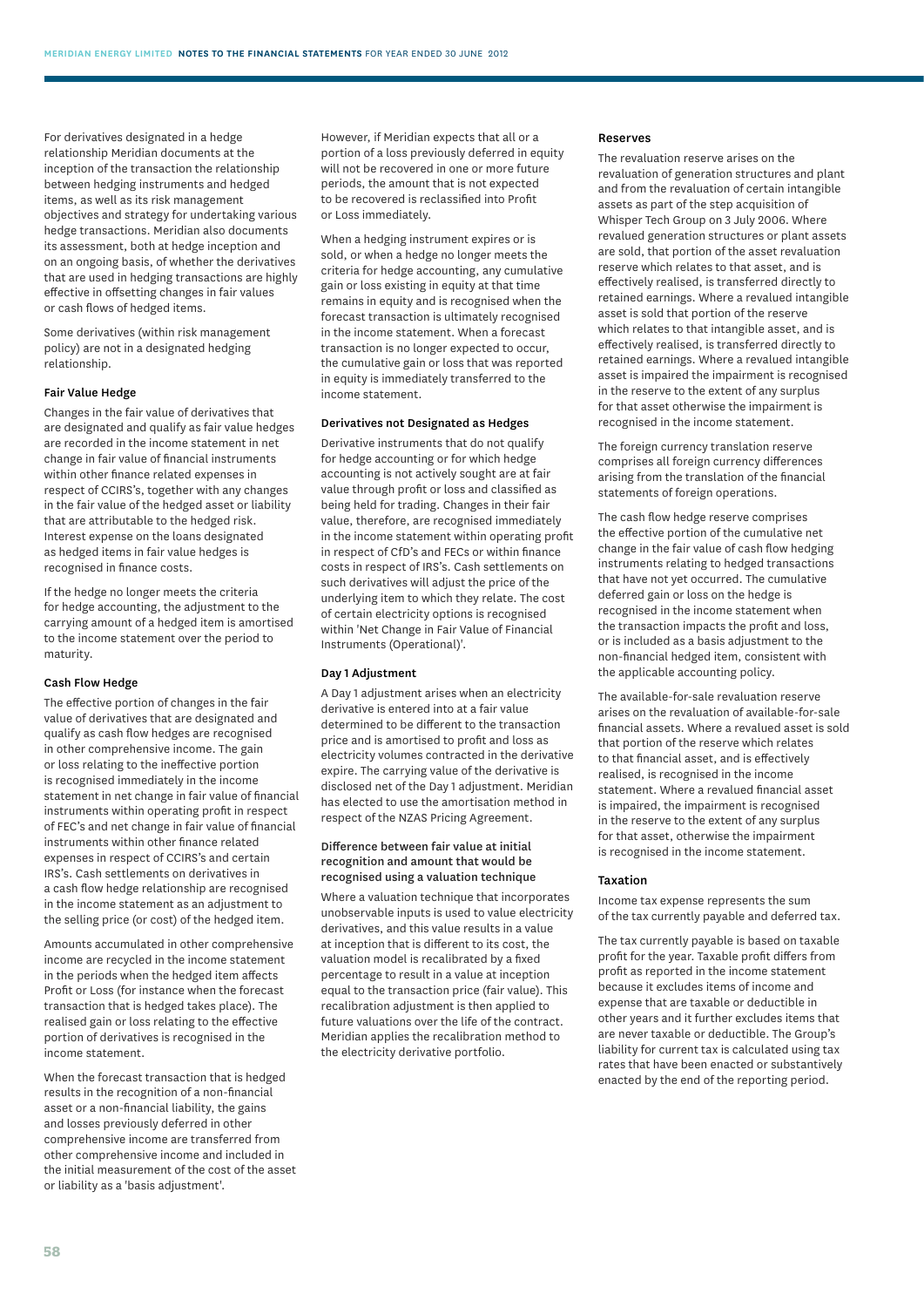#### Deferred Tax

Deferred tax is recognised on differences between the carrying amounts of assets and liabilities in the financial statements and the corresponding tax bases used in the computation of taxable profit, and is accounted for using the balance sheet liability method. Deferred tax liabilities are generally recognised for all taxable temporary differences. Deferred tax assets are recognised to the extent that it is probable that taxable profits will be available against which deductible temporary differences can be utilised. Such assets and liabilities are not recognised if the temporary difference arises from goodwill or from the initial recognition (other than in a business combination) of other assets and liabilities in a transaction that affects neither the taxable profit nor the accounting profit.

Deferred tax liabilities are recognised for taxable temporary differences arising on investments in subsidiaries and interests in joint ventures, except where Meridian is able to control the reversal of the temporary difference and it is probable that the temporary difference will not reverse in the foreseeable future.

The carrying amount of deferred tax assets is reviewed at each balance date and reduced to the extent that it is no longer probable that sufficient taxable profits will be available to allow all or part of the asset to be recovered.

Deferred tax is calculated at the tax rates that are expected to apply in the period when the liability is settled or the asset realised. Deferred tax is charged or credited to the income statement, except when it relates to items charged or credited directly to equity, in which case the deferred tax is also dealt with in equity.

Deferred tax assets and liabilities are offset when there is a legally enforceable right to set off current tax assets against current tax liabilities and when they relate to income taxes levied by the same taxation authority and Meridian intends to settle its current tax assets and liabilities on a net basis.

#### Employee Benefits

Provision is made for benefits accruing to employees in respect of wages and salaries, annual leave, long service leave, and employee incentives when it is probable that settlement will be required and they are capable of being measured reliably.

Provisions made in respect of employee benefits are measured using the remuneration rate expected to apply at the time of settlement.

### Goods and Services Tax (GST)

The income statement and statement of cash flows are prepared on a GST exclusive basis. All items in the Statement of Financial Position are stated net of GST, except for receivables and payables, which include GST.

### Inventories

Inventories are stated at the lower of cost or net realisable value. Cost is determined on a weighted average basis and includes expenditure incurred in acquiring the inventories and bringing them to their existing condition and location. Net realisable value represents the estimated selling price less estimated selling expenses.

Emission rights produced are also recognised as inventory but only if the right has been verified, it is probable that expected future economic benefits will flow to Meridian, and the rights can be reliably measured. In this case the inventory is still measured at the lower of cost (which is a nominal amount) and net realisable value (current carrying value nil).

## Provisions

Provisions are recognised when Meridian has a present obligation as a result of a past event, and it is probable that Meridian will be required to settle that obligation and the amount has been reliably estimated.

## Warranties

A provision for warranties is recognised as a liability when the underlying products or services are sold.

## Restructuring

Restructuring is a programme planned and controlled by Meridian that materially changes the scope of a business undertaken by Meridian or the manner in which that business is conducted by Meridian. Meridian recognises a provision for restructuring when the Directors have approved a detailed formal plan, and restructuring has commenced or a public announcement regarding the restructuring has been made. Costs and expenditures related to ongoing operations are not included in the provision for restructuring.

#### Operating Leases

Operating leases are leases where the lessor effectively retains substantially all the risks and benefits of ownership of the leased items.

Operating lease payments are recognised as an expense on a straight-line basis over the term of the lease.

#### Government Grants

Government grants received comprises amounts received from government. Grants are offset against the cost of the asset the grant relates to.

## Revenue Recognition

## Sale of Energy and Other Related Services

Revenue comprises amounts received or receivable in the ordinary course of business for the sale of electricity sold into the wholesale electricity market and to retail customers and for energy related goods and services provided.

Revenue from a contract to provide dam related maintenance services is recognised by reference to the stage of completion of the contract. The stage of completion is assessed by reference to surveys of work performed.

## Dividend Income

Dividend income is recognised when the right to receive payment is established.

## Interest Income

Interest income is recognised on a time proportionate basis using the effective interest method.

## Construction Contracts

When earnings on construction contracts can be reliably estimated, contract revenue and costs are determined using the percentageof-completion method at balance date. This is measured as the proportion that contract costs for work performed to date bear to the total contract costs, except where this would not be representative of the stage of completion. Provision is made for estimated future losses on the entire contract from the date it is first recognised that a contract loss may be incurred.

## Energy Related Costs

Energy related costs reported in the income statement include amounts payable for electricity purchased from the wholesale market and energy related services purchased from suppliers.

### Statement of Cash Flows

The statement of cash flows is prepared exclusive of GST, which is consistent with the method used in the income statement. The GST component of cash flows arising from investing and financing activities, which is recoverable from or payable to, the taxation authority is classified as operating cash flow.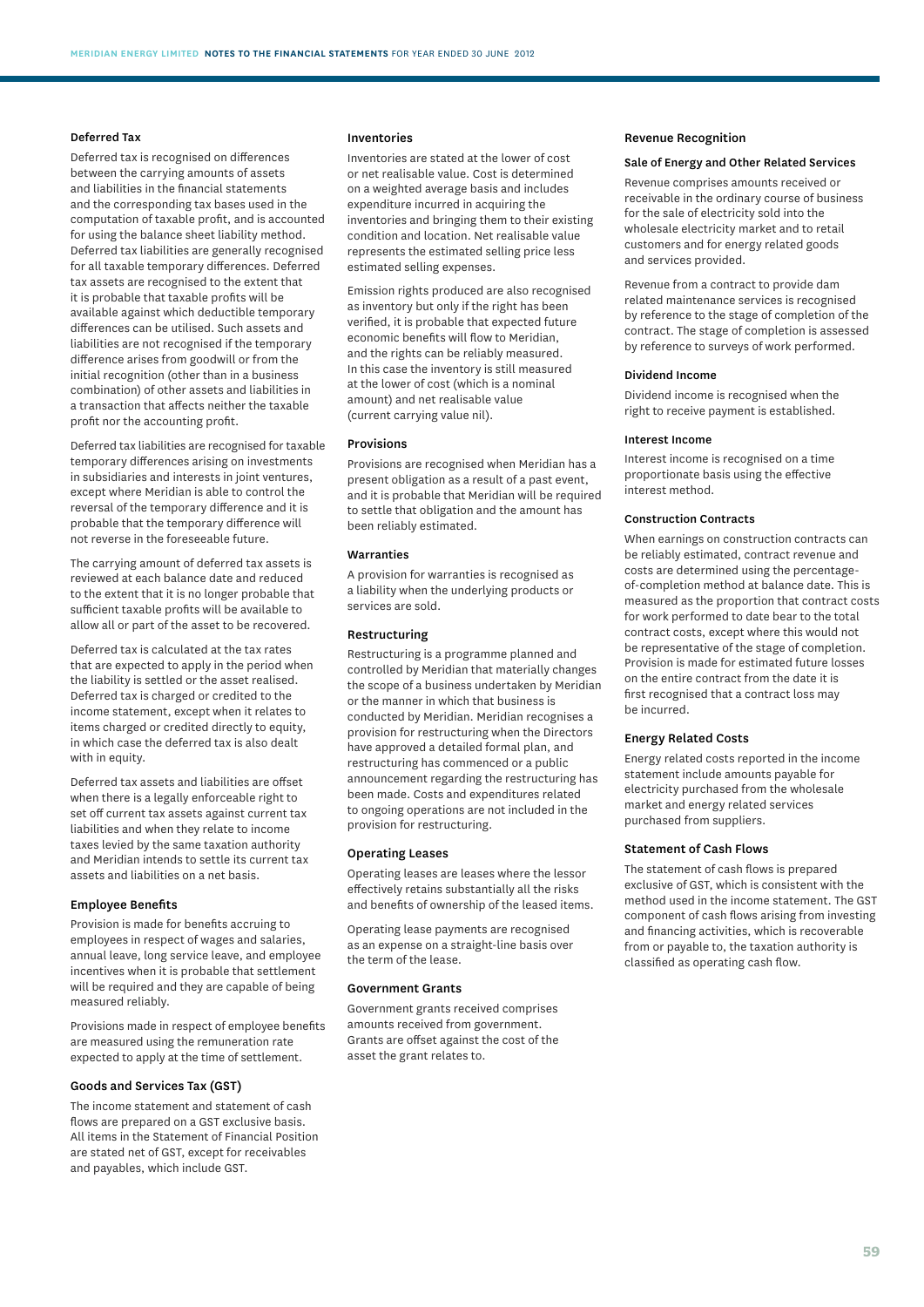## **2. Segment Reporting**

Management has determined the operating segments based on the reports reviewed by the Chief Executive to assess performance, allocate resources and make strategic decisions.

The Chief Executive assesses the performance of the operating segments on a measure of EBITDAF. Segment EBITDAF represents profit earned by each segment without the allocation of central administration costs, Directors' fees, equity accounted earnings of joint ventures, change in fair value of financial instruments, finance costs, gain/loss on sale of property, plant and equipment and investments, depreciation, amortisation, impairments and income tax expense.

The Chief Executive considers the business from the perspective of three reportable segments, being Wholesale, Retail and International.

Revenues are derived from external customers within New Zealand, Australia and the United States of America. Meridian sells approximately 43% (2011: 35%) of its generation output to a single customer. The revenues received from this customer are attributable to the Wholesale segment.

The revenue from external parties reported to the Chief Executive is measured in a manner consistent with that in the income statement.

The accounting policies of the reportable segments are the same as Meridian's accounting policies described in Note 1.

### **Wholesale Segment**

The Wholesale segment encompasses activity associated with Meridian's generation and sale of electricity into the wholesale electricity market, the wholesale sale of electricity to large industrial customers, development of New Zealand renewable energy opportunities and activities such as risk management.

Wholesale revenues received from generation reflect the spot price received from the wholesale electricity market at the relevant grid injection point, and revenue received from large industrial customers.

Costs to develop New Zealand renewable generation opportunities are reported as part of the Wholesale operating segment as it is determined they have similar long term economic characteristics.

#### **Retail Segment**

The Retail segment encompasses activity associated with the purchase of electricity from the wholesale electricity market, the retail sale of electricity to customers and metering services.

The Retail segment purchases electricity from the wholesale electricity market at spot prices at the relevant grid exit point. Powershop New Zealand Ltd and Arc Innovations Ltd are reported as part of the Retail segment as it has been determined that they have similar long term economic characteristics.

### **International Segment**

The international segment comprises Meridian's Australian and United States of America operations.

## **Other Segments**

Other operations, which are not considered reportable segments, include Meridian's portfolio of subsidiaries that provide micro combined heat and power technologies, home energy efficiency products and services, energy solutions to industry and dam consultancy services. The results of these segments are included in 'Other Segments'.

## **Unallocated**

Unallocated Corporate encompasses Meridian's business functions and companywide costs, such as insurance, that provide support to the Wholesale, Retail, International and Other Segments, and Meridian's nonoperating subsidiaries.

## The Segment Information Provided to the Chief Executive for the Reportable Segments for the year ended 30 June 2012 is as follows:

|                                                       | <b>WHOLESALE</b><br>\$'000 | <b>RETAIL</b><br>\$'000  | <b>INTERNATIONAL</b><br>\$'000 | <b>OTHER</b><br><b>SEGMENTS</b><br>\$'000 | <b>UNALLOCATED</b><br><b>CORPORATE</b><br>\$'000 | <b>INTER-SEGMENT</b><br><b>ITEMS</b><br>\$'000 | <b>TOTAL</b><br>\$'000 |
|-------------------------------------------------------|----------------------------|--------------------------|--------------------------------|-------------------------------------------|--------------------------------------------------|------------------------------------------------|------------------------|
|                                                       |                            |                          |                                |                                           |                                                  |                                                |                        |
| <b>Energy Sales Revenue</b>                           | 1,329,842                  | 1,156,639                | 23,351                         | 20,930                                    |                                                  | 12,210                                         | 2,542,972              |
| <b>Energy Related Expenses</b>                        | (567, 406)                 | (785, 412)               | (520)                          | (9,997)                                   |                                                  | (12, 210)                                      | (1, 375, 545)          |
| <b>Energy Distribution Expense</b>                    | (23, 455)                  | (380, 742)               | (1)                            | $\overline{\phantom{a}}$                  | $\overline{\phantom{a}}$                         |                                                | (404, 198)             |
| Energy Margin                                         | 738,981                    | (9, 515)                 | 22,830                         | 10,933                                    | ۰                                                |                                                | 763,229                |
| Dividend and Other Revenue                            | 6,123                      | 11,625                   | 2,554                          | 7,452                                     | 3,642                                            | (4, 123)                                       | 27,273                 |
| Energy Transmission Expense                           | (84, 702)                  | $\overline{\phantom{a}}$ | (1, 975)                       | $\overline{\phantom{a}}$                  | $\overline{\phantom{a}}$                         | $\overline{a}$                                 | (86, 677)              |
| <b>Gross Margin</b>                                   | 660,402                    | 2,110                    | 23,409                         | 18,385                                    | 3,642                                            | (4, 123)                                       | 703,825                |
| <b>Employee Expenses</b>                              | (20, 526)                  | (25, 566)                | (6, 164)                       | (7,703)                                   | (19,630)                                         |                                                | (79, 589)              |
| <b>Other Operating Expenses</b>                       | (43, 430)                  | (49, 593)                | (4, 943)                       | (6,684)                                   | (45,160)                                         | 2,183                                          | (147, 627)             |
| <b>EBITDAF</b>                                        | 596,446                    | (73, 049)                | 12,302                         | 3,998                                     | (61, 148)                                        | (1,940)                                        | 476,609                |
| Reconciliation of Operating Revenue                   |                            |                          |                                |                                           |                                                  |                                                |                        |
| <b>Energy Sales Revenue</b>                           | 1,329,842                  | 1,156,639                | 23,351                         | 20,930                                    |                                                  | 12,210                                         | 2,542,972              |
| Dividend and Other Revenue                            | 6,123                      | 11,625                   | 2,554                          | 7,452                                     | 3,642                                            | (4, 123)                                       | 27,273                 |
| <b>Inter-Segment Revenue</b>                          | 12,210                     | ÷,                       |                                | (2,183)                                   | (1,940)                                          | (8,087)                                        |                        |
| Revenue from External Customers                       | 1,348,175                  | 1,168,264                | 25,905                         | 26,199                                    | 1,702                                            | ٠                                              | 2,570,245              |
| <b>Equity Accounted Earnings</b><br>of Joint Ventures |                            |                          |                                | (2,724)                                   |                                                  |                                                | (2,724)                |
| <b>Additions to Non-Current Assets</b>                | 36,043                     | 3,784                    | 464,482                        | 9,437                                     | 28,723                                           | $\overline{a}$                                 | 542,469                |
| <b>Total Assets</b>                                   | 7,225,998                  | 194,330                  | 933,073                        | 77,965                                    | 261,409                                          |                                                | 8,692,775              |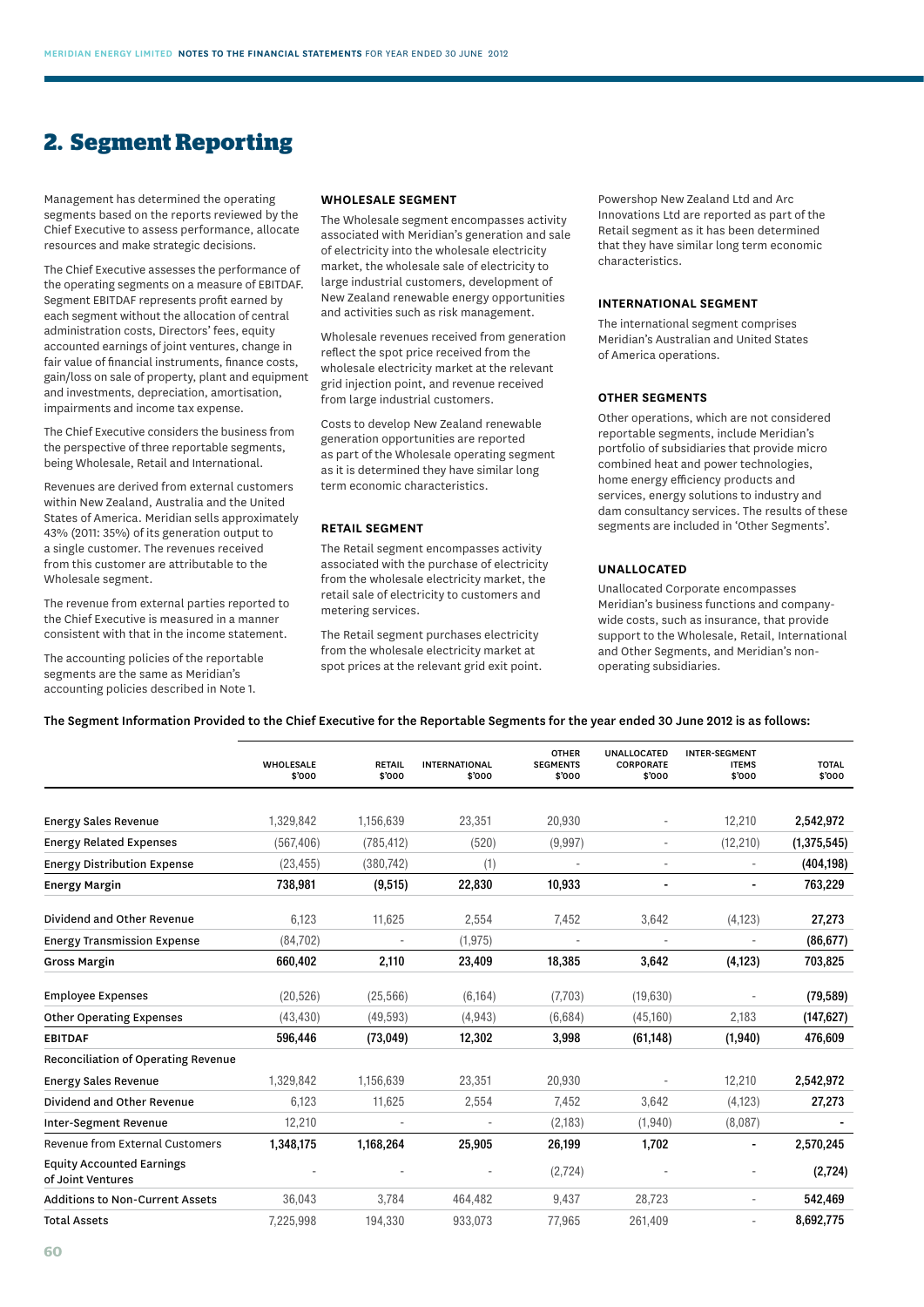## **2. Segment Reporting (CONTINUED)**

The Segment Information Provided to the Chief Executive for the Reportable Segments for the Year Ended 30 June 2011 is as follows:

|                                                       | <b>WHOLESALE</b><br>\$'000 | <b>RETAIL</b><br>\$'000  | <b>INTERNATIONAL</b><br>\$'000 | <b>OTHER</b><br><b>SEGMENTS</b><br>\$'000 | <b>UNALLOCATED</b><br><b>CORPORATE</b><br>\$'000 | <b>INTER-SEGMENT</b><br><b>ITEMS</b><br>\$'000 | <b>TOTAL</b><br>\$'000 |
|-------------------------------------------------------|----------------------------|--------------------------|--------------------------------|-------------------------------------------|--------------------------------------------------|------------------------------------------------|------------------------|
| <b>Operating Revenue</b>                              |                            |                          |                                |                                           |                                                  |                                                |                        |
| <b>Energy Sales Revenue</b>                           | 954,557                    | 1,029,024                | 21,795                         | 15,249                                    | 10                                               | (10, 203)                                      | 2,010,432              |
| <b>Energy Related Expenses</b>                        | (246, 864)                 | (448, 881)               | (479)                          | (6,688)                                   | (6)                                              | 10,203                                         | (692, 715)             |
| <b>Energy Distribution Expense</b>                    | (20, 149)                  | (347,500)                |                                | 200                                       |                                                  |                                                | (367, 449)             |
| <b>Energy Margin</b>                                  | 687,544                    | 232,643                  | 21,316                         | 8,761                                     | 4                                                |                                                | 950,268                |
| Dividend and Other Revenue                            | 7,973                      | 9,431                    | $\overline{c}$                 | 23,232                                    | 7,974                                            | (6,057)                                        | 42,555                 |
| Energy Related Expenses (Non-core)                    |                            | $\overline{\phantom{a}}$ |                                | (10, 587)                                 |                                                  |                                                | (10, 587)              |
| <b>Energy Transmission Expense</b>                    | (82, 251)                  | $\overline{\phantom{m}}$ | (1,937)                        |                                           | $\overline{\phantom{a}}$                         |                                                | (84, 188)              |
| <b>Gross Margin</b>                                   | 613,266                    | 242,074                  | 19,381                         | 21,406                                    | 7,978                                            | (6,057)                                        | 898,048                |
| <b>Employee Expenses</b>                              | (24, 212)                  | (24, 977)                | (4,592)                        | (12,960)                                  | (22, 752)                                        |                                                | (89, 493)              |
| <b>Other Operating Expenses</b>                       | (43, 032)                  | (41, 910)                | (6,802)                        | (10, 517)                                 | (48, 316)                                        | 1,949                                          | (148, 628)             |
| <b>EBITDAF</b>                                        | 546,022                    | 175,187                  | 7.987                          | (2,071)                                   | (63,090)                                         | (4, 108)                                       | 659,927                |
| Reconciliation of Operating Revenue                   |                            |                          |                                |                                           |                                                  |                                                |                        |
| <b>Energy Sales Revenue</b>                           | 954.557                    | 1.029.024                | 21.795                         | 15.249                                    | 10                                               | (10, 203)                                      | 2,010,432              |
| Dividend and Other Revenue                            | 7,973                      | 9,431                    | $\overline{2}$                 | 23,232                                    | 7,974                                            | (6,057)                                        | 42,555                 |
| <b>Inter-Segment Revenue</b>                          | (10, 203)                  |                          |                                | (1,949)                                   | (4,108)                                          | 16,260                                         |                        |
| <b>Revenue from External Customers</b>                | 952,327                    | 1,038,455                | 21,797                         | 36,532                                    | 3,876                                            |                                                | 2,052,987              |
| <b>Equity Accounted Earnings</b><br>of Joint Ventures |                            |                          |                                | (3, 382)                                  |                                                  |                                                | (3, 382)               |
| <b>Additions to Non-Current Assets</b>                | 171.067                    | 7.979                    | 65.350                         | 10,180                                    | 11.797                                           | L.                                             | 266,373                |
| <b>Total Assets</b>                                   | 7,231,901                  | 211,097                  | 575,985                        | 80,247                                    | 360,743                                          |                                                | 8,459,973              |

Information Relating to Geographical Area Operations

|                                 | <b>GROUP 2012</b><br>\$'000 | <b>GROUP 2011</b><br>\$'000 |
|---------------------------------|-----------------------------|-----------------------------|
| Total Revenue in:               |                             |                             |
| New Zealand                     | 2,544,340                   | 2,031,190                   |
| Australia                       | 22,739                      | 18,902                      |
| <b>United States of America</b> | 3,166                       | 2,895                       |
|                                 | 2,570,245                   | 2,052,987                   |
|                                 |                             |                             |
|                                 | <b>GROUP 2012</b><br>\$'000 | <b>GROUP 2011</b><br>\$'000 |
| <b>EBITDAF</b> in:              |                             |                             |
| New Zealand                     | 464,307                     | 651,940                     |
| Australia                       | 12,588                      | 8,383                       |
| <b>United States of America</b> | (286)                       | (396)                       |
|                                 | 476,609                     | 659,927                     |
|                                 |                             |                             |
|                                 | <b>GROUP 2012</b><br>\$'000 | <b>GROUP 2011</b><br>\$'000 |
| Non Current Assets Held:        |                             |                             |
| New Zealand                     | 7,340,451                   | 7,444,938                   |
| Australia                       | 781,501                     | 352,321                     |
| <b>United States of America</b> | ٠                           | 35,529                      |
|                                 | 8,121,952                   | 7,832,788                   |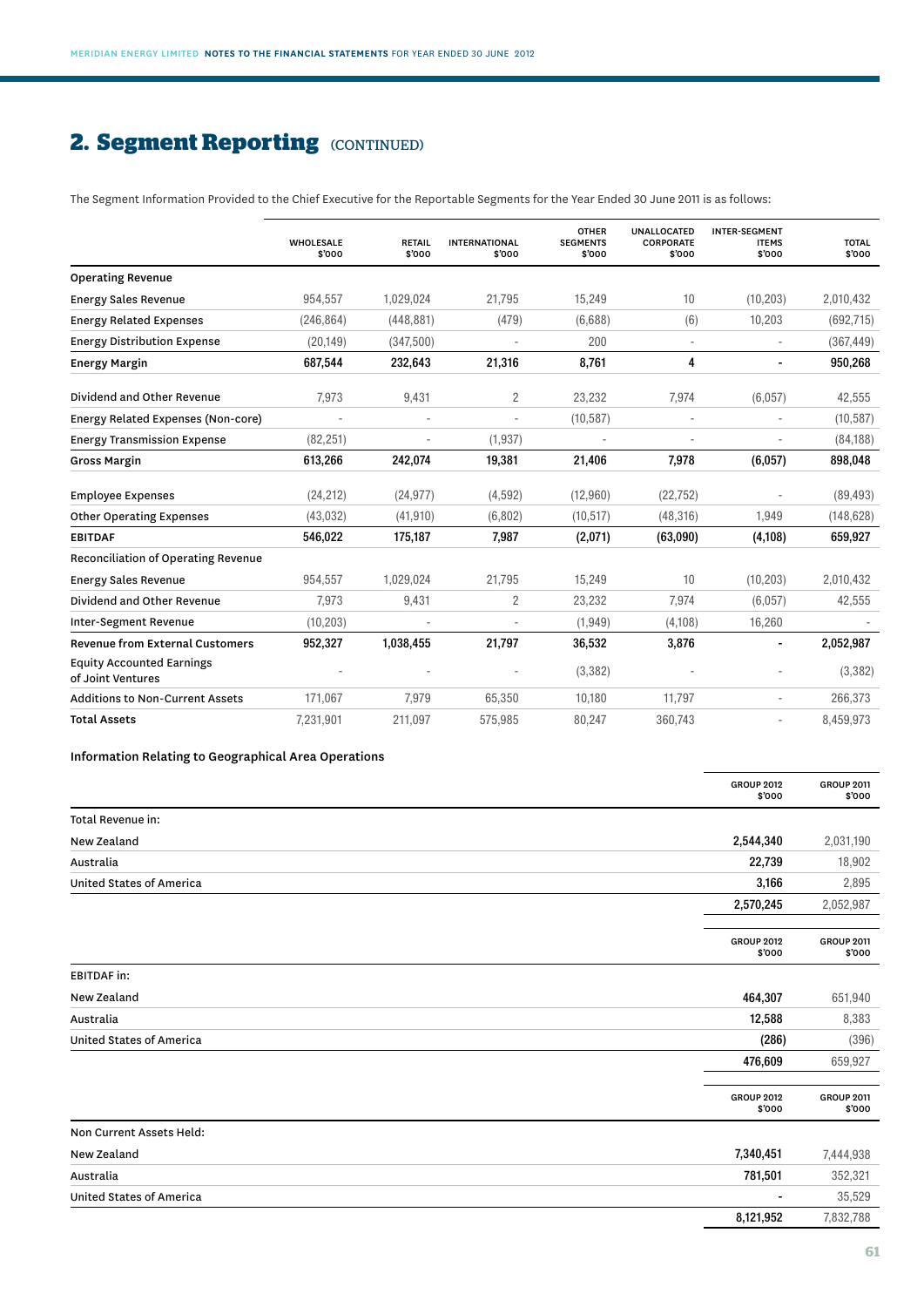## **2. Segment Reporting (CONTINUED)**

Reconciliation of EBITDAF to Profit before tax provided as follows:

|                                                        | <b>GROUP 2012</b><br>\$'000 | <b>GROUP 2011</b><br>\$'000 |
|--------------------------------------------------------|-----------------------------|-----------------------------|
| <b>EBITDAF for Reportable Segments</b>                 | 535,699                     | 729,196                     |
| Other Segments EBITDAF                                 | 3,998                       | (2,071)                     |
| Unallocated EBITDAF                                    | (63,088)                    | (67, 198)                   |
| <b>Total Group EBITDAF</b>                             | 476,609                     | 659,927                     |
| Net Change in Fair Value of Financial Instruments Loss | 53,371                      | (103, 427)                  |
| Depreciation                                           | (202, 903)                  | (209, 283)                  |
| Amortisation of Intangible Assets                      | (22, 180)                   | (15, 041)                   |
| <b>Impairment of Assets</b>                            | (60,078)                    | (10, 956)                   |
| (Loss)/Gain on Sale of Property, Plant and Equipment   | (1, 144)                    | 174,125                     |
| (Loss)/Gain on Sale of Investments                     | (396)                       |                             |
| Equity Accounted Earnings of Joint Ventures            | (2,724)                     | (3,382)                     |
| Finance Costs and Other Finance Expenses               | (82, 531)                   | (107, 674)                  |
| Group Profit before Tax                                | 158,024                     | 384,289                     |

Reportable segments' assets are reconciled to total group assets as follows:

|                                                     | <b>GROUP 2012</b><br>\$'000 | <b>GROUP 2011</b><br>\$'000 |
|-----------------------------------------------------|-----------------------------|-----------------------------|
| <b>Total Assets for Reportable Segments</b>         | 8,353,401                   | 8,018,983                   |
| <b>Other Segment Assets</b>                         | 77,965                      | 80,247                      |
| <b>Total Segment Assets</b>                         | 8,431,366                   | 8,099,230                   |
| <b>Unallocated Assets:</b>                          |                             |                             |
| Cash and Cash Equivalents                           | 73,224                      | 244,451                     |
| Finance Lease Receivables                           | 5,430                       | 5,528                       |
| Assets Classified as Held for Sale                  | (9)                         |                             |
| Derivative Financial Instruments                    | 29,584                      | 11,630                      |
| Available for Sale Investments                      | 3,554                       | 6,057                       |
| Intangible Assets                                   | 9,880                       | 8,801                       |
| Property, Plant and Equipment                       | 143,301                     | 177,599                     |
| <b>Other Assets</b>                                 | 5,545                       | 10,413                      |
| Intercompany Loans included in Other Segment Assets | (9,100)                     | (103, 736)                  |
| <b>Total Assets</b>                                 | 8,692,775                   | 8,459,973                   |

The amounts provided to the Chief Executive with respect to assets are measured in a manner consistent with that of the financial statements. These assets are allocated based on the operations of the segment.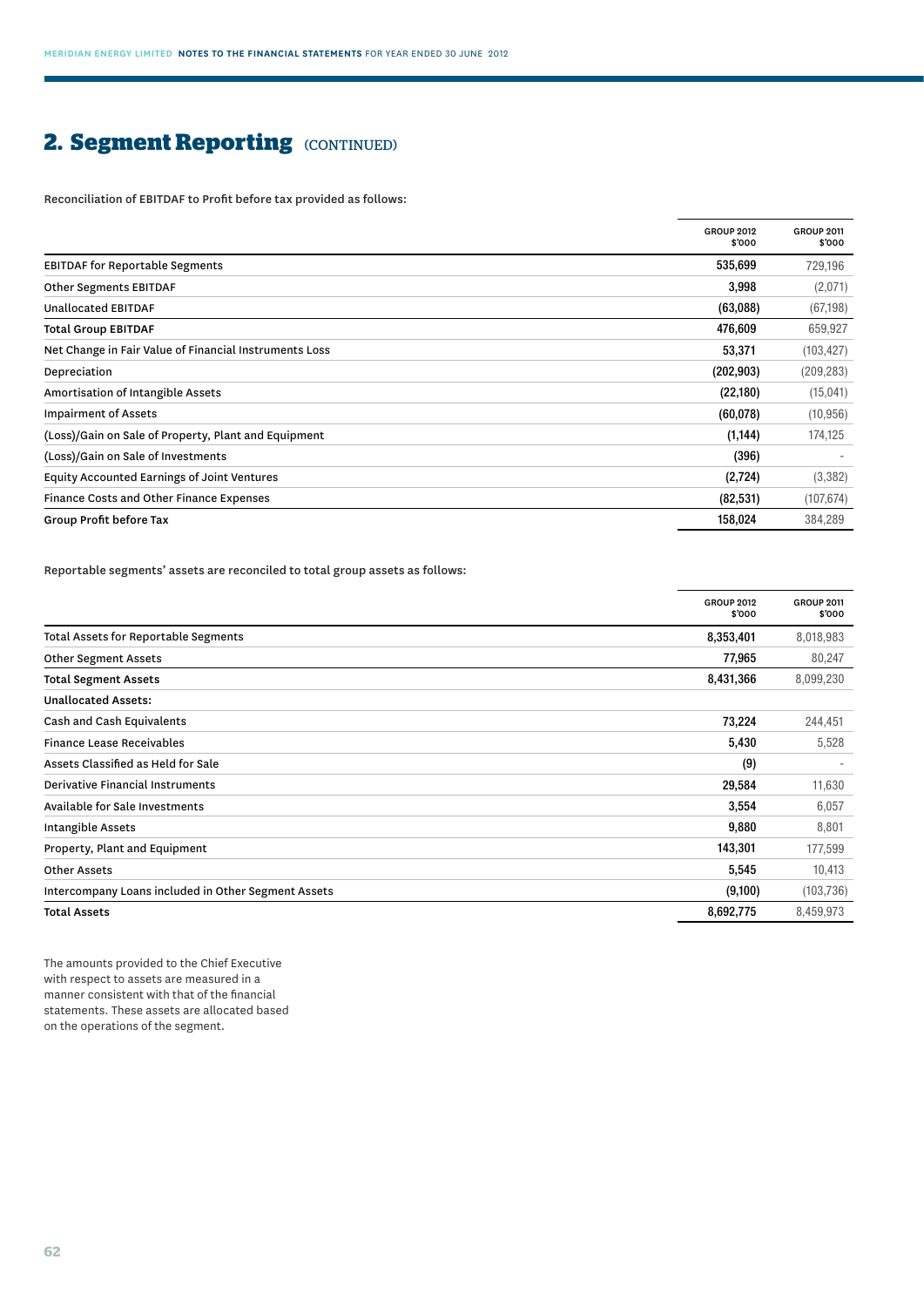## **3. Operating Expenses**

|                                                                          | <b>GROUP</b>   |                |                | <b>PARENT</b>  |  |
|--------------------------------------------------------------------------|----------------|----------------|----------------|----------------|--|
|                                                                          | 2012<br>\$'000 | 2011<br>\$'000 | 2012<br>\$'000 | 2011<br>\$'000 |  |
| <b>Employee Expenses include:</b>                                        |                |                |                |                |  |
| <b>Contributions to Defined Contribution Plans</b>                       | 2,475          | 2,404          | 2,125          | 1,973          |  |
| <b>Restructuring Costs</b>                                               | ۰              | 241            |                | 241            |  |
| Movement in Share Based Incentives                                       | (895)          | (101)          |                |                |  |
| Other Operating Expenses include:                                        |                |                |                |                |  |
| Auditors Remuneration to Deloitte for:                                   |                |                |                |                |  |
| - Audit of New Zealand-based Companies Financial Statements <sup>1</sup> | 469            | 454            | 387            | 380            |  |
| - Audit of Overseas-based Companies Financial Statements                 | 93             | 83             |                | 28             |  |
| - Other Services <sup>2</sup>                                            | 191            | 139            | 189            | 122            |  |
| <b>Operating Lease Payments</b>                                          | 4,592          | 4,920          | 3,724          | 3,885          |  |
| Research and Development Expenditure                                     | ۰              | 2,443          |                |                |  |
| Foreign Exchange Losses                                                  | 539            | 2,507          |                | 966            |  |
| Donations                                                                | 20             | 1,000          | 20             | 1,000          |  |
|                                                                          |                |                |                |                |  |

*1 Includes Office of the Auditor General overhead contribution of \$29.6 thousand (2011: \$28.5 thousand)*

*2 In addition to the audit of the Financial Statements, Deloitte performed Other Services as follows:*

 *• Review of interim financial statements • Audit of carbon emissions*

 *• Audit of securities registers and in connection with the prospectus*

## **4. Impairment of Assets**

|                                             | <b>GROUP</b>   |                          | <b>PARENT</b>  |                |
|---------------------------------------------|----------------|--------------------------|----------------|----------------|
|                                             | 2012<br>\$'000 | 2011<br>\$'000           | 2012<br>\$'000 | 2011<br>\$'000 |
| Impairment of Inventories                   |                | 1,110                    |                |                |
| <b>Impairment of Intangible Assets</b>      | 22,383         | $\overline{\phantom{a}}$ |                |                |
| Impairment of Property, Plant and Equipment | 35,377         | 6,068                    | 25,813         | 5,788          |
| Impairment of Held for Sale Assets          | 873            | 3,778                    | 873            |                |
| Impairment of Investments                   | 1,445          | $\overline{\phantom{a}}$ | 12,792         | 39,818         |
| <b>Impairment of Subsidiary Advances</b>    | ۰              | $\overline{\phantom{a}}$ | 54,460         | 50,930         |
|                                             | 60,078         | 10.956                   | 93,938         | 96,536         |

#### **Impairment of Inventories**

The 22 February 2011 Christchurch earthquake resulted in the loss of some inventories and this has resulted in a 2011 impairment of \$1.1 million to the Group (\$Nil to the Parent).

## **Impairment of Intangible Assets**

Group Intangible Assets have been impaired \$22.4 million in 2012 (2011: \$Nil).

## Whisper Tech Limited

On 22 June 2012 Whisper Tech (UK) Limited sold its interest in Efficient Home Energy S.L. joint venture and all associated Intellectual Property to Suma Algebraica S.L., a company organised under the laws of Spain. As the primary driver of cash flows for Whisper Tech were the

expected returns from its investment in the joint venture, the Group has fully impaired Whisper Tech Group Intellectual Property \$9.3 million (2011: \$Nil), Goodwill \$6.9 million (2011: \$Nil) and Patents \$0.002 million (2011: \$Nil).

## Meridian Energy USA Incorporated

Meridian has tested for impairment of goodwill comparing the carrying amount of goodwill (\$6.2 million) to the recoverable amount, based on the fair value of Meridian Energy USA Inc business assets, which include CalRENEW–1 – an operational solar power station in California. The impairment test indicated that goodwill should be fully impaired by \$6.2 million (2011: \$Nil).

## **Impairment of Property, Plant and Equipment**

Group property, plant and equipment has been impaired by \$35.4 million in 2012 (2011: \$6.1 million).

## Development Projects

Project Hayes, a wind farm project in North Otago, has been impaired by \$6.9 million (2011: \$Nil) following a decision not to proceed any further with the appeal of the Environment Court's ruling declining Meridian's resource consent application.

Following an economic assessment of the Mokihinui hydro project in Westland, a decision was made not to proceed with this project, resulting in an impairment of \$18.1 million (2011: \$Nil).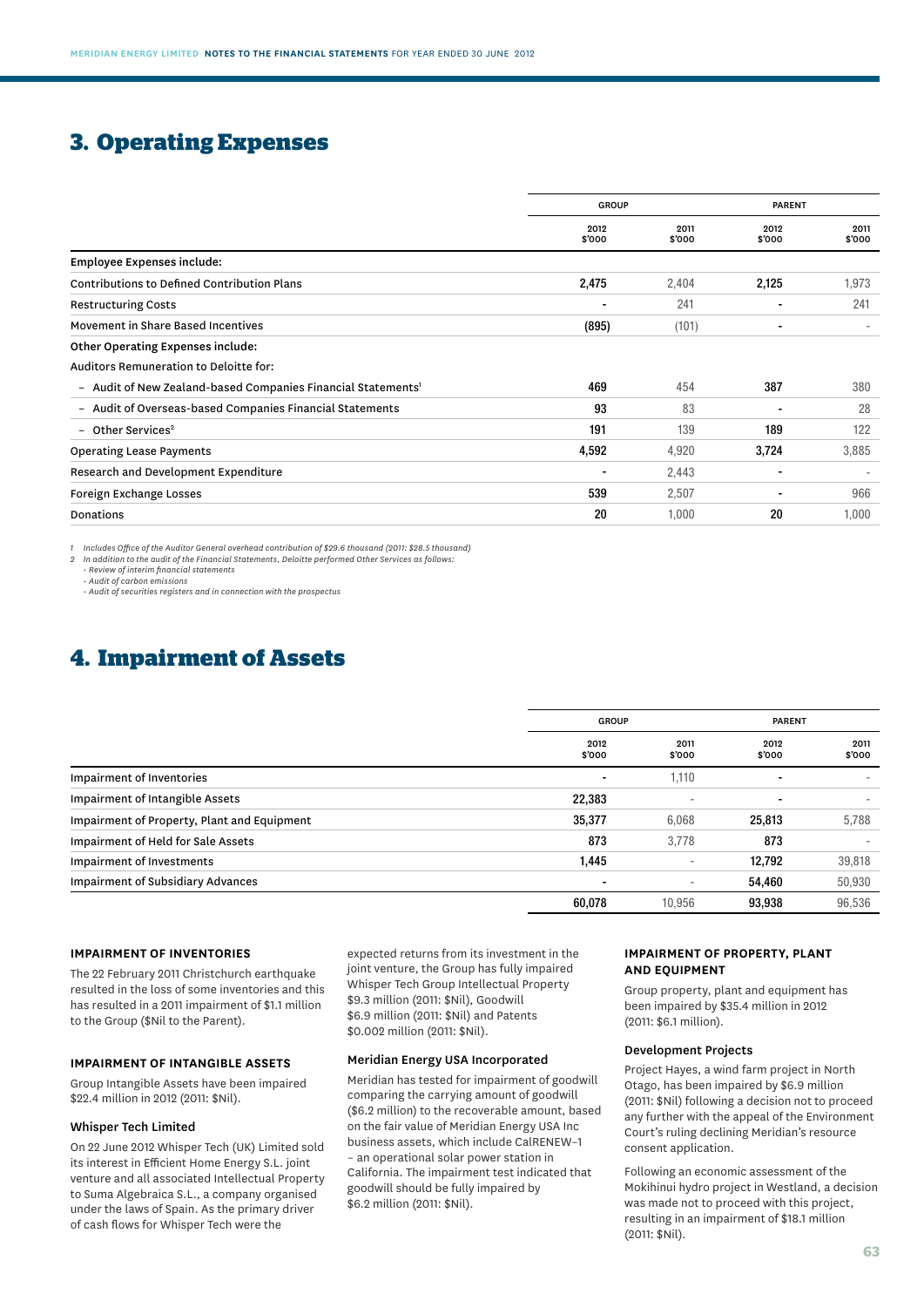## **4. Impairment of Assets (CONTINUED)**

## Metering Assets

Meridian through its subsidiary company Arc Innovations Limited owns electricity meters and related assets, which measure retail customer consumption. A change in business growth projections requires an assessment of the fair value of these assets to be undertaken. This assessment indicates an impairment of \$5.8 million (2011: \$Nil), representing the difference between the carrying value and the recoverable value being their value in use of those assets.

## Work in Progress

\$0.8 million (2011: \$1.1 million) in work in progress assets were impaired following a review of work in progress items. Meridian Energy USA Inc. capital work in progress was impaired by \$3.8 million (2011: \$Nil).

#### Christchurch Earthquakes

In 2011 there was \$5.0 million of impairment represented by metering equipment and components of fit-out and information technology equipment damaged or unrecoverable from two of the Group's Christchurch offices that have subsequently been demolished. Insurance claim proceeds are anticipated and the progress payment claim of \$3.0 million has been recorded as Other Revenue in 2011.

#### **Impairment of Held for Sale Assets**

The Group has reclassified its investment in Nth Power Technologies Fund II, L.P. as it is being actively marketed for sale. Market prices have indicated an impairment of \$0.9 million (2011: \$Nil).

In 2011, the Group reclassified Right House Limited net assets to assets held for sale due to the sale to Mark Group Holdings Pty Limited on 1 July 2011. The net assets were subsequently impaired by \$3.8 million.

## **Impairment of Investments and Advances to Subsidiaries**

Where there are indications of impairment of investments and advances to subsidiaries, an impairment test has been performed. The Parent has recognised an impairment totalling \$66.7 million (2011: \$90.7 million) in respect of its investment and advances to its subsidiaries, Whisper Tech Limited, MEL Solar Holdings Limited, Arc Innovations Limited and Right House Limited.

Available for Sale Investments, Carbon Flow Inc. and EnergyHedge Limited were impaired \$0.6 million (2011: \$Nil) due to the companies being liquidated or in process of liquidation.

## Whisper Tech Limited

Meridian has an investment interest in Whisper Tech Limited held directly by the Parent and its indirect subsidiary, WhisperGen Limited. The carrying value of this investment has been tested for impairment using a value in use calculation.

In 2011 this reflected Meridian's most recent cash flow projections of Whisper Tech Limited and a discounted rate of 25% (post-tax) which is the Group's WACC adjusted upwards to reflect risks specific to Whisper Tech Limited. The primary driver of cash flows were the expected returns from its investment in the

Efficient Home Energy S.L. joint venture and the ongoing costs to support the business. As the investment in the joint venture has been sold in 2012, the Parent has recorded an impairment of \$31.5 million (2011: \$32.6 million), relating to its investment \$4.4 million (2011: \$18.3 million) in and its loan \$14.9 million (2011: \$14.3 million) to Whisper Tech Limited, and a further \$12.2 million (2011: \$29.5 million) impairment on its loan to WhisperGen Limited.

## MEL Solar Holdings Limited

Meridian has an investment in MEL Solar Holdings Limited, which operates as the investment entity for its interest in Meridian Energy USA Inc. Meridian has tested for impairment assessing the recoverable amount of the investment, based on the fair value of Meridian Energy USA Inc business assets, which include CalRENEW–1 – an operational solar power station in California. As a result of this assessment the Parent has recorded an impairment of \$27.4 million (2011: \$7.1 million) on its loan to MEL Solar Holdings Limited.

## Arc Innovations Limited

Meridian has an investment interest in Arc Innovations Limited, which develops, deploys and manages advanced metering infrastructure. Meridian has tested for impairment using a value in use calculation and due to limited business growth and the consequential impact of the Christchurch earthquakes upon metering stocks have impaired the investment by \$7.8 million (2011: \$Nil).

### Right House Limited

Right House Limited was wholly owned by the Parent on 30 June 2011. Right House Limited was sold as a going concern to Mark Group Holdings Pty Limited on 1 July 2011. In 2011 the Parent wrote down its investment in Right House Limited by recognising an impairment of \$21.5 million.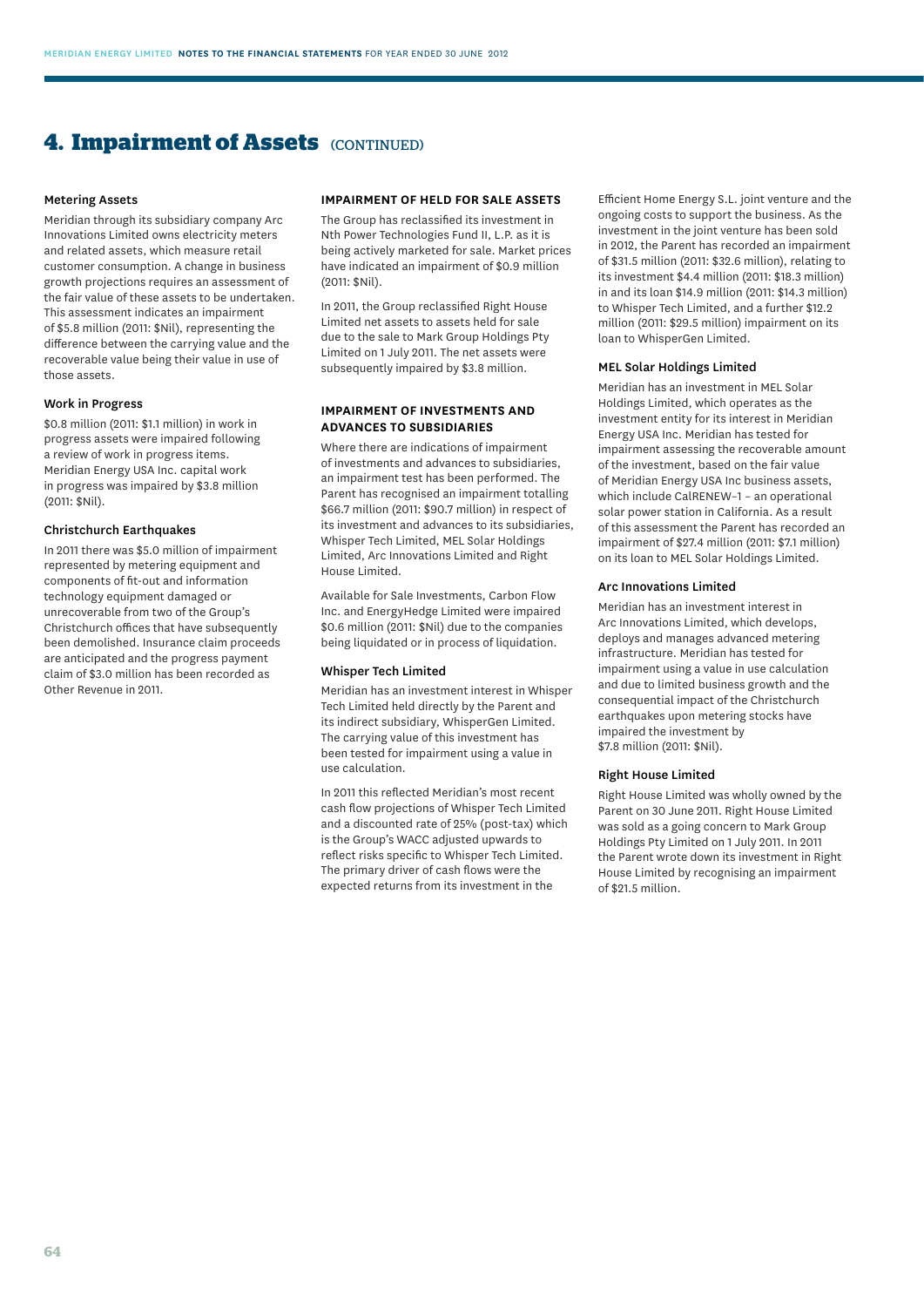## **5. Finance Costs**

|                        |                | <b>GROUP</b>   |                | <b>PARENT</b>  |
|------------------------|----------------|----------------|----------------|----------------|
|                        | 2012<br>\$'000 | 2011<br>\$'000 | 2012<br>\$'000 | 2011<br>\$'000 |
| Interest on Borrowings | 111,131        | 114.713        | 89,954         | 101,779        |
|                        | (20, 902)      | (4, 253)       |                | (245)          |
|                        | 90,229         | 110.460        | 89,954         | 101.534        |

Total interest expense for financial liabilities at amortised cost is \$52.9 million (2011: \$37.1 million).

## **6. Interest Income**

|                                                        | <b>GROUP</b>   |                          | <b>PARENT</b>  |                |
|--------------------------------------------------------|----------------|--------------------------|----------------|----------------|
|                                                        | 2012<br>\$'000 | 2011<br>\$'000           | 2012<br>\$'000 | 2011<br>\$'000 |
| Interest Income on Financial Assets at amortised cost: |                |                          |                |                |
| - Cash and Cash Equivalents                            | 7,698          | 2.786                    | 1,902          | 1,478          |
| - Loans to Subsidiaries                                | ۰              | $\overline{\phantom{a}}$ | 22.020         | 59,885         |
|                                                        | 7,698          | 2.786                    | 23.922         | 61.363         |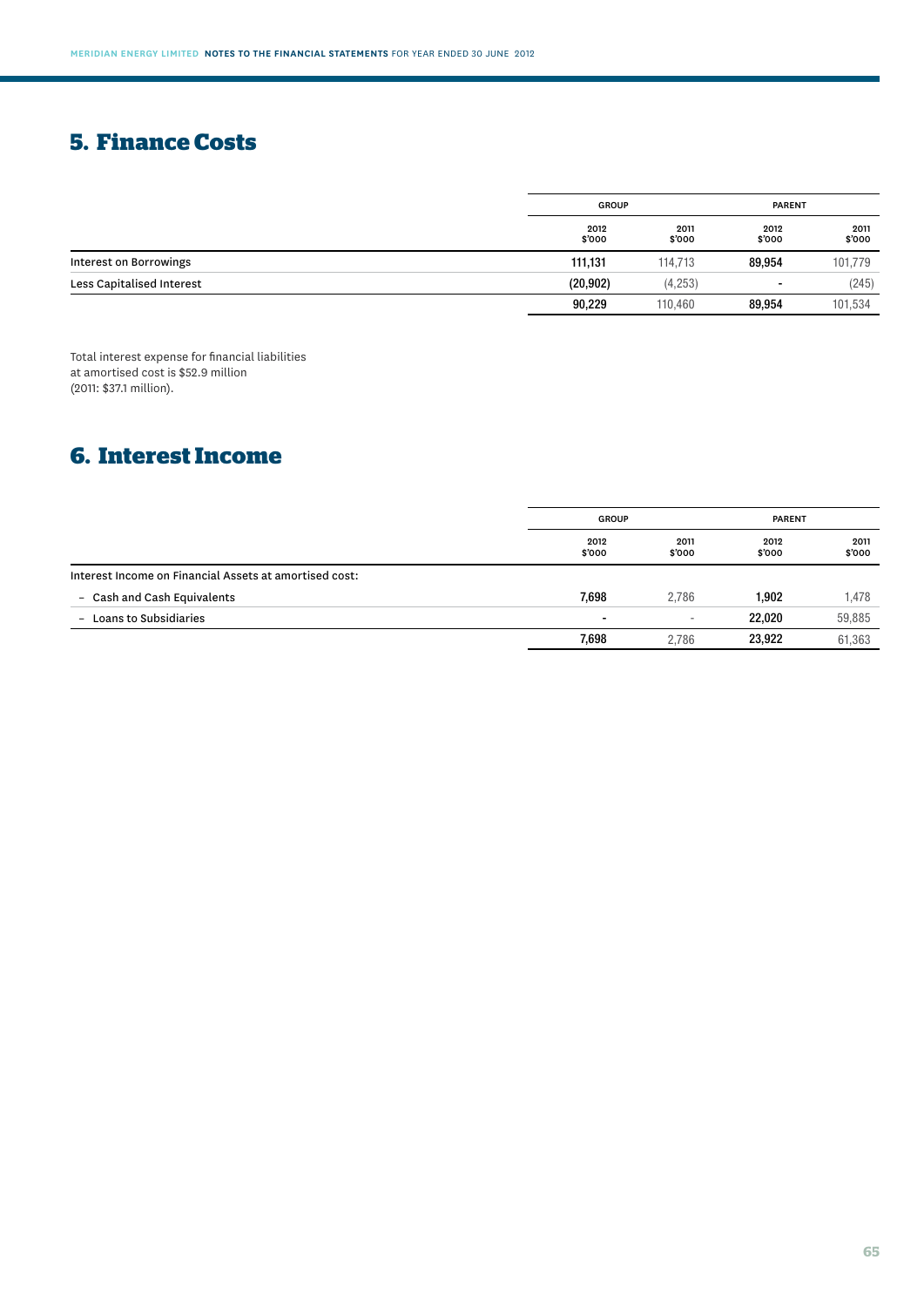## **7. Income Tax Expense**

|                                                                       |             | <b>GROUP</b>   |                | <b>PARENT</b>  |                |
|-----------------------------------------------------------------------|-------------|----------------|----------------|----------------|----------------|
|                                                                       | <b>NOTE</b> | 2012<br>\$'000 | 2011<br>\$'000 | 2012<br>\$'000 | 2011<br>\$'000 |
| <b>Income Tax Expense</b>                                             |             |                |                |                |                |
| <b>Current Tax Expense</b>                                            |             |                |                |                |                |
| Current Income Tax Charge                                             |             | 28,540         | 102,957        | 33,260         | 141,809        |
| Adjustments Regarding Current Income Tax of Prior Years               |             | (2, 213)       | (3,995)        | (861)          | (2, 193)       |
| <b>Total Current Tax Expense</b>                                      |             | 26,327         | 98,962         | 32,399         | 139,616        |
| Deferred Tax Expense                                                  |             |                |                |                |                |
| Relating to Origination and Reversal of Temporary Differences         |             | 25,215         | (37,604)       | 31,077         | (52, 910)      |
| Deferred Tax Asset written off in relation to Carried Forward Losses  |             | 7,648          |                |                |                |
| Tax Effect of Gain on Sale of Tekapo A and B                          |             |                | 17,410         |                | 17,410         |
| Effect of Corporate Tax Rate Reduction on Deferred Tax Liability      |             | 554            | 2,410          | 586            | 2,110          |
| Effect of Change in Building Tax Depreciation on Deferred tax         |             | 23,640         |                | 23,640         |                |
| <b>Total Deferred Tax Expense</b>                                     | 22          | 57,057         | (17, 784)      | 55,303         | (33, 390)      |
| <b>Total Income Tax Expense</b>                                       |             | 83,384         | 81,178         | 87,702         | 106,226        |
| Income Tax Expense can be reconciled to Accounting Profit as follows: |             |                |                |                |                |
| <b>Profit Before Tax</b>                                              |             | 158,024        | 384,289        | 158,452        | 401,630        |
| Income Tax at Applicable Tax Rates                                    |             | 43,883         | 115,287        | 44,367         | 120,489        |
| Tax Effect of Expenditure Not Deductible for Tax                      |             | 16.474         | 6,941          | 27,104         | 30,399         |
| Tax Effect of Income Not Subject to Tax                               |             | (6, 947)       | (8, 192)       | (5,033)        | (5, 402)       |
| Income Tax (Over)/Under Provided in Prior Year                        |             | 5,678          | (3,995)        | (861)          | (2, 193)       |
| Tax Credits Transferred from Subsidiary                               |             |                |                | (1, 549)       | (2, 207)       |
| Inter-Company Dividend Received Not Subject to Tax                    |             |                |                | (543)          | (1, 232)       |
| Inter-Company Dividend Subject to Tax                                 |             |                | 3,731          |                |                |
| Tax Effect of Gain on Sale of Tekapo A and B Not Subject to Tax       |             |                | (52, 452)      |                | (52, 452)      |
| Tax Effect of Gain on Sale of Tekapo A and B                          |             |                | 17,410         |                | 17,410         |
| Effect of Corporate Tax Rate Reduction on Deferred Tax Liability      | 22          | 554            | 2,410          | 586            | 2.110          |
| Effect of Change in Building Tax Depreciation on Deferred tax         | 22          | 23,640         |                | 23,640         |                |
| Other                                                                 |             | 102            | 38             | (9)            | (696)          |
| Income Tax Expense                                                    |             | 83,384         | 81.178         | 87,702         | 106,226        |
|                                                                       |             |                |                |                |                |

The New Zealand corporate tax rate was reduced from 30% to 28%, effective 1 July 2011 for the New Zealand tax based entities. Applicable tax rates for the Group are as follows:

|             | 2012 | 2011 |
|-------------|------|------|
| New Zealand | 28%  | 30%  |
| Auctroli    | 30%  | 30%  |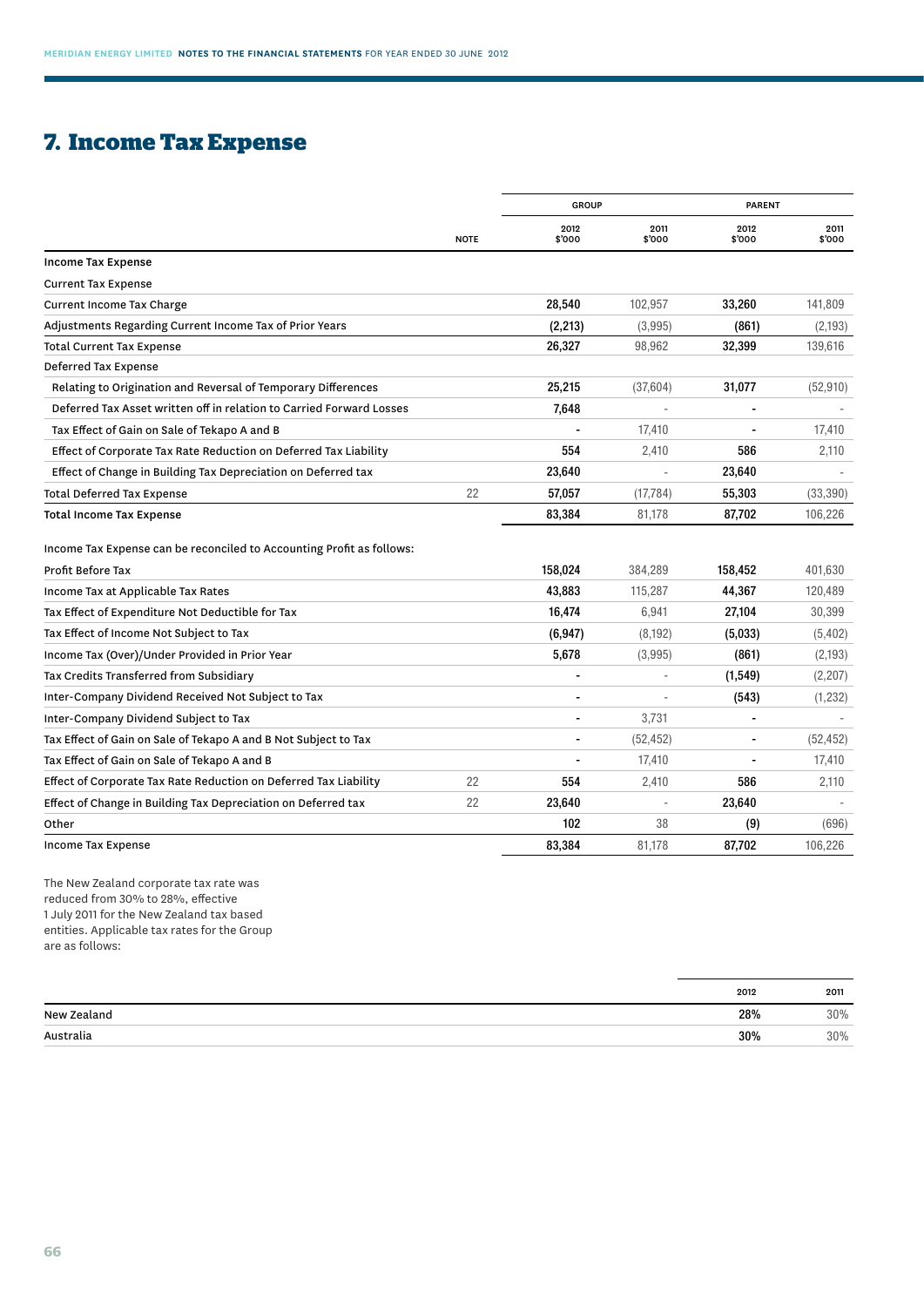## **7. Income Tax Expense** (CONTINUED)

The discontinuation of tax depreciation on buildings with a useful life of greater than 50 years was effective for the Group on 1 July 2011. The effect of this change was reflected in the Income Statement in 2010 (\$14.7 million). At the time Meridian used judgement in regard to the tax definition of buildings with the above ground structure of Generation Structures

and Plant being treated as buildings. Meridian maintain this view but have taken a further provision this year due to the Inland Revenue Department's current interpretation of the definition of buildings that in relation to generation assets includes the below ground structures. The effect included in the Income Statement in 2012 is \$23.6 million.

In addition to the income tax charge to the income statement, deferred tax credit representing temporary differences of \$22.4 million for the Group and \$3.4 million credit for the Parent (2011: Group \$111.0 million credit, Parent \$111.0 million credit) have been recognised in equity for the year (see Note 22 – Deferred Tax).

At balance date the imputation credits available for use in future periods were Group \$15.9 million (2011: \$12.9 million) and Parent \$14.9 million (2011: \$12.0 million).

## **8. Earnings per Share**

Basic and Diluted Earnings Per Share

|                                                                     | <b>GROUP</b>   |                |
|---------------------------------------------------------------------|----------------|----------------|
|                                                                     | 2012<br>\$'000 | 2011<br>\$'000 |
| Profit After Tax Attributable to Shareholders of the Parent Company | 74.913         | 303.817        |
| Weighted Average number of ordinary shares in issue (units)         | 1,600,000,002  | 1,600,000,002  |
| Basic Earnings per Share (\$)                                       | 0.05           | 0.19           |
| Diluted Earnings per Share (\$)                                     | 0.05           | 0.19           |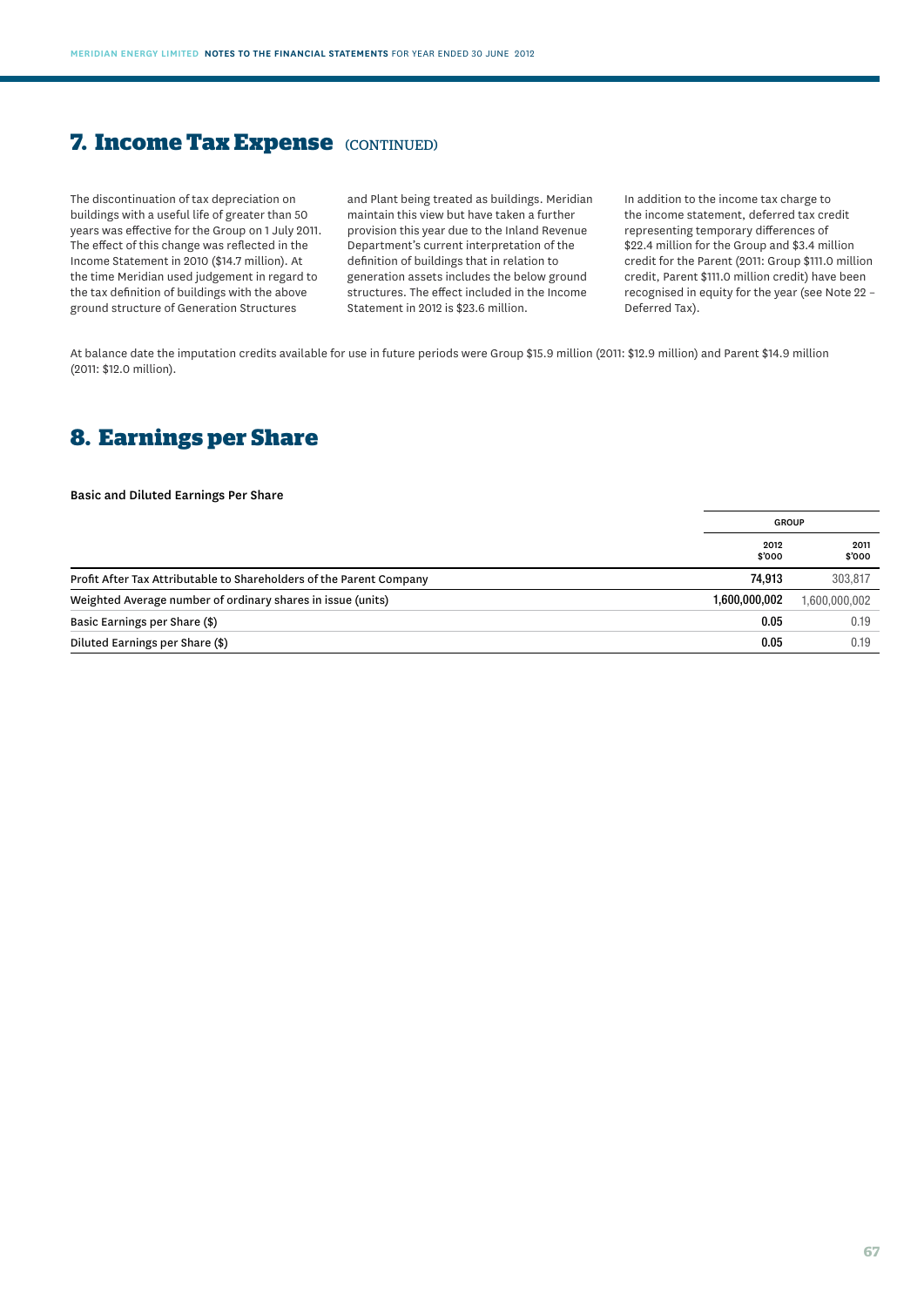## **9. Equity**

## **Share Capital**

The share capital is represented by 1,600,000,002 ordinary shares issued and fully paid. These are held in equal numbers by the Minister of Finance and the Minister for State-Owned Enterprises on behalf of the Crown. There have been no movements in share capital during the year.

All shares are fully paid and have equal voting rights. All shares participate equally in any dividend distribution or any surplus on the winding up of the Company.

Changes to the Companies Act in 1993 abolished the authorised capital and par value concept in relation to share capital from 1 July 1994. Therefore the Company does not have a limited amount of authorised capital and issued shares do not have a par value.

## Whisper Tech Limited share options convertible to ordinary shares

Whisper Tech Limited had share option schemes that entitled key management personnel and senior employees to purchase shares in Whisper Tech Limited. Each option converted into one ordinary share on exercise, following payment of the exercise price by the holder.

| <b>EXERCISE PRICE</b> | 2012<br><b>NUMBER</b><br><b>VESTED</b> | 2012<br><b>NUMBER</b><br><b>LAPSED</b> | 2012<br><b>NUMBER</b><br><b>PURCHASED</b> | 2012<br><b>VESTED VALUE</b><br>\$'000 | 2011<br><b>NUMBER</b><br><b>ISSUED</b> | 2011<br><b>NUMBER</b><br><b>FORFEITED</b> | 2011<br><b>NUMBER</b><br><b>VESTED</b> | 2011<br><b>VESTED VALUE</b><br>\$'000 |
|-----------------------|----------------------------------------|----------------------------------------|-------------------------------------------|---------------------------------------|----------------------------------------|-------------------------------------------|----------------------------------------|---------------------------------------|
| \$1.00                | 2,308                                  | -                                      | 2,308                                     | -                                     | 2,308                                  | -                                         | 2,308                                  |                                       |
| \$366.83              | 12.615                                 | 12.615                                 | $\overline{\phantom{a}}$                  | $\overline{\phantom{a}}$              | 14.115                                 | .500                                      | 12.615                                 | 997                                   |
|                       | 14.923                                 | 12.615                                 | 2,308                                     | -                                     | 16.423                                 | 1.500                                     | 14.923                                 | 997                                   |

Pursuant to clause 1.11 of Schedule One of Whisper Tech Limited's Constitution the Parent purchased the \$1 option shares at the option exercise price.

On 31 March 2008 Whisper Tech Limited issued 7,350 \$366.83 share options to existing key management personnel. 1,500 of these options have subsequently been forfeited. The 5,850

non-forfeited options have vested over three years with the final tranche of 1,850 options vesting on 1 July 2010 on which date all \$366.83 options were fully vested. The final exercise date for all \$366.83 options was 31 March 2013. As the consideration payable under the Constitution was less than the exercise price the options lapsed.

The \$1 options were all fully vested. On 3 December 2009 Whisper Tech Limited varied the terms of these options, extending the exercise date from 31 December 2009 to 31 March 2013. In recognition of this time extension, the holders of these options agreed to reduce the number of options that each held.

## Number of Exercisable Options

|                          | 2012<br>\$1.00<br><b>OPTIONS</b> | 2012<br>\$366.83<br><b>OPTIONS</b> | 2011<br>\$1.00<br><b>OPTIONS</b> | 2011<br>\$366.83<br><b>OPTIONS</b> |
|--------------------------|----------------------------------|------------------------------------|----------------------------------|------------------------------------|
| <b>Opening Balance</b>   | 2,308                            | 12,615                             | 2,308                            | 10,765                             |
| <b>Options Purchased</b> | (2,308)                          | ۰                                  | $\overline{\phantom{a}}$         | $\sim$                             |
| <b>Options Lapsed</b>    | $\overline{\phantom{a}}$         | (12,615)                           | $\overline{\phantom{a}}$         | $\overline{\phantom{a}}$           |
| <b>Options Vested</b>    | $\overline{\phantom{a}}$         | ۰                                  | $\overline{\phantom{a}}$         | 1,850                              |
| <b>Closing Balance</b>   | $\overline{\phantom{a}}$         | ۰                                  | 2,308                            | 12,615                             |

### Number of Unvested Options

|                                  | 2012<br>\$366.83<br><b>OPTIONS</b> | 2011<br>\$366.83<br><b>OPTIONS</b> |
|----------------------------------|------------------------------------|------------------------------------|
| <b>Opening Option Balance</b>    |                                    | 1,850                              |
| Created or Vested During Year    | -                                  |                                    |
| <b>Less Forfeited</b>            |                                    |                                    |
| Less Fully Vested                | ۰                                  | (1, 850)                           |
| <b>Subject to Future Vesting</b> |                                    |                                    |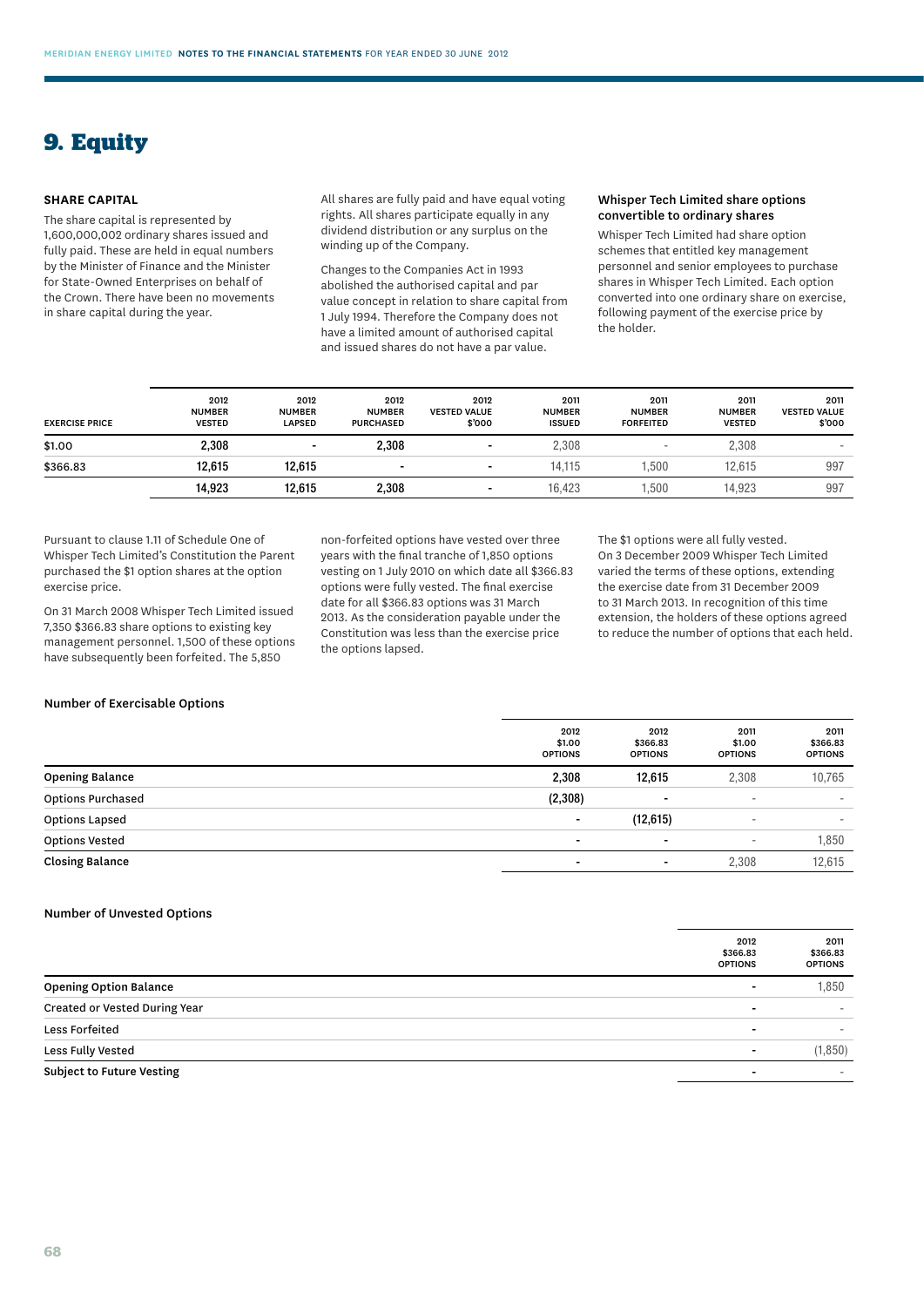## **10. Dividends**

|                            | <b>GROUP AND PARENT</b> |                          |                                          |                                          |
|----------------------------|-------------------------|--------------------------|------------------------------------------|------------------------------------------|
|                            | 2012<br>\$'000          | 2011<br>\$'000           | 2012<br><b>CENTS PER</b><br><b>SHARE</b> | 2011<br><b>CENTS PER</b><br><b>SHARE</b> |
| 2012 Interim Dividend Paid | 71,319                  | $\overline{\phantom{a}}$ | 4.46                                     | $\overline{\phantom{a}}$                 |
| 2011 Final Dividend Paid   | 69,407                  | $\overline{\phantom{a}}$ | 4.34                                     | $\overline{\phantom{a}}$                 |
| 2011 Interim Dividend Paid | ٠                       | 615,150                  | ۰                                        | 38.45                                    |
| 2010 Final Dividend Paid   | ۰                       | 68,494                   | ۰                                        | 4.28                                     |
|                            | 140,726                 | 683.644                  | 8.80                                     | 42.73                                    |

## **11. Cash and Cash Equivalents**

| <b>GROUP</b>   |                | <b>PARENT</b>  |                |
|----------------|----------------|----------------|----------------|
| 2012<br>\$'000 | 2011<br>\$'000 | 2012<br>\$'000 | 2011<br>\$'000 |
| 155,036        | 118,819        | 28,060         | 8,518          |
| 59.384         | 249.372        | 58.350         | 248,078        |
| 214.420        | 368.191        | 86,410         | 256,596        |

There are no cash and cash equivalent balances that are not available for use by the Group with the exception of funds held on deposit with JP Morgan. The Company trades on the ASX (Australian Securities Exchange) using JP Morgan as a broker. As a result, a proportion of the funds it holds on deposit are pledged as a margin which varies depending on market volatility and contracts held. At 30 June 2012, this collateral was \$7.4 million (2011: \$1.5 million).

All cash and cash equivalents are held with money market dealers JP Morgan and banks.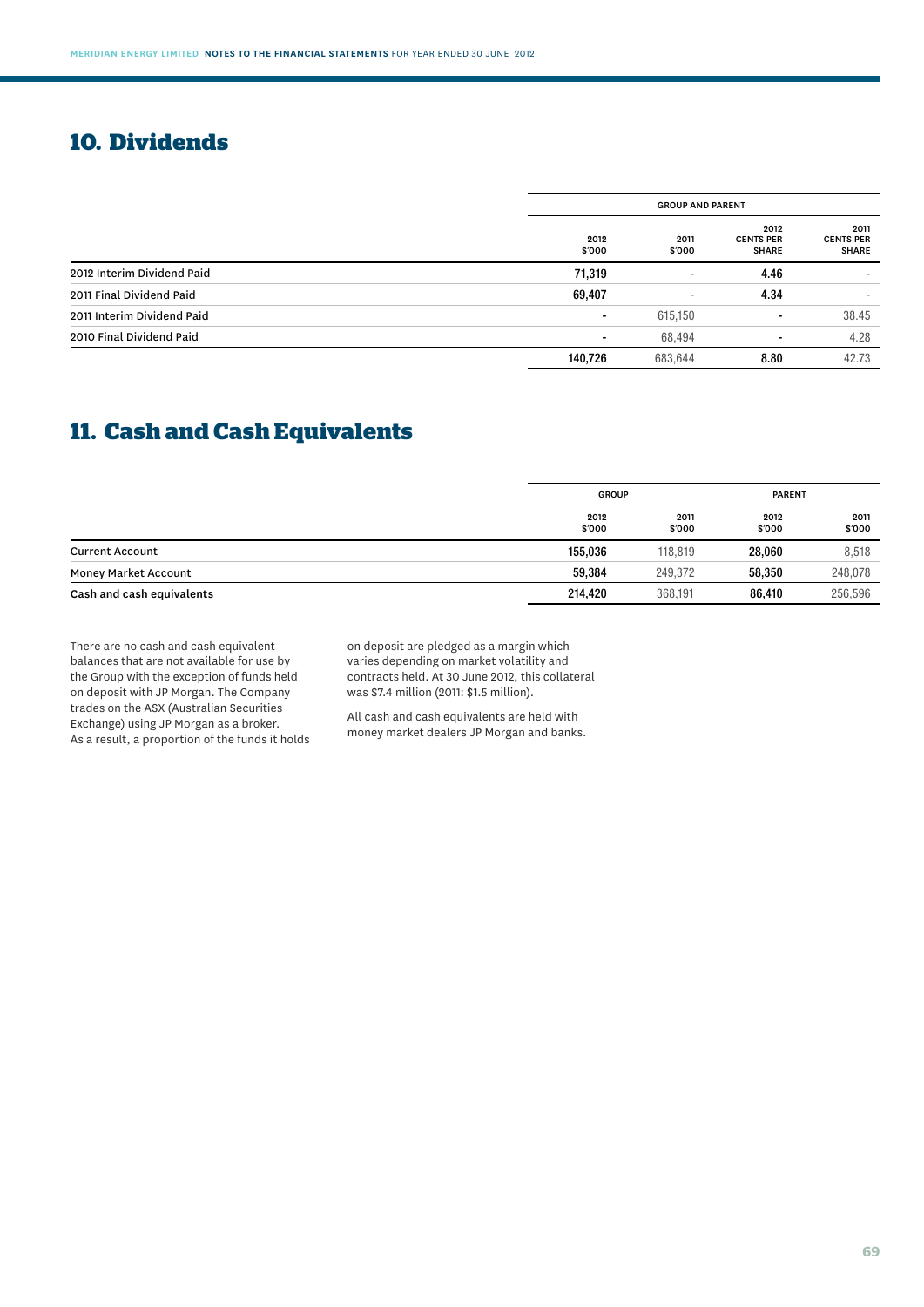## **12. Accounts Receivable and Prepayments**

|                                           | <b>GROUP</b>   |                | <b>PARENT</b>  |                |  |
|-------------------------------------------|----------------|----------------|----------------|----------------|--|
| <b>CURRENT</b>                            | 2012<br>\$'000 | 2011<br>\$'000 | 2012<br>\$'000 | 2011<br>\$'000 |  |
| <b>Billed and Accrued Receivables</b>     | 298.674        | 244.330        | 278.570        | 227,171        |  |
| <b>Less: Provision for Doubtful Debts</b> | (6, 593)       | (6, 487)       | (6, 334)       | (6, 470)       |  |
| Net Trade Receivables                     | 292.081        | 237.843        | 272.236        | 220,701        |  |
| Prepayments                               | 5.995          | 3.042          | 4,408          | 6,492          |  |
| Total Accounts Receivable and Prepayments | 298.076        | 240.885        | 276.644        | 227,193        |  |

|                                             | <b>GROUP</b>   |                          | <b>PARENT</b>  |                |
|---------------------------------------------|----------------|--------------------------|----------------|----------------|
| MOVEMENT IN PROVISION FOR DOUBTFUL DEBTS    | 2012<br>\$'000 | 2011<br>\$'000           | 2012<br>\$'000 | 2011<br>\$'000 |
| Opening Provision for Doubtful Debts        | (6, 487)       | (3,024)                  | (6, 470)       | (2,932)        |
| Provision Created During the Year           | (7,688)        | (3,584)                  | (6, 937)       | (3,538)        |
| Provision Released During the Year          |                | 121                      |                |                |
| Provision Used During Year                  | 7,582          | $\overline{\phantom{a}}$ | 7,073          |                |
| <b>Closing Provision for Doubtful Debts</b> | (6, 593)       | (6, 487)                 | (6, 334)       | (6, 470)       |

|                                 | <b>GROUP</b>   |                | <b>PARENT</b>  |                |
|---------------------------------|----------------|----------------|----------------|----------------|
| <b>TRADE RECEIVABLES AGEING</b> | 2012<br>\$'000 | 2011<br>\$'000 | 2012<br>\$'000 | 2011<br>\$'000 |
| Not Past Due                    | 277,525        | 198,806        | 257,941        | 184,126        |
| Past Due 1-30 days              | 10,379         | 25,618         | 11,082         | 23,688         |
| Past Due 31-60                  | 1,805          | 13,826         | 1,311          | 13,649         |
| Past Due 61-90                  | 2,273          | 3,153          | 1,964          | 3,075          |
| Past Due > 91 days              | 6,692          | 2,927          | 6,272          | 2,633          |
|                                 | 298,674        | 244,330        | 278,570        | 227,171        |

Trade receivables that are less than 90 days past due are generally not considered impaired. As of 30 June 2012 trade receivables of \$14.6 million (2011: \$39.0 million) were past due but not impaired. These relate to energy sales to a number of independent customers for whom there is no recent history of default.

Receivables more than 90 days overdue relate mainly to retail electricity customers of which some of the balance is disputed. It is assessed that a portion of these receivables is likely to be recovered.

Meridian maintains a doubtful debt provision that reflects the limited likelihood of payment defaults. Meridian considers that the carrying amount of accounts receivable approximates their fair values. Trade receivables written off during the year were \$7.6 million for the Group (2011: \$4.3 million) and \$7.1 million for the Parent (2011: \$4.1 million).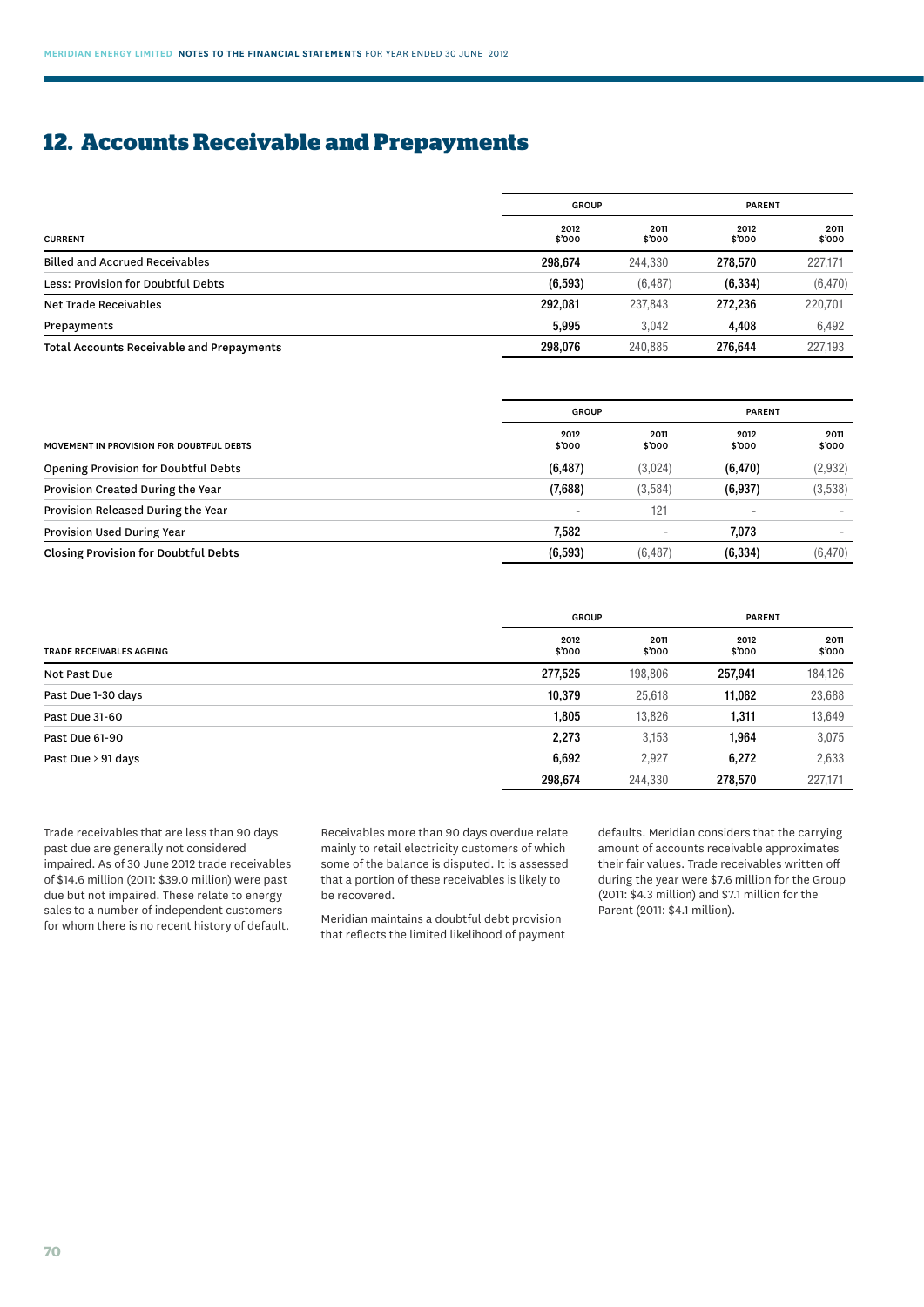## **13. Inventories**

| <b>GROUP</b>   |                | <b>PARENT</b>  |                          |
|----------------|----------------|----------------|--------------------------|
| 2012<br>\$'000 | 2011<br>\$'000 | 2012<br>\$'000 | 2011<br>\$'000           |
|                |                |                |                          |
| 4,469          | 2,876          | 3,679          | 2,268                    |
| ٠              | 282            | ٠              | $\overline{\phantom{a}}$ |
| 180            | 229            | 107            | 156                      |
| 4,649          | 3,387          | 3,786          | 2,424                    |
| ٠              | (54)           | $\blacksquare$ |                          |
| 4,649          | 3,333          | 3,786          | 2,424                    |
|                |                |                |                          |
| 54             | 1,444          | ۰              | $\overline{\phantom{a}}$ |
|                |                |                |                          |

|                                  | - - | .      |  |
|----------------------------------|-----|--------|--|
| Provision Raised During the Year |     |        |  |
| Released During the Year         | 154 | 1.390) |  |
| <b>Closing Provision</b>         |     |        |  |

In 2012, consumables and changes in finished goods and work in progress recognised as other operating expenses in the Group were \$1.0 million and in the Parent were \$0.7 million (2011: Group \$2.0 million, Parent \$0.7 million). Consumables and changes in finished goods

and work in progress recognised as energy related costs in the Group were \$0.3 million and in the Parent \$Nil (2011: Group \$0.3 million, Parent \$Nil).

Certain inventory items are subject to retention of title clauses.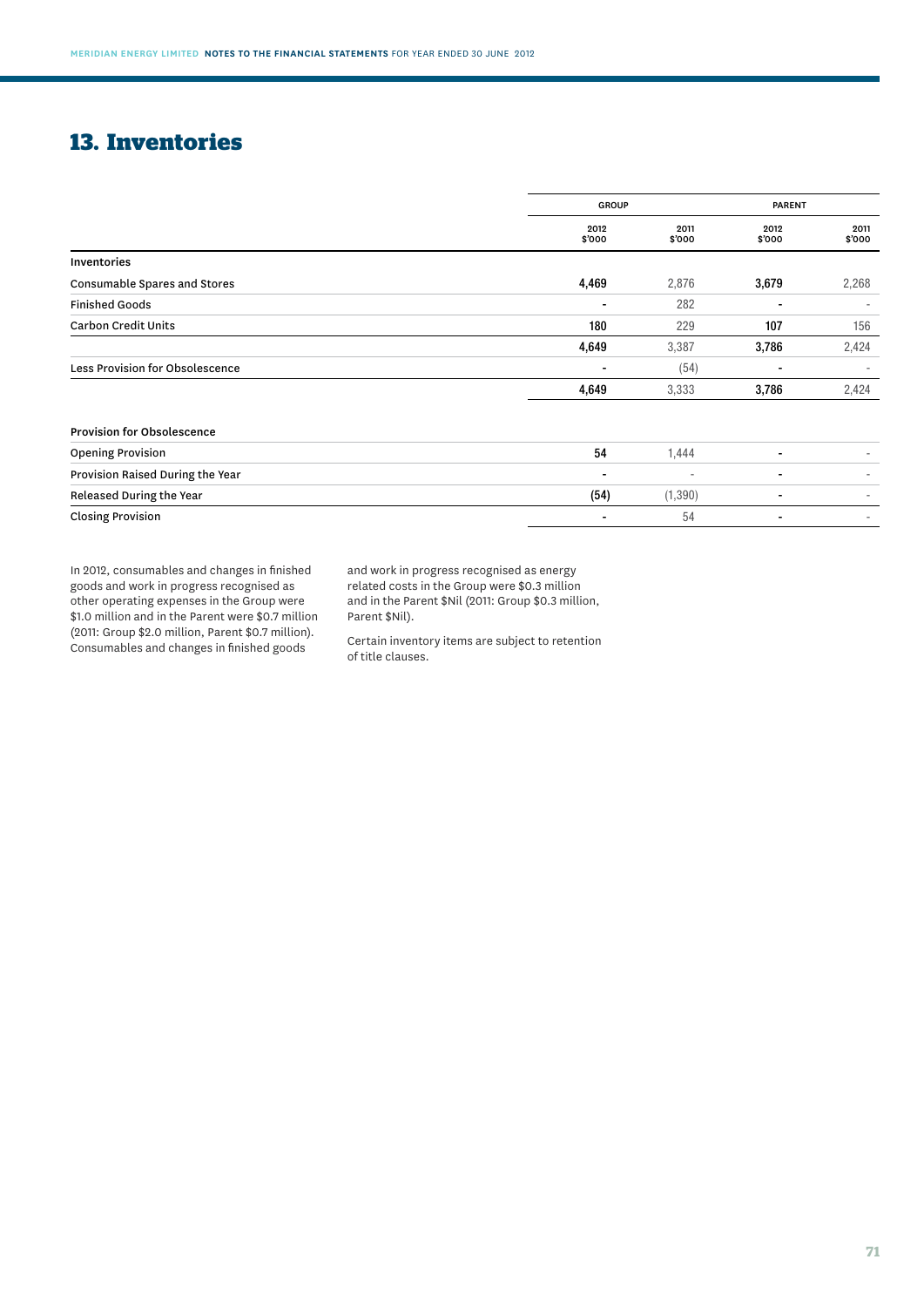## **14. Finance Lease Receivable**

Meridian has entered into an arrangement with New Zealand Antarctic Institute to provide lease finance for Ross Island Wind Farm. The lease is for a period of 20 years.

|                                                   | <b>GROUP AND PARENT</b> |                |
|---------------------------------------------------|-------------------------|----------------|
|                                                   | 2012<br>\$'000          | 2011<br>\$'000 |
| Minimum Lease Payments:                           |                         |                |
| Not Later than One Year                           | 632                     | 632            |
| Later than One Year and Not Later than Five Years | 2,530                   | 2,530          |
| Later than Five Years                             | 8,221                   | 8,853          |
| <b>Gross Investment in Finance Lease</b>          | 11,383                  | 12,015         |
| Less: Unearned Finance Income                     | (5, 954)                | (6, 488)       |
| Present Value of Minimum Lease Payments           | 5,429                   | 5,527          |
| Analysed as:                                      |                         |                |
| Not Later than One Year                           | 632                     | 632            |
| Later than One Year and Not Later than Five Years | 511                     | 461            |
| Later than Five Years                             | 4,286                   | 4,434          |
| <b>Total Finance Lease Receivable</b>             | 5,429                   | 5,527          |
| Comprising                                        |                         |                |
| Current                                           | 632                     | 632            |
| Non-current                                       | 4,797                   | 4,895          |
|                                                   | 5,429                   | 5,527          |

As a result of the above finance lease, the Group and Parent have reported income of \$0.5 million (2011: \$0.5 million) which is included in Other Revenue in the Income Statement.

## **15. Assets and Liabilities Classified as Held for Sale**

In 2012 assets and liabilities held for sale comprise Meridian Energy USA Inc. net assets, Nth Power Technologies Fund II, L.P. investment and land that is no longer required for development projects.

Meridian is taking registrations of interest for Meridian Energy USA Incorporated's business with a view to selling it as a going concern within the next twelve months. Refer to Note 4 for impairments recognised in the investment in Meridian Energy USA.

In 2011, assets classified as held for sale were Interruptible Load flow meters and Right House Limited net assets.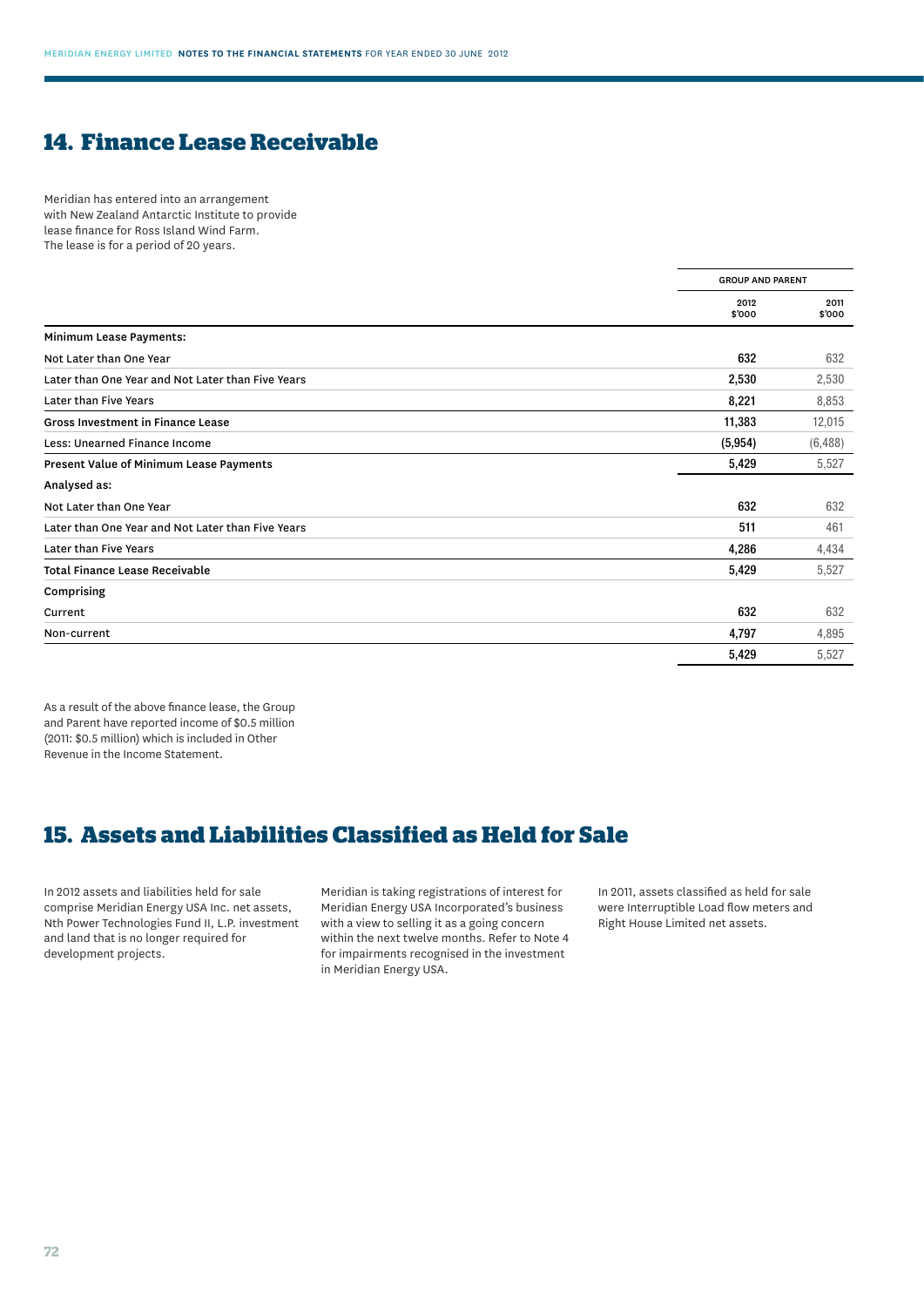## **16. Investments in Subsidiaries**

## **Investments in subsidiaries comprise shares at cost less impairments**

|                                                  |                     |                              | <b>INTEREST HELD BY PARENT</b> |               |                       |               |
|--------------------------------------------------|---------------------|------------------------------|--------------------------------|---------------|-----------------------|---------------|
| <b>NAME OF ENTITY</b>                            | <b>INCORPORATED</b> | PRINCIPAL ACTIVITY           | 2012<br>$\frac{0}{0}$          | 2012<br>\$000 | 2011<br>$\frac{0}{0}$ | 2011<br>\$000 |
| DamWatch Services Limited                        |                     | <b>Professional Services</b> | 100%                           | 25            | 100%                  | 25            |
| <b>Energy for Industry Limited</b>               |                     | <b>Energy Solutions</b>      | 100%                           | 46,527        | 100%                  | 46,527        |
| Three River Holdings (No.1) Limited <sup>2</sup> |                     | <b>Non-Trading Entity</b>    | 100%                           | 69,145        | 100%                  | 52,404        |
| <b>Meridian Limited</b>                          |                     | <b>Non-Trading Entity</b>    | 100%                           | 12            | 100%                  | 12            |
| <b>ARC Innovations Limited</b>                   | 1/9/2011            | <b>Metering Services</b>     | 100%                           | 29,494        |                       |               |
| Meridian Energy Captive Insurance Limited        |                     | <b>Insurance Company</b>     | 100%                           | 500           | 100%                  | 500           |
| Meridian Energy International Limited            |                     | <b>Non-Trading Entity</b>    | 100%                           | 50,000        | 100%                  | 50,000        |
| Meridian (Whisper Tech) Limited                  |                     | <b>Non-Trading Entity</b>    | 100%                           |               | 100%                  |               |
| Meridian (Whisper Tech No.2) Limited             |                     | <b>Non-Trading Entity</b>    | 100%                           |               | 100%                  |               |
| Powershop New Zealand Limited                    |                     | <b>Electricity Retailer</b>  | 100%                           | 11,877        | 100%                  | 11,877        |
| <b>Right House Limited</b>                       |                     | <b>Professional Services</b> |                                |               | 100%                  |               |
| MEL Solar Holdings Limited                       |                     | <b>Holding Company</b>       | 100%                           |               | 100%                  |               |
| Whisper Tech Limited <sup>1</sup>                |                     | <b>Technology Company</b>    | 30%                            |               | 23%                   | 4,371         |
|                                                  |                     |                              |                                | 207,580       |                       | 165,716       |

*1 The Parent holds 29.77% of Whisper Tech Limited with WhisperGen Limited (Controlled Entity) holding 70.23%. 2 Members of Guaranteeing Group.*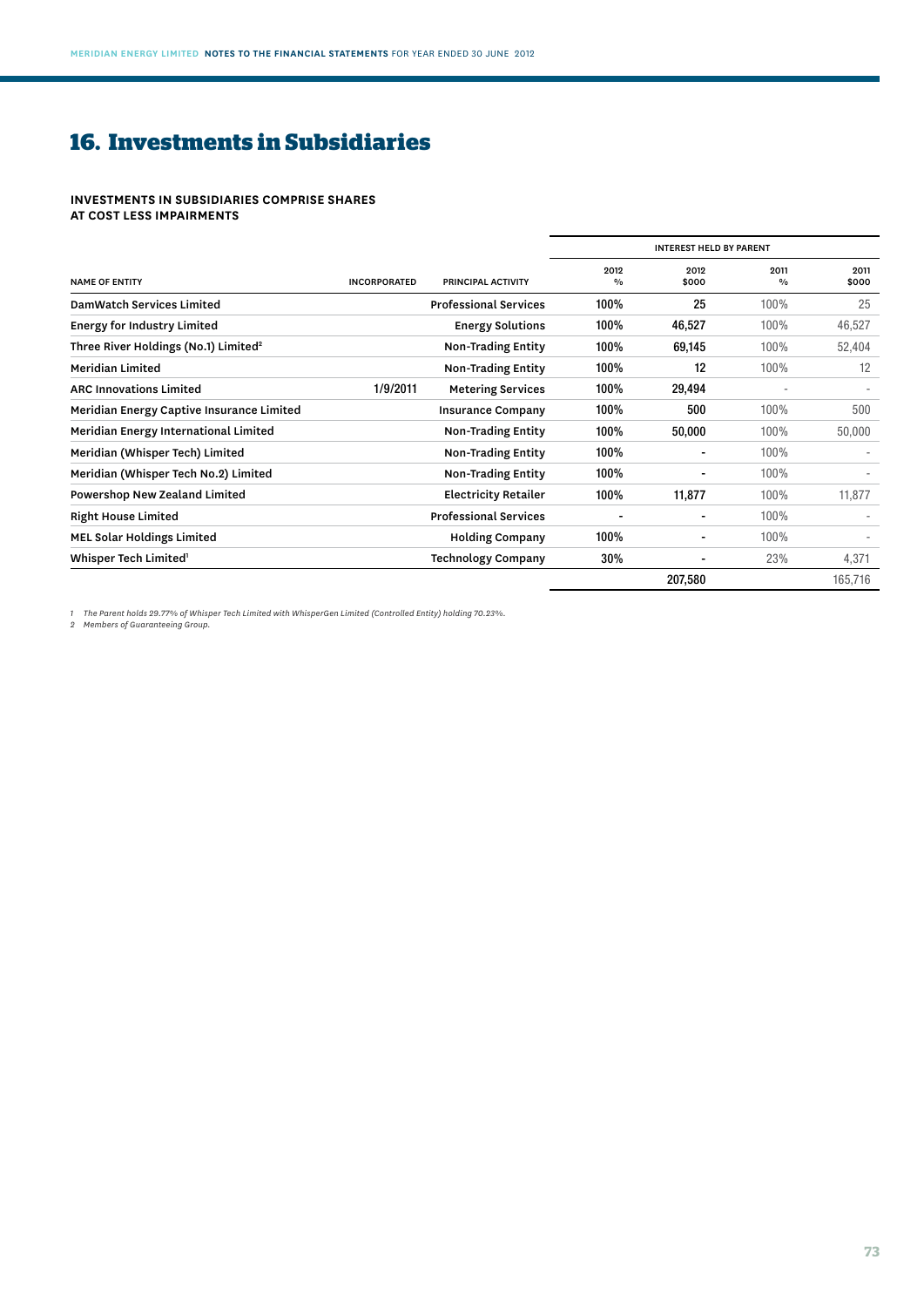## **16. Investments in Subsidiaries** (CONTINUED)

## **Controlled Entities (Other Subsidiaries)**

|                                                              |                               | <b>INTEREST HELD BY GROUP</b> |        |
|--------------------------------------------------------------|-------------------------------|-------------------------------|--------|
| <b>NAME OF ENTITY</b>                                        | PRINCIPAL ACTIVITY            | 2012                          | 2011   |
| Incorporated in New Zealand                                  |                               |                               |        |
| Three River Holdings (No.2) Limited <sup>3</sup>             | Non-Trading Entity            | 100%                          | 100%   |
| WhisperGen Limited <sup>1</sup>                              | Non-Trading Entity            | 100%                          | 100%   |
| Whisper Tech Limited <sup>1</sup>                            | <b>Technology Company</b>     | 100%                          | 93.23% |
| Damwatch Projects Limited                                    | <b>Professional Sources</b>   | 100%                          |        |
| <b>Incorporated in Australia</b>                             |                               |                               |        |
| DamWatch Pty Limited                                         | <b>Professional Services</b>  | 100%                          | 100%   |
| Meridian Wind Macarthur Holdings Pty Limited <sup>2</sup>    | Development                   | 100%                          | 100%   |
| Meridian Wind Macarthur Pty Limited                          | Development                   | 100%                          | 100%   |
| Meridian Australia Holdings Pty Limited <sup>3</sup>         | Non-Trading Entity            | 100%                          | 100%   |
| Meridian Wind Australia Holdings Pty Limited <sup>3</sup>    | Non-Trading Entity            | 100%                          | 100%   |
| Meridian Energy Markets Pty Limited <sup>3,4</sup>           | Non-Trading Entity            | 100%                          | 100%   |
| Meridian Wind Monaro Range Holdings Pty Limited <sup>3</sup> | Non-Trading Entity            | 100%                          | 100%   |
| Meridian Wind Monaro Range Pty Limited <sup>3</sup>          | Non-Trading Entity            | 100%                          | 100%   |
| Mt Mercer Wind Farm Pty Limited <sup>3</sup>                 | <b>Electricity Generation</b> | 100%                          | 100%   |
| Meridian Energy Australia Pty Limited <sup>2,3</sup>         | <b>Management Services</b>    | 100%                          | 100%   |
| MEL Meridian Australia Partnership <sup>3</sup>              | <b>Financing Entity</b>       | 100%                          | 100%   |
| Meridian Finco Pty Limited <sup>3</sup>                      | <b>Financing Company</b>      | 100%                          | 100%   |
| Mt Millar Windfarm Limited <sup>3</sup>                      | <b>Electricity Generation</b> | 100%                          | 100%   |
| Powershop Australia Pty Limited                              | <b>Electricity Retailer</b>   | 100%                          |        |
| Incorporated in United Kingdom                               |                               |                               |        |
| WhisperGen (UK) Limited                                      | <b>Technology Company</b>     | 100%                          | 100%   |
| Incorporated in United States of America                     |                               |                               |        |
| Meridian Energy USA Incorporated                             | Development                   | 100%                          | 100%   |
| Cal Renew - 1 LLC                                            | <b>Electricity Generation</b> | 100%                          | 100%   |
| Jacob Canal Solar Farm LLC                                   | Non-Trading Entity            | 100%                          | 100%   |
| Laurel West Solar Farm LLC                                   | Non-Trading Entity            | 100%                          | 100%   |
| Laurel East Solar Farm LLC                                   | Non-Trading Entity            | 100%                          | 100%   |
| Hatteson Solar Farm LLC                                      | Non-Trading Entity            | 100%                          | 100%   |
| San Luis Valley Solar Farm LLC                               | Non-Trading Entity            | 100%                          | 100%   |

*1 The Group holds 100% (2011: 93.23%) of Whisper Tech Limited. During the 2012 year the Parent purchased all remaining non-controlling interests of Whisper Tech Limited.*

2 During the 2011 year Meridian Wind Macarthur Holdings Pty Limited changed its name from Meridian Energy Australia Pty Limited nergy Australia Pty Limited changed its name from Meridian<br>3 Members of Guaranteeing Group.<br>4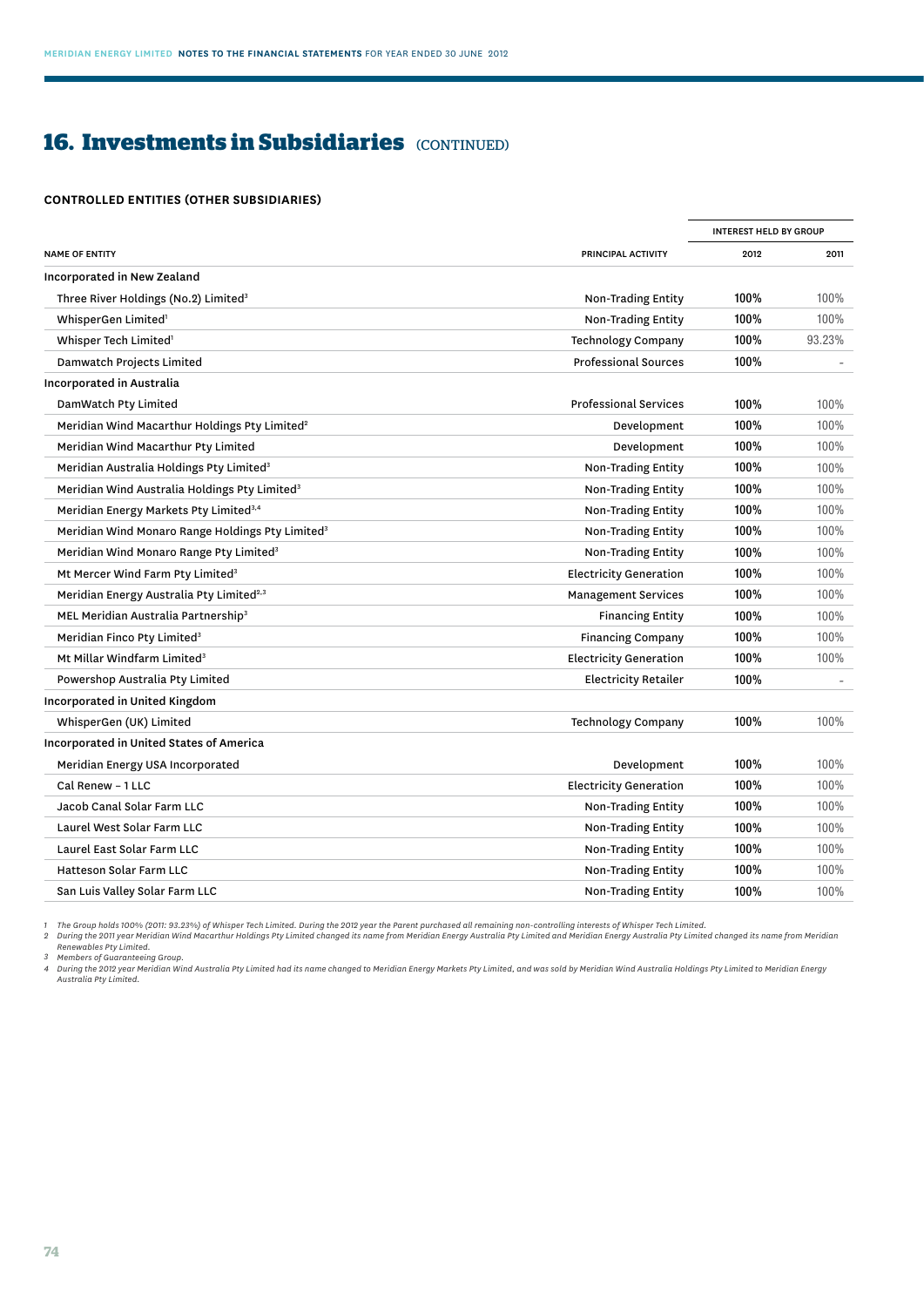## **16. Investments in Subsidiaries** (CONTINUED)

#### Balance Dates

All subsidiaries have a balance date of 30 June except for Meridian Energy USA Incorporated, Cal Renew – 1 LLC, Jacob Canal Solar Farm LLC, Laurel West Solar Farm LLC, Laurel East Solar Farm LLC, Hatteson Solar Farm LLC and San Luis Valley Solar Farm LLC that have balance dates of 31 December. These results have been incorporated to 30 June 2012.

## Arc Innovations Limited

On 1 October 2011, the Parent transferred assets and liabilities in return for share capital to Arc Innovations Limited. The assets and liabilities were transferred at fair value and share capital of \$37.294 million was exchanged.

## The transaction details are outlined in the table below:

|                               | 2012<br>\$'000 |
|-------------------------------|----------------|
| Cash                          | 2,000          |
| Property, Plant and Equipment | 36,462         |
| Intangible Assets             | 236            |
| Receivables and Prepayments   | 130            |
| Payables and Provisions       | (775)          |
| Deferred Tax                  | (759)          |
|                               | 37,294         |

## Amalgamations

On 31 May 2011 MEL Holdings Limited, Blue Green Windfarm Limited, Hawke's Bay Windfarm Limited, MEL (Te Āpiti) Limited, MEL (Te Uku) Limited, MEL (White Hill) Limited, MEL (West Wind) Limited, MEL (Central Wind) Limited, MEL (Mill Creek) Limited, Meridian

International No 1 Limited and Meridian International No 2 Limited ('amalgamated companies') were amalgamated into the Parent. Until the date of the amalgamation the amalgamated companies had been wholly owned by the Parent. Under the amalgamation the Parent took control of all of the assets of

the amalgamated companies and assumed responsibility for their liabilities.

The amalgamated companies have been removed from the New Zealand register of companies.

### Summary of the effect of amalgamation companies:

| <b>ASSETS AND LIABILITIES AMALGAMATED:</b>               | 2011<br>\$'000 |
|----------------------------------------------------------|----------------|
| Assets (includes intercompany receivables to Meridian)   | 1,047,653      |
| Liabilities (includes intercompany loans from Meridian)  | (1,086,848)    |
|                                                          | (39, 195)      |
| Balance recognised in the Statement of Changes in Equity | (39, 195)      |

The assets and liabilities have been brought into the Parent's financial statements at their carrying amounts and there was no cash effect. The operating results of the amalgamated companies after the amalgamation have been included in the income statement of the

Parent since 31 May 2011. The balance on amalgamation has been recognised in the statement of changes in equity of the Parent. There was no effect on the Group's financial statements.

## Right House Limited

Right House Limited was sold as a going concern to Mark Group Holdings Pty Limited on 1 July 2011.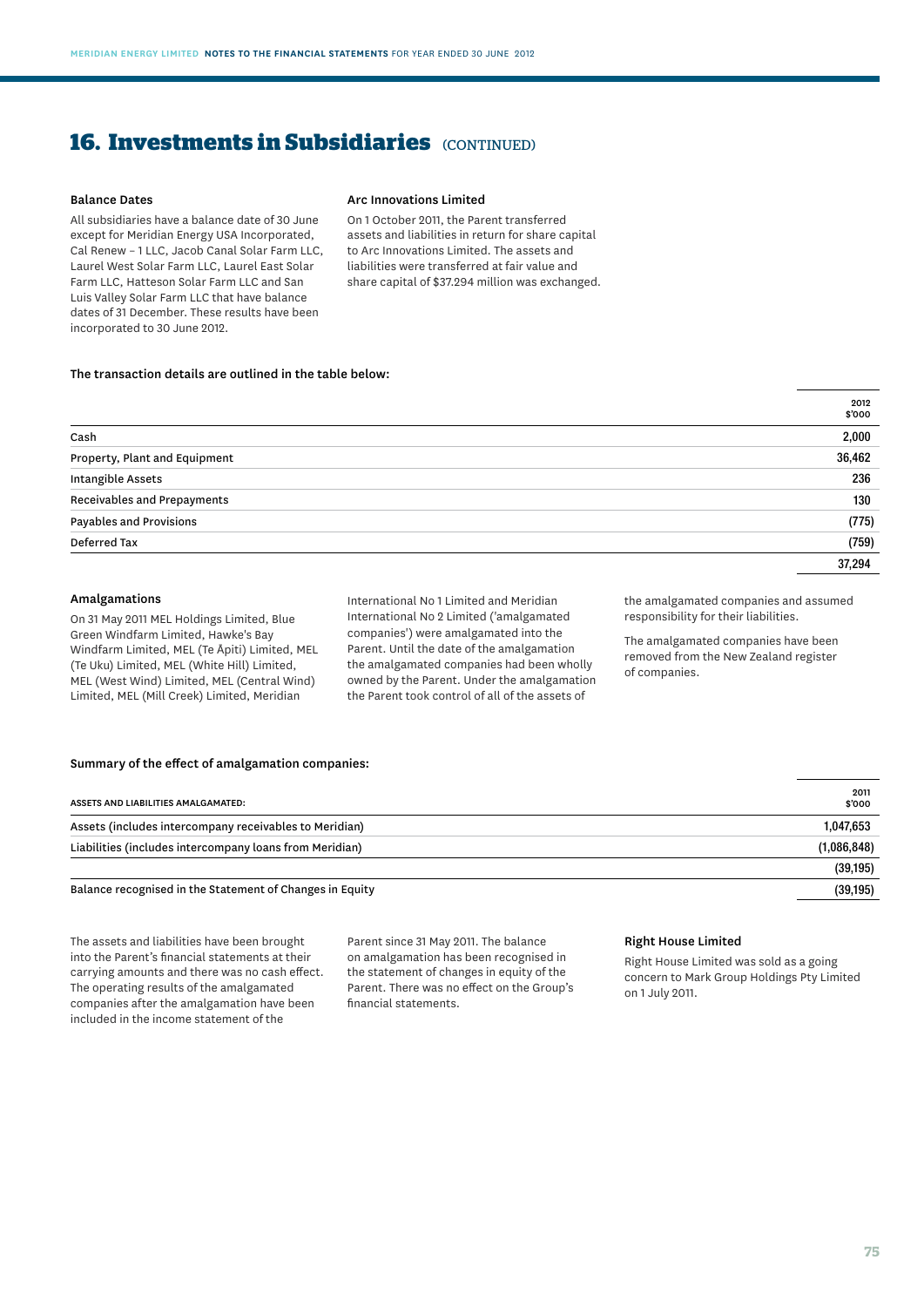## **17. Joint Ventures**

## **Equity Accounted Joint Ventures**

## Details of the Group's Equity Accounted Joint Ventures are as follows:

|                                       |                                 |             |                                | <b>INTEREST HELD BY GROUP</b> |      |
|---------------------------------------|---------------------------------|-------------|--------------------------------|-------------------------------|------|
| <b>NAME OF ENTITY</b>                 | <b>COUNTRY OF INCORPORATION</b> | <b>DATE</b> | PRINCIPAL ACTIVITY             | 2012                          | 2011 |
| Efficient Home Energy, S. L.          | Spain                           | 11/01/08    | Manufacturing                  |                               | 40%  |
| Elemental Energy Limited <sup>1</sup> | New Zealand                     | 19/11/07    | Electricity Generation Systems |                               | 50%  |
| Silverstream LFG Utilisation          | New Zealand                     | 30/06/11    | <b>Electricity Generation</b>  | 93%                           | 93%  |
| <b>EDDI Project JV</b>                | New Zealand                     | 01/05/12    | Dam Management Systems         | 50%                           |      |

*1 Ceased trading and in the process of liquidation. The Group's carrying value of the investment in the Joint Venture is \$Nil.*

On 1 July 2011 Right House Limited (including its interest in Elemental Energy Limited) was sold to Mark Group Holdings Pty Limited.

On 22 June 2012 Whisper Tech (UK) Limited sold its interest in Efficient Home Energy S.L. to the other joint venture partner, Sama Algebiaica S.L.

On 1 May 2012 Damwatch Projects Limited entered into an unincorporated joint venture with GNS Science International Limited to provide a prototype system for dam management in Vietnam. The joint venture has not traded, with the carrying value of the investment at 30 June 2012 \$Nil.

On 30 June 2011, the Group company Energy For Industry Limited acquired the business assets of EDC Power, which included a 93% share in the Silverstream LFG Utilisation Joint Venture (with a view to growing their wco-generation business).

The acquisition date fair value of the total consideration for the Joint Venture was \$4.0 million.

## The total consideration paid is as follows:

|      | 2011<br>000°\$ |
|------|----------------|
| Cash | 000,           |
|      | 4,000          |

The provisional allocation of purchase price is as follows:

|                     | 2011<br>\$'000 |
|---------------------|----------------|
| Net Assets Acquired | 680            |
| Goodwill            | 3,320          |
|                     | 4,000          |

## The net assets acquired on 30 June 2011 consisted of the following:

|                              | 2011<br>\$'000 |
|------------------------------|----------------|
| <b>Current Assets</b>        | 105            |
| <b>Non Current Assets</b>    | 593            |
| <b>Total Assets Acquired</b> | 698            |
| <b>Current Liabilities</b>   | (18)           |
| <b>Net Assets Acquired</b>   | 680            |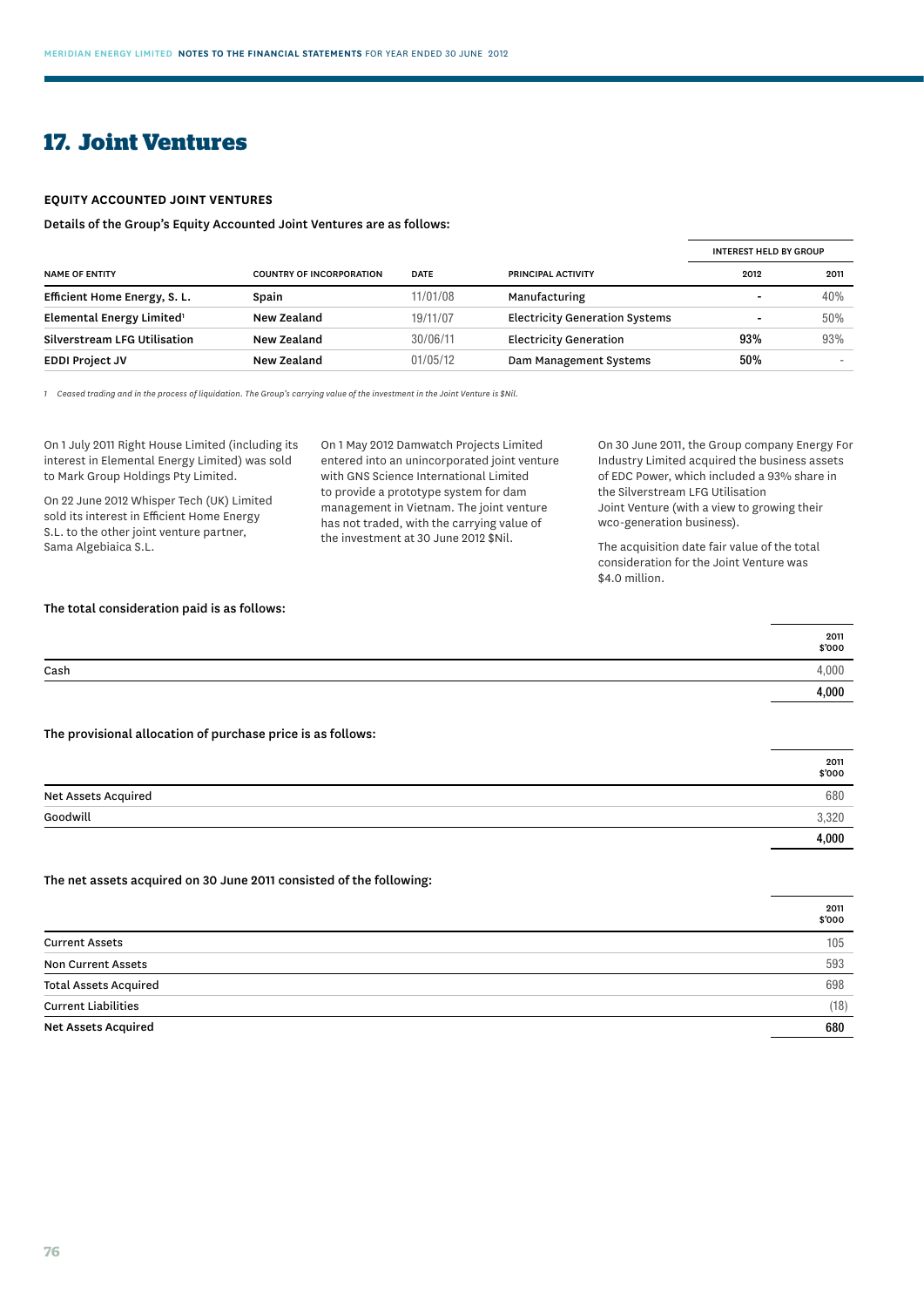## **17. Joint Ventures** (CONTINUED)

If the acquisition of the Silverstream LFG Utilisation Joint Venture had occurred as of the beginning of the annual reporting period then Meridian would have reported consolidated revenue of \$0.9 million and Net Profit after Tax of \$0.1 million in 2011, based on the completion accounts of the acquired entity.

The acquisition related costs of \$0.04 million are recognised as Other Operating Expenses in the Income Statement.

## Summarised financial information in respect of the Group's investments in Joint Ventures is set out below:

|                                               |                | <b>GROUP</b>   |  |
|-----------------------------------------------|----------------|----------------|--|
|                                               | 2012<br>\$'000 | 2011<br>\$'000 |  |
| <b>Current Assets</b>                         | 187            | 8,368          |  |
| <b>Non-Current Assets</b>                     | 498            | 8,070          |  |
| <b>Total Assets</b>                           | 685            | 16,438         |  |
| <b>Current Liabilities</b>                    | (197)          | (8, 191)       |  |
| Non-Current Liabilities                       |                | (6, 591)       |  |
| <b>Total Liabilities</b>                      | (197)          | (14, 782)      |  |
| <b>Net Assets</b>                             | 488            | 1,656          |  |
| Group's Share of Net Assets of Joint Ventures | 452            | 1,023          |  |
| Foreign Exchange Translation effect           |                | 59             |  |
| Goodwill                                      | 3,320          | 3,320          |  |
| Group's Equity Accounted Joint Ventures       | 3,772          | 4,402          |  |
| <b>Total Revenue</b>                          | 1,637          | 1,164          |  |
| <b>Total Expenses</b>                         | (8, 119)       | (9,619)        |  |
| Total Loss for the Period                     | (6, 482)       | (8, 455)       |  |
| Group's Share of Losses of Joint Ventures     | (2,724)        | (3, 382)       |  |
|                                               |                |                |  |

|                                   | <b>GROUP</b>             |                |
|-----------------------------------|--------------------------|----------------|
|                                   | 2012<br>\$'000           | 2011<br>\$'000 |
| Balance at Beginning of Year      | 4,402                    | 294            |
| <b>New Investments</b>            | 3,349                    | 4,612          |
| Goodwill                          |                          | 3,320          |
| Share of Losses of Joint Ventures | (2,724)                  | (3, 382)       |
| Foreign Exchange                  | $\overline{\phantom{0}}$ | (442)          |
| Loss on Sale                      | (463)                    | $\sim$         |
| Loan Impaired                     | (792)                    | $\sim$         |
| Balance at End of Year            | 3,772                    | 4,402          |

The Group has no share of any capital commitments or contingent liabilities from these Joint Ventures.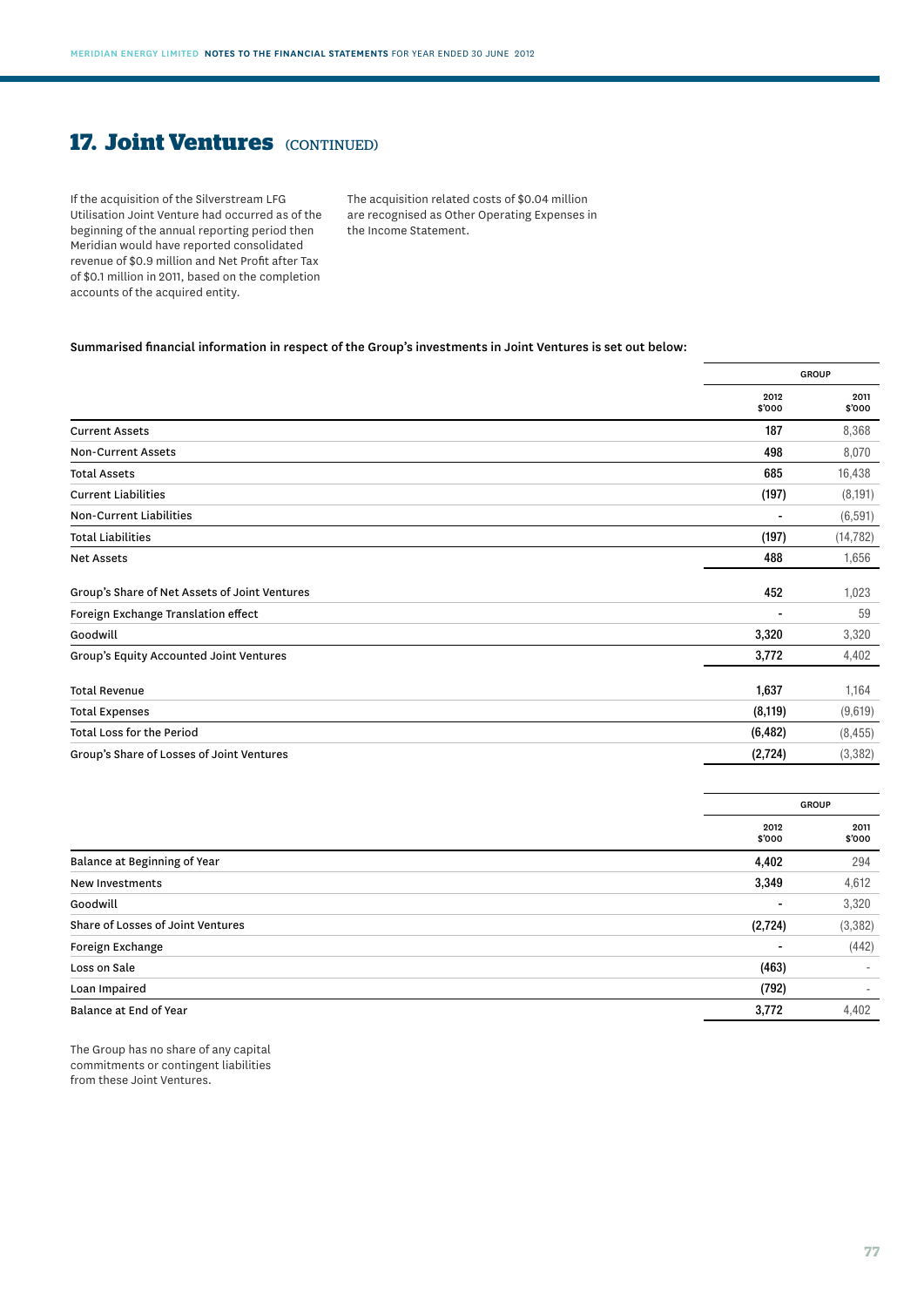## **JointLy Controlled Assets**

Meridian Wind Macarthur Pty Limited has a 50% interest in Macarthur Wind Farm unincorporated joint venture with AGL Energy Limited. The following amounts

are included in the Group financial statements as a result of the proportionate consolidation of the joint venture:

| ັ<br>ັ                          |  |                | <b>GROUP</b>   |  |
|---------------------------------|--|----------------|----------------|--|
| STATEMENT OF FINANCIAL POSITION |  | 2012<br>\$'000 | 2011<br>\$'000 |  |
| <b>Current Assets</b>           |  | 81,735         | 44.659         |  |
| <b>Non-Current Assets</b>       |  | 494,114        | 72.557         |  |
| <b>Current Liabilities</b>      |  | (454)          | (3, 442)       |  |
|                                 |  |                |                |  |

|                                                    | <b>GROUP</b>   |                |
|----------------------------------------------------|----------------|----------------|
| <b>INCOME STATEMENT</b>                            | 2012<br>\$'000 | 2011<br>\$'000 |
| Interest Income                                    | 4.996          | 726            |
| Groups share of jointly controlled profit and loss | 3,497          | 508            |

The Groups share of capital commitments from this joint venture is disclosed in Note 26. The Group has no share of any contingent assets or liabilities from this joint venture.

## **18. Available for Sale Investments**

|                                      |                 | <b>GROUP AND PARENT</b>  |                |
|--------------------------------------|-----------------|--------------------------|----------------|
|                                      | <b>CURRENCY</b> | 2012<br>\$'000           | 2011<br>\$'000 |
| <b>Listed Securities</b>             |                 |                          |                |
| Ceramic Fuel Cells Limited           | AUD             | 69                       | 104            |
| Comverge, Inc                        | <b>USD</b>      | $\overline{\phantom{a}}$ | 104            |
| <b>Unlisted Securities</b>           |                 |                          |                |
| Nth Power Technologies Fund II, L.P. | <b>USD</b>      | $\overline{\phantom{0}}$ | 1,770          |
| Fonterra Co-Operative Group Limited  | NZD             | 3,485                    | 3,485          |
| Carbon Flow Inc                      | <b>USD</b>      | $\overline{\phantom{0}}$ | 594            |
| EnergyHedge Limited                  | <b>NZD</b>      | $\overline{\phantom{0}}$ | 8              |
|                                      |                 | 3,554                    | 6,065          |

Available-for-sale assets are carried at fair value.

Carbon Flow Inc. and EnergyHedge Limited were impaired due to the companies being liquidated or in the process of liquidation.

Nth Power Technologies Fund II, L.P. is being actively marketed for sale and has been transferred to Assets Held for Sale. Comverge, Inc has been sold.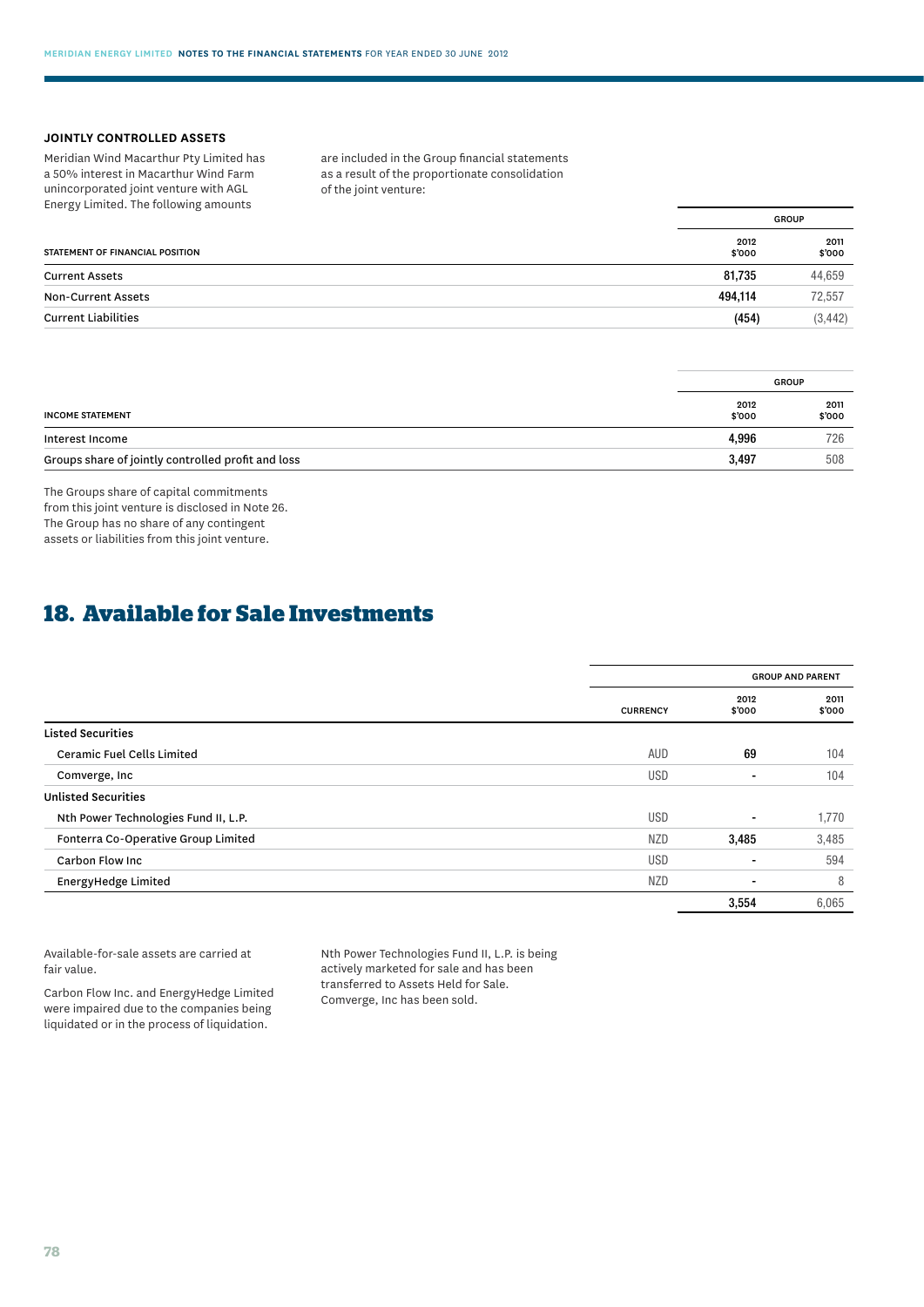## **19. Intangible Assets**

|                                                | <b>GROUP</b>              |                          |                                              |                                                   |                                                                 |                        |  |  |  |
|------------------------------------------------|---------------------------|--------------------------|----------------------------------------------|---------------------------------------------------|-----------------------------------------------------------------|------------------------|--|--|--|
|                                                | <b>SOFTWARE</b><br>\$'000 | GOODWILL<br>\$'000       | <b>LICENCE</b><br><b>AGREEMENT</b><br>\$'000 | <b>PATENTS AND</b><br><b>TRADEMARKS</b><br>\$'000 | <b>CUSTOMER</b><br><b>ACQUISITION</b><br><b>COSTS</b><br>\$'000 | <b>TOTAL</b><br>\$'000 |  |  |  |
| <b>Cost or Fair Value</b>                      |                           |                          |                                              |                                                   |                                                                 |                        |  |  |  |
| Balance at 1 July 2010                         | 60,425                    | 18,101                   | 22,380                                       | 1,466                                             | 65,174                                                          | 167,546                |  |  |  |
| Acquisitions                                   | 12,686                    |                          |                                              | 135                                               | 1,765                                                           | 14,586                 |  |  |  |
| Transfer to Assets Classified as Held for Sale | (1, 112)                  | ÷                        | L.                                           | $\overline{a}$                                    |                                                                 | (1, 112)               |  |  |  |
| Foreign Currency Exchange Rate Movements       | ÷,                        | 141                      | Ĭ.                                           | $\overline{a}$                                    | $\overline{\phantom{a}}$                                        | 141                    |  |  |  |
| Other movements                                | $\overline{a}$            | (2, 301)                 | ÷,                                           | $\overline{a}$                                    | $\sim$                                                          | (2,301)                |  |  |  |
| Disposals                                      | (531)                     |                          | ÷,                                           | (105)                                             |                                                                 | (636)                  |  |  |  |
| Balance at 30 June 2011                        | 71,468                    | 15,941                   | 22,380                                       | 1,496                                             | 66,939                                                          | 178,224                |  |  |  |
| Balance at 1 July 2011                         | 71,468                    | 15,941                   | 22,380                                       | 1,496                                             | 66,939                                                          | 178,224                |  |  |  |
| Acquisitions                                   | 8,680                     | ÷,                       |                                              | 135                                               |                                                                 | 8,815                  |  |  |  |
| <b>Reinstatement of Patents</b>                |                           | $\overline{\phantom{a}}$ | ÷,                                           | 27                                                |                                                                 | 27                     |  |  |  |
| Transfer to Assets Classified as Held for Sale | (94)                      | $\overline{a}$           | ÷                                            | $\overline{a}$                                    |                                                                 | (94)                   |  |  |  |
| Foreign Currency Exchange Rate Movements       | $\overline{a}$            | (39)                     | L.                                           | $\overline{a}$                                    |                                                                 | (39)                   |  |  |  |
| Transfer from Property, Plant and Equipment    | 17,728                    | ÷,                       | L.                                           | $\overline{a}$                                    |                                                                 | 17,728                 |  |  |  |
| Disposals                                      | (10, 822)                 | ÷.                       | L.                                           | $\overline{a}$                                    |                                                                 | (10, 822)              |  |  |  |
| Balance at 30 June 2012                        | 86,960                    | 15.902                   | 22,380                                       | 1.658                                             | 66,939                                                          | 193,839                |  |  |  |
| <b>Accumulated Amortisation and Impairment</b> |                           |                          |                                              |                                                   |                                                                 |                        |  |  |  |
| Balance at 1 July 2010                         | (45, 420)                 | (149)                    | (8,952)                                      | (570)                                             | (62, 402)                                                       | (117, 493)             |  |  |  |
| Amortisation during Year                       | (9,831)                   |                          | (2, 238)                                     | (200)                                             | (2,772)                                                         | (15, 041)              |  |  |  |
| Transfer to Assets Classified as Held for Sale | 571                       |                          |                                              | $\overline{a}$                                    |                                                                 | 571                    |  |  |  |
| <b>Disposals</b>                               | 531                       |                          |                                              | 138                                               |                                                                 | 669                    |  |  |  |
| Balance at 30 June 2011                        | (54, 149)                 | (149)                    | (11, 190)                                    | (632)                                             | (65, 174)                                                       | (131, 294)             |  |  |  |
| Balance at 1 July 2011                         | (54, 149)                 | (149)                    | (11, 190)                                    | (632)                                             | (65, 174)                                                       | (131, 294)             |  |  |  |
| Amortisation during Year                       | (19, 166)                 |                          | (1,865)                                      | (928)                                             | (221)                                                           | (22,180)               |  |  |  |
| Impairment                                     | $\overline{a}$            | (13, 038)                | (9, 325)                                     | (20)                                              |                                                                 | (22, 383)              |  |  |  |
| Transfer to Assets Classified as Held for Sale | 12                        |                          |                                              | $\overline{a}$                                    | $\overline{\phantom{a}}$                                        | 12                     |  |  |  |
| Transfer from Property, Plant and Equipment    | (1,636)                   | $\frac{1}{2}$            | ÷                                            | $\frac{1}{2}$                                     |                                                                 | (1,636)                |  |  |  |
| Disposals                                      | 10,414                    |                          |                                              | $\overline{a}$                                    |                                                                 | 10,414                 |  |  |  |
| Balance at 30 June 2012                        | (64, 525)                 | (13, 187)                | (22, 380)                                    | (1,580)                                           | (65, 395)                                                       | (167,067)              |  |  |  |
| <b>Net Book Value</b>                          |                           |                          |                                              |                                                   |                                                                 |                        |  |  |  |
| Net Book Value 30 June 2010                    | 15,005                    | 17,952                   | 13,428                                       | 896                                               | 2,772                                                           | 50,053                 |  |  |  |
| Net Book Value 30 June 2011                    | 17,319                    | 15,792                   | 11,190                                       | 864                                               | 1,765                                                           | 46,930                 |  |  |  |
| Net Book Value 30 June 2012                    | 22,435                    | 2,715                    | L.                                           | 78                                                | 1,544                                                           | 26,772                 |  |  |  |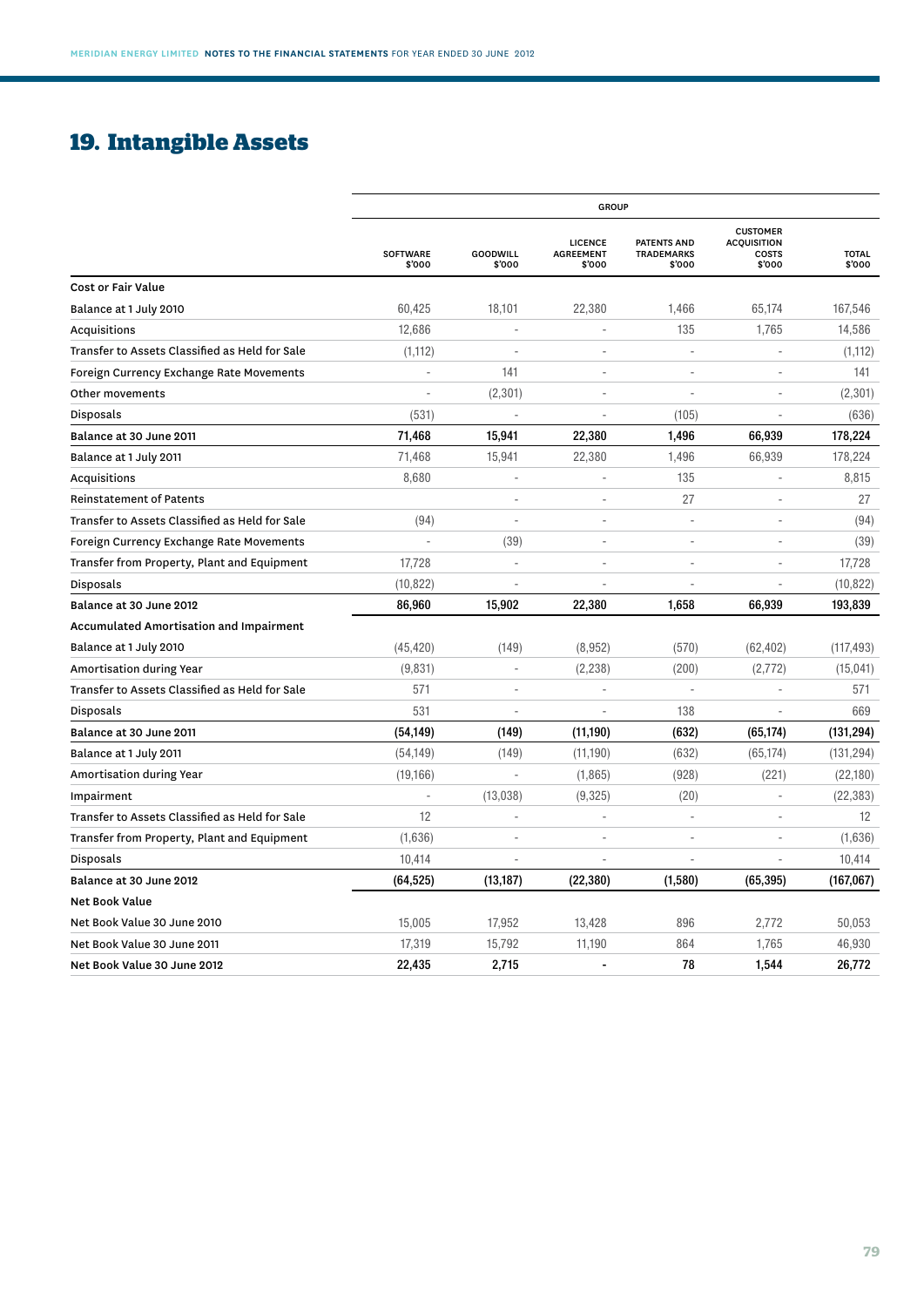## **19. Intangible Assets (CONTINUED)**

| <b>CUSTOMER</b><br><b>ACQUISITION</b><br><b>PATENTS AND</b><br><b>SOFTWARE</b><br><b>TRADEMARKS</b><br><b>COSTS</b><br>\$'000<br>\$'000<br>\$'000<br><b>Cost or Fair Value</b><br>59.273<br>19<br>65.174<br>Balance at 1 July 2010<br>11,573<br>11<br>Acquisitions<br>144<br>Amalgamation of Subsidiary Companies<br>Ĭ.<br>Disposals<br>(531)<br>70,459<br>30<br>65,174<br>Balance at 30 June 2011<br>30<br>70,459<br>65,174<br>Balance at 1 July 2011<br>Acquisitions<br>7,571<br>÷,<br>15,186<br>Transfer from Property, Plant and Equipment<br>Effect of Business Unit Becoming a Subsidiary<br>(749)<br>(30)<br>(10, 239)<br>Disposals<br>82,228<br>65,174<br>Balance at 30 June 2012<br>ä,<br><b>Accumulated Amortisation and Impairment</b><br>(44, 947)<br>(1)<br>(62.401)<br>Balance at 1 July 2010<br>(3)<br>(2,773)<br>Amortisation During Year<br>(9,460)<br>Amalgamation of Subsidiary Companies<br>(92)<br>Ĭ.<br>531<br>Disposals<br>L,<br>(53,968)<br>(4)<br>(65, 174)<br>Balance at 30 June 2011<br>(53,968)<br>(4)<br>(65, 174)<br>Balance at 1 July 2011<br>(18,007)<br>(1)<br>Amortisation During Year<br>5<br>Effect of Business Unit Becoming a Subsidiary<br>538<br>Amalgamation of Subsidiary Companies<br>Ĭ.<br>9,862<br><b>Disposals</b><br>(61, 575)<br>(65, 174)<br>Balance at 30 June 2012<br><b>Net Book Value</b><br>14,326<br>18<br>2,773<br>Net Book Value 30 June 2010<br>26<br>16,491<br>Net Book Value 30 June 2011<br>20,653<br>Net Book Value 30 June 2012<br>ä, |  | <b>PARENT</b> |  |                        |  |  |  |
|------------------------------------------------------------------------------------------------------------------------------------------------------------------------------------------------------------------------------------------------------------------------------------------------------------------------------------------------------------------------------------------------------------------------------------------------------------------------------------------------------------------------------------------------------------------------------------------------------------------------------------------------------------------------------------------------------------------------------------------------------------------------------------------------------------------------------------------------------------------------------------------------------------------------------------------------------------------------------------------------------------------------------------------------------------------------------------------------------------------------------------------------------------------------------------------------------------------------------------------------------------------------------------------------------------------------------------------------------------------------------------------------------------------------------------------------------------------------------------------------------|--|---------------|--|------------------------|--|--|--|
|                                                                                                                                                                                                                                                                                                                                                                                                                                                                                                                                                                                                                                                                                                                                                                                                                                                                                                                                                                                                                                                                                                                                                                                                                                                                                                                                                                                                                                                                                                      |  |               |  | <b>TOTAL</b><br>\$'000 |  |  |  |
|                                                                                                                                                                                                                                                                                                                                                                                                                                                                                                                                                                                                                                                                                                                                                                                                                                                                                                                                                                                                                                                                                                                                                                                                                                                                                                                                                                                                                                                                                                      |  |               |  |                        |  |  |  |
|                                                                                                                                                                                                                                                                                                                                                                                                                                                                                                                                                                                                                                                                                                                                                                                                                                                                                                                                                                                                                                                                                                                                                                                                                                                                                                                                                                                                                                                                                                      |  |               |  | 124,466                |  |  |  |
|                                                                                                                                                                                                                                                                                                                                                                                                                                                                                                                                                                                                                                                                                                                                                                                                                                                                                                                                                                                                                                                                                                                                                                                                                                                                                                                                                                                                                                                                                                      |  |               |  | 11,584                 |  |  |  |
|                                                                                                                                                                                                                                                                                                                                                                                                                                                                                                                                                                                                                                                                                                                                                                                                                                                                                                                                                                                                                                                                                                                                                                                                                                                                                                                                                                                                                                                                                                      |  |               |  | 144                    |  |  |  |
|                                                                                                                                                                                                                                                                                                                                                                                                                                                                                                                                                                                                                                                                                                                                                                                                                                                                                                                                                                                                                                                                                                                                                                                                                                                                                                                                                                                                                                                                                                      |  |               |  | (531)                  |  |  |  |
|                                                                                                                                                                                                                                                                                                                                                                                                                                                                                                                                                                                                                                                                                                                                                                                                                                                                                                                                                                                                                                                                                                                                                                                                                                                                                                                                                                                                                                                                                                      |  |               |  | 135,663                |  |  |  |
|                                                                                                                                                                                                                                                                                                                                                                                                                                                                                                                                                                                                                                                                                                                                                                                                                                                                                                                                                                                                                                                                                                                                                                                                                                                                                                                                                                                                                                                                                                      |  |               |  | 135,663                |  |  |  |
|                                                                                                                                                                                                                                                                                                                                                                                                                                                                                                                                                                                                                                                                                                                                                                                                                                                                                                                                                                                                                                                                                                                                                                                                                                                                                                                                                                                                                                                                                                      |  |               |  | 7,571                  |  |  |  |
|                                                                                                                                                                                                                                                                                                                                                                                                                                                                                                                                                                                                                                                                                                                                                                                                                                                                                                                                                                                                                                                                                                                                                                                                                                                                                                                                                                                                                                                                                                      |  |               |  | 15,186                 |  |  |  |
|                                                                                                                                                                                                                                                                                                                                                                                                                                                                                                                                                                                                                                                                                                                                                                                                                                                                                                                                                                                                                                                                                                                                                                                                                                                                                                                                                                                                                                                                                                      |  |               |  | (779)                  |  |  |  |
|                                                                                                                                                                                                                                                                                                                                                                                                                                                                                                                                                                                                                                                                                                                                                                                                                                                                                                                                                                                                                                                                                                                                                                                                                                                                                                                                                                                                                                                                                                      |  |               |  | (10, 239)              |  |  |  |
|                                                                                                                                                                                                                                                                                                                                                                                                                                                                                                                                                                                                                                                                                                                                                                                                                                                                                                                                                                                                                                                                                                                                                                                                                                                                                                                                                                                                                                                                                                      |  |               |  | 147,402                |  |  |  |
|                                                                                                                                                                                                                                                                                                                                                                                                                                                                                                                                                                                                                                                                                                                                                                                                                                                                                                                                                                                                                                                                                                                                                                                                                                                                                                                                                                                                                                                                                                      |  |               |  |                        |  |  |  |
|                                                                                                                                                                                                                                                                                                                                                                                                                                                                                                                                                                                                                                                                                                                                                                                                                                                                                                                                                                                                                                                                                                                                                                                                                                                                                                                                                                                                                                                                                                      |  |               |  | (107, 349)             |  |  |  |
|                                                                                                                                                                                                                                                                                                                                                                                                                                                                                                                                                                                                                                                                                                                                                                                                                                                                                                                                                                                                                                                                                                                                                                                                                                                                                                                                                                                                                                                                                                      |  |               |  | (12, 236)              |  |  |  |
|                                                                                                                                                                                                                                                                                                                                                                                                                                                                                                                                                                                                                                                                                                                                                                                                                                                                                                                                                                                                                                                                                                                                                                                                                                                                                                                                                                                                                                                                                                      |  |               |  | (92)                   |  |  |  |
|                                                                                                                                                                                                                                                                                                                                                                                                                                                                                                                                                                                                                                                                                                                                                                                                                                                                                                                                                                                                                                                                                                                                                                                                                                                                                                                                                                                                                                                                                                      |  |               |  | 531                    |  |  |  |
|                                                                                                                                                                                                                                                                                                                                                                                                                                                                                                                                                                                                                                                                                                                                                                                                                                                                                                                                                                                                                                                                                                                                                                                                                                                                                                                                                                                                                                                                                                      |  |               |  | (119, 146)             |  |  |  |
|                                                                                                                                                                                                                                                                                                                                                                                                                                                                                                                                                                                                                                                                                                                                                                                                                                                                                                                                                                                                                                                                                                                                                                                                                                                                                                                                                                                                                                                                                                      |  |               |  | (119, 146)             |  |  |  |
|                                                                                                                                                                                                                                                                                                                                                                                                                                                                                                                                                                                                                                                                                                                                                                                                                                                                                                                                                                                                                                                                                                                                                                                                                                                                                                                                                                                                                                                                                                      |  |               |  | (18,008)               |  |  |  |
|                                                                                                                                                                                                                                                                                                                                                                                                                                                                                                                                                                                                                                                                                                                                                                                                                                                                                                                                                                                                                                                                                                                                                                                                                                                                                                                                                                                                                                                                                                      |  |               |  | 543                    |  |  |  |
|                                                                                                                                                                                                                                                                                                                                                                                                                                                                                                                                                                                                                                                                                                                                                                                                                                                                                                                                                                                                                                                                                                                                                                                                                                                                                                                                                                                                                                                                                                      |  |               |  |                        |  |  |  |
|                                                                                                                                                                                                                                                                                                                                                                                                                                                                                                                                                                                                                                                                                                                                                                                                                                                                                                                                                                                                                                                                                                                                                                                                                                                                                                                                                                                                                                                                                                      |  |               |  | 9,862                  |  |  |  |
|                                                                                                                                                                                                                                                                                                                                                                                                                                                                                                                                                                                                                                                                                                                                                                                                                                                                                                                                                                                                                                                                                                                                                                                                                                                                                                                                                                                                                                                                                                      |  |               |  | (126, 749)             |  |  |  |
|                                                                                                                                                                                                                                                                                                                                                                                                                                                                                                                                                                                                                                                                                                                                                                                                                                                                                                                                                                                                                                                                                                                                                                                                                                                                                                                                                                                                                                                                                                      |  |               |  |                        |  |  |  |
|                                                                                                                                                                                                                                                                                                                                                                                                                                                                                                                                                                                                                                                                                                                                                                                                                                                                                                                                                                                                                                                                                                                                                                                                                                                                                                                                                                                                                                                                                                      |  |               |  | 17,117                 |  |  |  |
|                                                                                                                                                                                                                                                                                                                                                                                                                                                                                                                                                                                                                                                                                                                                                                                                                                                                                                                                                                                                                                                                                                                                                                                                                                                                                                                                                                                                                                                                                                      |  |               |  | 16,517                 |  |  |  |
|                                                                                                                                                                                                                                                                                                                                                                                                                                                                                                                                                                                                                                                                                                                                                                                                                                                                                                                                                                                                                                                                                                                                                                                                                                                                                                                                                                                                                                                                                                      |  |               |  | 20,653                 |  |  |  |

## **Goodwill**

The goodwill balance represents \$2.7 million (2011: \$2.7 million) in relation to the acquisition of Mt Millar Windfarm Pty Ltd. \$6.9 million in relation to Whisper Tech Ltd and \$6.2 million in relation to the acquisition of Meridian Energy USA Inc. were impaired this year (refer to Note 4).

### Whisper Tech Limited

In 2011 for the purpose of impairment testing, all goodwill was allocated to the cash generating unit of Whisper Tech Ltd that included its interest in Efficient Home Energy S. L., the European based manufacturing and distribution joint venture for the AC WhisperGen micro-CHP device.

The impairment test was based on a value in use discounted cash flow valuation. Cash flow projections were based on Whisper Tech's 5 year financial forecast. Key assumptions in the value in use calculation for the Whisper Tech cash generating unit are shown in the table below:

| ASSUMPTIONS    | METHOD OF DETERMINATION                                                                                                                                                                                                                            |
|----------------|----------------------------------------------------------------------------------------------------------------------------------------------------------------------------------------------------------------------------------------------------|
| Sales volumes  | Minimum volumes as agreed in signed distribution agreements complimented with forecast volumes for additional<br>distribution agreements. The forecast element is based on volume growth to $3.0 - 5.0$ per cent of the European<br>boiler market. |
| Sales price    | Prices as agreed in signed distribution agreements.                                                                                                                                                                                                |
| Costs          | Review of actual costs of production and consideration of impact in a mass production environment.                                                                                                                                                 |
| Discount rates | Cash flow projections are discounted using post-tax discount rate scenarios of $12.5 - 25.0$ per cent.                                                                                                                                             |
|                |                                                                                                                                                                                                                                                    |

In 2012 the goodwill was fully impaired (refer to Note 4).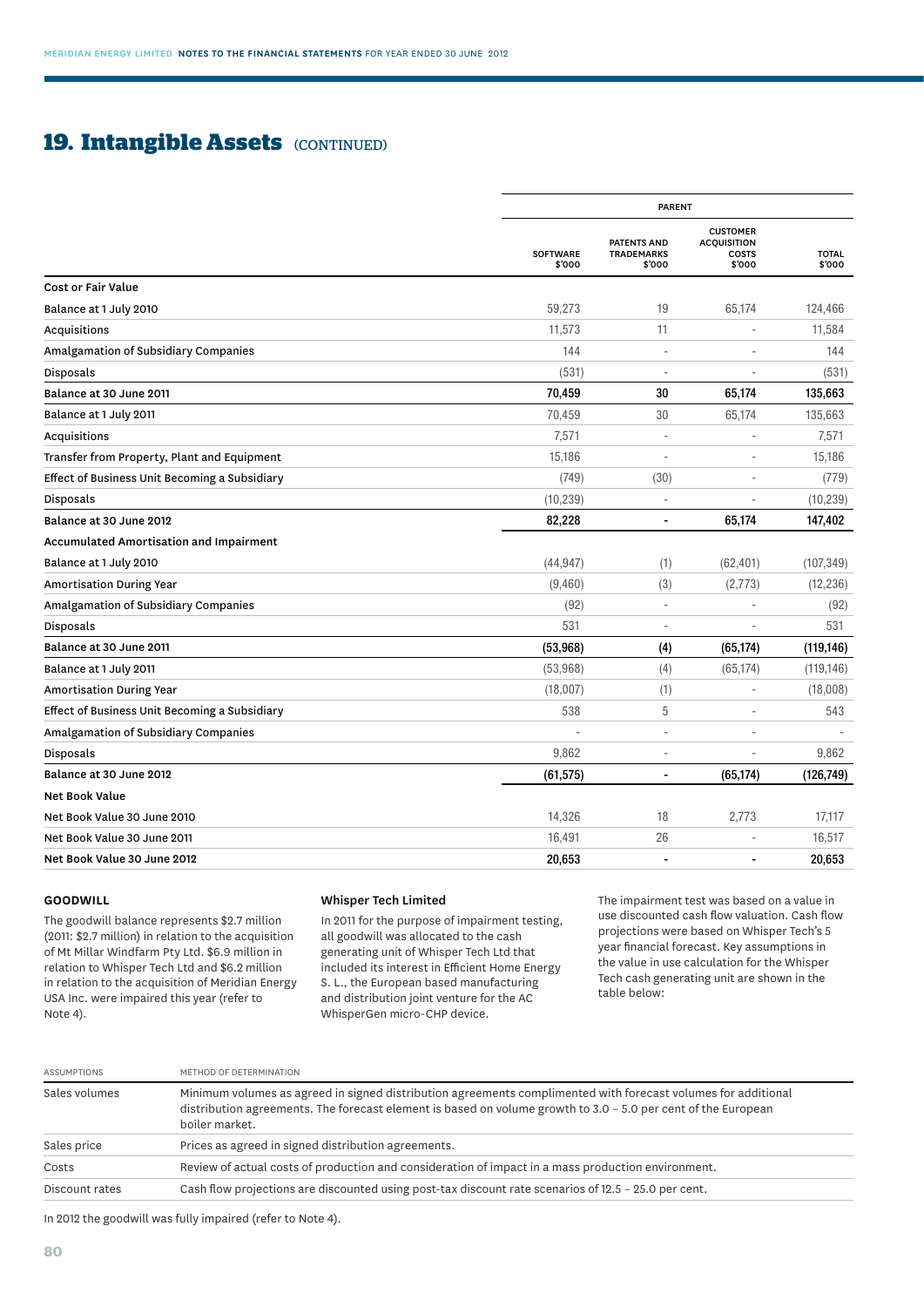## **19. Intangible Assets (CONTINUED)**

## Meridian Energy USA Inc.

As at 30 June 2011 Meridian had allocated \$6.2 million to goodwill, which represented the excess of the purchase price of Meridian Energy USA Inc. over the fair value of the net tangible assets acquired and relates to the development pipeline, including contracts under negotiation.

For the purpose of impairment testing, the goodwill was allocated to the Meridian Energy USA Inc. Group. The goodwill has been fully impaired (refer to Note 4).

### Mt Millar Windfarm Pty Ltd

On 31st May 2010, Meridian acquired 100% of the outstanding shares of Mt Millar Windfarm Pty Ltd, a 70 megawatt windfarm in South Australia.

Meridian has allocated \$2.7 million to goodwill, which represents the excess of the purchase price over the fair value of the net tangible assets acquired.

For the purpose of impairment testing, the goodwill is allocated to the Mt Millar wind farm. The impairment test is based on comparing the carrying amount of Goodwill to the recoverable amount, which is the value in use.

## **20. Property, Plant and Equipment**

|                                          | <b>GROUP</b>                                                                          |                                                     |                                                          |                                                         |                                                                           |                                                                          |                        |  |
|------------------------------------------|---------------------------------------------------------------------------------------|-----------------------------------------------------|----------------------------------------------------------|---------------------------------------------------------|---------------------------------------------------------------------------|--------------------------------------------------------------------------|------------------------|--|
|                                          | <b>GENERATION</b><br><b>STRUCTURES</b><br><b>AND PLANT</b><br>AT FAIR VALUE<br>\$'000 | <b>FREEHOLD</b><br>LAND<br><b>AT COST</b><br>\$'000 | <b>FREEHOLD</b><br><b>BUILDINGS</b><br>AT COST<br>\$'000 | <b>RESOURCE</b><br><b>CONSENTS</b><br>AT COST<br>\$'000 | <b>OTHER</b><br><b>PLANT AND</b><br><b>EQUIPMENT</b><br>AT COST<br>\$'000 | <b>CAPITAL</b><br><b>WORK IN</b><br><b>PROGRESS</b><br>AT COST<br>\$'000 | <b>TOTAL</b><br>\$'000 |  |
| <b>Cost or Fair Value</b>                |                                                                                       |                                                     |                                                          |                                                         |                                                                           |                                                                          |                        |  |
| Balance at 1 July 2010                   | 7.749.818                                                                             | 40.445                                              | 12.815                                                   | 8,586                                                   | 206.144                                                                   | 283,522                                                                  | 8,301,330              |  |
| <b>Additions</b>                         |                                                                                       | 22                                                  |                                                          |                                                         | 487                                                                       | 251,267                                                                  | 251,776                |  |
| Foreign Currency Exchange Rate Movements | 6,689                                                                                 | ÷,                                                  |                                                          |                                                         | (782)                                                                     |                                                                          | 5,907                  |  |
| Transfers from Capital Work in Progress  | 236,684                                                                               | L.                                                  | 437                                                      | 6,139                                                   | 15,149                                                                    | (258, 409)                                                               |                        |  |
| Transfers to Assets Held For Sale        | L,                                                                                    | $\overline{a}$                                      | ÷,                                                       | $\overline{a}$                                          | (4,659)                                                                   | (117)                                                                    | (4,776)                |  |
| Disposals                                | (651, 618)                                                                            |                                                     | (944)                                                    | (50)                                                    | (13, 963)                                                                 |                                                                          | (666, 575)             |  |
| <b>Government Grant</b>                  | (8,398)                                                                               |                                                     |                                                          | ٠                                                       |                                                                           |                                                                          | (8, 398)               |  |
| <b>Revaluation Increase</b>              | (36, 116)                                                                             |                                                     |                                                          |                                                         |                                                                           |                                                                          | (36, 116)              |  |
| Balance at 30 June 2011                  | 7,297,059                                                                             | 40,467                                              | 12,308                                                   | 14,675                                                  | 202,376                                                                   | 276,263                                                                  | 7,843,148              |  |
| Balance at 1 July 2011                   | 7,297,059                                                                             | 40,467                                              | 12,308                                                   | 14,675                                                  | 202,376                                                                   | 276,263                                                                  | 7,843,148              |  |
| Additions                                | 138                                                                                   | $\overline{a}$                                      | 213                                                      | ٠                                                       | 494                                                                       | 532,944                                                                  | 533,789                |  |
| Foreign Currency Exchange Rate Movements | (2,785)                                                                               |                                                     |                                                          |                                                         | 136                                                                       | (3,462)                                                                  | (6, 111)               |  |
| Transfers from Capital Work in Progress  | 35,816                                                                                | 533                                                 | 890                                                      | 10,224                                                  | 15,819                                                                    | (63, 282)                                                                |                        |  |
| Transfers to Assets Held For Sale        | (22, 981)                                                                             | (937)                                               | $\overline{a}$                                           | ٠                                                       | (5,783)                                                                   | $\blacksquare$                                                           | (29,701)               |  |
| Transfers to Liabilities Held for Sale   |                                                                                       | 12                                                  | ÷                                                        | ۰                                                       | $\overline{a}$                                                            |                                                                          | 12                     |  |
| Transfer to Intangible Assets            |                                                                                       | $\overline{a}$                                      | $\overline{a}$                                           | $\overline{\phantom{a}}$                                | (2, 118)                                                                  | (15,610)                                                                 | (17, 728)              |  |
| <b>Disposals</b>                         | (2,189)                                                                               | $\overline{\phantom{0}}$                            | (241)                                                    | $\bar{ }$                                               | (34,056)                                                                  |                                                                          | (36, 486)              |  |
| Reclassification                         | (15)                                                                                  | ÷                                                   | (211)                                                    | $\overline{\phantom{a}}$                                | 226                                                                       | $\blacksquare$                                                           |                        |  |
| Balance at 30 June 2012                  | 7,305,043                                                                             | 40,075                                              | 12,959                                                   | 24,899                                                  | 177,094                                                                   | 726,853                                                                  | 8,286,923              |  |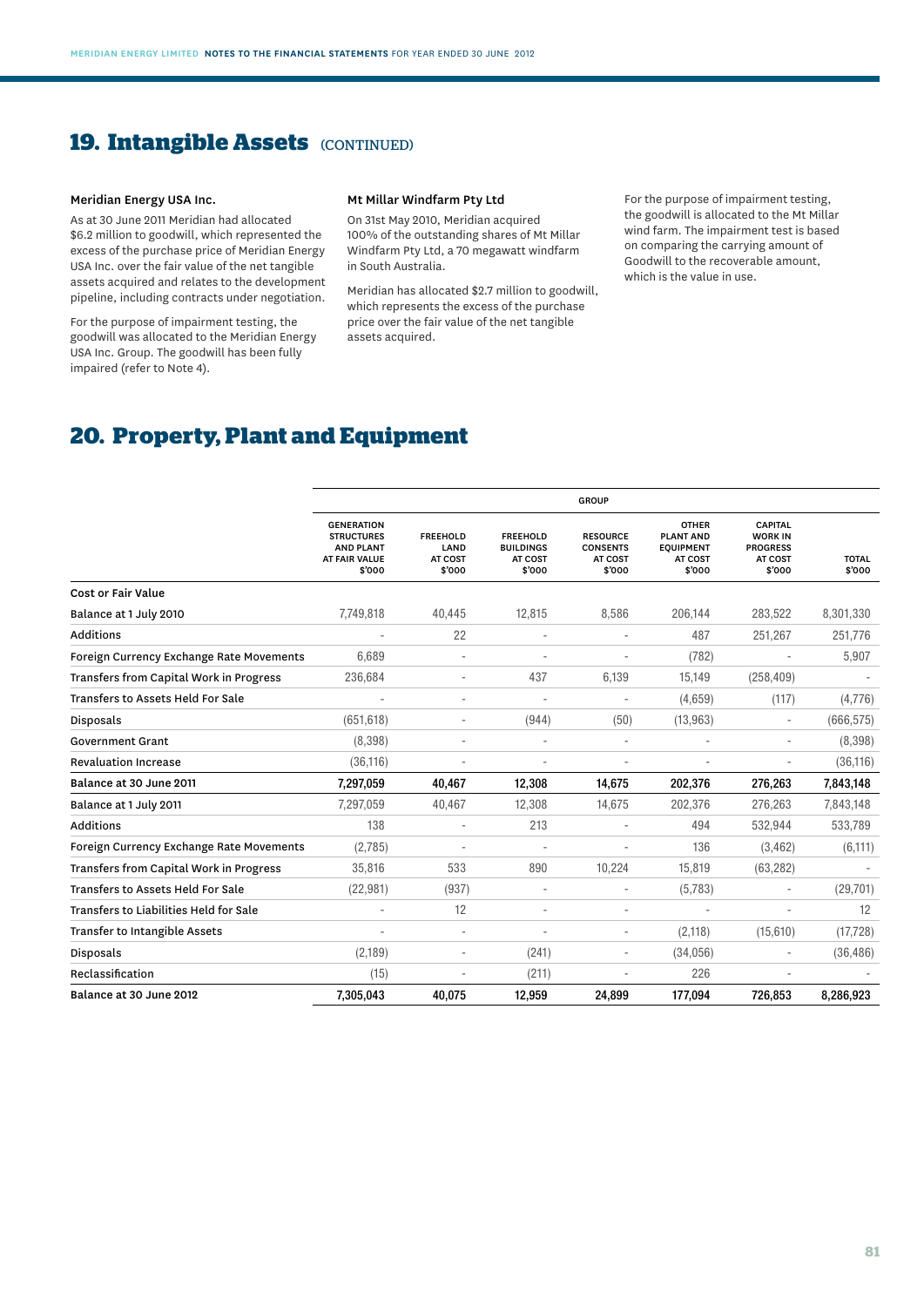## **20. Property, Plant and Equipment** (CONTINUED)

|                                                                 | <b>GROUP</b>                                                                          |                                              |                                                          |                                                         |                                                                           |                                                                          |                        |  |  |
|-----------------------------------------------------------------|---------------------------------------------------------------------------------------|----------------------------------------------|----------------------------------------------------------|---------------------------------------------------------|---------------------------------------------------------------------------|--------------------------------------------------------------------------|------------------------|--|--|
|                                                                 | <b>GENERATION</b><br><b>STRUCTURES</b><br><b>AND PLANT</b><br>AT FAIR VALUE<br>\$'000 | <b>FREEHOLD</b><br>LAND<br>AT COST<br>\$'000 | <b>FREEHOLD</b><br><b>BUILDINGS</b><br>AT COST<br>\$'000 | <b>RESOURCE</b><br><b>CONSENTS</b><br>AT COST<br>\$'000 | <b>OTHER</b><br><b>PLANT AND</b><br><b>EQUIPMENT</b><br>AT COST<br>\$'000 | <b>CAPITAL</b><br><b>WORK IN</b><br><b>PROGRESS</b><br>AT COST<br>\$'000 | <b>TOTAL</b><br>\$'000 |  |  |
| <b>Accumulated Depreciation and Impairment</b>                  |                                                                                       |                                              |                                                          |                                                         |                                                                           |                                                                          |                        |  |  |
| Balance at 1 July 2010                                          | (1,102)                                                                               |                                              | (2, 321)                                                 | (1, 855)                                                | (87, 525)                                                                 | (1,200)                                                                  | (94,003)               |  |  |
| <b>Depreciation Expense</b>                                     | (184, 515)                                                                            |                                              | (399)                                                    | (329)                                                   | (24,040)                                                                  |                                                                          | (209, 283)             |  |  |
| Exchange rate movements                                         | 147                                                                                   | $\overline{\phantom{m}}$                     |                                                          | ÷,                                                      | $\overline{2}$                                                            | $\overline{a}$                                                           | 149                    |  |  |
| Disposals                                                       | 6,723                                                                                 | $\overline{a}$                               | 321                                                      | 50                                                      | 12,748                                                                    | L,                                                                       | 19,842                 |  |  |
| Transfer to Assets Classified as Held For Sale                  |                                                                                       | $\overline{\phantom{a}}$                     |                                                          | $\overline{\phantom{a}}$                                | 1,233                                                                     |                                                                          | 1,233                  |  |  |
| Offset of Accumulated Depreciation on<br><b>Revalued Assets</b> | 165,789                                                                               |                                              |                                                          |                                                         |                                                                           | L,                                                                       | 165,789                |  |  |
| Impairment of Property, Plant and Equipment                     |                                                                                       | L.                                           |                                                          | $\overline{a}$                                          | (4,939)                                                                   | (1, 129)                                                                 | (6,068)                |  |  |
| Balance at 30 June 2011                                         | (12, 958)                                                                             | $\overline{a}$                               | (2, 399)                                                 | (2, 134)                                                | (102, 521)                                                                | (2, 329)                                                                 | (122, 341)             |  |  |
| Balance at 1 July 2011                                          | (12, 958)                                                                             | $\overline{\phantom{a}}$                     | (2,399)                                                  | (2, 134)                                                | (102, 521)                                                                | (2,329)                                                                  | (122, 341)             |  |  |
| <b>Depreciation Expense</b>                                     | (182, 083)                                                                            |                                              | (388)                                                    | (555)                                                   | (19, 877)                                                                 | ÷,                                                                       | (202, 903)             |  |  |
| Exchange rate movements                                         | 175                                                                                   |                                              |                                                          |                                                         |                                                                           |                                                                          | 175                    |  |  |
| <b>Disposals</b>                                                | 311                                                                                   | $\overline{\phantom{a}}$                     | $\overline{a}$                                           | ÷,                                                      | 33,548                                                                    | $\overline{a}$                                                           | 33,859                 |  |  |
| Transfer to Assets Held For Sale                                | 1,609                                                                                 | $\overline{\phantom{m}}$                     |                                                          | L,                                                      | 71                                                                        |                                                                          | 1,680                  |  |  |
| Transfer to Intangible Assets                                   |                                                                                       |                                              |                                                          |                                                         | 1,636                                                                     |                                                                          | 1,636                  |  |  |
| Reclassification                                                |                                                                                       | $\overline{a}$                               | 11                                                       | $\overline{a}$                                          | (12)                                                                      |                                                                          |                        |  |  |
| Impairment of Property, Plant and Equipment                     | L.                                                                                    | $\overline{\phantom{a}}$                     | L.                                                       | $\overline{a}$                                          | (6, 268)                                                                  | (29,109)                                                                 | (35, 377)              |  |  |
| Balance at 30 June 2012                                         | (192, 945)                                                                            | $\overline{\phantom{a}}$                     | (2,776)                                                  | (2,689)                                                 | (93, 423)                                                                 | (31, 438)                                                                | (323, 271)             |  |  |
| Net Book Value                                                  |                                                                                       |                                              |                                                          |                                                         |                                                                           |                                                                          |                        |  |  |
| Net Book Value 30 June 2010                                     | 7,748,716                                                                             | 40,445                                       | 10,494                                                   | 6.731                                                   | 118,619                                                                   | 282,322                                                                  | 8,207,327              |  |  |
| Net Book Value 30 June 2011                                     | 7,284,101                                                                             | 40,467                                       | 9,909                                                    | 12,541                                                  | 99,855                                                                    | 273,934                                                                  | 7,720,807              |  |  |
| Net Book Value 30 June 2012                                     | 7,112,098                                                                             | 40,075                                       | 10,183                                                   | 22,210                                                  | 83,671                                                                    | 695,415                                                                  | 7,963,652              |  |  |
|                                                                 |                                                                                       |                                              |                                                          |                                                         |                                                                           |                                                                          |                        |  |  |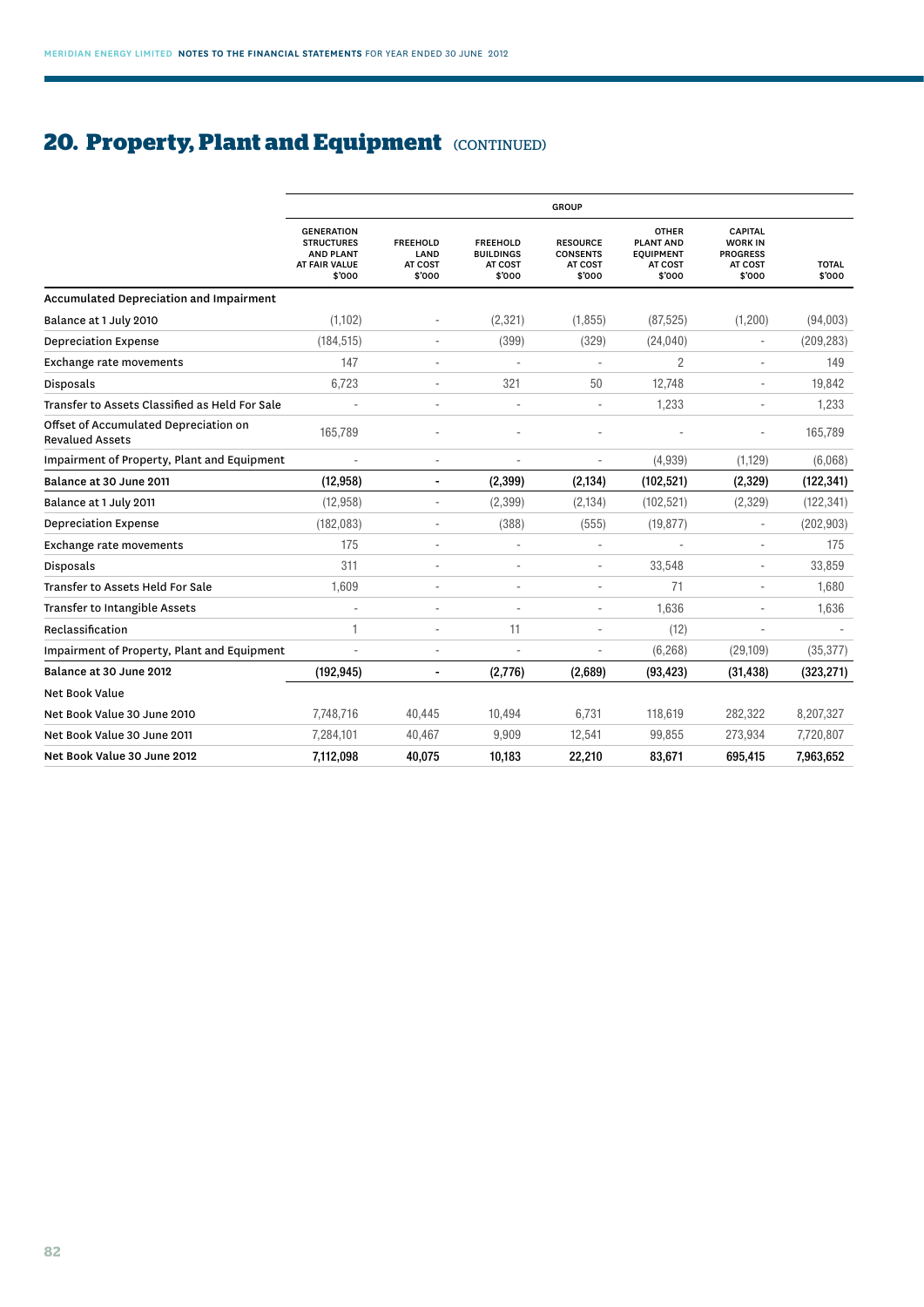## **20. Property, Plant and Equipment** (CONTINUED)

|                                               | <b>PARENT</b>                                                                         |                                              |                                                          |                                                         |                                                                           |                                                                          |                        |  |
|-----------------------------------------------|---------------------------------------------------------------------------------------|----------------------------------------------|----------------------------------------------------------|---------------------------------------------------------|---------------------------------------------------------------------------|--------------------------------------------------------------------------|------------------------|--|
|                                               | <b>GENERATION</b><br><b>STRUCTURES</b><br><b>AND PLANT</b><br>AT FAIR VALUE<br>\$'000 | <b>FREEHOLD</b><br>LAND<br>AT COST<br>\$'000 | <b>FREEHOLD</b><br><b>BUILDINGS</b><br>AT COST<br>\$'000 | <b>RESOURCE</b><br><b>CONSENTS</b><br>AT COST<br>\$'000 | <b>OTHER</b><br><b>PLANT AND</b><br><b>EQUIPMENT</b><br>AT COST<br>\$'000 | <b>CAPITAL</b><br><b>WORK IN</b><br><b>PROGRESS</b><br>AT COST<br>\$'000 | <b>TOTAL</b><br>\$'000 |  |
| <b>Cost or Fair Value</b>                     |                                                                                       |                                              |                                                          |                                                         |                                                                           |                                                                          |                        |  |
| Balance at 1 July 2010                        | 6.707.769                                                                             | 40.444                                       | 12,814                                                   | 8,586                                                   | 192.112                                                                   | 133,542                                                                  | 7,095,267              |  |
| Amalgamation of Subsidiary Companies          | 968,954                                                                               | $\blacksquare$                               |                                                          | ٠                                                       | 175                                                                       | 19,824                                                                   | 988,953                |  |
| <b>Additions</b>                              |                                                                                       | 22                                           |                                                          |                                                         |                                                                           | 66.706                                                                   | 66,728                 |  |
| Transfers from Capital Work in Progress       | 35,920                                                                                | $\overline{a}$                               | 177                                                      | 6,139                                                   | 7,082                                                                     | (49, 379)                                                                | (61)                   |  |
| Disposals                                     | (651, 526)                                                                            | $\overline{\phantom{a}}$                     | (1, 441)                                                 | (50)                                                    | (36,077)                                                                  | (6,899)                                                                  | (695, 993)             |  |
| <b>Revaluation Increase</b>                   | (36, 116)                                                                             | $\overline{\phantom{a}}$                     |                                                          | ٠                                                       | $\blacksquare$                                                            | $\blacksquare$                                                           | (36, 116)              |  |
| Balance at 30 June 2011                       | 7,025,001                                                                             | 40,466                                       | 11,550                                                   | 14,675                                                  | 163,292                                                                   | 163,794                                                                  | 7,418,778              |  |
| Balance at 1 July 2011                        | 7,025,001                                                                             | 40,466                                       | 11,550                                                   | 14,675                                                  | 163,292                                                                   | 163,794                                                                  | 7,418,778              |  |
| <b>Additions</b>                              |                                                                                       | ٠                                            | 213                                                      |                                                         |                                                                           | 59,119                                                                   | 59,332                 |  |
| Transfers from Capital Work in Progress       | 35,818                                                                                | $\overline{\phantom{a}}$                     | 556                                                      | 10,219                                                  | 5,579                                                                     | (52, 172)                                                                |                        |  |
| Transfers to Assets Held for Sale             |                                                                                       | (937)                                        |                                                          | ÷,                                                      | (21)                                                                      |                                                                          | (958)                  |  |
| Transfers to Liabilities Held for sale        |                                                                                       | 12                                           |                                                          | $\overline{\phantom{a}}$                                |                                                                           | $\overline{\phantom{a}}$                                                 | 12                     |  |
| Transfers to Intangible Assets                |                                                                                       | $\overline{\phantom{a}}$                     |                                                          | ٠                                                       |                                                                           | (15, 186)                                                                | (15, 186)              |  |
| Effect of Business Unit Becoming a Subsidiary |                                                                                       | $\overline{\phantom{a}}$                     |                                                          | $\overline{\phantom{a}}$                                | (65, 650)                                                                 | (1,062)                                                                  | (66, 712)              |  |
| Disposals                                     | (1,177)                                                                               |                                              | (241)                                                    |                                                         | (2,710)                                                                   |                                                                          | (4, 128)               |  |
| Balance at 30 June 2012                       | 7.059.642                                                                             | 39,541                                       | 12,078                                                   | 24,894                                                  | 100,490                                                                   | 154,493                                                                  | 7,391,138              |  |

|                                                                 |                                                                                       |                                              |                                                          | <b>PARENT</b>                                           |                                                                           |                                                                          |                        |
|-----------------------------------------------------------------|---------------------------------------------------------------------------------------|----------------------------------------------|----------------------------------------------------------|---------------------------------------------------------|---------------------------------------------------------------------------|--------------------------------------------------------------------------|------------------------|
|                                                                 | <b>GENERATION</b><br><b>STRUCTURES</b><br><b>AND PLANT</b><br>AT FAIR VALUE<br>\$'000 | <b>FREEHOLD</b><br>LAND<br>AT COST<br>\$'000 | <b>FREEHOLD</b><br><b>BUILDINGS</b><br>AT COST<br>\$'000 | <b>RESOURCE</b><br><b>CONSENTS</b><br>AT COST<br>\$'000 | <b>OTHER</b><br><b>PLANT AND</b><br><b>EOUIPMENT</b><br>AT COST<br>\$'000 | <b>CAPITAL</b><br><b>WORK IN</b><br><b>PROGRESS</b><br>AT COST<br>\$'000 | <b>TOTAL</b><br>\$'000 |
| <b>Accumulated Depreciation and Impairment</b>                  |                                                                                       |                                              |                                                          |                                                         |                                                                           |                                                                          |                        |
| Balance at 1 July 2010                                          |                                                                                       | $\overline{\phantom{a}}$                     | (2, 321)                                                 | (1, 855)                                                | (82,983)                                                                  | (1, 200)                                                                 | (88, 359)              |
| Amalgamation of Subsidiary Companies                            | (41, 576)                                                                             |                                              |                                                          |                                                         | (70)                                                                      | $\overline{\phantom{a}}$                                                 | (41, 646)              |
| <b>Depreciation Expense</b>                                     | (130, 936)                                                                            | ٠                                            | (352)                                                    | (329)                                                   | (20,064)                                                                  | $\overline{\phantom{a}}$                                                 | (151, 681)             |
| Disposals                                                       | 6,723                                                                                 |                                              | 321                                                      | 50                                                      | 11,139                                                                    |                                                                          | 18,233                 |
| Offset of Accumulated Depreciation on<br><b>Revalued Assets</b> | 165,789                                                                               |                                              |                                                          |                                                         |                                                                           |                                                                          | 165,789                |
| Impairment of Property, Plant and Equipment                     |                                                                                       |                                              |                                                          |                                                         | (4,659)                                                                   | (1,129)                                                                  | (5,788)                |
| Balance at 30 June 2011                                         |                                                                                       | ٠                                            | (2, 352)                                                 | (2, 134)                                                | (96, 637)                                                                 | (2, 329)                                                                 | (103, 452)             |
| Balance at 1 July 2011                                          |                                                                                       |                                              | (2, 352)                                                 | (2, 134)                                                | (96, 637)                                                                 | (2, 329)                                                                 | (103, 452)             |
| Depreciation Expense                                            | (170, 484)                                                                            |                                              | (346)                                                    | (555)                                                   | (10,670)                                                                  |                                                                          | (182, 055)             |
| Disposals                                                       | 250                                                                                   |                                              |                                                          |                                                         | 2,441                                                                     |                                                                          | 2,691                  |
| Transfer to Assets Classified as Held For Sale                  |                                                                                       |                                              |                                                          | ٠                                                       | 9                                                                         | $\blacksquare$                                                           | 9                      |
| Effect of Business Unit Becoming a Subsidiary                   |                                                                                       | $\overline{\phantom{a}}$                     |                                                          | $\overline{\phantom{a}}$                                | 30,251                                                                    | $\overline{\phantom{a}}$                                                 | 30,251                 |
| Impairment of Property, Plant and Equipment                     | $\overline{a}$                                                                        | $\overline{\phantom{a}}$                     |                                                          |                                                         | (468)                                                                     | (25, 345)                                                                | (25, 813)              |
| Balance at 30 June 2012                                         | (170, 234)                                                                            | ٠                                            | (2,698)                                                  | (2,689)                                                 | (75, 074)                                                                 | (27, 674)                                                                | (278, 369)             |
| <b>Net Book Value</b>                                           |                                                                                       |                                              |                                                          |                                                         |                                                                           |                                                                          |                        |
| Net Book Value 30 June 2010                                     | 6,707,769                                                                             | 40,444                                       | 10,493                                                   | 6,731                                                   | 109,129                                                                   | 132,342                                                                  | 7,006,908              |
| Net Book Value 30 June 2011                                     | 7,025,001                                                                             | 40,466                                       | 9,198                                                    | 12,541                                                  | 66,655                                                                    | 161,465                                                                  | 7,315,326              |
| Net Book Value 30 June 2012                                     | 6,889,408                                                                             | 39,541                                       | 9,380                                                    | 22,205                                                  | 25,416                                                                    | 126,819                                                                  | 7,112,769              |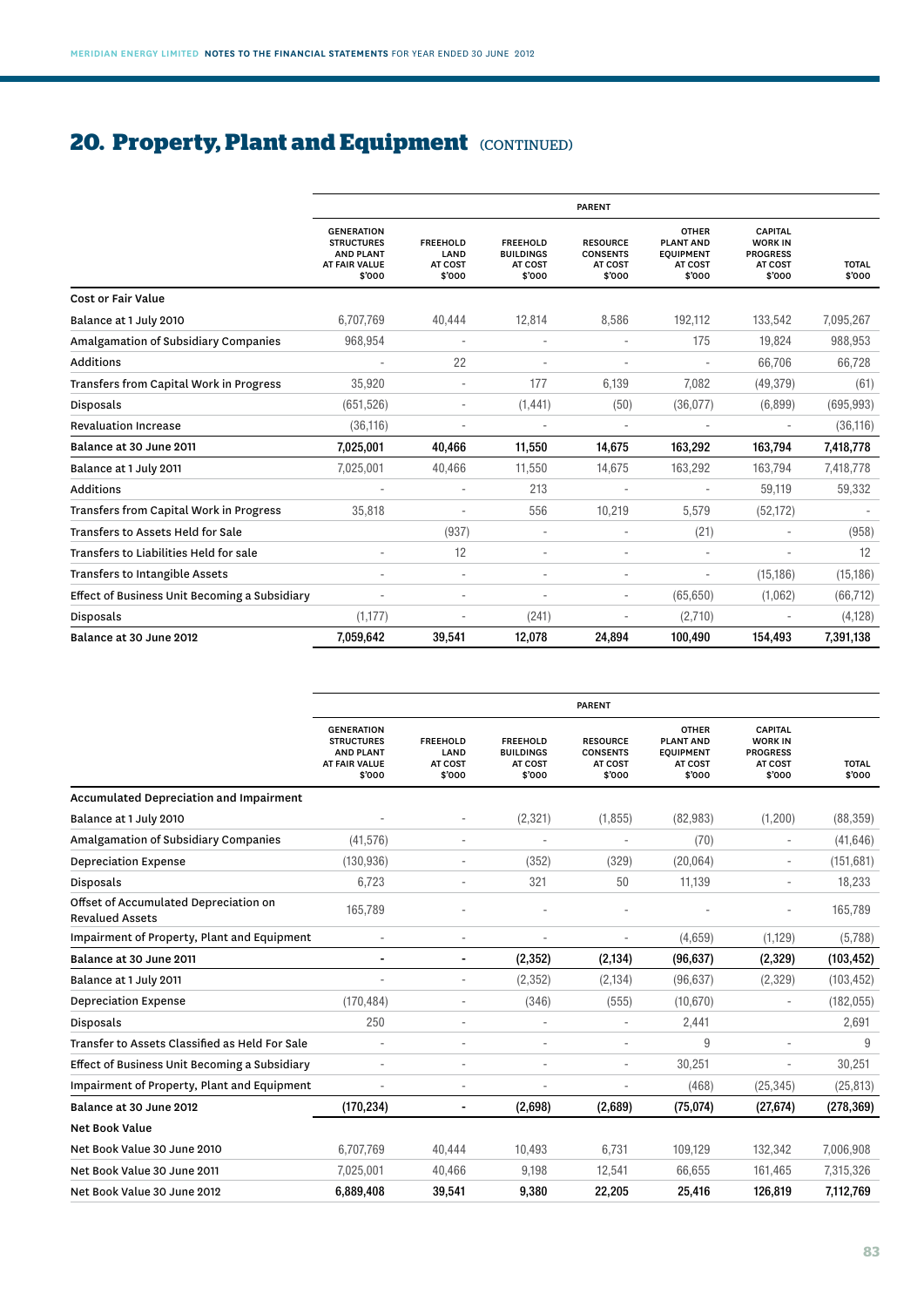## **20. Property, Plant and Equipment (CONTINUED)**

## **Generation Structures and Plant Valuation**

Generation structures and plant assets (including land and buildings) are stated at fair value. They were revalued at 30 June 2011 by an independent valuer. The revaluation resulted in an increase of \$93.0 million (net of tax) to the asset revaluation reserve. At 30 June 2012 the same valuer reviewed the value and determined there was no material movement. As a result there was no change to the asset revaluation reserve.

Values were calculated for Meridian's business operations as at 30 June 2012 using both the capitalisation of earnings and the discounted cash flow ('DCF') methodology.

The capitalisation of earnings methodology calculates value by reference to an assessment of future maintainable earnings and capitalisation multiples observed from comparable publicly traded companies.

The DCF methodology calculates value based on the present value of the cash flows that the asset or entity can be expected to generate in the future.

In preparing the capitalisation of earnings valuation, a range of companies with broadly comparable operations to Meridian were analysed to determine an EBITDAF multiple range at which to capitalise Meridian's historical and forecast earnings.

In forming the view on the value of the generation structures and plant assets, the valuations calculated using both the DCF methodology and capitalisation of earnings methodology, applied to Meridian as a whole; the general movement in the market prices of listed companies; and the potential performance of the New Zealand economy in the near term were considered. The view was that a value weighted more towards the capitalisation of earnings range was appropriate to determine fair value.

As a consequence of the 2011 revaluation, accumulated depreciation on these assets was reset to \$Nil in line with treatment prescribed under NZ IAS 16: Property, Plant and Equipment. There is no depreciation impact of this revaluation in the Income Statement.

At 30 June 2012 had the generation structures and plant been carried at historical cost less accumulated depreciation and accumulated impairment losses their carrying amount would have been approximately \$2.7 billion (2011: \$2.9 billion).

## Valuation sensitivities:

The following table outlines the key assumptions used in preparing the valuation of generation structures and plant assets. In all cases there is an element of judgement required. The table shows the movement in fair value as a result of the change in assumption and keeping all other valuation inputs constant.

| ASSUMPTION                             | <b>BASE CASE</b>                             | SENSITIVITY               | VALUATION IMPACT                |
|----------------------------------------|----------------------------------------------|---------------------------|---------------------------------|
| Future NZ electricity price estimates* | \$75/MWh to \$93/MWh by 2031 (in real terms) | $+/-$ \$3/MWh             | \$381 million / (\$381 million) |
| Generation Volume                      | 13,489 GWh                                   | +/- 250 GWh               | \$202 million / (\$202 million) |
| Operating Expenditure                  | \$ 195 million p.a.                          | $+$ / – \$10 million p.a. | $($80$ million) / $$80$ million |

*\*The future NZ electricity prices reflect an approximation of the future prices implicit in the EBITDAF capitalisation of earnings valuation.*

## **Sale of Tekapo A and B**

On 1 June 2011 Meridian sold Tekapo A and B power stations and related assets to Genesis Power Ltd for \$820.2 million resulting in a gain on sale of \$174.8 million in the 2011 financial year.

## **Interest**

Finance costs totalling \$20.9 million (2011: \$4.3 million) have been capitalised in relation to new builds and refurbishment of certain generation structures and plant assets. A capitalisation rate of 6.77% p.a. was used during the year (2011: 7.12%p.a.).

#### **Government Grants**

Government grants received in 2011 comprised amounts received from the United States of America government for payments of specific energy property in lieu of tax credits. The grant was offset against the cost of Property Plant and Equipment.

## **Land**

The Group is not yet formally registered as proprietor under the Land Transfer Act of significant portions of its land assets. However the Group has full beneficial ownership rights and the benefit of an obligation from the

Crown to create titles under the Land Transfer Act and transfer them to the Group. This is also the basis on which Electricity Corporation of New Zealand ('ECNZ') owned these assets prior to transfer to the Group. Titles will be issued once land title processes have been completed.

### **Impairments**

For details of property, plant and equipment impairments refer to Note 4.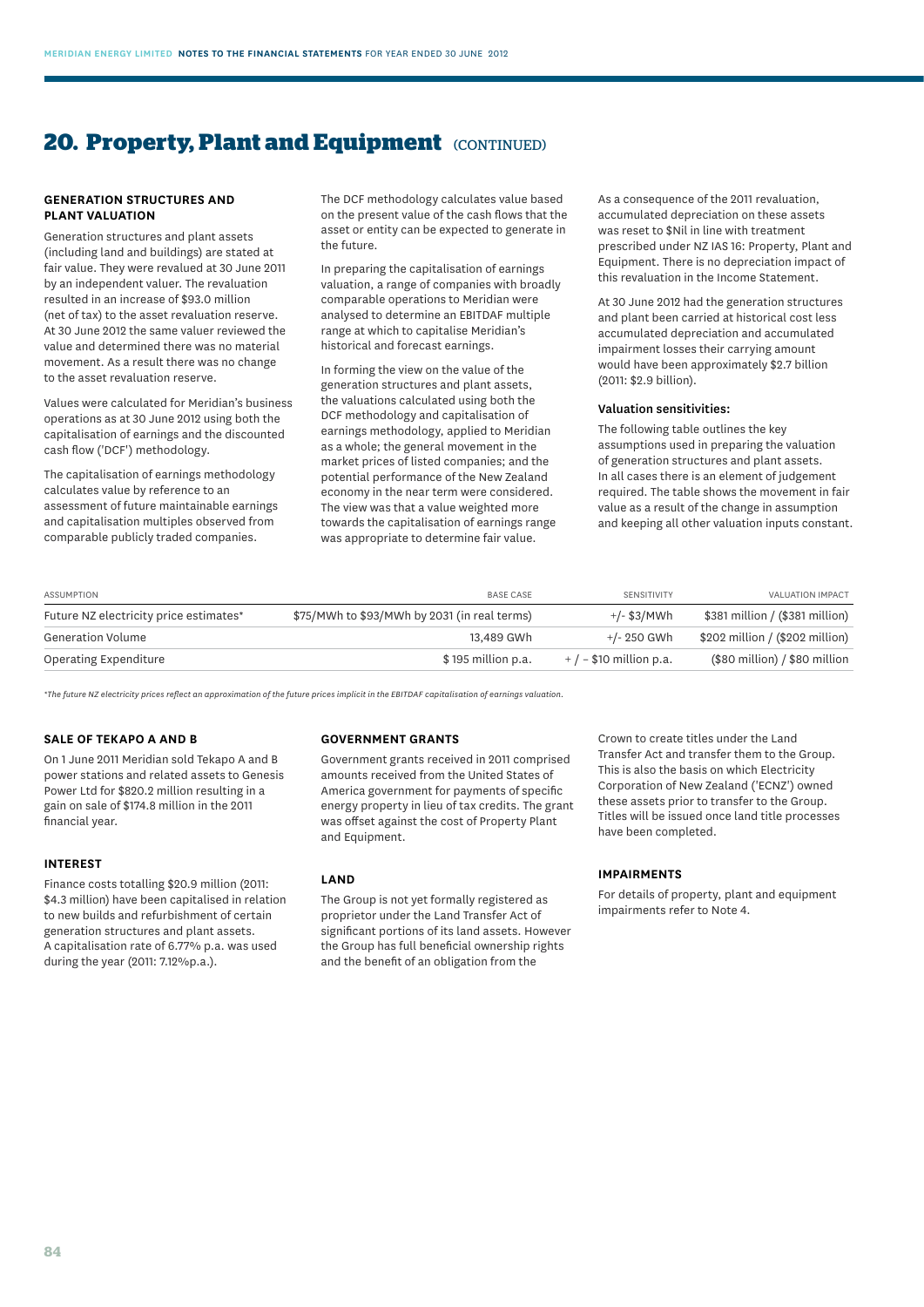## **21. Payables and Accruals**

|                              |                | <b>GROUP</b>   |                | <b>PARENT</b>  |
|------------------------------|----------------|----------------|----------------|----------------|
|                              | 2012<br>\$'000 | 2011<br>\$'000 | 2012<br>\$'000 | 2011<br>\$'000 |
| <b>Trade Creditors</b>       | 12,457         | 16,629         | 11,890         | 12,265         |
| Accruals                     | 250,429        | 166,937        | 231,803        | 147,742        |
| <b>GST</b>                   | 10,994         | 13,280         | 10,668         | 12,879         |
| <b>Employee Entitlements</b> | 7,106          | 16,018         | 4,367          | 14,356         |
| <b>Unearned Income</b>       | 5,110          | 4,140          | 789            | 1,340          |
|                              | 286,096        | 217.004        | 259,517        | 188,582        |

## **22. Deferred Tax**

The following are the major deferred tax liabilities and assets recognised by the Group, and the movements thereon, during the current and prior reporting periods.

|                                                                        |                | <b>GROUP</b>   |                | <b>PARENT</b>  |                |  |
|------------------------------------------------------------------------|----------------|----------------|----------------|----------------|----------------|--|
|                                                                        | <b>NOTE</b>    | 2012<br>\$'000 | 2011<br>\$'000 | 2012<br>\$'000 | 2011<br>\$'000 |  |
| Balance at Beginning of Year                                           |                | 1,404,383      | 1,556,108      | 1,400,504      | 1,508,432      |  |
| Recognised in the Income Statement:                                    |                |                |                |                |                |  |
| - Movement in Temporary Differences                                    | $\overline{7}$ | 25,215         | (37,604)       | 31,077         | (52, 910)      |  |
| - Tekapo A and B sale                                                  | $\overline{7}$ |                | 17,410         |                | 17,410         |  |
| - Corporate Tax Rate Reduction                                         | $\overline{7}$ | 554            | 2,410          | 586            | 2,110          |  |
| - Deferred Tax Asset written off in relation to Carried Forward Losses | $\overline{7}$ | 7,648          |                |                |                |  |
| - Building tax depreciation change                                     | $\overline{7}$ | 23,640         |                | 23,640         |                |  |
|                                                                        |                | 57,057         | (17, 784)      | 55,303         | (33, 390)      |  |
| Recognised in Other Comprehensive Income:                              |                |                |                |                |                |  |
| - Deferred Tax on Revaluation Reserve                                  |                | (4,338)        |                | (4, 338)       |                |  |
| - Movement in Temporary Differences (Equity)                           |                | (18, 013)      | 38,691         | 969            | 38,691         |  |
| - Tekapo A and B sale (Equity)                                         |                |                | (147, 153)     |                | (147, 153)     |  |
| - Corporate Tax Rate Reduction (Revaluation Reserve)                   |                |                | (2,610)        |                | (2,610)        |  |
| - Corporate Tax Rate Reduction (Cash Flow Hedge Reserve)               |                |                | 24             |                | 24             |  |
| - Corporate Tax Rate Reduction (Available for Sale Reserve)            |                | ٠              | 6              |                | 6              |  |
|                                                                        |                | (22, 351)      | (111, 042)     | (3,369)        | (111, 042)     |  |
| Transfer to Current Tax Payable (re Tekapo A and B sale)               |                |                | (22, 899)      |                | (22, 899)      |  |
| Effect of Retranslating Foreign Opening Balances                       |                | 100            |                |                |                |  |
| Adjustments Regarding Deferred Tax of Prior Years                      |                | (3, 405)       |                | (3, 405)       |                |  |
| Acquired on Amalgamation of Subsidiaries                               |                |                |                |                | 60,659         |  |
| Effect of Business Unit becoming Subsidiary                            | 16             | ۰              |                | (759)          | (1, 256)       |  |
| Balance at End of Year                                                 |                | 1,435,784      | 1,404,383      | 1,448,274      | 1,400,504      |  |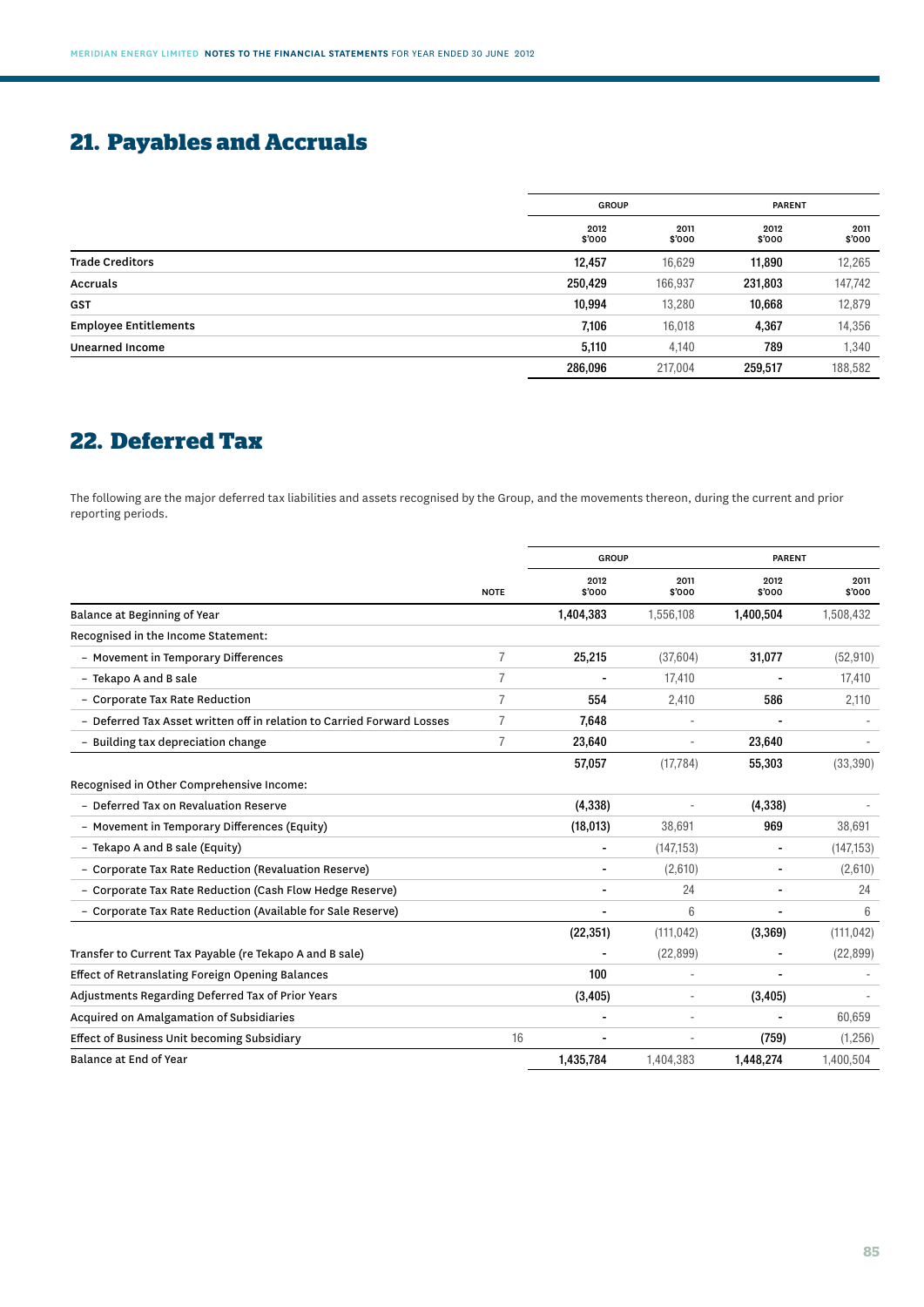## **22. Deferred Tax (CONTINUED)**

## The movement in temporary differences recognised in the income statement consists of the following:

|                                                                     | <b>GROUP</b>   |                | <b>PARENT</b>  |                |
|---------------------------------------------------------------------|----------------|----------------|----------------|----------------|
|                                                                     | 2012<br>\$'000 | 2011<br>\$'000 | 2012<br>\$'000 | 2011<br>\$'000 |
| Property, Plant and Equipment                                       | 16.244         | 2,639          | 9,582          | (16, 420)      |
| <b>Financial Instruments</b>                                        | 14.994         | (31, 224)      | 17,771         | (32,768)       |
| Carried Forward Losses to be Utilised against Future Taxable Income | (8,256)        | (4,738)        |                |                |
| Other                                                               | 2,233          | (4,281)        | 3,724          | (3,721)        |
|                                                                     | 25,215         | (37,604)       | 31,077         | (52, 910)      |

Certain deferred tax assets and liabilities have been offset in accordance with the Group's accounting policy. The following is the analysis of the deferred tax balances (after offset) for Statement of Financial Position purposes:

|                                                                     |                | <b>GROUP</b>   |                | <b>PARENT</b>  |
|---------------------------------------------------------------------|----------------|----------------|----------------|----------------|
|                                                                     | 2012<br>\$'000 | 2011<br>\$'000 | 2012<br>\$'000 | 2011<br>\$'000 |
| <b>Fair Valued Generation Assets</b>                                | 1,076,473      | 1,080,813      | 1,076,954      | 1,081,292      |
| Property, Plant and Equipment                                       | 439,433        | 398,223        | 426,251        | 395,295        |
| Term Payables                                                       | (41, 814)      | (19, 497)      | (21,089)       | (21,089)       |
| <b>Financial Instruments</b>                                        | (34, 194)      | (51, 370)      | (33, 348)      | (52, 170)      |
| Other                                                               | 4,323          | 4,161          | (494)          | (2,824)        |
| Deferred Tax Liability                                              | 1,444,221      | 1,412,330      | 1,448,274      | 1,400,504      |
| Carried Forward Losses to be Utilised Against Future Taxable Income | (8, 256)       | (7,758)        |                |                |
| Other                                                               | (181)          | (189)          | ۰              |                |
| <b>Deferred Tax Asset</b>                                           | (8, 437)       | (7, 947)       |                |                |
|                                                                     | 1,435,784      | 1,404,383      | 1,448,274      | 1,400,504      |

Some Group carried forward tax losses have not been recognised as deferred tax assets as Management have assessed that it is not probable that future taxable profits will be

available against which the benefit of the losses can be utilised. These total \$20.9 million (2011: \$11.5 million). For tax purposes these losses begin to expire in 2029.

## **23. Borrowings**

|                                     |                 |                                        | <b>GROUP</b>                                      |                                               |                                            |                                        | <b>PARENT</b>                                     |                                        |                                            |  |
|-------------------------------------|-----------------|----------------------------------------|---------------------------------------------------|-----------------------------------------------|--------------------------------------------|----------------------------------------|---------------------------------------------------|----------------------------------------|--------------------------------------------|--|
|                                     | <b>CURRENCY</b> | <b>FACE</b><br>VALUE<br>2012<br>\$'000 | <b>CARRYING</b><br><b>VALUE</b><br>2012<br>\$'000 | <b>FACE</b><br><b>VALUE</b><br>2011<br>\$'000 | <b>CARRYING</b><br>VALUE<br>2011<br>\$'000 | <b>FACE</b><br>VALUE<br>2012<br>\$'000 | <b>CARRYING</b><br><b>VALUE</b><br>2012<br>\$'000 | <b>FACE</b><br>VALUE<br>2011<br>\$'000 | <b>CARRYING</b><br>VALUE<br>2011<br>\$'000 |  |
| <b>Borrowings - Current</b>         |                 |                                        |                                                   |                                               |                                            |                                        |                                                   |                                        |                                            |  |
| <b>Unsecured Borrowings</b>         | NZD             | 114,550                                | 113,198                                           | 82,524                                        | 82,449                                     | 114,550                                | 113,198                                           | 82,524                                 | 82,449                                     |  |
| <b>Unsecured Borrowings</b>         | AUD             | 134,721                                | 134,721                                           | 123,000                                       | 128.823                                    |                                        | $\blacksquare$                                    | 123,000                                | 128,823                                    |  |
| <b>Unsecured Borrowings</b>         | <b>USD</b>      |                                        | ٠                                                 | 101,789                                       | 86,895                                     |                                        | ٠                                                 | 101,789                                | 86,895                                     |  |
| <b>Total Current Borrowings</b>     |                 | 249,271                                | 247,919                                           | 307,313                                       | 298,167                                    | 114,550                                | 113,198                                           | 307,313                                | 298,167                                    |  |
| <b>Borrowings - Non Current</b>     |                 |                                        |                                                   |                                               |                                            |                                        |                                                   |                                        |                                            |  |
| <b>Unsecured Borrowings</b>         | NZD             | 690,309                                | 686,811                                           | 647,377                                       | 642,004                                    | 690,309                                | 686,811                                           | 647,377                                | 642,004                                    |  |
| <b>Unsecured Borrowings</b>         | AUD             | 402,633                                | 402,634                                           | 188,469                                       | 188,469                                    |                                        |                                                   |                                        |                                            |  |
| <b>Unsecured Borrowings</b>         | <b>USD</b>      | 479,860                                | 488,297                                           | 479,860                                       | 444,906                                    | 479,860                                | 488,297                                           | 479,860                                | 444,906                                    |  |
| <b>Total Non Current Borrowings</b> |                 | 1,572,802                              | 1,577,742                                         | 1,315,706                                     | 1,275,379                                  | 1,170,169                              | 1,175,108                                         | 1,127,237                              | 1,086,910                                  |  |
| <b>Total Borrowings</b>             |                 | 1,822,073                              | 1,825,661                                         | 1,623,019                                     | 1,573,546                                  | 1,284,719                              | 1,288,306                                         | 1,434,550                              | 1,385,077                                  |  |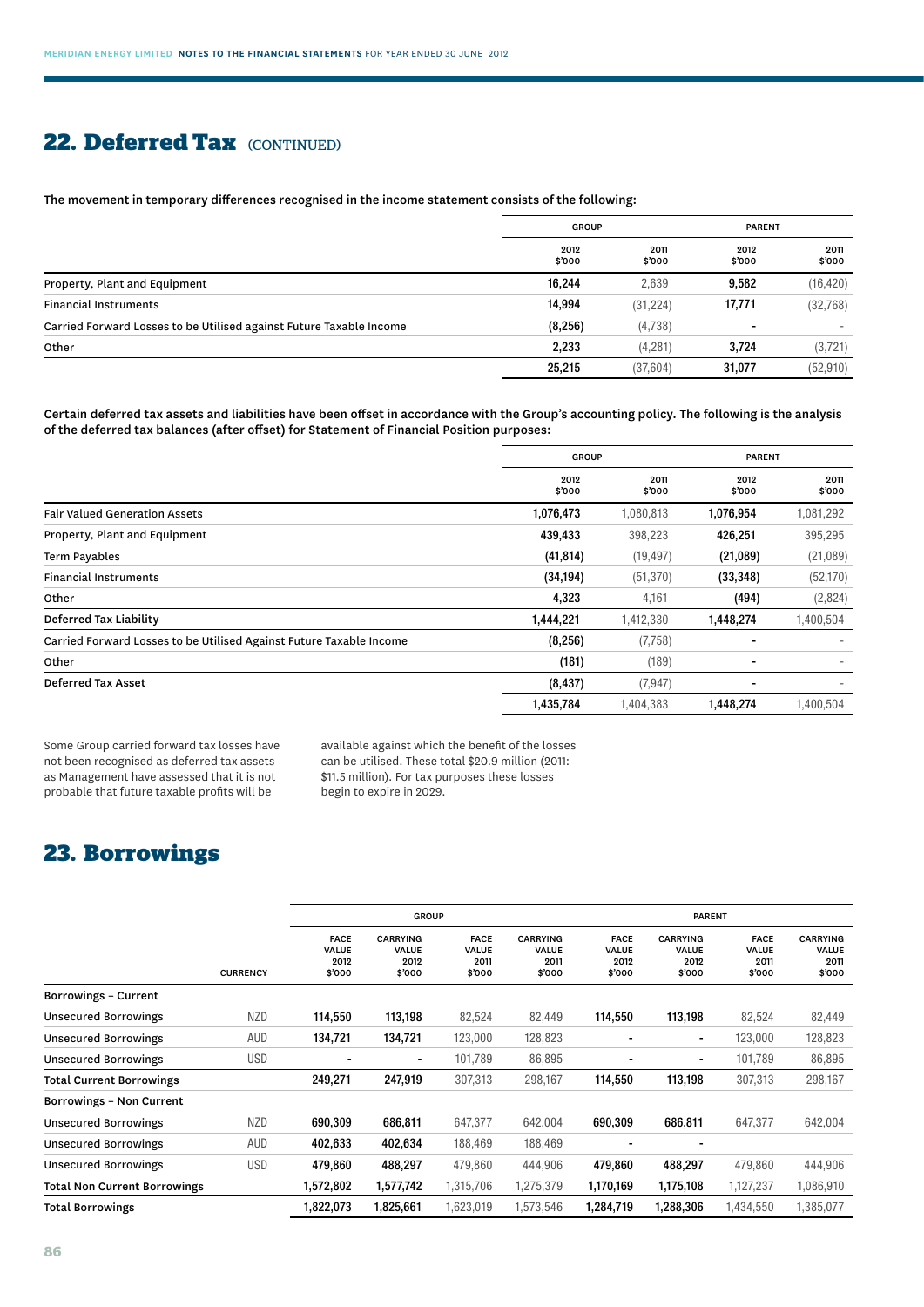## **23. Borrowings (CONTINUED)**

All borrowings are carried at amortised cost with the exception of USD borrowings which are in a designated hedge relationship and carried at fair value.

Meridian borrows under a negative pledge arrangement, which does not permit it to grant any security interest over its assets, unless it is an exception permitted within the negative pledge.

Meridian has entered into hedge contracts to manage its exposure to interest rates and

borrowings sourced in foreign currencies. The foreign currency denominated term borrowings reported in the financial statements at fair value for the hedge risk are hedged by Cross Currency Interest Rate Swaps (CCIRS's). The NZD equivalent of these borrowings after the effect of foreign exchange hedging of the borrowings is \$479.9 million (30 June 2011: \$704.6 million).

Certain NZD and AUD denominated borrowings are reported at amortised cost, which is considered to approximate fair value.

Meridian's (net) cost of funds for the year ended 30 June 2012 was 6.75% (2011: 6.77%).

Meridian has committed bank facilities of \$1,444.5 million (\$1,050.0 million at 30 June 2011) of which \$397.1 million were undrawn at 30 June 2012 (\$406.0 million at 30 June 2011).

For more information about Meridian's management of interest rate, foreign currency and liquidity risk, see Note 24 – Financial Risk Management.

## **24. Financial Risk Management**

#### **Capital Risk Management Objectives**

Meridian's objectives when managing capital are to safeguard the Group's ability to continue as a going concern in order to provide returns for shareholders and benefits for other stakeholders and to maintain an optimal capital structure to reduce the cost of capital.

In order to maintain or adjust the capital structure, Meridian may adjust the amount of dividends paid to shareholders, return capital to shareholders, issue new shares or sell assets to reduce debt.

Meridian monitors capital on the basis of the gearing ratio (calculated as net debt divided by total capital) and interest cover (calculated as EBITDAF divided by interest cost).

Net debt is calculated as total borrowings net of foreign exchange hedging less cash and cash equivalents.

Total capital is calculated as 'equity attributable to shareholders of the Parent' as shown in the Statement of Financial Position, adjusted for the effect of the fair value of financial instruments, plus net debt.

|                                                             | <b>GROUP</b>   |                |
|-------------------------------------------------------------|----------------|----------------|
|                                                             | 2012<br>\$'000 | 2011<br>\$'000 |
| Borrowings - NZD Equivalent Net of Foreign Exchange Hedging | 1,822,073      | 1,613,947      |
| Less: Cash and Cash Equivalents                             | 214.420        | 368,191        |
| Net Debt                                                    | 1,607,653      | 1,245,756      |
| Adjusted Shareholders' Equity                               | 5,077,253      | 5,227,765      |
| <b>Total Capital</b>                                        | 6,684,906      | 6,473,521      |

Meridian's debt facilities have financial covenants that relate to the Group. The two key financial covenants are as follows:

|                                                                     | <b>GROUP</b>   |                |
|---------------------------------------------------------------------|----------------|----------------|
|                                                                     | 2012<br>\$'000 | 2011<br>\$'000 |
| Net Debt to Net Debt Plus Equity (Gearing) $\leq 55\%$ <sup>1</sup> | 24.05%         | 19.24%         |
| EBITDAF Interest Cover (# of times) > 2.5 times <sup>1</sup>        | 4.46           | 5.77           |

Meridian debt facilities have externally imposed capital requirements that relate to the Guaranteeing Group. Refer to Note 16 for members of the Guaranteeing Group.

The Guaranteeing Group is in compliance with all debt facility covenants.

During the year all capital requirements relating to Meridian's debt facilities have been complied with and a BBB+ (stable) credit rating retained.

1 The Net Debt to Net Debt Plus Equity ratio is calculated using Total Capital and Net Debt as shown in the table above, and the EBITDAF Interest Cover ratio is calculated using EBITDA and Interest and Financing *costs, with the components of both of these ratios meeting the definitions in the trust deed covering the Guaranteeing Group externally imposed capital requirements.*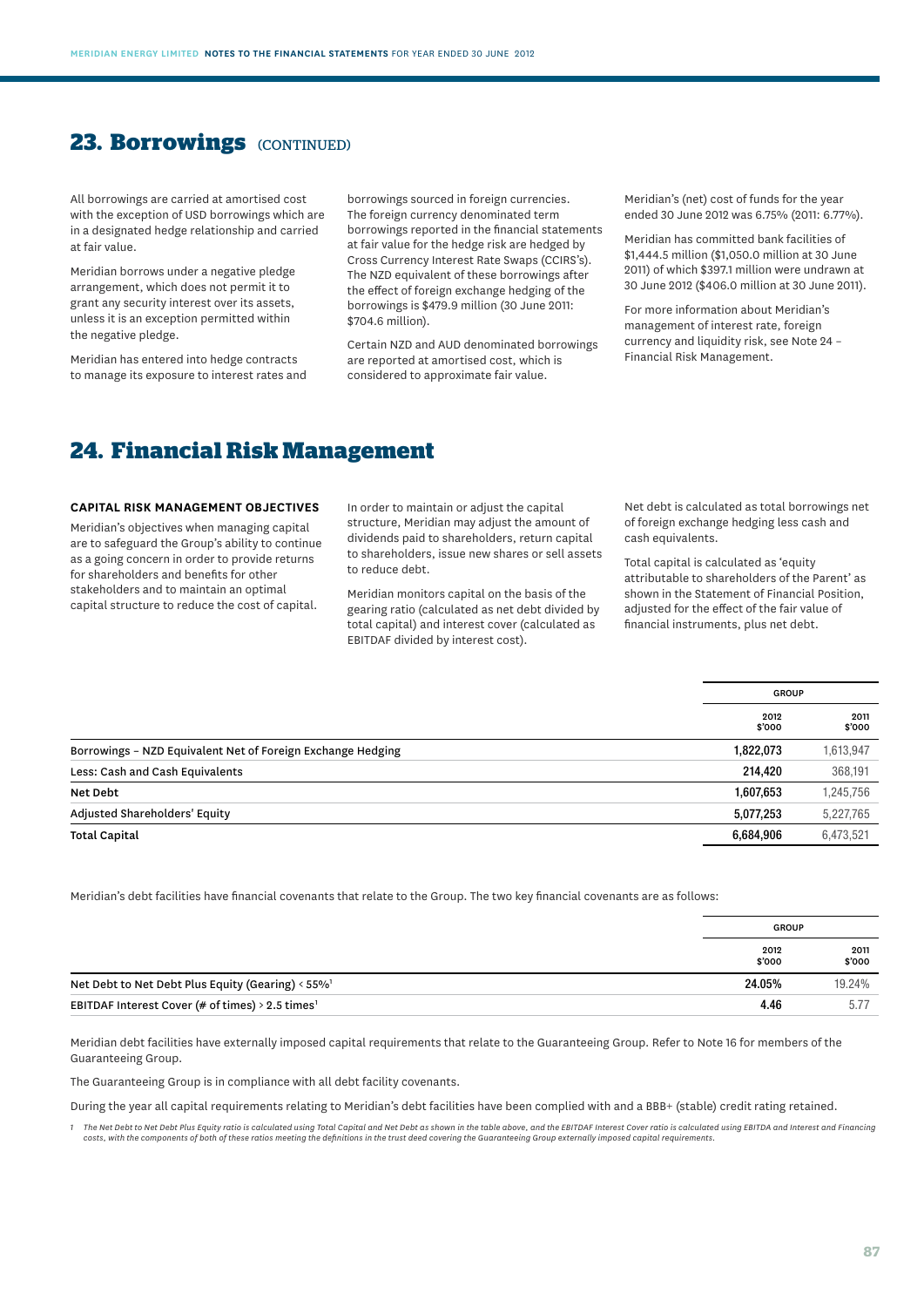## **Financial Risk Management**

Meridian's activities expose it to a variety of financial risks: liquidity risk, market risk (including currency risk, cash flow risk, interest rate risk, electricity and other price risk) and credit risk. Meridian's overall risk management programme focuses on the unpredictability of financial markets and the electricity spot price and seeks to minimise potential adverse effects on the financial performance and economic value of the Group. In order to hedge certain risk exposures, Meridian uses derivative financial instruments such as: foreign exchange contracts and options ('FEC's'); cross currency interest rate swaps ('CCIRS's'); interest rate swaps ('IRS's') including forward rate agreements; electricity contracts for differences ('CfD's') and options; and aluminium CfD's.

Meridian uses sensitivity analysis to measure the amount of risk it is exposed to for: foreign exchange risk; interest rate risk; price risk; and ageing analysis for credit risk.

Risk management for currency risk and interest rate risk is carried out by the Group Treasury function under policies approved by the Board. Electricity price risk management is carried out by a centralised electricity risk management group, also under Board approved polices. These groups identify, evaluate and economically hedge financial risks in close co-operation with the Group's operating units. Hedges are undertaken on an economic basis based on net exposures and cash flows. The Board provides written principles for overall risk management, as well as policies covering specific areas such as electricity price risk, interest rate risk, foreign exchange risk, and credit risk.

## Liquidity Risk

Meridian maintains sufficient cash and marketable securities, the availability of funding through an adequate amount of committed credit facilities and the ability to close out market positions as part of its management of liquidity risk. Due to the dynamic nature of the underlying businesses, Group Treasury maintains flexibility in funding by keeping committed surplus credit lines available of at least \$250 million to ensure it has sufficient headroom under normal and abnormal conditions.

## Funding Facilities

The table below analyses the Parent and Group's funding facilities:

|                                     |                 |                                    | 2012                                  |                            |                                    | 2011                                  |                            |  |
|-------------------------------------|-----------------|------------------------------------|---------------------------------------|----------------------------|------------------------------------|---------------------------------------|----------------------------|--|
|                                     | <b>CURRENCY</b> | <b>FACILITY</b><br>LIMIT<br>\$'000 | <b>DRAWN</b><br><b>DEBT</b><br>\$'000 | <b>AVAILABLE</b><br>\$'000 | <b>FACILITY</b><br>LIMIT<br>\$'000 | <b>DRAWN</b><br><b>DEBT</b><br>\$'000 | <b>AVAILABLE</b><br>\$'000 |  |
| Bank Funding <sup>1</sup>           | <b>NZD</b>      | 620,000                            | 370,000                               | 250,000                    | 705,000                            | 305,000                               | 400,000                    |  |
| Renewable Energy Bonds <sup>2</sup> | <b>NZD</b>      | 200,000                            | 200,000                               | ٠                          | 200,000                            | 200,000                               |                            |  |
| Renewable Energy Notes <sup>3</sup> | <b>NZD</b>      | 44,859                             | 44,859                                | ۰                          | 74,901                             | 74,901                                |                            |  |
| $EKF$ Facility <sup>4</sup>         | <b>NZD</b>      | 140,000                            | 140,000                               | ٠                          | 150,000                            | 150,000                               |                            |  |
| Floating Rate Notes <sup>5</sup>    | <b>NZD</b>      | 50,000                             | 50,000                                | $\blacksquare$             | ٠                                  |                                       |                            |  |
| Floating Rate Notes <sup>6</sup>    | <b>AUD</b>      |                                    | ۰                                     |                            | 123,000                            | 123,000                               |                            |  |
| Fixed Rate Bond Issue <sup>7</sup>  | <b>USD</b>      | 479,860                            | 479,860                               | ٠                          | 581,649                            | 581,649                               |                            |  |
| <b>Total Parent</b>                 |                 | 1,534,719                          | 1,284,719                             | 250,000                    | 1,834,550                          | 1,434,550                             | 400,000                    |  |
| Bank Funding <sup>8</sup>           | <b>AUD</b>      | 191,546                            | 134,721                               | 56,825                     | 194,298                            | 188,469                               | 5,829                      |  |
| Project Financing <sup>9</sup>      | <b>AUD</b>      | 492,913                            | 402,633                               | 90,280                     |                                    |                                       |                            |  |
| <b>Total Group</b>                  |                 | 2,219,178                          | 1,822,073                             | 397,105                    | 2,028,848                          | 1,623,019                             | 405,829                    |  |

*1 New Zealand Dollar unsecured bank funding bears interest at the relevant NZ market rate plus a margin.*

2 Renewable Energy Bonds are senior unsecured retail bonds bearing interest rates of 7.15% to 7.55%.<br>3 Renewable Energy Notes are senior unsecured debt obligations paying a fixed rate of return over a set period of t

*4 EKF facility is an unsecured 15 year amortising term loan, provided by the official export credit agency of Denmark, for the construction of the Te Uku Wind Farm.*

*5 New Zealand Dollar unsecured floating rate note bears interest at the relevant NZ market rate plus a margin.*

6 Australian Dollar unsecured floating rate notes bears interest at the relevant Australian market rate plus a margin.<br>7 US Dollar fixed rate bond issue are unsecured fixed rate bonds issued in the US Private Placement Mar

8 Australian Dollar unsecured bank funding bears interest at the relevant Australian market rate plus a margin.<br>9 Project Financing is a committed syndicated finance facility related to the Macarthur Wind Farm develo *All facility limits and drawn debt are shown in NZD.*

In addition to its borrowings, Meridian has entered into a number of letters of credit and performance guarantee arrangements which provide credit support of \$141.9 million for the collateral requirements of Meridian's trading business (2011: \$89.4 million). Of the \$141.9 million, \$4.1 million expires in the 2013 financial year with the balance having no expiry date. Meridian indemnifies the obligations of the

bank in respect of the letters of credit and performance guarantees issued by the bank to counterparties of Meridian.

Meridian Energy Limited trades on the ASX (Australian Securities Exchange) using JP Morgan as a broker. As a result, a portion of the funds it holds on deposit are pledged as margin which varies depending on market volatility and contracts held. At 30 June 2012, this collateral was \$7.4 million (2011: \$1.5 million).

#### Contractual Maturities

The following table is an analysis of the contractual undiscounted cash flows relating to financial liabilities at the end of the reporting period and reconciliation from total undiscounted cash flows to carrying amounts:

The amounts disclosed in the table are the contractual undiscounted cash flows, except for IRS's, CCIRS's, forward exchange contracts and CfD's which are the undiscounted settlements expected under the contracts.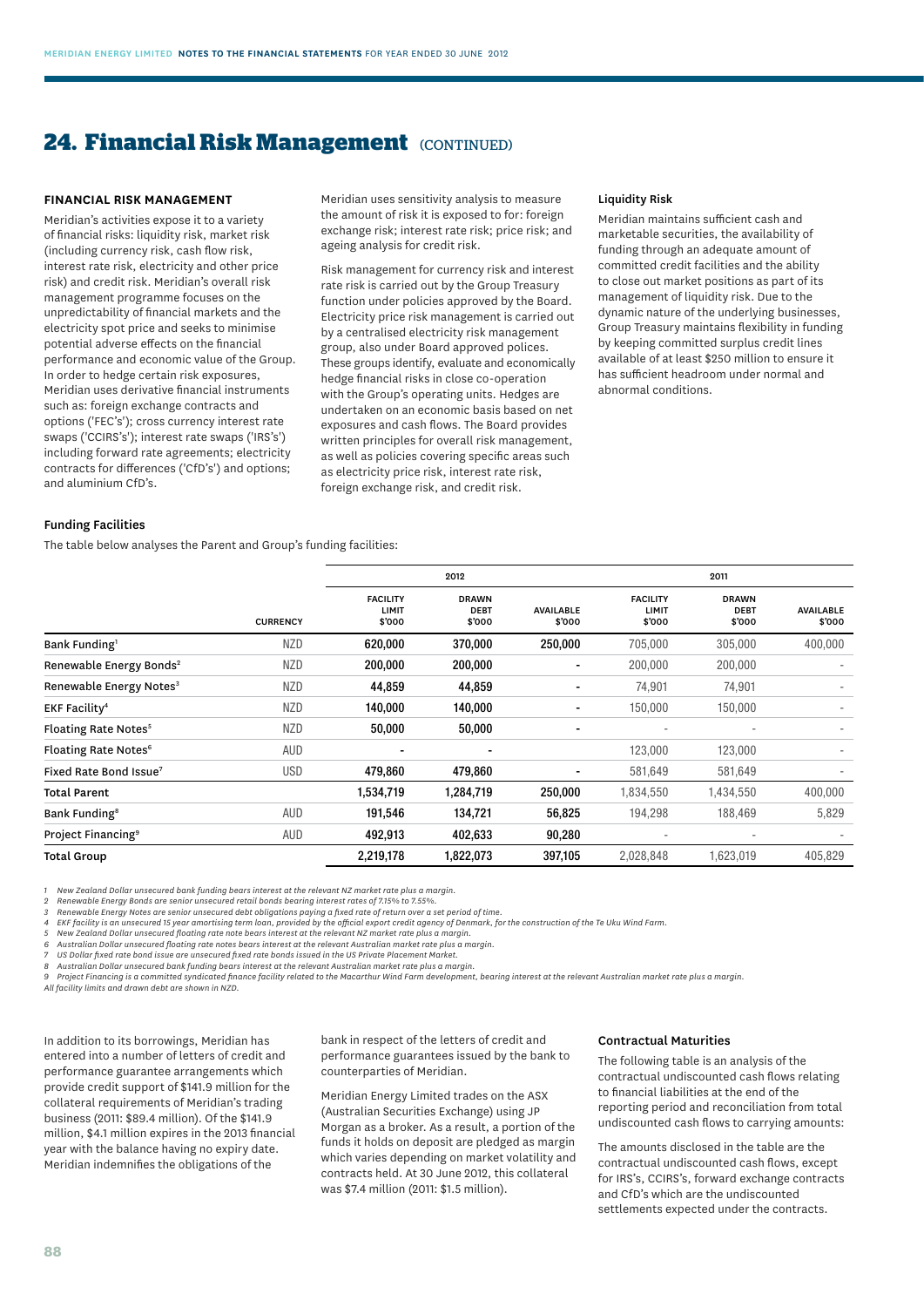|                                                  |                                                 |                                                                          |                                                                   |                                                 | <b>GROUP 2012</b>                                                 |                                                                               |                                                                        |                                                       |
|--------------------------------------------------|-------------------------------------------------|--------------------------------------------------------------------------|-------------------------------------------------------------------|-------------------------------------------------|-------------------------------------------------------------------|-------------------------------------------------------------------------------|------------------------------------------------------------------------|-------------------------------------------------------|
|                                                  | <b>DUE</b><br><b>WITHIN</b><br>1 YEAR<br>\$'000 | <b>DUE</b><br><b>BETWEEN</b><br><b>1 AND 2</b><br><b>YEARS</b><br>\$'000 | <b>DUE</b><br><b>BETWEEN</b><br>3 AND 5<br><b>YEARS</b><br>\$'000 | <b>DUE</b><br><b>AFTER</b><br>5 YEARS<br>\$'000 | <b>TOTAL</b><br><b>UNDISCOUNTED</b><br><b>CASHFLOWS</b><br>\$'000 | <b>IMPACT OF</b><br><b>OTHER</b><br><b>NON-CASH</b><br><b>ITEMS</b><br>\$'000 | <b>IMPACT OF</b><br><b>INTEREST/FX</b><br><b>DISCOUNTING</b><br>\$'000 | 30 JUNE<br>2012<br><b>CARRYING</b><br>VALUE<br>\$'000 |
| Non-derivative Financial Liabilities             |                                                 |                                                                          |                                                                   |                                                 |                                                                   |                                                                               |                                                                        |                                                       |
| - Payables and Accruals                          | 260,133                                         |                                                                          |                                                                   |                                                 | 260,133                                                           |                                                                               | (616)                                                                  | 259,517                                               |
| - Borrowings                                     | 464,116                                         | 117,896                                                                  | 459,033                                                           | 442,492                                         | 1,483,537                                                         | (5,675)                                                                       | (189, 556)                                                             | 1,288,306                                             |
| - Term Payables                                  |                                                 | 17,975                                                                   | 7,157                                                             |                                                 | 25,132                                                            |                                                                               | (2, 377)                                                               | 22,755                                                |
|                                                  | 724,249                                         | 135,871                                                                  | 466,190                                                           | 442,492                                         | 1,768,802                                                         | (5,675)                                                                       | (192, 549)                                                             | 1,570,578                                             |
| Derivative Financial Liabilities - Net Settled   |                                                 |                                                                          |                                                                   |                                                 |                                                                   |                                                                               |                                                                        |                                                       |
| - Interest Rate Swaps/Options                    | 31.572                                          | 31,203                                                                   | 57,919                                                            | 28.944                                          | 149,638                                                           |                                                                               | (17, 346)                                                              | 132,292                                               |
| - Electricity Derivatives                        | 71,859                                          | 37,582                                                                   | (93, 804)                                                         | (671,069)                                       | (655, 432)                                                        | 232,930                                                                       | 499,002                                                                | 76,500                                                |
|                                                  | 103,431                                         | 68,785                                                                   | (35, 885)                                                         | (642, 125)                                      | (505, 794)                                                        | 232,930                                                                       | 481,656                                                                | 208,792                                               |
| Derivative Financial Liabilities - Gross Settled |                                                 |                                                                          |                                                                   |                                                 |                                                                   |                                                                               |                                                                        |                                                       |
| - Foreign Exchange Contracts                     |                                                 |                                                                          |                                                                   |                                                 |                                                                   |                                                                               |                                                                        |                                                       |
| Inflows                                          | 717                                             | 65,441                                                                   | 8,535                                                             | $\overline{a}$                                  | 74,693                                                            |                                                                               |                                                                        |                                                       |
| Outflows                                         | 1,013                                           | 71,314                                                                   | 9,435                                                             |                                                 | 81,762                                                            |                                                                               |                                                                        |                                                       |
| <b>Net Outflows</b>                              | 296                                             | 5,873                                                                    | 900                                                               | $\overline{a}$                                  | 7,069                                                             | $\overline{\phantom{a}}$                                                      | (4,059)                                                                | 3,010                                                 |
| <b>Total Financial Liabilities Parent</b>        | 827,976                                         | 210,529                                                                  | 431,205                                                           | (199, 633)                                      | 1,270,077                                                         | 227,255                                                                       | 285,048                                                                | 1,782,380                                             |
| Non-derivative Financial Liabilities             |                                                 |                                                                          |                                                                   |                                                 |                                                                   |                                                                               |                                                                        |                                                       |
| - Payables and Accruals                          | 26,577                                          |                                                                          |                                                                   |                                                 | 26,577                                                            |                                                                               |                                                                        | 26,577                                                |
| - Provisions                                     | 15                                              |                                                                          |                                                                   |                                                 | 15                                                                |                                                                               | $\overline{\phantom{a}}$                                               | 15                                                    |
| - Borrowings                                     | 539,660                                         |                                                                          |                                                                   |                                                 | 539,660                                                           | $\overline{\phantom{a}}$                                                      | (2,305)                                                                | 537,355                                               |
|                                                  | 566,252                                         |                                                                          |                                                                   |                                                 | 566,252                                                           |                                                                               | (2,305)                                                                | 563,947                                               |
| Derivative Financial Liabilities - Net Settled   |                                                 |                                                                          |                                                                   |                                                 |                                                                   |                                                                               |                                                                        |                                                       |
| - Interest Rate Swaps/Options                    | 8,617                                           | 12,998                                                                   | 25,241                                                            | 37,777                                          | 84,633                                                            |                                                                               | (15, 430)                                                              | 69,203                                                |
| - Electricity Derivatives                        | (439)                                           | $\overline{\phantom{a}}$                                                 | $\overline{a}$                                                    | ÷                                               | (439)                                                             | 1,132                                                                         | (103)                                                                  | 590                                                   |
|                                                  | 8,178                                           | 12,998                                                                   | 25,241                                                            | 37,777                                          | 84,194                                                            | 1.132                                                                         | (15, 533)                                                              | 69,793                                                |
| <b>Total Financial Liabilities Group</b>         | 1,402,406                                       | 223,527                                                                  | 456,446                                                           | (161, 856)                                      | 1,920,523                                                         | 228,387                                                                       | 267,210                                                                | 2,416,120                                             |

*Except for borrowings, the carrying value of financial liabilities equals the fair value.*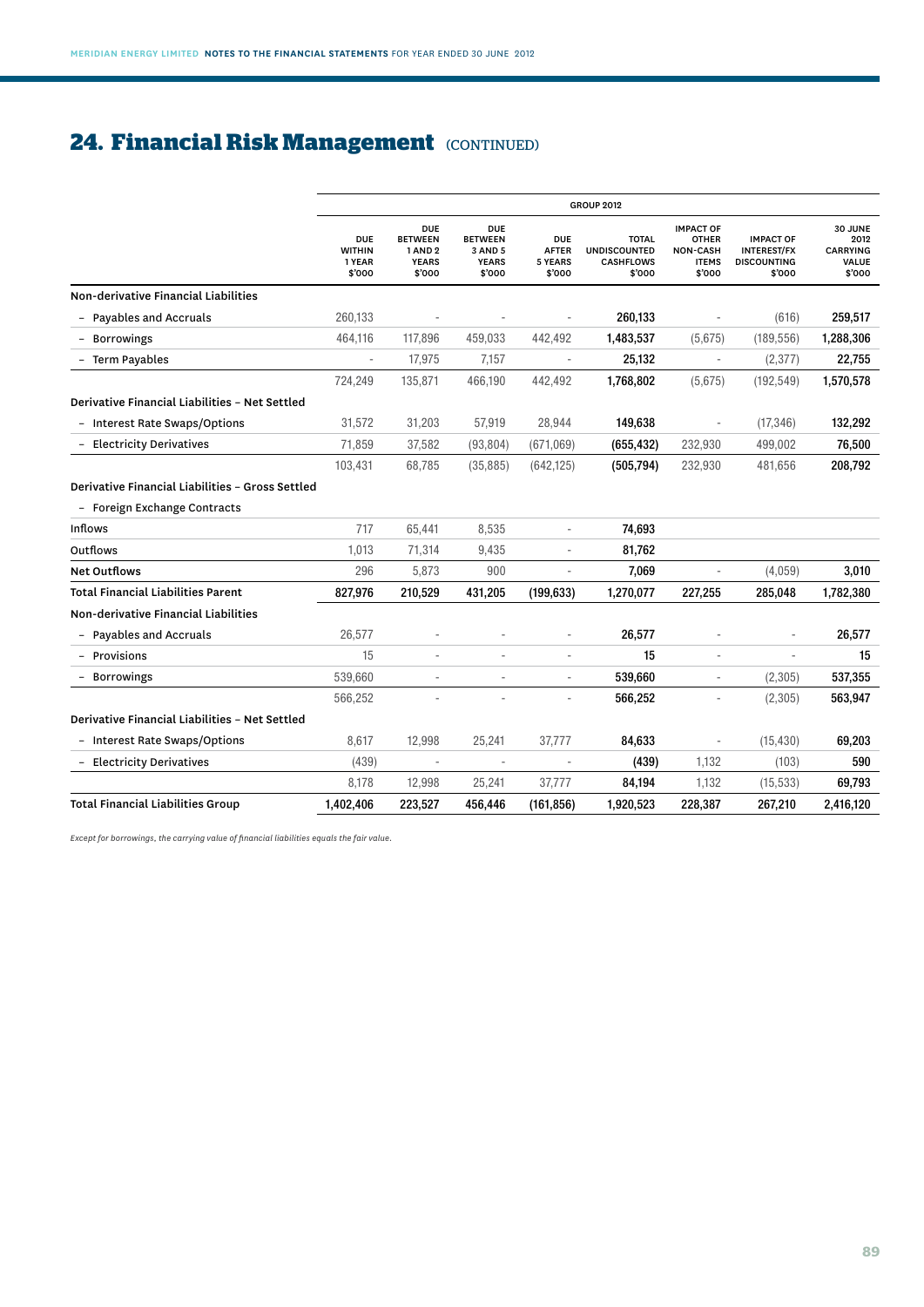|                                                  |                                                 |                                                                          |                                                                   |                                                        | <b>GROUP 2011</b>                                                 |                                                                               |                                                                        |                                                       |
|--------------------------------------------------|-------------------------------------------------|--------------------------------------------------------------------------|-------------------------------------------------------------------|--------------------------------------------------------|-------------------------------------------------------------------|-------------------------------------------------------------------------------|------------------------------------------------------------------------|-------------------------------------------------------|
|                                                  | <b>DUE</b><br><b>WITHIN</b><br>1 YEAR<br>\$'000 | <b>DUE</b><br><b>BETWEEN</b><br><b>1 AND 2</b><br><b>YEARS</b><br>\$'000 | <b>DUE</b><br><b>BETWEEN</b><br>3 AND 5<br><b>YEARS</b><br>\$'000 | <b>DUE</b><br><b>AFTER</b><br><b>5 YEARS</b><br>\$'000 | <b>TOTAL</b><br><b>UNDISCOUNTED</b><br><b>CASHFLOWS</b><br>\$'000 | <b>IMPACT OF</b><br><b>OTHER</b><br><b>NON-CASH</b><br><b>ITEMS</b><br>\$'000 | <b>IMPACT OF</b><br><b>INTEREST/FX</b><br><b>DISCOUNTING</b><br>\$'000 | 30 JUNE<br>2011<br><b>CARRYING</b><br>VALUE<br>\$'000 |
| Non-derivative Financial Liabilities             |                                                 |                                                                          |                                                                   |                                                        |                                                                   |                                                                               |                                                                        |                                                       |
| - Payables and Accruals                          | 217,004                                         |                                                                          |                                                                   |                                                        | 217,004                                                           |                                                                               |                                                                        | 217.004                                               |
| - Provisions                                     | 94                                              |                                                                          |                                                                   |                                                        | 94                                                                |                                                                               |                                                                        | 94                                                    |
| - Borrowings (note 23)                           | 987,624                                         | 38,290                                                                   | 391,259                                                           | 343,558                                                | 1,760,731                                                         | (7,036)                                                                       | (180, 149)                                                             | 1,573,546                                             |
| - Term Payables                                  | $\overline{\phantom{a}}$                        | 16,700                                                                   | 23,857                                                            | $\overline{\phantom{a}}$                               | 40,557                                                            |                                                                               | (4,993)                                                                | 35,564                                                |
|                                                  | 1.204.722                                       | 54,990                                                                   | 415.116                                                           | 343.558                                                | 2,018,386                                                         | (7,036)                                                                       | (185, 142)                                                             | 1,826,208                                             |
| Derivative Financial Liabilities - Net Settled   |                                                 |                                                                          |                                                                   |                                                        |                                                                   |                                                                               |                                                                        |                                                       |
| - Interest Rate Swaps/Options                    | 29,980                                          | 20,724                                                                   | 21,663                                                            | (1, 365)                                               | 71,002                                                            |                                                                               | (5,785)                                                                | 65,217                                                |
| - Electricity Derivatives                        | 2,019                                           | 2,450                                                                    | 105,663                                                           | (428, 995)                                             | (318, 863)                                                        | 157,430                                                                       | 303,883                                                                | 142,450                                               |
|                                                  | 31,999                                          | 23,174                                                                   | 127,326                                                           | (430, 360)                                             | (247, 861)                                                        | 157,430                                                                       | 298,098                                                                | 207,667                                               |
| Derivative Financial Liabilities - Gross Settled |                                                 |                                                                          |                                                                   |                                                        |                                                                   |                                                                               |                                                                        |                                                       |
| - Cross Currency Interest Rate Swaps             |                                                 |                                                                          |                                                                   |                                                        |                                                                   |                                                                               |                                                                        |                                                       |
| <b>Inflows</b>                                   | 244.691                                         | 21,292                                                                   | 231,397                                                           | 262,895                                                | 760,275                                                           |                                                                               |                                                                        |                                                       |
| Outflows                                         | 248,795                                         | 21,301                                                                   | 284,942                                                           | 327,208                                                | 882,246                                                           |                                                                               |                                                                        |                                                       |
| <b>Net Outflows</b>                              | 4,104                                           | 9                                                                        | 53,545                                                            | 64,313                                                 | 121,971                                                           | $\qquad \qquad -$                                                             | (77, 376)                                                              | 44,595                                                |
| - Foreign Exchange Contracts                     |                                                 |                                                                          |                                                                   |                                                        |                                                                   |                                                                               |                                                                        |                                                       |
| <b>Inflows</b>                                   | 5,383                                           | 322                                                                      | 16                                                                |                                                        | 5,721                                                             |                                                                               |                                                                        |                                                       |
| Outflows                                         | 6,598                                           | 404                                                                      | 21                                                                | $\overline{\phantom{a}}$                               | 7,023                                                             |                                                                               |                                                                        |                                                       |
| <b>Net Outflows</b>                              | 1,215                                           | 82                                                                       | 5                                                                 |                                                        | 1.302                                                             |                                                                               | (39)                                                                   | 1,263                                                 |
| <b>Total Financial Liabilities</b>               | 1,242,040                                       | 78,255                                                                   | 595,992                                                           | (22, 489)                                              | 1,893,798                                                         | 150,394                                                                       | 35,541                                                                 | 2,079,733                                             |

*Except for borrowings, the carrying value of financial liabilities equals the fair value.*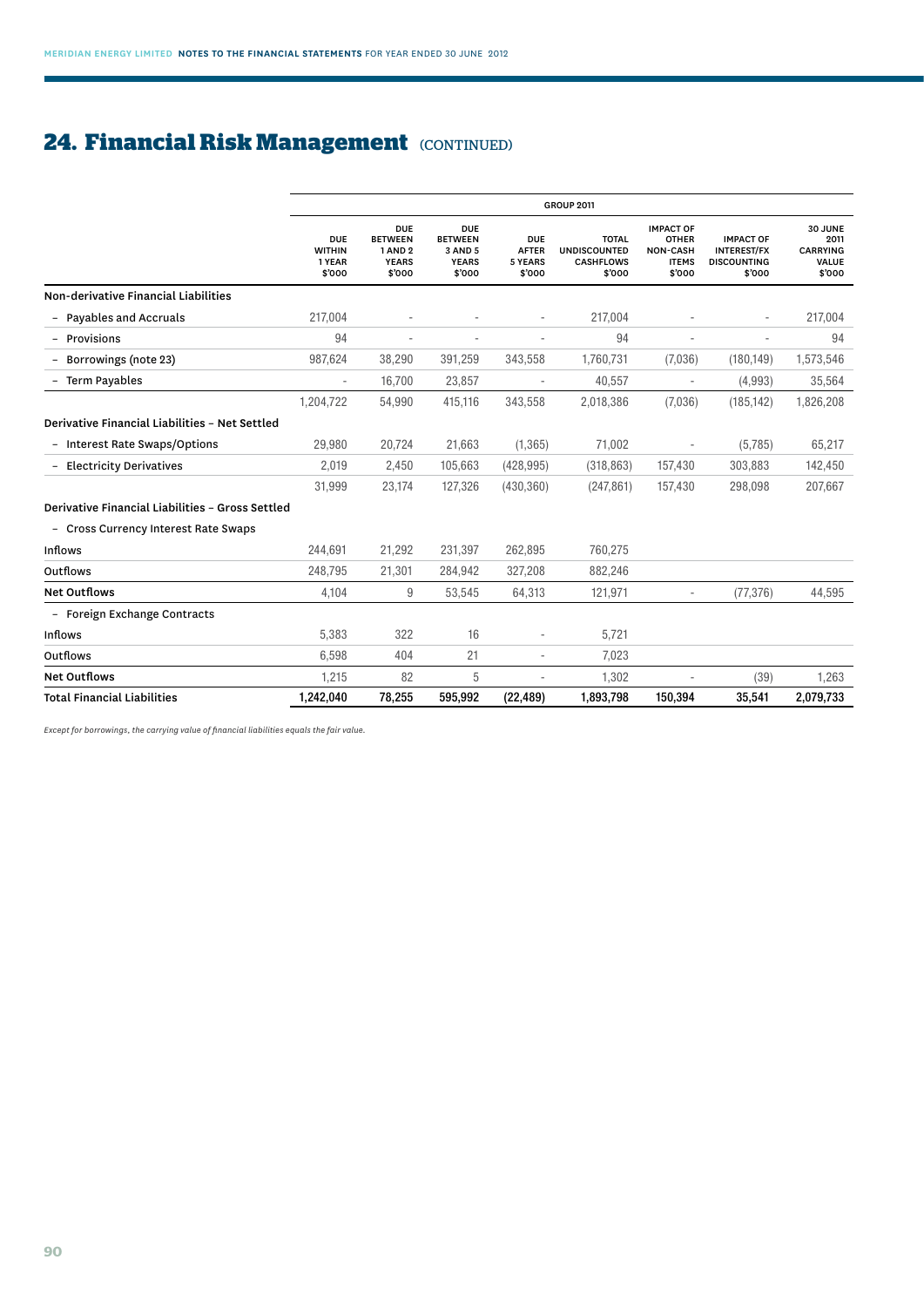The following tables are an analysis of the contractual undiscounted cash flows relating to financial assets at the end of the reporting period and reconciliation from total undiscounted cash flows to carrying amounts: The amounts disclosed in the table are the contractual undiscounted cash flows, except for IRS's, CCIRS's, forward exchange contracts and CfD's which are the undiscounted settlements expected under the contracts.

The inclusion of information on derivative and non-derivative assets is necessary in order to understand Meridian's liquidity risk management, as liquidity is managed on a net asset and liability basis.

|                                             |                                                 |                                                                          |                                                            |                                                        | <b>GROUP 2012</b>                                                 |                                                                               |                                                                        |                                                       |
|---------------------------------------------|-------------------------------------------------|--------------------------------------------------------------------------|------------------------------------------------------------|--------------------------------------------------------|-------------------------------------------------------------------|-------------------------------------------------------------------------------|------------------------------------------------------------------------|-------------------------------------------------------|
|                                             | <b>DUE</b><br><b>WITHIN</b><br>1 YEAR<br>\$'000 | <b>DUE</b><br><b>BETWEEN</b><br><b>1 AND 2</b><br><b>YEARS</b><br>\$'000 | DUE<br><b>BETWEEN</b><br>3 AND 5<br><b>YEARS</b><br>\$'000 | <b>DUE</b><br><b>AFTER</b><br><b>5 YEARS</b><br>\$'000 | <b>TOTAL</b><br><b>UNDISCOUNTED</b><br><b>CASHFLOWS</b><br>\$'000 | <b>IMPACT OF</b><br><b>OTHER</b><br><b>NON-CASH</b><br><b>ITEMS</b><br>\$'000 | <b>IMPACT OF</b><br><b>INTEREST/FX</b><br><b>DISCOUNTING</b><br>\$'000 | 30 JUNE<br>2012<br><b>CARRYING</b><br>VALUE<br>\$'000 |
| Non-derivative Financial Assets             |                                                 |                                                                          |                                                            |                                                        |                                                                   |                                                                               |                                                                        |                                                       |
| - Cash and Cash Equivalents                 | 86,410                                          |                                                                          |                                                            |                                                        | 86,410                                                            |                                                                               | $\overline{a}$                                                         | 86,410                                                |
| Trade and Other Receivables                 | 276,644                                         |                                                                          |                                                            |                                                        | 276,644                                                           |                                                                               |                                                                        | 276,644                                               |
| Finance Lease Receivables                   | 632                                             | 1,265                                                                    | 1,897                                                      | 7,589                                                  | 11,383                                                            |                                                                               | (5,954)                                                                | 5,429                                                 |
| – Available for Sale Investments            | 68                                              |                                                                          | $\overline{\phantom{a}}$                                   | 3,486                                                  | 3,554                                                             | $\overline{\phantom{a}}$                                                      | $\overline{\phantom{a}}$                                               | 3,554                                                 |
|                                             | 363,754                                         | 1,265                                                                    | 1,897                                                      | 11,075                                                 | 377,991                                                           |                                                                               | (5,954)                                                                | 372,037                                               |
| Derivative Financial Assets - Net Settled   |                                                 |                                                                          |                                                            |                                                        |                                                                   |                                                                               |                                                                        |                                                       |
| - Interest Rate Swaps/Options               | 5,306                                           | 4,978                                                                    | 8,456                                                      | $\overline{\phantom{a}}$                               | 18,740                                                            | $\overline{\phantom{a}}$                                                      | (3,659)                                                                | 15,081                                                |
| - Electricity Derivatives                   | 4,729                                           | 8,623                                                                    | 16,709                                                     | (67,580)                                               | (37, 519)                                                         | 120,817                                                                       | 21,777                                                                 | 105,075                                               |
|                                             | 10,035                                          | 13,601                                                                   | 25,165                                                     | (67,580)                                               | (18, 779)                                                         | 120,817                                                                       | 18,118                                                                 | 120,156                                               |
| Derivative Financial Assets - Gross Settled |                                                 |                                                                          |                                                            |                                                        |                                                                   |                                                                               |                                                                        |                                                       |
| - Foreign Exchange Contracts                |                                                 |                                                                          |                                                            |                                                        |                                                                   |                                                                               |                                                                        |                                                       |
| Inflows                                     | 2,690                                           |                                                                          |                                                            |                                                        | 2,690                                                             |                                                                               |                                                                        |                                                       |
| Outflows                                    | 2,690                                           |                                                                          | $\overline{a}$                                             | $\overline{a}$                                         | 2,690                                                             |                                                                               |                                                                        |                                                       |
| Net Inflows                                 |                                                 |                                                                          |                                                            |                                                        |                                                                   |                                                                               | 35                                                                     | 35                                                    |
| - Cross Currency Interest Rate              |                                                 |                                                                          |                                                            |                                                        |                                                                   |                                                                               |                                                                        |                                                       |
| <b>Inflows</b>                              | 22,004                                          | 74,409                                                                   | 177,512                                                    | 258,900                                                | 532,825                                                           |                                                                               |                                                                        |                                                       |
| Outflows                                    | 16,324                                          | 78,228                                                                   | 193,598                                                    | 299,812                                                | 587,962                                                           |                                                                               |                                                                        |                                                       |
| Net (Outflows)/Inflows                      | (5,680)                                         | 3,819                                                                    | 16,086                                                     | 40,912                                                 | 55,137                                                            | $\overline{\phantom{a}}$                                                      | (40, 668)                                                              | 14,469                                                |
| <b>Total Financial Assets Parent</b>        | 368,109                                         | 18,685                                                                   | 43,148                                                     | (15, 593)                                              | 414,349                                                           | 120,817                                                                       | (28, 469)                                                              | 506,697                                               |
| Non-derivative Financial Assets             |                                                 |                                                                          |                                                            |                                                        |                                                                   |                                                                               |                                                                        |                                                       |
| - Cash and Cash Equivalents                 | 128,010                                         |                                                                          |                                                            |                                                        | 128,010                                                           |                                                                               |                                                                        | 128,010                                               |
| - Trade and Other Receivables               | 21,432                                          |                                                                          |                                                            |                                                        | 21,432                                                            |                                                                               |                                                                        | 21,432                                                |
|                                             | 149,442                                         |                                                                          | $\overline{a}$                                             | ÷,                                                     | 149,442                                                           |                                                                               | ÷,                                                                     | 149,442                                               |
| Derivative Financial Assets – Net Settled   |                                                 |                                                                          |                                                            |                                                        |                                                                   |                                                                               |                                                                        |                                                       |
| <b>Electricity Derivatives</b>              | 4,211                                           | (4)                                                                      |                                                            |                                                        | 4,207                                                             | (4,215)                                                                       | (87)                                                                   | (95)                                                  |
| <b>Total Financial Liabilities Group</b>    | 521,762                                         | 18,681                                                                   | 43,148                                                     | (15, 593)                                              | 567,998                                                           | 116,602                                                                       | (28, 556)                                                              | 656,044                                               |

*The carrying value of all financial assets equals the fair value.*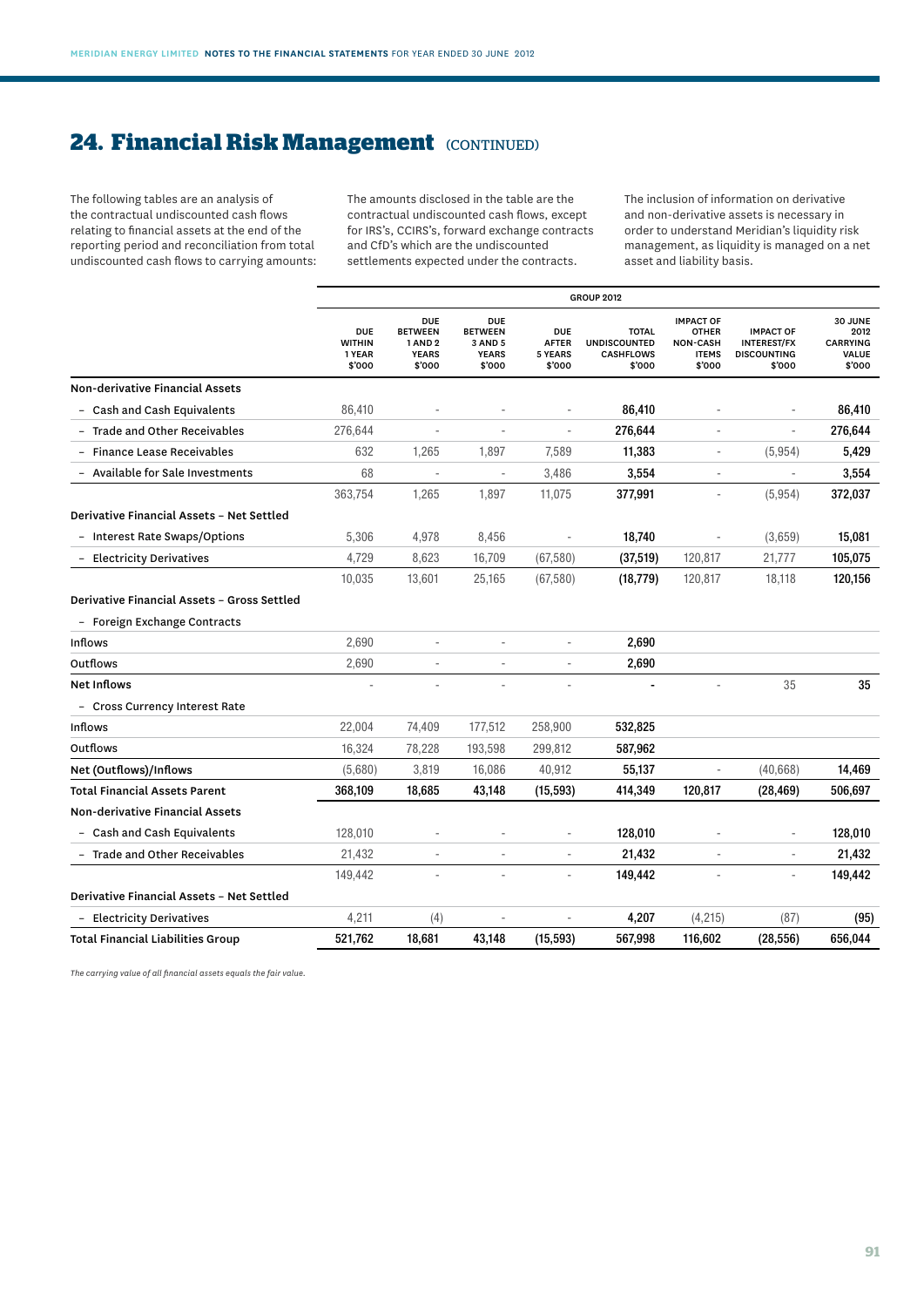|                                             |                                                 |                                                                          |                                                                   |                                                        | <b>GROUP 2011</b>                                                 |                                                                               |                                                                        |                                                       |
|---------------------------------------------|-------------------------------------------------|--------------------------------------------------------------------------|-------------------------------------------------------------------|--------------------------------------------------------|-------------------------------------------------------------------|-------------------------------------------------------------------------------|------------------------------------------------------------------------|-------------------------------------------------------|
|                                             | <b>DUE</b><br><b>WITHIN</b><br>1 YEAR<br>\$'000 | <b>DUE</b><br><b>BETWEEN</b><br><b>1 AND 2</b><br><b>YEARS</b><br>\$'000 | <b>DUE</b><br><b>BETWEEN</b><br>3 AND 5<br><b>YEARS</b><br>\$'000 | <b>DUE</b><br><b>AFTER</b><br><b>5 YEARS</b><br>\$'000 | <b>TOTAL</b><br><b>UNDISCOUNTED</b><br><b>CASHFLOWS</b><br>\$'000 | <b>IMPACT OF</b><br><b>OTHER</b><br><b>NON-CASH</b><br><b>ITEMS</b><br>\$'000 | <b>IMPACT OF</b><br><b>INTEREST/FX</b><br><b>DISCOUNTING</b><br>\$'000 | 30 JUNE<br>2011<br><b>CARRYING</b><br>VALUE<br>\$'000 |
| Non-derivative Financial Assets             |                                                 |                                                                          |                                                                   |                                                        |                                                                   |                                                                               |                                                                        |                                                       |
| - Cash and Cash Equivalents                 | 368,191                                         | $\overline{\phantom{a}}$                                                 |                                                                   | $\overline{\phantom{a}}$                               | 368,191                                                           | $\overline{\phantom{a}}$                                                      | $\overline{\phantom{a}}$                                               | 368,191                                               |
| - Trade and Other Receivables               | 240,885                                         |                                                                          |                                                                   | $\overline{\phantom{a}}$                               | 240,885                                                           |                                                                               | ٠                                                                      | 240,885                                               |
| - Finance Lease Receivables                 | 632                                             | 632                                                                      | 1,898                                                             | 8,853                                                  | 12,015                                                            | $\overline{\phantom{a}}$                                                      | (6, 488)                                                               | 5,527                                                 |
| - Available for Sale Investments            |                                                 |                                                                          | $\overline{\phantom{a}}$                                          | 6,065                                                  | 6,065                                                             |                                                                               |                                                                        | 6,065                                                 |
|                                             | 609,708                                         | 632                                                                      | 1,898                                                             | 14,918                                                 | 627,156                                                           |                                                                               | (6, 488)                                                               | 620,668                                               |
| Derivative Financial Assets - Net Settled   |                                                 |                                                                          |                                                                   |                                                        |                                                                   |                                                                               |                                                                        |                                                       |
| - Interest Rate Swaps/Options               | 3,052                                           | 3,619                                                                    | 4,307                                                             | 1,168                                                  | 12,146                                                            |                                                                               | (2, 493)                                                               | 9,653                                                 |
| - Electricity Derivatives                   | 7,489                                           | 12,022                                                                   | 3,598                                                             | (46, 810)                                              | (23,701)                                                          | 18,980                                                                        | 46,778                                                                 | 42,057                                                |
|                                             | 10,541                                          | 15,641                                                                   | 7,905                                                             | (45, 642)                                              | (11, 555)                                                         | 18,980                                                                        | 44,285                                                                 | 51,710                                                |
| Derivative Financial Assets - Gross Settled |                                                 |                                                                          |                                                                   |                                                        |                                                                   |                                                                               |                                                                        |                                                       |
| - Cross Currency Interest Rate Swaps        |                                                 |                                                                          |                                                                   |                                                        |                                                                   |                                                                               |                                                                        |                                                       |
| _ . _ . _ .                                 |                                                 |                                                                          |                                                                   |                                                        |                                                                   |                                                                               |                                                                        |                                                       |

|  | - Foreign Exchange Contracts |  |
|--|------------------------------|--|
|  |                              |  |

| <b>Inflows</b>         | 85.129  | .155   | $\overline{\phantom{a}}$ | $\sim$                   | 86.284  |        |        |         |
|------------------------|---------|--------|--------------------------|--------------------------|---------|--------|--------|---------|
| <b>Outflows</b>        | 82.653  | ,166   |                          | $\overline{\phantom{a}}$ | 83.819  |        |        |         |
| Net Inflows            | 2,476   | (11    | $\overline{\phantom{a}}$ | $\overline{\phantom{a}}$ | 2,465   |        | 177    | 2,288   |
| Total Financial Assets | 622.725 | 16.262 | 9,803                    | (30, 724)                | 618,066 | 18.980 | 37,620 | 674,666 |

*The carrying value of all financial assets equals the fair value.*

*In both the asset and liability tables the Parent amounts are materially the same as the Group reported amounts except for AUD bank funding of \$537.4 million (2011: \$188.5 million), AUD interest rate swaps of (\$69.2) million (2011: \$0.3 million) and cash and cash equivalents of \$143.5 million (2011: \$111.6 million).*

Meridian has substantial committed borrowing facilities available as described in note 23 preceding, of which \$397 million was undrawn at 30 June 2012 (30 June 2011: \$406 million). Meridian expects to meet its<br>other obliga

## Market Risk

## Foreign Exchange Risk

Meridian borrows in foreign currencies and is exposed to foreign exchange risks, primarily in respect of the US and Australian dollar. In addition, the Group incurs capital and operating expenditure denominated in foreign currencies which exposes the Group to foreign exchange risk primarily in respect of US dollars, Australian dollars and the Euro. Meridian does not enter into FEC's for speculative purposes.

In respect of overseas borrowings, the Group's policy is to hedge 100% of the foreign currency exposure of both interest and principal repayments. This is achieved through CCIRS's which swap all foreign currency denominated interest and principal repayments with New Zealand denominated payments over the life of the borrowings. The combination of the foreign denominated debt and the CCIRS's result in a Group exposure to New Zealand floating interest rates and a fixed New Zealand denominated principal repayment. The New Zealand floating interest rate risk is managed as part of the New Zealand interest rate risk as described in the following section.

Meridian establishes a combination of both cash flow and fair value hedges for the CCIRS's and the foreign denominated borrowings (refer to Note 25 – Financial Instruments). The aggregate notional principal amounts of the outstanding CCIRS's at 30 June 2012 was \$479.9 million (30 June 2011: \$704.6 million).

In respect of foreign exchange exposures on capital and operating expenditures denominated in foreign currencies, Meridian hedges the foreign exchange risk through a combination of foreign exchange forward contracts (FEC's) and options . Capital projects which are approved by the Board are hedged 100% whilst capital projects which are anticipated but not approved are hedged up to 50% based on treasury limits. All committed foreign currency exposures of greater than \$100 thousand NZD equivalent are hedged. The aggregate notional principal amounts of the outstanding FEC's at 30 June 2012 was \$84.5 million (30 June 2011: \$88.9 million).

In cases where the capital expenditure qualifies as a highly probable transaction, Meridian establishes a combination of both cash flow and fair value hedges. To the extent these hedges are effective, gains and losses on the derivatives are included as a component of the cost of the capital expenditure. In instances where the forecast capital expenditure does not meet the highly probable requirements, hedge accounting is not sought and the derivatives are classified as held for trading (refer to Note 25 – Financial Instruments).

The Group has monetary assets and liabilities denominated in Australian and U.S. dollars as at 30 June 2012. These monetary assets and liabilities have been converted to New Zealand dollars at closing exchange rates of AUD 0.7831 and USD 0.8015 (30 June 2011: AUD 0. 77201, USD 0. 82825).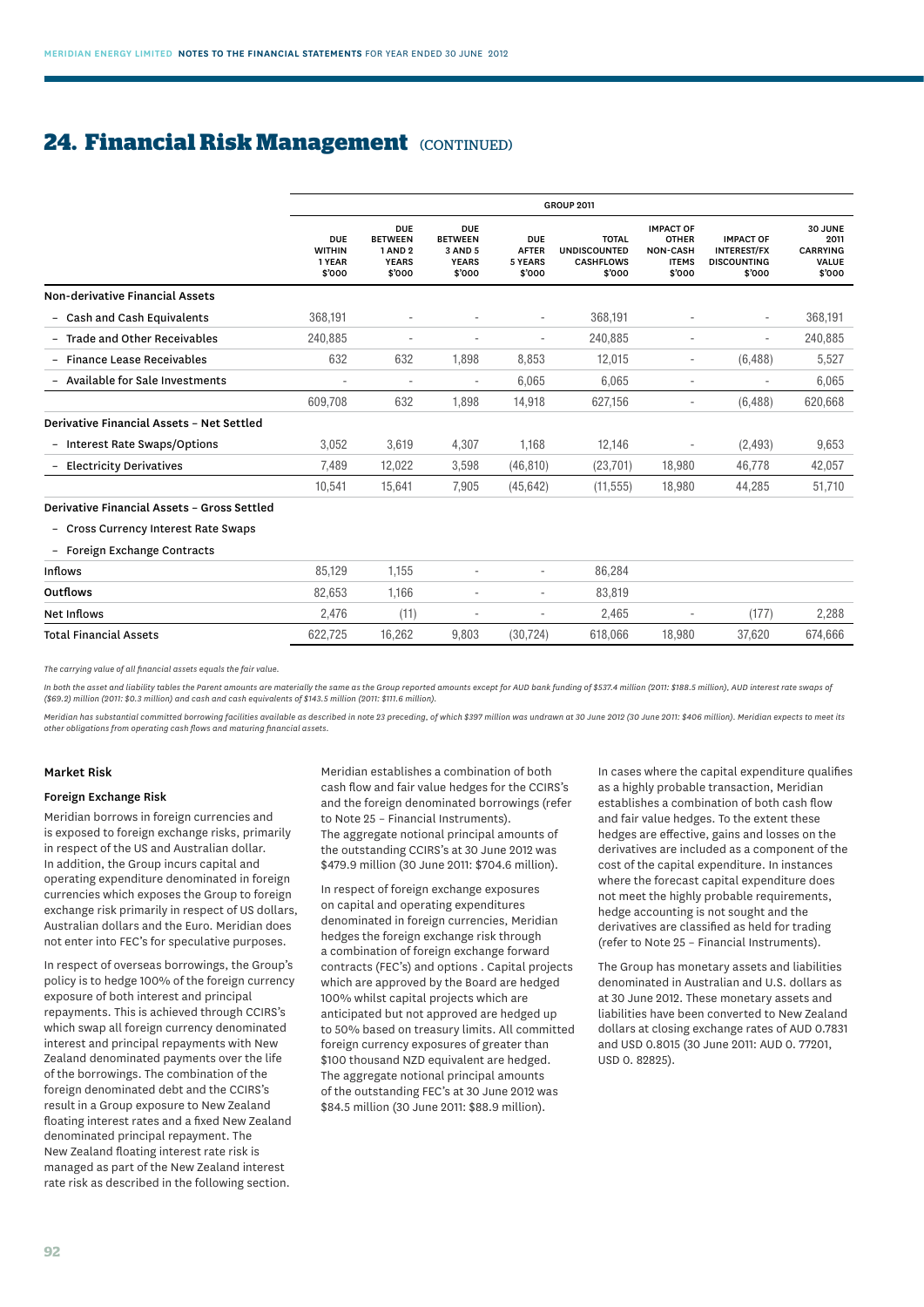The values of foreign currency derivatives are sensitive to changes in the forward prices for currencies. The table below summarises the impact of a 20% increase / decrease in the New Zealand dollar against the forward price of the U.S. dollar and the Euro as at 30 June,

on the Group's profit and equity on the assumption that all other variables are held constant.

As previously noted, Meridian's CCIRS's and foreign denominated borrowings are in a

combination of a fair value hedge and cash flow hedge relationship. A 20% increase/ decrease in movement in currency does not materially impact NPAT or Equity.

## Sensitivity Analysis – Foreign Currency

|                               |                       | <b>IMPACT ON AFTER TAX PROFIT</b> |                       |                          |                       | <b>IMPACT ON EOUITY</b> |                       |                |
|-------------------------------|-----------------------|-----------------------------------|-----------------------|--------------------------|-----------------------|-------------------------|-----------------------|----------------|
|                               | 2012<br>$\frac{0}{0}$ | 2012<br>\$'000                    | 2011<br>$\frac{0}{0}$ | 2011<br>\$'000           | 2012<br>$\frac{0}{0}$ | 2012<br>\$'000          | 2011<br>$\frac{0}{0}$ | 2011<br>\$'000 |
| NZ Dollar / US Dollar         | $-20%$                | 725                               | $-20%$                | $\overline{\phantom{a}}$ | $-20%$                | 3,240                   | $-20%$                | 783            |
|                               | $+20%$                | (483)                             | $+20%$                | $\overline{\phantom{a}}$ | $+20%$                | (2,160)                 | $+20%$                | (522)          |
| NZ Dollar / Australian Dollar | $-20%$                | 122                               | $-20%$                | $\overline{\phantom{a}}$ | $-20%$                |                         | $-20%$                | 12,028         |
|                               | $+20%$                | (122)                             | $+20%$                |                          | $+20%$                |                         | $+20%$                | (12, 028)      |
| NZ Dollar / Euro              | $-20%$                | 35                                | $-20%$                | $\overline{\phantom{a}}$ | $-20%$                | (12, 204)               | $-20%$                | (84)           |
|                               | $+20%$                | (35)                              | $+20%$                | $\overline{\phantom{a}}$ | $+20%$                | 12.204                  | $+20%$                | 84             |

### Cash Flow and Interest Rate Risk

Meridian's primary interest rate risk arises from long term borrowings which are sourced at both fixed interest rates and floating interest rates. In addition, as described in the section above, the combination of foreign denominated borrowings and the CCIRS's result in an exposure to floating New Zealand interest rates. Borrowings in floating New Zealand interest rates expose Meridian to cash flow risks whilst borrowings issued at fixed interest rates expose Meridian to risk of changes in the fair value of the debt issued. Meridian does not enter into interest rate hedges for speculative purposes.

Interest rate risk is managed on a dynamic basis and various scenarios are simulated taking consideration of existing and forecast debt requirements, existing hedge positions, forecast interest rates and in accordance with the Board approved policies.

Per the Board policy Meridian manages its exposure to interest rate risk by identifying a core level of debt and using IRS's that apply minimum and maximum bands of interest rate (hedge) cover to fix interest rates.

The majority of Meridian IRS's are not designated as hedges for accounting purposes and are therefore classified as held for trading. In the case of Macarthur Wind Farm Project Financing, Meridian has established cash flow hedges for the IRS's and related debt (see Note 25 for further detail). The aggregate notional principal amounts of the outstanding IRS's at 30 June 2012 was \$2,460.8 million (30 June 2011: \$1,503 million).

The table below summarises the impact of increases / decreases in the forward price of interest, using the benchmark bank bill rate ('BKBM'), as at 30 June, on Meridian's profit and equity in relation to IRS's on the assumption that all other variables are held constant.

#### Sensitivity Analysis – Interest rates

|                  |            |                                   | <b>GROUP AND PARENT</b> |                         |                |  |  |  |
|------------------|------------|-----------------------------------|-------------------------|-------------------------|----------------|--|--|--|
|                  |            | <b>IMPACT ON AFTER TAX PROFIT</b> |                         | <b>IMPACT ON EQUITY</b> |                |  |  |  |
|                  |            | 2012<br>\$'000                    | 2011<br>\$'000          | 2012<br>\$'000          | 2011<br>\$'000 |  |  |  |
| New Zealand BKBM | $-100$ bps | (66, 463)                         | (35, 296)               | (66, 463)               | (35, 296)      |  |  |  |
|                  | $+100$ bps | 61,949                            | 33,010                  | 61,949                  | 33,010         |  |  |  |
| Australian BBSY  | $-100$ bps | (4,051)                           | (2,081)                 | (7, 488)                | (2,081)        |  |  |  |
|                  | $+100$ bps | 3,805                             | 1,989                   | 6,966                   | 1,989          |  |  |  |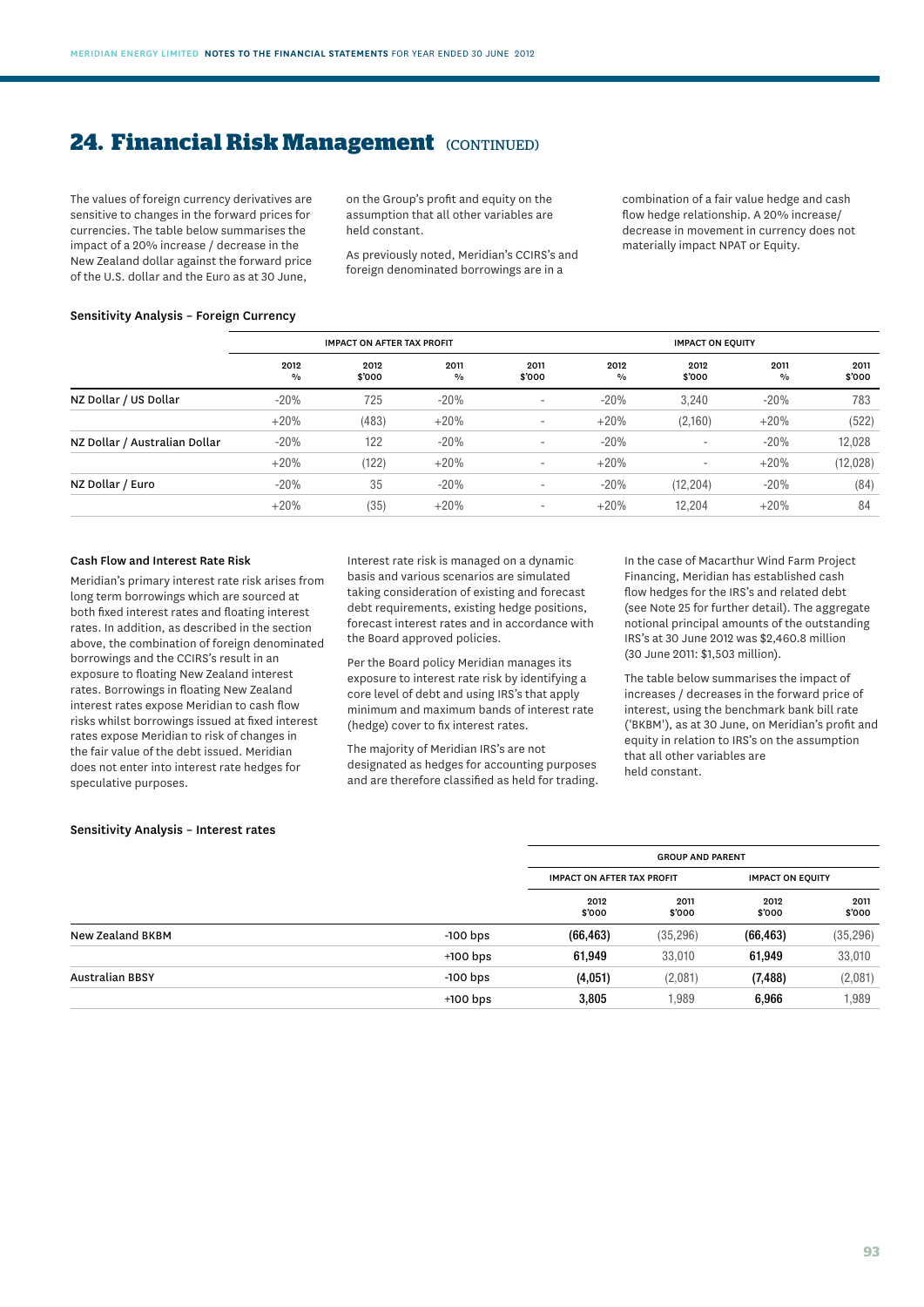### Price Risk

Meridian is exposed to movements in the spot price of electricity arising through the sale and purchase of electricity to and from the market. Meridian manages this exposure by entering into CfD's to manage the net risk. Meridian does not enter into CfD's for speculative purposes.

The CfD's include both forward electricity contracts traded on the ASX (Australian Securities Exchange) and bi-lateral CfD's with other electricity generators and major customers. Meridian estimates both expected generation and electricity purchase requirements and determines its net position of generation less sales. Based on this net position, Meridian enters into CfD's to protect against price volatility within trading parameters set and monitored by the Board. Although Meridian considers itself economically hedged in relation to electricity price risk, it decided, effective 1 January 2009 to no longer meet the requirements to enable it to adopt hedge accounting for any of its CfD's. Consequently, for accounting purposes, from 1 January 2009, all of the CfD's are classified as held for trading, with movements in fair value recognised in the income statement.

Upon cessation of hedge accounting the balance held in the cash flow hedge reserve is amortised as contract volumes expire over the remaining life of the respective contracts.

The values of the CfD's are sensitive to changes in the forward prices for electricity, interest rates and, in the case of one CfD (NZAS contract), the aluminium price published on the London Metal Exchange ('LME'). Meridian is progressively mitigating some of this exposure through the use of Aluminium Commodity Swaps ('ACS's') as economic hedges against the aluminium price component of the NZAS contract. The ACS's are not designated as hedging instruments and are therefore classified as held for trading.

The aggregate notional volume of the outstanding electricity derivatives at 30 June 2012 is 113,673GWh (Group) and 114,173GWh (Parent) (2011: 116,486GWh and 116,704GWh). One contract makes up 75,224GWh of these totals in both the Group and the Parent (2011: 75,224GWh).

The aggregate notional principal amount of the outstanding ACS's at 30 June 2012 was \$494.2 million (30 June 2011: \$460.5 million).

The table below summarises the impact of increases / decreases in changes to certain assumptions as at 30 June on Meridian's profit and equity, on the assumption that all other variables are held constant and Meridian's current accounting policies are followed as stated. Post tax profit and equity would increase / (decrease) as shown in the table below due to unrealised gains/losses on CfD's and ACS's held for trading.

## Sensitivity Analysis – Electricity and Aluminium price risk

| <b>GROUP</b>                         |            |                                             |                |                         | <b>PARENT</b>  |                                             |                |                         |                |
|--------------------------------------|------------|---------------------------------------------|----------------|-------------------------|----------------|---------------------------------------------|----------------|-------------------------|----------------|
|                                      |            | <b>IMPACT ON AFTER</b><br><b>TAX PROFIT</b> |                | <b>IMPACT ON EOUITY</b> |                | <b>IMPACT ON AFTER</b><br><b>TAX PROFIT</b> |                | <b>IMPACT ON EQUITY</b> |                |
| ACS'S AND ALL CFD'S HELD FOR TRADING |            | 2012<br>\$'000                              | 2011<br>\$'000 | 2012<br>\$'000          | 2011<br>\$'000 | 2012<br>\$'000                              | 2011<br>\$'000 | 2012<br>\$'000          | 2011<br>\$'000 |
| <b>Electricity Prices</b>            | $-10%$     | 93,874                                      | 106,460        | 93,874                  | 106,460        | 96,582                                      | 108,191        | 96,582                  | 108,191        |
|                                      | $+10%$     | (93, 456)                                   | (101, 930)     | (93, 456)               | (101, 930)     | (95, 978)                                   | (103, 660)     | (95, 978)               | (103,660)      |
| Interest Rates (discount rate)       | $-100$ bps | (23, 505)                                   | (34,023)       | (23, 505)               | (34, 023)      | (23, 411)                                   | (34, 043)      | (23, 411)               | (34, 023)      |
|                                      | $+100$ bps | 21,032                                      | 30,594         | 21,032                  | 30,594         | 21,124                                      | 30,613         | 21,124                  | 30,613         |
| <b>Aluminium LME</b>                 | $-10%$     | (11, 205)                                   | (24, 200)      | (11, 205)               | (24, 200)      | (11, 205)                                   | (24, 200)      | (11, 205)               | (24, 200)      |
|                                      | $+10%$     | 11,205                                      | 24,200         | 11,205                  | 24,200         | 11,205                                      | 24,200         | 11,205                  | 24,200         |
| Level 3 CfD's only                   |            |                                             |                |                         |                |                                             |                |                         |                |
| <b>Electricity Prices</b>            | $-10%$     | 97,867                                      | 106,930        | 97,867                  | 106,930        | 100,575                                     | 108,661        | 100,575                 | 108,661        |
|                                      | $+10%$     | (97, 450)                                   | (102, 400)     | (97, 450)               | (102, 400)     | (99, 972)                                   | (104, 130)     | (99, 972)               | (104, 130)     |
| Interest Rates (discount rate)       | $-100$ bps | (24, 257)                                   | (32, 324)      | (24, 257)               | (32, 324)      | (24, 162)                                   | (32, 344)      | (24, 162)               | (32, 344)      |
|                                      | $+100$ bps | 21,752                                      | 28,988         | 21,752                  | 28,988         | 21,844                                      | 29,007         | 21,844                  | 29,007         |
| <b>Aluminium LME</b>                 | $-10%$     | (43, 514)                                   | (51,608)       | (43, 514)               | (51,608)       | (43, 514)                                   | (51,608)       | (43, 514)               | (51,608)       |
|                                      | $+10%$     | 43,514                                      | 51,608         | 43,514                  | 51,608         | 43,514                                      | 51,608         | 43,514                  | 51,608         |
|                                      |            |                                             |                |                         |                |                                             |                |                         |                |

### Credit Risk

Credit risk is managed on a Group basis. Credit risk arises from cash and cash equivalents, derivative financial instruments and deposits with banks and financial institutions, as well as credit exposures to wholesale and retail customers, including derivatives which have a positive value, outstanding receivables and committed transactions. For banks and financial institutions, only independently rated parties with a minimum rating of 'A' are accepted. If wholesale customers are independently rated, these ratings are used. Otherwise, if there is no independent rating, risk control assesses the credit quality of the customer, taking into account its financial position, past experience and other factors. Individual risk limits are set based on internal or external ratings in accordance with limits set by the Board. The utilisation of credit limits and provision of prudential security by wholesale customers is regularly monitored by line management. Credit risk surrounding the sales to retail customers is predominantly mitigated by the accounts being settled on a monthly basis. Retail credit management continually monitors the size and nature of the exposure and acts to mitigate the risk deemed to be over acceptable levels.

The carrying amounts of financial assets recognised in the Statement of Financial Position best represents Meridian's maximum likely exposure to credit risk at the date of this report.

Meridian does not have any significant concentrations of credit risk with any one financial institution.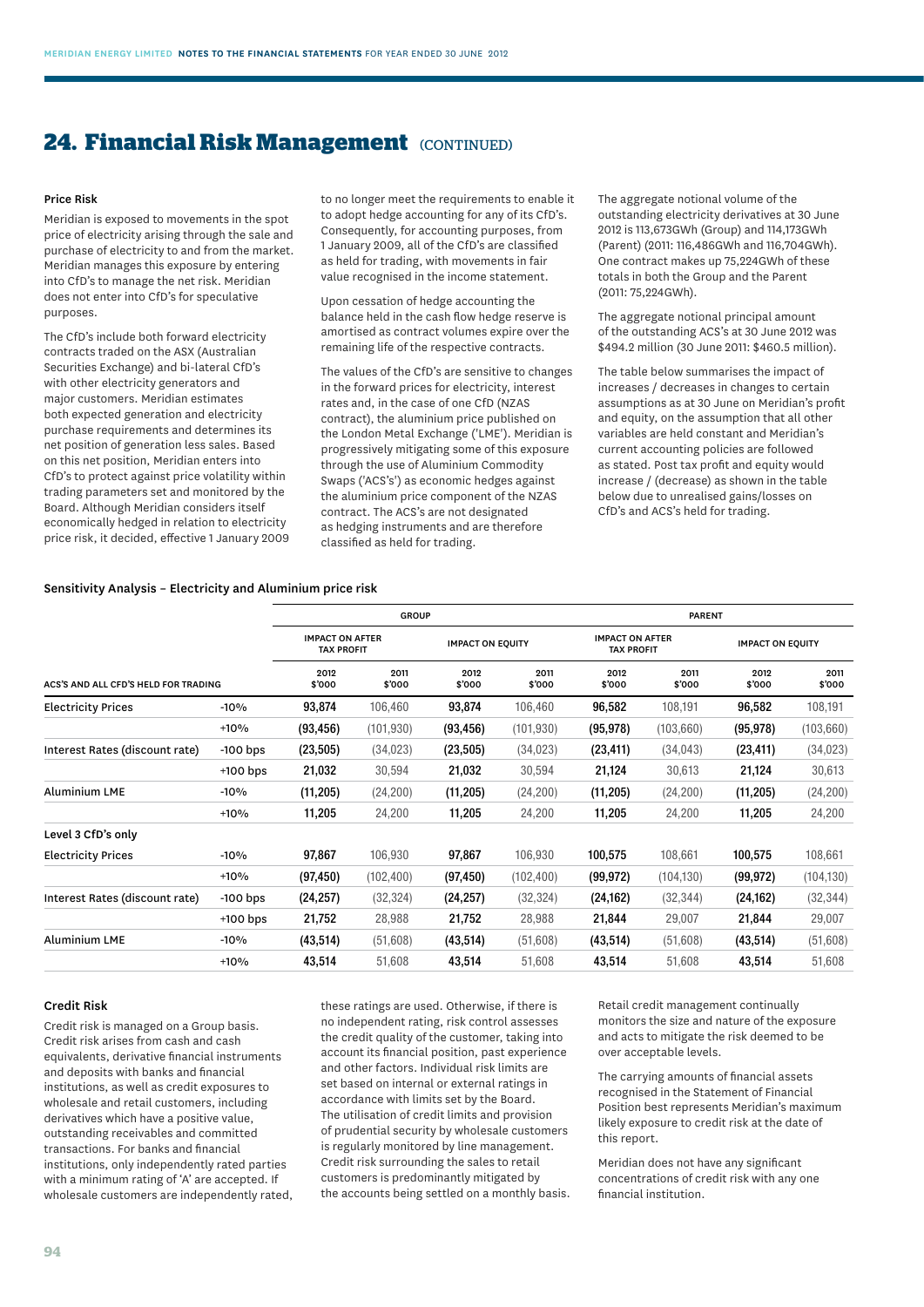## **25. Financial Instruments**

## **Fair Value of Financial Instruments**

IFRS 7 provides for a three-level fair value hierarchy of valuation data inputs that requires financial instruments inputs to be categorised as follows:

- • Level 1 Inputs Quoted prices (unadjusted) in active markets for identical assets or liabilities
- $\cdot$  Level 2 Inputs Either directly (i.e. as prices) or indirectly (i.e. derived from prices) observable inputs other than quoted prices included in Level 1
- • Level 3 Inputs Inputs for the asset or liability that are not based on observable market data (unobservable inputs)

Where the fair value of a financial instrument is calculated as the present value of the estimated future cash flows of the instrument, two key types of variables are used by the valuation technique these are:

- • forward price curve; and
- discount rates.

Where possible observable market data is used when selecting variables and developing assumptions for valuation techniques.

| <b>VALUATION INPUT</b>                               | <b>SOURCE</b>                                                                                                                                                                                      |
|------------------------------------------------------|----------------------------------------------------------------------------------------------------------------------------------------------------------------------------------------------------|
| Forward wholesale electricity price                  | Market (Australian Securities Exchange (ASX)) quoted prices where available and Meridian's<br>best estimate based on a fundamental analysis of expected demand and cost of new supply              |
| Forward aluminium price                              | Market (London Metal Exchange (LME)) quoted prices where available and Meridian's<br>best estimate of non-observable period using a historical trend analysis to form future<br>price expectations |
| Interest rate forward price curve                    | Published market swap rates                                                                                                                                                                        |
| Foreign exchange forward prices                      | Published forward exchange market rates                                                                                                                                                            |
| Discount rates for valuing contracts                 | Government Bond Rates adjusted for additional risks including credit risk and duration<br>of contract                                                                                              |
| Discount rate for valuing NZAS pricing arrangement   | Meridian's weighted average cost of capital (WACC)                                                                                                                                                 |
| Discount rate for valuing interest rate contracts    | Published market interest rates as applicable to the remaining life of the instrument                                                                                                              |
| Discount rate for valuing foreign exchange contracts | Published market interest rates as applicable to the remaining life of the instrument                                                                                                              |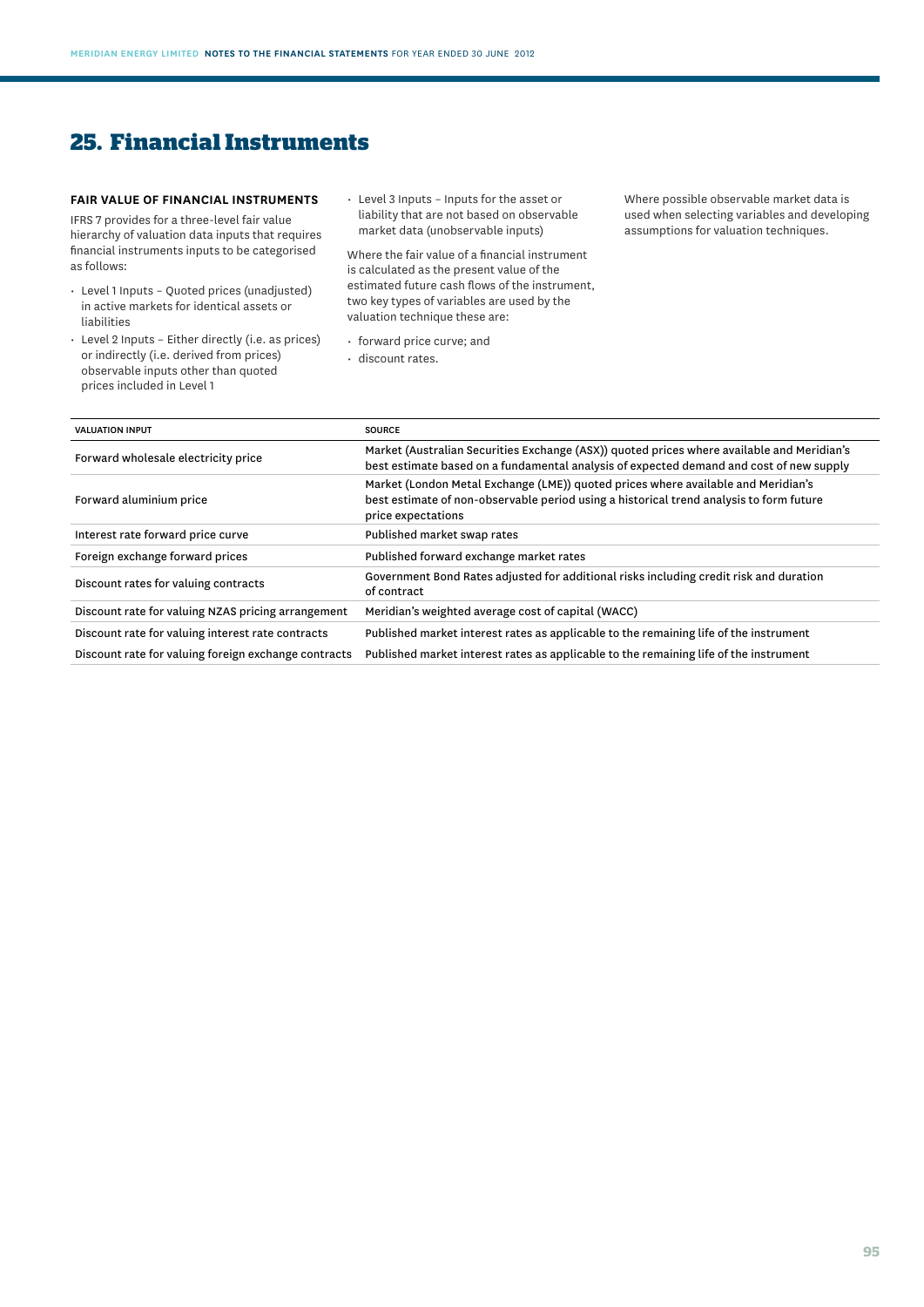The table below shows the fair value hierarchy of the financial assets and financial liabilities measured at fair value by the Group:

|                                      | <b>GROUP - 2012</b> |                              |                          |                        | <b>GROUP - 2011</b>      |                              |                   |                        |
|--------------------------------------|---------------------|------------------------------|--------------------------|------------------------|--------------------------|------------------------------|-------------------|------------------------|
| DERIVATIVE FINANCIAL INSTRUMENTS     | LEVEL 1<br>\$'000   | LEVEL <sub>2</sub><br>\$'000 | LEVEL 3<br>\$'000        | 30 JUNE 2012<br>\$'000 | LEVEL 1<br>\$'000        | LEVEL <sub>2</sub><br>\$'000 | LEVEL 3<br>\$'000 | 30 JUNE 2011<br>\$'000 |
| Assets:                              |                     |                              |                          |                        |                          |                              |                   |                        |
| <b>Held for Trading</b>              |                     |                              |                          |                        |                          |                              |                   |                        |
| CfDs                                 |                     | 36,616                       | 68,364                   | 104,980                | 879                      | 1,517                        | 40,878            | 43,274                 |
| <b>Interest Rate Swaps</b>           |                     | 15,081                       |                          | 15,081                 | $\frac{1}{2}$            | 9,653                        | $\sim$            | 9,653                  |
| Foreign Exchange Contracts           |                     |                              |                          |                        | i.                       |                              |                   |                        |
| <b>Cash Flow Hedges</b>              |                     |                              |                          |                        |                          |                              |                   |                        |
| CfDs                                 |                     |                              |                          |                        | ÷                        |                              | (1, 217)          | (1, 217)               |
| <b>Interest Rate Swaps</b>           |                     |                              |                          |                        | L,                       |                              |                   |                        |
| Foreign Exchange Contracts           |                     | 35                           |                          | 35                     | ÷,                       | 2,288                        | ÷                 | 2,288                  |
| <b>Fair Value Hedges</b>             |                     |                              |                          |                        |                          |                              |                   |                        |
| Cross Currency Interest Rate Swaps   |                     | 14,469                       |                          | 14,469                 | ÷,                       | $\overline{\phantom{a}}$     | $\sim$            |                        |
| Total                                | ÷,                  | 66,201                       | 68,364                   | 134,565                | 879                      | 13,458                       | 39,661            | 53,998                 |
| Liabilities:                         |                     |                              |                          |                        |                          |                              |                   |                        |
| <b>Held for Trading</b>              |                     |                              |                          |                        |                          |                              |                   |                        |
| CfDs                                 | 6,536               | 267                          | 71,359                   | 78,164                 | ÷,                       | 54,560                       | 89,425            | 143,985                |
| <b>Interest Rate Swaps</b>           |                     | 138,220                      |                          | 138,220                | ÷,                       | 65,217                       |                   | 65,217                 |
| Foreign Exchange Contracts           |                     | 148                          |                          | 148                    | L,                       | 317                          |                   | 317                    |
| <b>Cash Flow Hedges</b>              |                     |                              |                          |                        |                          |                              |                   |                        |
| CfDs                                 |                     | L,                           | (1,074)                  | (1,074)                |                          |                              | (1,536)           | (1,536)                |
| <b>Interest Rate Swaps</b>           |                     | 63,275                       |                          | 63,275                 | ÷,                       | 947                          | $\overline{a}$    | 947                    |
| Foreign Exchange Contracts           |                     | 2,862                        |                          | 2,862                  | i.                       | 2,267                        | ÷,                | 2,267                  |
| <b>Fair Value Hedges</b>             |                     |                              |                          |                        |                          |                              |                   |                        |
| Cross Currency Interest Rate Swaps   |                     |                              |                          |                        | ÷,                       | 42,328                       |                   | 42,328                 |
| Total                                | 6,536               | 204,772                      | 70,287                   | 281,595                | ÷,                       | 165,636                      | 87,889            | 253,525                |
| Available for Sale Financial Assets: |                     |                              |                          |                        |                          |                              |                   |                        |
| <b>Listed Securities</b>             | 69                  |                              | $\overline{\phantom{a}}$ | 69                     | 208                      |                              |                   | 208                    |
| <b>Unlisted Securities</b>           | $\overline{a}$      | 3,485                        | $\overline{\phantom{a}}$ | 3,485                  | $\overline{\phantom{a}}$ | 5,857                        | ÷,                | 5,857                  |
| Total                                | 69                  | 3,485                        | $\overline{\phantom{a}}$ | 3,554                  | 208                      | 5,857                        | ÷,                | 6,065                  |

*The fair value element of borrowings which are subject to fair value hedge accounting are a level 2 valuation.*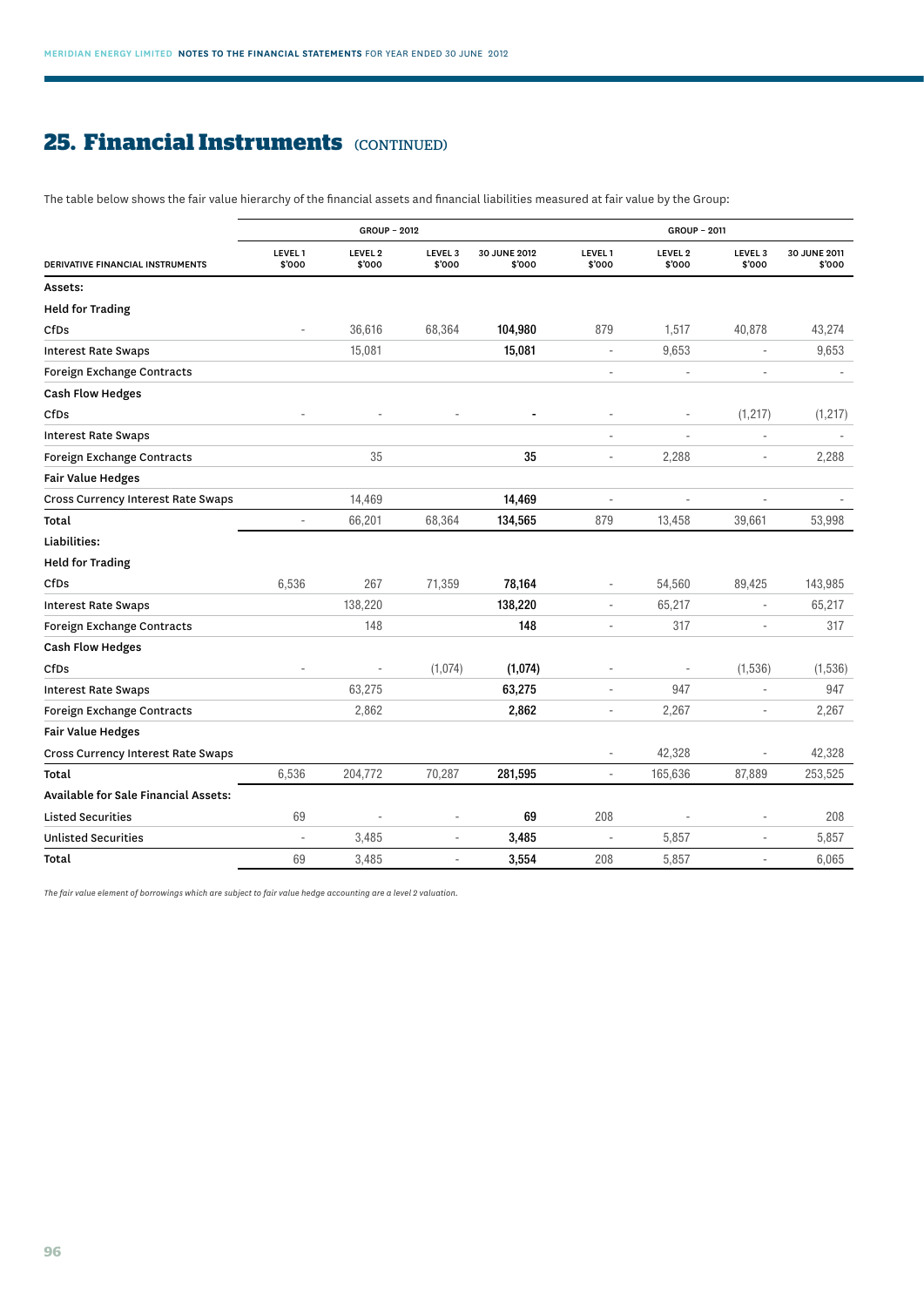The table below shows the fair value hierarchy of the financial assets and financial liabilities measured at fair value by the Parent:

|                                      | <b>PARENT - 2012</b>     |                   |                          |                        | <b>PARENT - 2011</b>     |                              |                          |                        |
|--------------------------------------|--------------------------|-------------------|--------------------------|------------------------|--------------------------|------------------------------|--------------------------|------------------------|
| DERIVATIVE FINANCIAL INSTRUMENTS     | LEVEL 1<br>\$'000        | LEVEL 2<br>\$'000 | LEVEL 3<br>\$'000        | 30 JUNE 2012<br>\$'000 | LEVEL 1<br>\$'000        | LEVEL <sub>2</sub><br>\$'000 | LEVEL 3<br>\$'000        | 30 JUNE 2011<br>\$'000 |
| Assets:                              |                          |                   |                          |                        |                          |                              |                          |                        |
| <b>Held for Trading</b>              |                          |                   |                          |                        |                          |                              |                          |                        |
| CfDs                                 | ÷,                       | 36,616            | 68,459                   | 105,075                | 879                      | 1,516                        | 40.194                   | 42,589                 |
| <b>Interest Rate Swaps</b>           |                          | 15,081            |                          | 15,081                 | $\frac{1}{2}$            | 9,343                        | $\overline{\phantom{m}}$ | 9,343                  |
| Foreign Exchange Contracts           |                          |                   |                          |                        |                          |                              |                          |                        |
| <b>Cash Flow Hedges</b>              |                          |                   |                          |                        |                          |                              |                          |                        |
| CfDs                                 |                          |                   |                          | ٠                      |                          |                              | (1, 217)                 | (1, 217)               |
| <b>Interest Rate Swaps</b>           |                          |                   |                          |                        |                          |                              |                          |                        |
| Foreign Exchange Contracts           |                          | 35                |                          | 35                     | $\overline{a}$           | 2,288                        | $\overline{a}$           | 2,288                  |
| <b>Fair Value Hedges</b>             |                          |                   |                          |                        |                          |                              |                          |                        |
| Cross Currency Interest Rate Swaps   |                          | 14,468            |                          | 14,468                 | $\overline{\phantom{m}}$ | ÷,                           | ÷                        |                        |
| Total                                | $\overline{a}$           | 66,200            | 68,459                   | 134,659                | 879                      | 13,147                       | 38,977                   | 53,003                 |
| Liabilities:                         |                          |                   |                          |                        |                          |                              |                          |                        |
| <b>Held for Trading</b>              |                          |                   |                          |                        |                          |                              |                          |                        |
| CfDs                                 | 6,536                    | 267               | 70,771                   | 77,574                 | $\overline{a}$           | 54,560                       | 91,203                   | 145,763                |
| <b>Interest Rate Swaps</b>           |                          | 132,293           |                          | 132,293                | $\sim$                   | 65,217                       |                          | 65,217                 |
| Foreign Exchange Contracts           |                          | 148               |                          | 148                    |                          | 317                          |                          | 317                    |
| <b>Cash Flow Hedges</b>              |                          |                   |                          |                        |                          |                              |                          |                        |
| CfDs                                 |                          |                   | (1,074)                  | (1,074)                |                          |                              | (1,536)                  | (1,536)                |
| <b>Interest Rate Swaps</b>           |                          |                   |                          |                        | $\sim$                   | 947                          | ÷,                       | 947                    |
| Foreign Exchange Contracts           |                          | 2,862             |                          | 2,862                  | $\sim$                   | 2,267                        | $\overline{a}$           | 2,267                  |
| <b>Fair Value Hedges</b>             |                          |                   |                          |                        |                          |                              |                          |                        |
| Cross Currency Interest Rate Swaps   |                          |                   |                          |                        | $\overline{\phantom{a}}$ | 42,328                       |                          | 42,328                 |
| Total                                | 6,536                    | 135,570           | 69,697                   | 211,803                | $\overline{\phantom{m}}$ | 165,636                      | 89,667                   | 255,303                |
| Available for Sale Financial Assets: |                          |                   |                          |                        |                          |                              |                          |                        |
| <b>Listed Securities</b>             | 69                       |                   |                          | 69                     | 208                      |                              |                          | 208                    |
| <b>Unlisted Securities</b>           | $\overline{\phantom{a}}$ | 3,485             | $\overline{\phantom{a}}$ | 3,485                  | $\overline{a}$           | 5,857                        | $\overline{a}$           | 5,857                  |
| Total                                | 69                       | 3,485             | $\overline{\phantom{a}}$ | 3,554                  | 208                      | 5,857                        | $\overline{a}$           | 6,065                  |

*The fair value element of borrowings which are subject to fair value hedge accounting are a level 2 valuation.*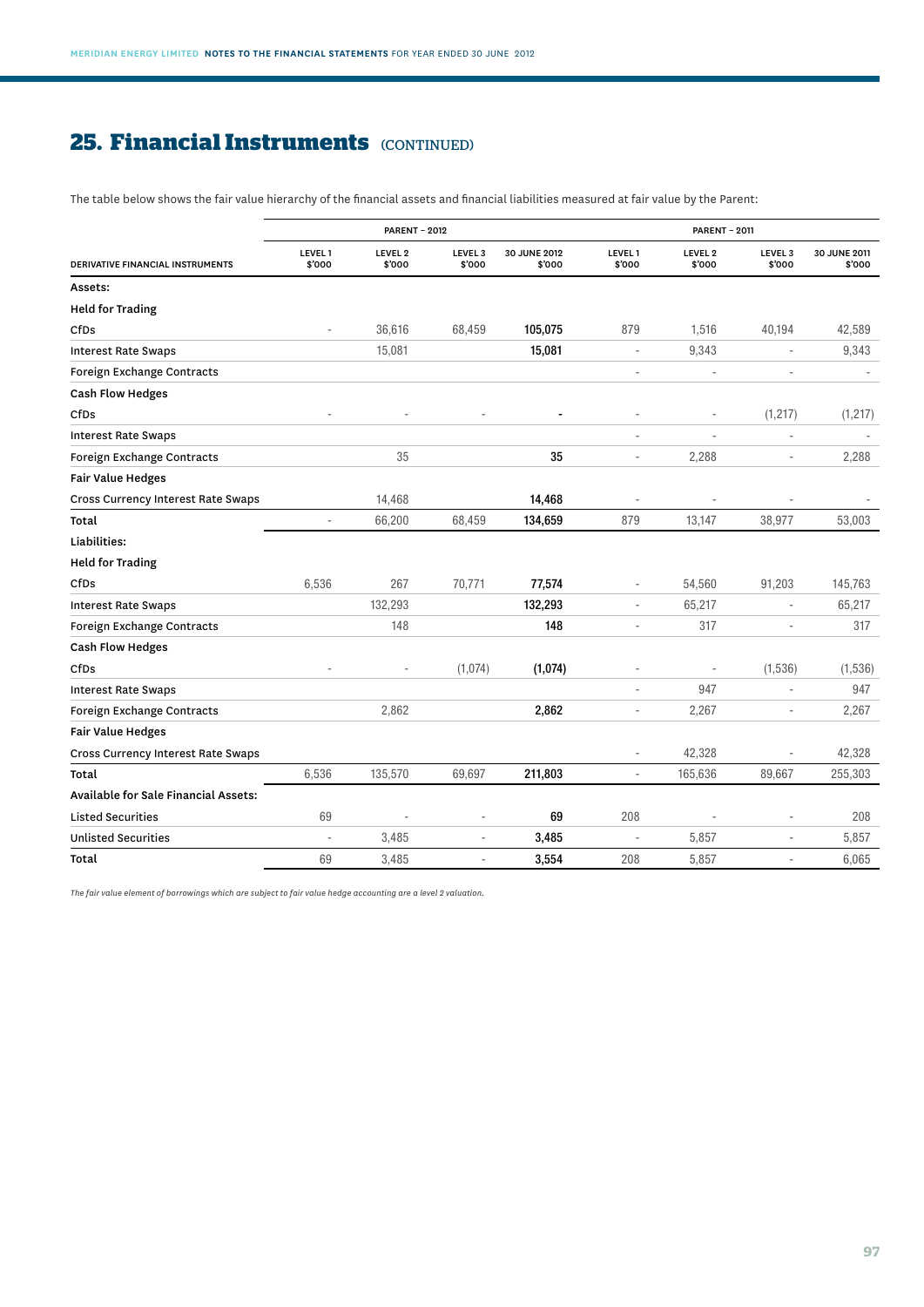The table below shows the changes in the fair value of financial instruments recognised in the Income Statement.

|                                                                             | <b>GROUP</b>   |                | <b>PARENT</b>  |                |
|-----------------------------------------------------------------------------|----------------|----------------|----------------|----------------|
|                                                                             | 2012<br>\$'000 | 2011<br>\$'000 | 2012<br>\$'000 | 2011<br>\$'000 |
| Fair value hedge                                                            |                |                |                |                |
| Cross Currency Interest Rate Swaps                                          | (9,289)        | (114, 247)     | (9,289)        | (114, 247)     |
| Borrowings - Fair Value of Hedged Risk                                      | 9,263          | 114,127        | 9,263          | 114,127        |
|                                                                             | (26)           | (120)          | (26)           | (120)          |
| Cash flow hedge                                                             |                |                |                |                |
| Cross Currency Interest Rate Swaps (margin)                                 | ٠              | ۰              |                |                |
| Held for trading                                                            |                |                |                |                |
| <b>Interest Rate Swaps</b>                                                  | (67, 925)      | (14, 037)      | (61, 338)      | (14, 320)      |
| Net Change in Fair Value of Financial Instruments Loss Financing            | (67, 951)      | (14, 157)      | (61, 364)      | (14, 440)      |
| Held for trading                                                            |                |                |                |                |
| Foreign Exchange Contracts                                                  | (223)          | 274            | (223)          | 274            |
| CfDs - NZAS Contract                                                        | 29,619         | 12,681         | 29,619         | 12,681         |
| CfDs - Aluminium                                                            | 87,072         | (45, 912)      | 87,072         | (45, 912)      |
| CfDs - Other                                                                | 4,854          | (56, 313)      | 7,945          | (60, 847)      |
| Net Change in Fair Value of Financial Instruments Gain/(Loss) (Operational) | 121,322        | (89, 270)      | 124,413        | (93, 804)      |
| Total Unrealised Net Gain/(Loss) on Financial Instruments                   | 53,371         | (103, 427)     | 63,049         | (108, 244)     |

Included in the above is \$39.8 million (Group), \$41.1 million (Parent) (2011: \$(45.7 million) (Group), \$(47.6 million) (Parent)) related to Level 3 financial instruments held at year end.

The table below shows a reconciliation of fair value movements in Level 3 financial instruments.

|                                                              | <b>GROUP</b>   | <b>PARENT</b>  |                |                |
|--------------------------------------------------------------|----------------|----------------|----------------|----------------|
|                                                              | 2012<br>\$'000 | 2011<br>\$'000 | 2012<br>\$'000 | 2011<br>\$'000 |
| Energy Derivatives (CfDs)                                    |                |                |                |                |
| <b>Opening Balance</b>                                       | (48, 229)      | 1,918          | (50, 691)      | 3,095          |
| Total gains/losses recognised in the Income Statement        |                |                |                |                |
| - Included in Energy Sales Revenue                           | (54, 737)      | 40,732         | (79, 057)      | 40,806         |
| - Net Change in Fair Value of CfDs                           | 39,567         | (46, 289)      | 42,659         | (49, 839)      |
| Total gains/losses recognised in the Cash Flow Hedge Reserve | 754            | 1,518          | 754            | 1,518          |
| Total gains/losses recognised in the FX Translation Reserve  | (54)           | 90             | ٠              |                |
| CfDs settled during the year                                 | 54,737         | (40, 732)      | 79,057         | (40, 806)      |
| CfDs entered into during the year                            | 6,039          | (5,465)        | 6,039          | (5,465)        |
| <b>Closing Balance</b>                                       | (1, 923)       | (48, 229)      | (1,239)        | (50, 691)      |

Refer to previous Electricity price risk sensitivity analysis (in Note 24 – Financial Risk Management) for sensitivity to changes in valuation assumptions of Level 3 financial instruments (CfDs).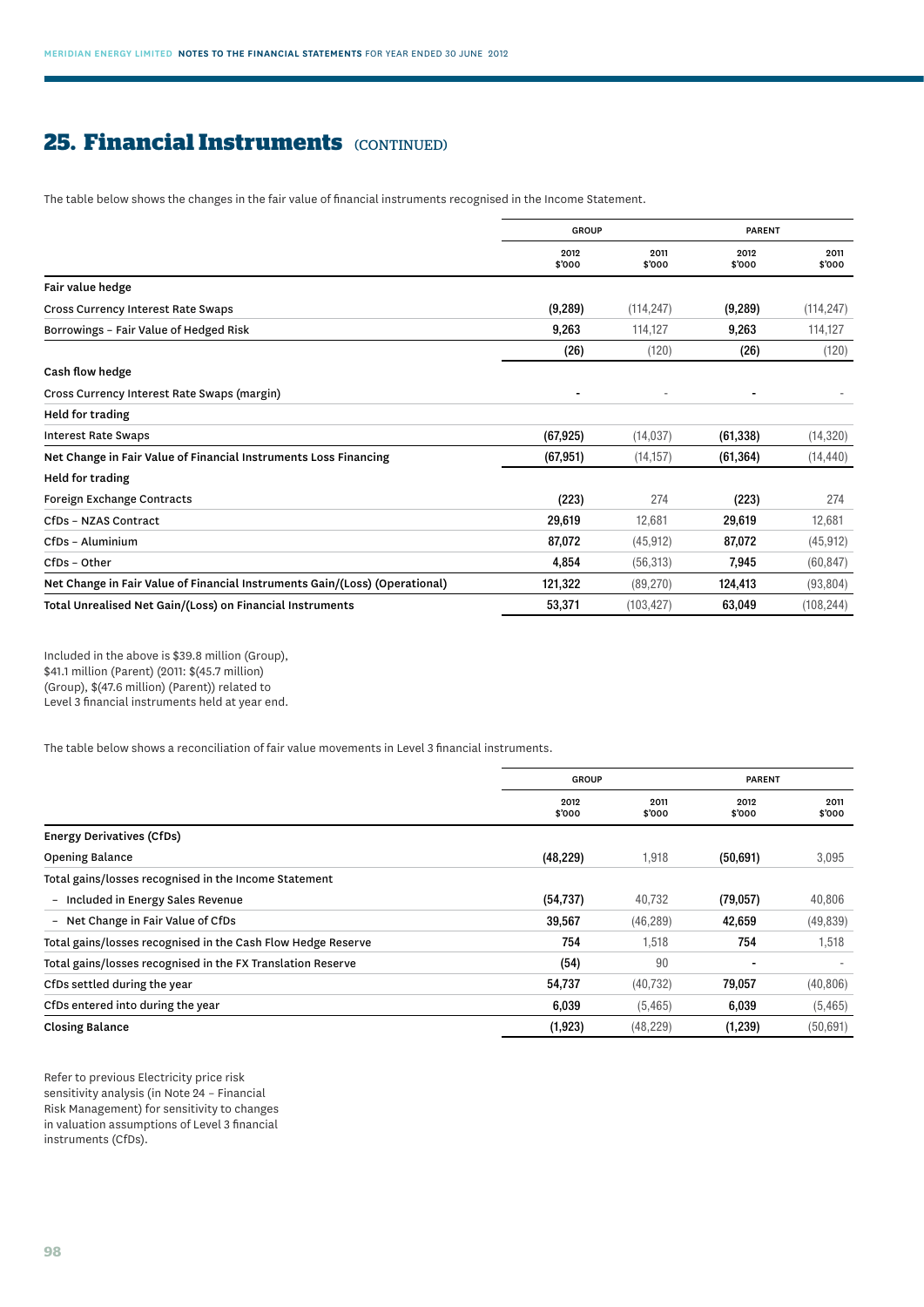The table below shows the aggregate valuation difference arising on initial recognition of financial instruments (under the recalibration method), yet to be recognised in the Income Statement:

|                                                            | <b>GROUP</b>   |                | <b>PARENT</b>  |                |
|------------------------------------------------------------|----------------|----------------|----------------|----------------|
|                                                            | 2012<br>\$'000 | 2011<br>\$'000 | 2012<br>\$'000 | 2011<br>\$'000 |
| <b>Opening Difference</b>                                  | 69,563         | 62.845         | 73,753         | 62,740         |
| Initial Difference on New Hedges                           | 8,758          | (15, 933)      | 19,478         | (10, 245)      |
| Volumes Expired during the Period                          | (14, 467)      | (7,714)        | (18, 657)      | (6, 762)       |
| Recalibration of Model for Future Price Estimates and Time | 55.564         | 30.365         | 50.170         | 28,020         |
| <b>Closing Difference</b>                                  | 119.418        | 69.563         | 124.744        | 73.753         |

## **NZAS Agreement**

On 1 October 2007, Meridian and New Zealand Aluminium Smelters ('NZAS') entered into an electricity price agreement (which includes a CfD) based on 572MW of continuous consumption at the smelter. The agreement is for a period of up to eighteen years and will take effect from 1 January 2013.

Under an existing contract which expires in 2012, Meridian is responsible for delivered energy supply to the smelter. This means Meridian is responsible for the electricity, its quality, and its transmission to the smelter.

The new agreement is a pricing agreement rather than a supply agreement. NZAS will be responsible for purchasing electricity from the national market itself, and Meridian will provide NZAS with price certainty for that electricity.

The agreed base price is subject to escalation with reference to a multi-year average market price for electricity in New Zealand, the world price for aluminium (as determined by an independent benchmark), and a component as a proxy for price inflation.

Meridian considers this formula will best ensure that the electricity price NZAS pays will remain competitive for electricity demand of the unique type created by the smelter, while recognising both the commodity-price driven cycles of NZAS's business environment and the wholesale electricity price cycles to which Meridian is exposed.

The increase in price and reduction in transmission risk under the new agreement results in an improvement in the core pricing and risk profile when compared to the existing supply contract.

## Accounting Treatment of NZAS Contract

The new agreement with NZAS includes a CfD which will be accounted for at fair value in accordance with NZ IAS 39 Financial Instruments: Recognition and Measurement. Subsequent fair value changes are recognised in the income statement.

The application of NZ IAS 39 only considers the CfD part of the agreement and does not consider the value of the agreement to Meridian as a whole.

### At 30 June 2012, the carrying value of the CfD is as follows:

|                                              | 30 JUNE 2012<br>\$'000 | 30 JUNE 2011<br>\$'000 | 1 OCTOBER 2007<br>\$'000 |
|----------------------------------------------|------------------------|------------------------|--------------------------|
| <b>Present Value of Estimated Cash Flows</b> | (559.876)              | (589.495)              | (514, 970)               |
| Less: Day 1 adjustment <sup>1</sup>          | 514.970                | 514.970                | 514.970                  |
| Carrying Value                               | (44, 906)              | (74, 525)              | -                        |

Whilst there are projected negative cash flows on the CfD against Meridian's forecast forward price curve, the contract with NZAS will have a positive impact on Meridian's cash flows which will more than offset the settlements expected under the CfD.

#### <sup>1</sup> Day 1 Adjustment - NZAS Pricing Agreement

A Day 1 adjustment arises when an electricity derivative is entered into at a fair value determined to be different to the transaction price. The Day 1 adjustment is amortised

to profit and loss as electricity volumes contracted in the derivative expire. The carrying value of the derivative is disclosed net of the Day 1 adjustment.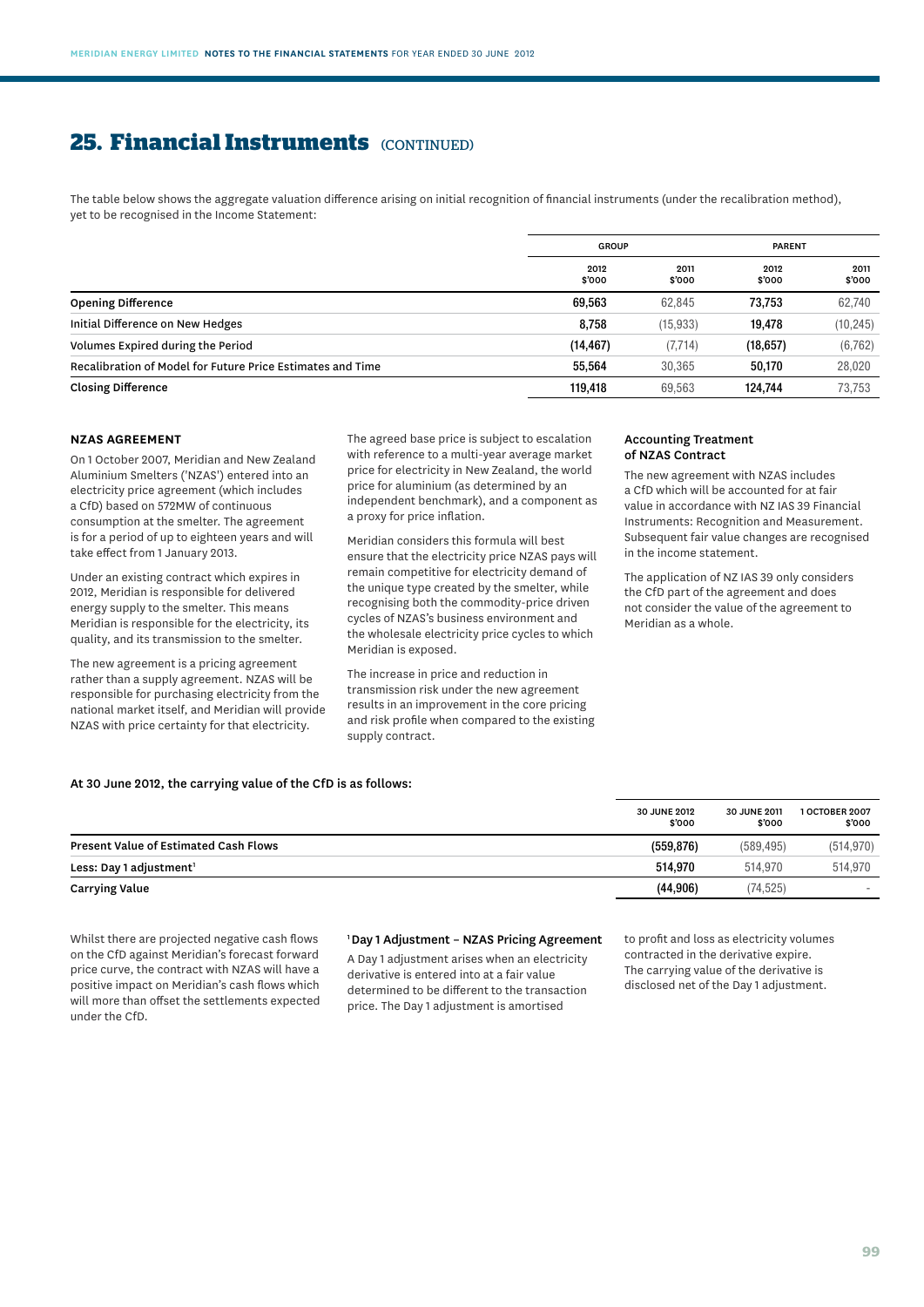The aggregate Day 1 adjustment and movement for the year are disclosed below.

|                           |                          | <b>GROUP AND PARENT</b>  |
|---------------------------|--------------------------|--------------------------|
|                           | 2012<br>\$'000           | 2011<br>\$'000           |
| <b>Opening Balance</b>    | 514,970                  | 514,970                  |
| Additions During the Year | $\overline{\phantom{a}}$ | $\overline{\phantom{a}}$ |
| Amortised During the Year | $\overline{\phantom{a}}$ | $\overline{\phantom{a}}$ |
| <b>Closing Balance</b>    | 514,970                  | 514,970                  |
|                           |                          |                          |

This contract comes into effect on 1 January 2013.

## **Cash Flow Hedging**

### Cash Flow Hedges – CfD's

Meridian currently sells and purchases electricity at spot prices from the wholesale electricity market exposing it to changes in the price of electricity. As described in Note 24 – Financial Risk Management, it is Group policy to manage this risk on a net basis by entering into CfD's which swap receipt (payment) of spot electricity prices based on a specified volume of electricity with fixed electricity payments (receipts) for an equivalent volume. Cash settlements are made on these instruments on a monthly basis and impact income on an accrual basis. As discussed in Note 24 – Financial Risk Management, for accounting purposes, from 1 January 2009 all of the CfD's are classified as held for trading with movements in fair value recognised in the income statement. Upon cessation of hedge accounting the balance in the cash flow hedge reserve is amortised as contract volumes expire over the remaining life of the respective contracts.

## Cash Flow Hedges – FEC's

Meridian hedges highly probable forecast capital expenditures through a combination of forward exchange contracts and foreign currency options. The cash flows associated with these contracts are timed to mature when payment for the capital expenditure is made. The contracts range in maturity from 0 to 36 months. For contracts designated as hedges for accounting purposes, when the cash flows occur Meridian adjusts the carrying value of the asset acquired.

### Cash Flow Hedges – CCIRS's

Meridian hedges its foreign currency exposure on foreign currency denominated debt using CCIRS's in a combination of cash flow and fair value hedges. The cash flow hedge component represents the expected foreign currency cash flows on the debt relating to the credit margin paid by Meridian on the borrowings. Cash flows relating to the debt and the CCIRS's are settled quarterly for the NZ cash flows and semiannually for the foreign currency (US and Australian dollars). Income is affected by these settlements on an accrual basis.

## Cash Flow Hedges – IRS's

Meridian hedges its interest rate exposure on debt using IRS's. Cash flow hedges have been established in relation to the Macarthur Wind Farm Project Financing, construction and term facilities and related IRS. Cash flows relating to the debt and the IRS's are settled monthly. Income is affected by these settlements on an accrual basis.

The table below shows the movements in the cash flow hedge ('CFH') reserve for the period.

|                                                                                    | <b>GROUP AND PARENT</b>  |                                                 |                          |                      |                        |  |  |  |
|------------------------------------------------------------------------------------|--------------------------|-------------------------------------------------|--------------------------|----------------------|------------------------|--|--|--|
|                                                                                    | <b>FEC'S</b><br>\$'000   | <b>DEBT - CFH OF</b><br><b>MARGIN</b><br>\$'000 | CFD'S<br>\$'000          | <b>TAX</b><br>\$'000 | <b>TOTAL</b><br>\$'000 |  |  |  |
| Opening Balance at 1 July 2010                                                     | (482)                    | 2,595                                           | (1, 198)                 | (256)                | 659                    |  |  |  |
| Amount Recognised in Equity                                                        | 6,419                    | (4,558)                                         | $\overline{\phantom{a}}$ | (521)                | 1,340                  |  |  |  |
| Amount Removed from Equity:                                                        |                          |                                                 |                          |                      |                        |  |  |  |
| - Amortised to Income Statement <sup>1</sup>                                       | $\overline{\phantom{a}}$ | $\overline{\phantom{a}}$                        | 1,518                    | (425)                | 1,093                  |  |  |  |
| - Included in Initial Cost of Assets                                               | (4,596)                  | $\overline{\phantom{a}}$                        | $\overline{\phantom{a}}$ | 1,287                | (3,309)                |  |  |  |
| Closing Balance at 30 June 2011                                                    | 1,341                    | (1, 963)                                        | 320                      | 85                   | (217)                  |  |  |  |
| Ineffectiveness Recognised in the Income Statement from<br><b>Cash Flow Hedges</b> |                          | $\overline{\phantom{a}}$                        | $\overline{\phantom{a}}$ |                      |                        |  |  |  |

*1 Included in Net Change in Fair Value of Financial Instruments.*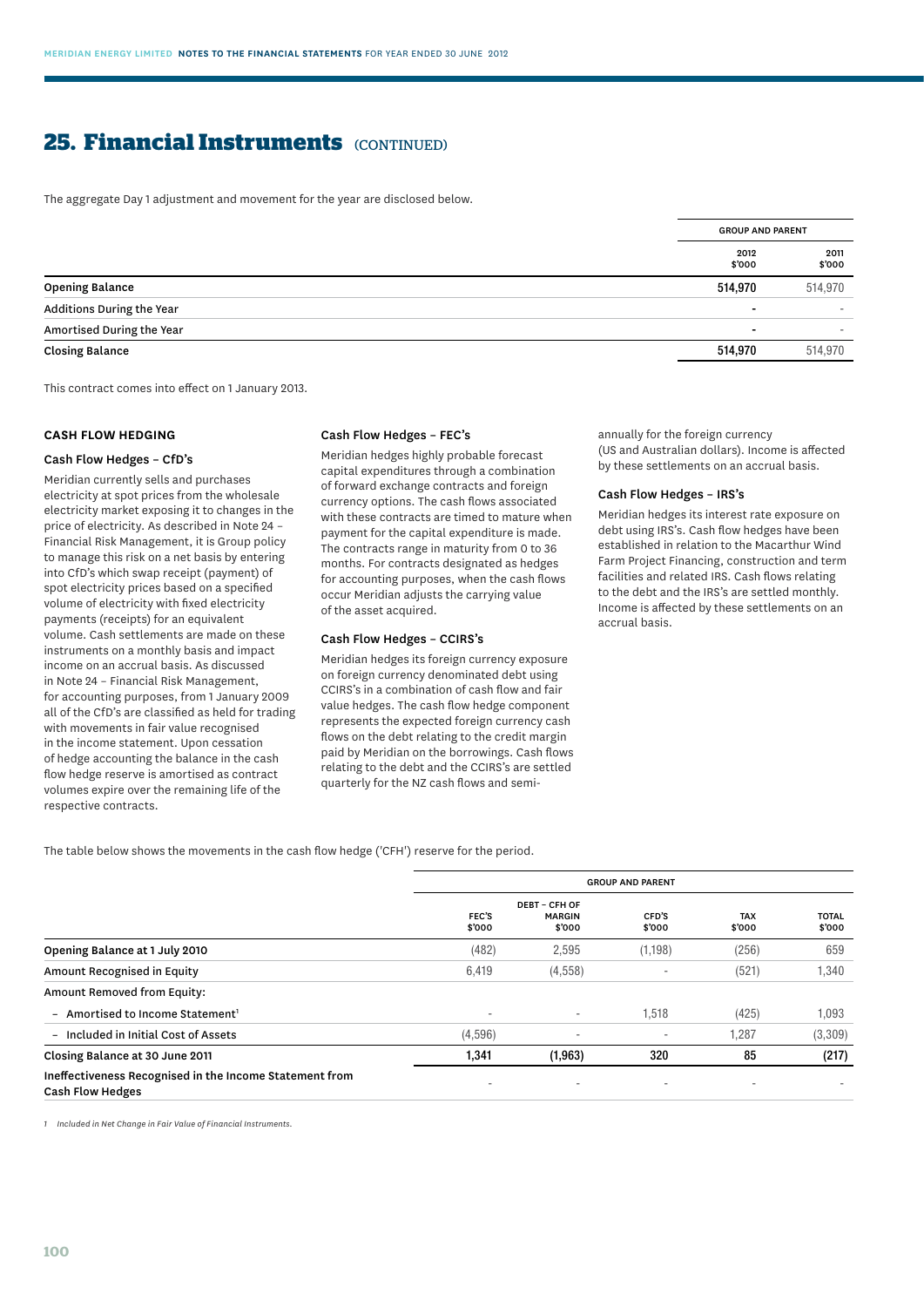The tables below shows the movements in the cash flow hedge ('CFH') reserve for the period.

|                                                                                    | <b>PARENT</b>            |                                                 |                          |                      |                        |  |  |
|------------------------------------------------------------------------------------|--------------------------|-------------------------------------------------|--------------------------|----------------------|------------------------|--|--|
|                                                                                    | FEC'S<br>\$'000          | <b>DEBT - CFH OF</b><br><b>MARGIN</b><br>\$'000 | CFD'S<br>\$'000          | <b>TAX</b><br>\$'000 | <b>TOTAL</b><br>\$'000 |  |  |
| Opening Balance at 1 July 2011                                                     | 1,341                    | (1, 963)                                        | 320                      | 85                   | (217)                  |  |  |
| Amount Recognised in Equity                                                        | (5,024)                  | 7,168                                           | $\overline{\phantom{a}}$ | (601)                | 1,543                  |  |  |
| Amount Removed from Equity:                                                        |                          |                                                 |                          |                      |                        |  |  |
| - Amortised to Income Statement <sup>1</sup>                                       | $\overline{\phantom{a}}$ | $\sim$                                          | 754                      | (210)                | 544                    |  |  |
| - Included in Initial Cost of Assets                                               | 856                      | $\sim$                                          | $\overline{\phantom{a}}$ | (240)                | 616                    |  |  |
| Closing Balance at 30 June 2012                                                    | (2,827)                  | 5,205                                           | 1,074                    | (966)                | 2,486                  |  |  |
| Ineffectiveness Recognised in the Income<br><b>Statement from Cash Flow Hedges</b> |                          |                                                 |                          |                      |                        |  |  |

*1 Included in Net Change in Fair Value of Financial Instruments.*

|                                                                                    | <b>GROUP</b>             |                          |                                                 |                          |                      |                        |  |
|------------------------------------------------------------------------------------|--------------------------|--------------------------|-------------------------------------------------|--------------------------|----------------------|------------------------|--|
|                                                                                    | IRS'S<br>\$'000          | FEC'S<br>\$'000          | <b>DEBT - CFH OF</b><br><b>MARGIN</b><br>\$'000 | CFD'S<br>\$'000          | <b>TAX</b><br>\$'000 | <b>TOTAL</b><br>\$'000 |  |
| Opening Balance at 1 July 2011                                                     | $\overline{\phantom{a}}$ | 1,341                    | (1,963)                                         | 320                      | 85                   | (217)                  |  |
| Amount Recognised in Equity                                                        | (63, 274)                | (5,024)                  | 7,168                                           | $\overline{\phantom{a}}$ | 18,381               | (42,749)               |  |
| Amount Removed from Equity:                                                        |                          |                          |                                                 |                          |                      |                        |  |
| - Amortised to Income Statement <sup>1</sup>                                       | $\overline{\phantom{a}}$ | $\overline{\phantom{a}}$ | $\overline{\phantom{a}}$                        | 754                      | (210)                | 544                    |  |
| - Included in Initial Cost of Assets                                               | $\overline{\phantom{a}}$ | 856                      | $\overline{\phantom{a}}$                        | $\overline{\phantom{a}}$ | (240)                | 616                    |  |
| Closing Balance at 30 June 2012                                                    | (63, 274)                | (2,827)                  | 5,205                                           | 1,074                    | 18,016               | (41, 806)              |  |
| Ineffectiveness Recognised in the Income<br><b>Statement from Cash Flow Hedges</b> |                          | $\blacksquare$           | $\overline{\phantom{a}}$                        | $\overline{\phantom{a}}$ |                      |                        |  |

*1 Included in Net Change in Fair Value of Financial Instruments.*

The table below shows when the gross amounts held in the cash flow hedge reserve are expected to impact the income statement (CfD's and CCIRS's) or the Statement of Financial Position (FEC's).

|                     |                                      | 2012                     |                          |                                          |  |
|---------------------|--------------------------------------|--------------------------|--------------------------|------------------------------------------|--|
|                     | <b>LESS THAN</b><br>1 YEAR<br>\$'000 | 1-2 YEARS<br>\$'000      | 2-5 YEARS<br>\$'000      | <b>GREATER THAN</b><br>5 YEARS<br>\$'000 |  |
| CfD's               | 1,066                                | 8                        | $\overline{\phantom{a}}$ | -                                        |  |
| CCIRS's             | $\overline{\phantom{a}}$             | 255                      | 1,169                    | 3,781                                    |  |
| FEC's               | (297)                                | (1,778)                  | (752)                    | $\overline{\phantom{a}}$                 |  |
| <b>Total Parent</b> | 769                                  | (1, 515)                 | 417                      | 3,781                                    |  |
| <b>IRS</b>          | (1,764)                              | $\overline{\phantom{a}}$ | $\overline{\phantom{a}}$ | (61, 510)                                |  |
| <b>Total Group</b>  | (995)                                | (1, 515)                 | 417                      | (57, 729)                                |  |

|                               |                                      | 2011                     |                     |                                                 |  |
|-------------------------------|--------------------------------------|--------------------------|---------------------|-------------------------------------------------|--|
|                               | <b>LESS THAN</b><br>1 YEAR<br>\$'000 | 1-2 YEARS<br>\$'000      | 2-5 YEARS<br>\$'000 | <b>GREATER THAN</b><br><b>5 YEARS</b><br>\$'000 |  |
| CfD's                         | (754)                                | 1,065                    | 8                   |                                                 |  |
| <b>CCIRS's</b>                | (122)                                | $\overline{\phantom{a}}$ | (755)               | (1,086)                                         |  |
| FEC's                         | 1,438                                | (92)                     | (5)                 | $\overline{\phantom{a}}$                        |  |
| <b>Total Group and Parent</b> | 562                                  | 973                      | (752)               | (1,086)                                         |  |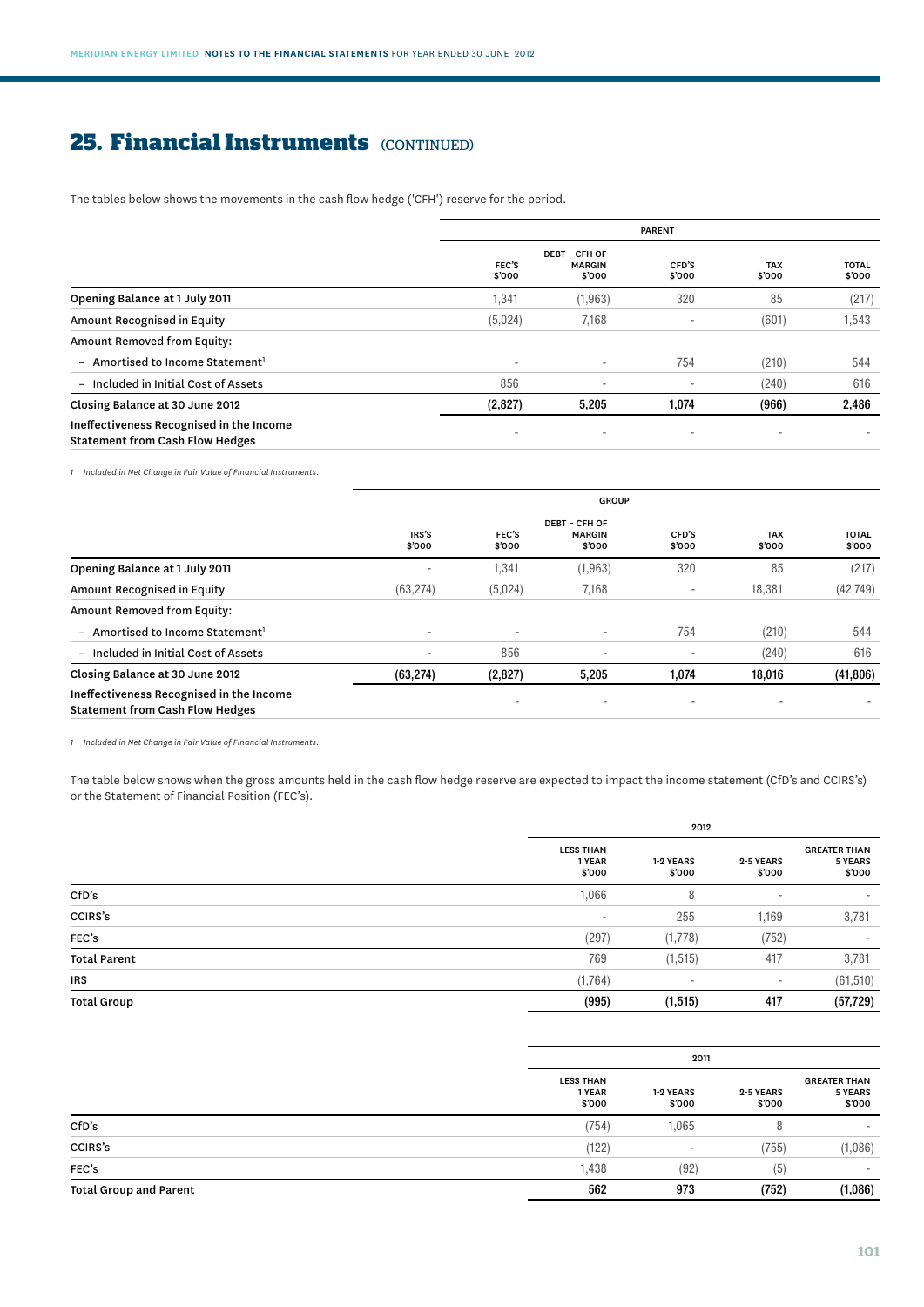## **26. Commitments**

|                                                          |                | <b>GROUP</b>   |                | <b>PARENT</b>  |  |
|----------------------------------------------------------|----------------|----------------|----------------|----------------|--|
|                                                          | 2012<br>\$'000 | 2011<br>\$'000 | 2012<br>\$'000 | 2011<br>\$'000 |  |
| <b>Operating Lease Commitments</b>                       |                |                |                |                |  |
| Non Cancellable Operating Lease Payments are as follows: |                |                |                |                |  |
| Less than One Year                                       | 4,849          | 3,987          | 3,879          | 3,066          |  |
| Between One and Five Years                               | 12,670         | 7,623          | 11,225         | 6,105          |  |
| More than Five Years                                     | 6,712          | 904            | 5,866          |                |  |
|                                                          | 24,231         | 12.514         | 20,970         | 9,171          |  |
|                                                          |                |                |                |                |  |

Meridian leases office buildings with terms of the leases ranging from one to twelve years, with options to extend up to twelve years. Lease contracts contain rent review clauses including consumer price index increases and market rental reviews in the event Meridian exercises its options to renew.

| <b>GROUP</b>   |                          | <b>PARENT</b>  |                          |
|----------------|--------------------------|----------------|--------------------------|
| 2012<br>\$'000 | 2011<br>\$'000           | 2012<br>\$'000 | 2011<br>\$'000           |
|                |                          |                |                          |
| 78,251         | 532,944                  | 14,859         | 7,729                    |
| 703            | 10,823                   | 702            | 10,823                   |
| 78,954         | 543,767                  | 15,561         | 18,552                   |
| 68,740         | 474,197                  | 15,344         | 9,452                    |
| 10,214         | 69,570                   | 217            | 9,100                    |
| $\blacksquare$ | $\overline{\phantom{a}}$ | $\blacksquare$ | $\overline{\phantom{a}}$ |
| 78,954         | 543,767                  | 15,561         | 18,552                   |
|                |                          |                |                          |

## Guarantees

Meridian Wind Macarthur Pty Limited has various obligations arising from the joint venture with AGL Energy Limited (disclosed above). These include performance and funding obligations under the joint venture deed, obligations to contractors in relation to the construction of the wind farm, and obligations

under various landowner agreements. Meridian Energy Limited has provided various guarantees and letters of comfort to the relevant parties that effectively guarantee the obligations of Meridian Wind Macarthur Pty Limited.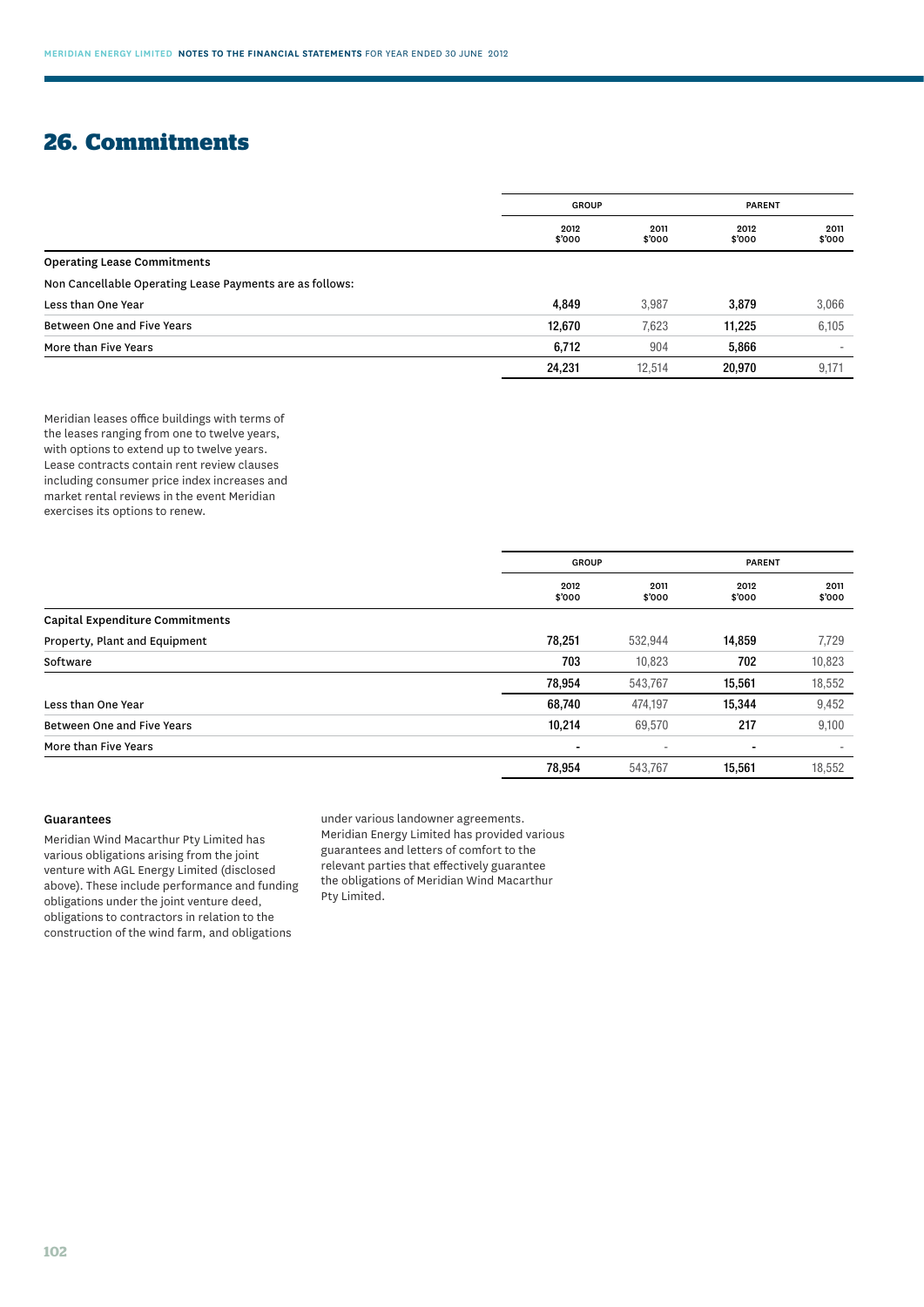## **27. Related Party Transactions**

## **Transactions with Related Parties**

Meridian transacts with other Government owned or related entities independently and on an arm's length basis. Transactions cover a variety of services including trading energy, postal, travel, tax and last year also included the sale of Tekapo A and B power stations to Genesis Power Ltd on 1 June 2011 for \$820.1 million.

Some directors of the Group may be directors or officers of other companies or organisations with whom members of the Group may transact. Such transactions are all carried out independently on an arm's length basis.

## **Other Transactions involving a Related Party**

During the financial year the transactions outlined in the table below occurred between the Parent and its subsidiaries. These transactions are carried out on a commercial and arm's length basis.

| <b>ENTITY</b>                                | <b>TRANSACTION</b>          | \$'000  | <b>DETAILS OF TRANSACTION</b>                                                                                                                                                                               |
|----------------------------------------------|-----------------------------|---------|-------------------------------------------------------------------------------------------------------------------------------------------------------------------------------------------------------------|
| Damwatch Services Limited                    | <b>Consultancy Services</b> | \$2,183 | Damwatch Services Limited provided consultancy<br>services to Meridian Energy Limited during the year<br>totalling \$2.2 million (2011: \$1.9 million).                                                     |
| Meridian Energy Captive<br>Insurance Limited | Insurance Services          | \$5,032 | Meridian Energy Captive Insurance Limited (MECIL)<br>received payment for insurance premiums from<br>Meridian Energy Limited. MECIL has this policy<br>underwritten by third parties (2011: \$3.2 million). |
| <b>Arc Innovations Limited</b>               | Meter management Services   | \$7.844 | Arc Innovations Limited provided advanced meter<br>management services to Meridian Energy Limited<br>during the 9 months totalling \$7.8 million (2011: \$Nil)                                              |
| Powershop New Zealand Limited                | Online Electricity Retailer | \$1,515 | Powershop New Zealand Limited entered into energy<br>contracts with Meridian Energy Limited during the year<br>totalling \$1.5 million (2011: \$4.4 million)                                                |

## **Subsidiaries Loan Facilities and Advances**

Advances to Subsidiaries are repayable on demand and are unsecured. Interest is charged at an annually set base rate plus a margin

and is payable on demand. Advances from Subsidiaries are repayable on demand, are unsecured and attract a market rate of return. Interest is paid on demand.

|                                                   | <b>PARENT</b>  |                |  |
|---------------------------------------------------|----------------|----------------|--|
|                                                   | 2012<br>\$'000 | 2011<br>\$'000 |  |
| Loan Facilities and Advances to Subsidiaries      |                |                |  |
| Loan to Three Rivers No 1 Limited                 | 351,471        | 237,604        |  |
| Loan to Three Rivers No 2 Limited                 | 730            |                |  |
| Loan to WhisperGen Limited                        |                | 12,211         |  |
| Loan to Meridian Energy Captive Insurance Limited | ٠              | 50             |  |
| Loan to Whisper Tech Limited                      |                | 3,418          |  |
| Loan to MEL Solar Holdings Limited                | 29,111         | 56,473         |  |
| <b>Other Advances to Subsidiaries</b>             | 11,577         | 16,952         |  |
| <b>Total Advances to Subsidiaries</b>             | 392,889        | 326,708        |  |
| <b>Advances from Subsidiaries</b>                 |                |                |  |
| Meridian Energy International Limited             | 219,163        | 219,163        |  |
| Meridian Energy Captive Insurance Limited         | 2,950          |                |  |
| <b>Arc Innovations Limited</b>                    | 2,616          |                |  |
| Whisper Tech Limited                              | 150            |                |  |
| Powershop New Zealand Limited                     | 2,500          |                |  |
| Energy for Industry Limited                       | 499            | 9,305          |  |
| Other Advances from Subsidiaries                  | 597            | 99             |  |
| <b>Total Advances from Subsidiaries</b>           | 228,475        | 228,567        |  |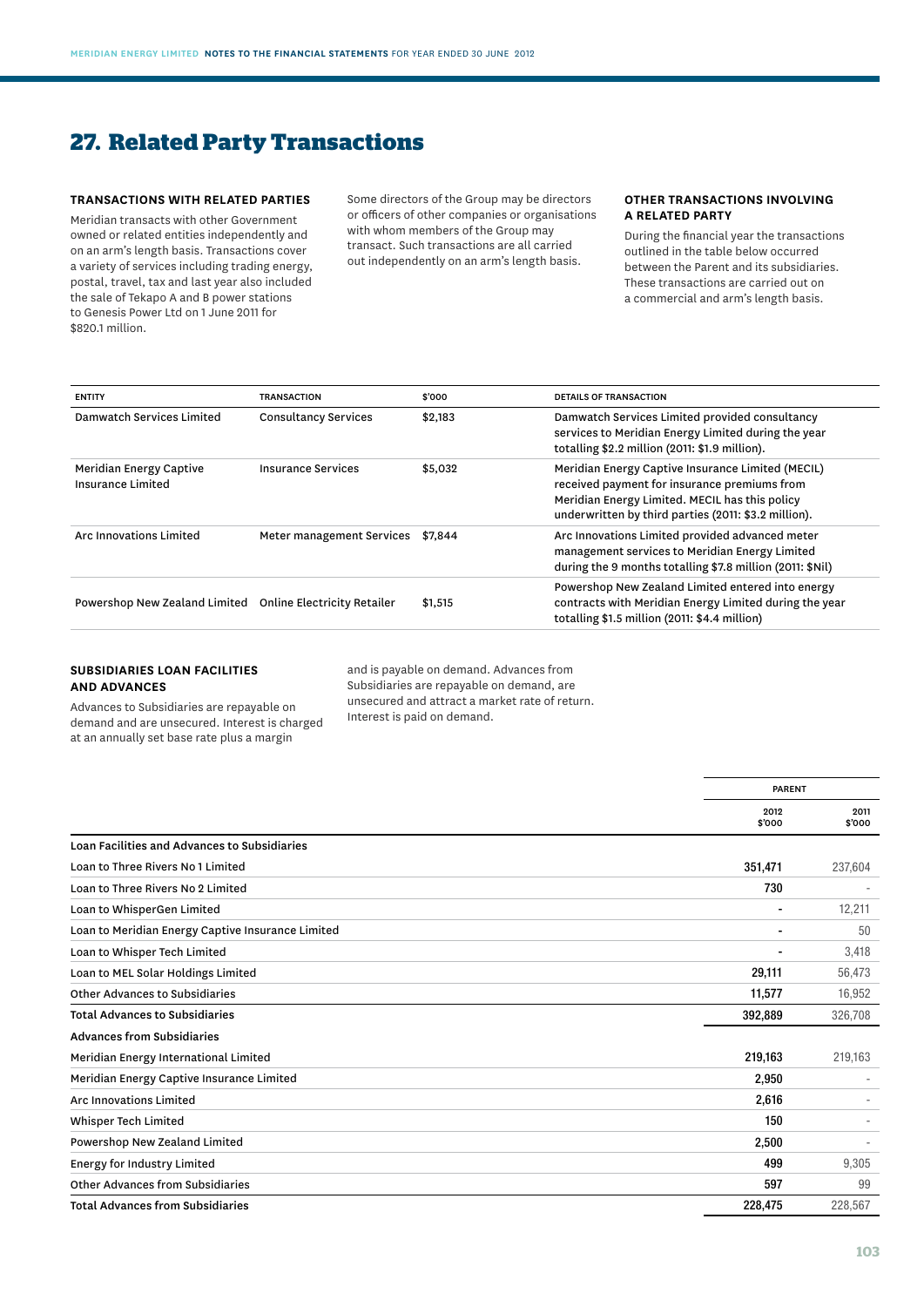## **27. Related Party Transactions (CONTINUED)**

## **Impairment**

Loan Facilities and Advances to Subsidiaries have been impaired by a total of \$54.5 million in 2012 (2011: \$50.9 million), with respect to WhisperGen Limited \$12.2 million (2011: \$29.5 million), Whisper Tech Limited \$14.9 million (2011: \$14.3 million) and MEL Solar Holdings Limited \$27.4 million (2011: \$7.1 million). Refer to Note 4 for further details of these impairments.

## **Compensation of Key Management Personnel**

The remuneration of directors and other members of key management during the year were as follows:

|                                                                                  | <b>GROUP</b>             |                          |                | <b>PARENT</b>  |  |
|----------------------------------------------------------------------------------|--------------------------|--------------------------|----------------|----------------|--|
|                                                                                  | 2012<br>\$'000           | 2011<br>\$'000           | 2012<br>\$'000 | 2011<br>\$'000 |  |
| <b>Directors Fees</b>                                                            | 824                      | 812                      | 437            | 428            |  |
| Chief Executive Officer, Senior Management Team and Subsidiary Chief Executives: |                          |                          |                |                |  |
| Salaries and Short Term Benefits                                                 | 7,869                    | 7,378                    | 5,429          | 5,408          |  |
| Post Employment Benefits                                                         | $\overline{\phantom{a}}$ |                          |                |                |  |
| <b>Redundancy Benefits</b>                                                       | 365                      | $\overline{\phantom{a}}$ | 175            | $\sim$         |  |
| Other Long Term Benefits                                                         | 182                      | $\overline{\phantom{a}}$ | 182            |                |  |
|                                                                                  | 8,416                    | 7,378                    | 5,786          | 5,408          |  |
|                                                                                  |                          |                          |                |                |  |

## **28. Subsequent Events**

Meridian Energy Limited has been approached by Pacific Aluminium Pty Ltd, a business unit of Rio Tinto Ltd, the majority shareholder of New Zealand Aluminium Smelters Ltd (NZAS), to discuss potential changes to the electricity contract with the smelter.

In 2007 Meridian renegotiated the contract conditions with NZAS and signed a new supply agreement, which takes effect in January 2013.

Discussions are ongoing and remain confidential. The outcome of negotiations is unknown at this stage, therefore Meridian is unable to quantify the financial impacts.

There have been no other material events subsequent to 30 June 2012.

## **29. Contingent Assets and Liabilities**

## **Contingent Assets**

There were no contingent assets at 30 June 2012.

## **Contingent Liabilities**

During a scheduled Transpower transmission outage on 26 March 2011, prices in excess of \$19,000 MWh were bid into the wholesale electricity market. The Electricity Authority (EA) ruled this constituted an undesirable trading situation (UTS) and reset the clearing prices in the upper North Island for periods 22 to 35. These prices have been used by the Group to record energy purchases. A group

of market participants appealed this ruling to the High Court which ruled in favour of the EA's decision. A further appeal was made and a court date has been set for April 2013. It is estimated that the liability, should the appeal be successful, is \$14 million, but it is not practicable to state the time of any payment. The Group believes that no provision for any liability need be recognised in these financial statements (2011: Nil).